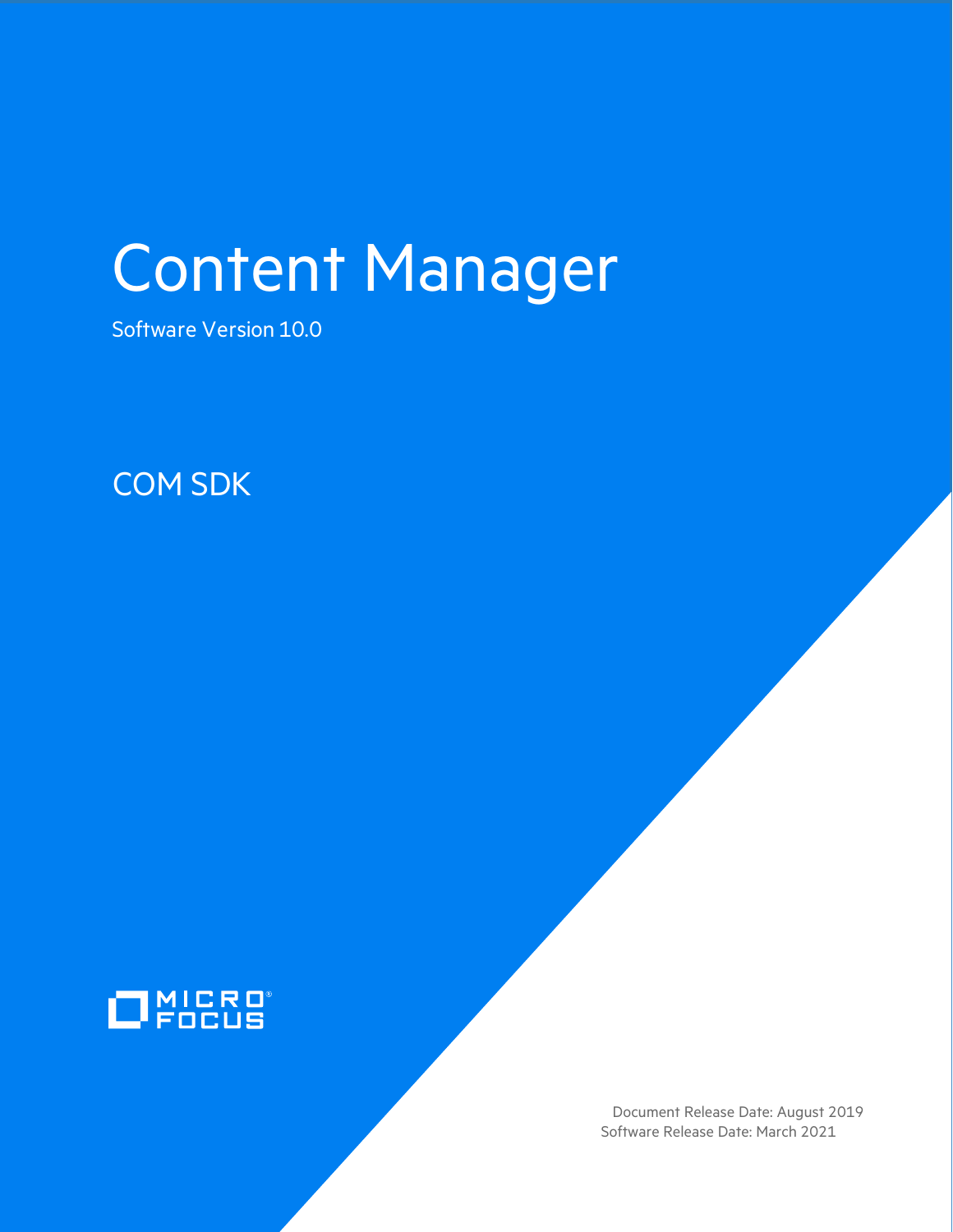#### **Legal notices**

#### **Copyright notice**

© Copyright 2008-2010 Micro Focus or one of its affiliates..

The only warranties for products and services of Micro Focus and its affiliates and licensors ("Micro Focus") are set forth in the express warranty statements accompanying such products and services. Nothing herein should be construed as constituting an additional warranty. Micro Focus shall not be liable for technical or editorial errors or omissions contained herein. The information contained herein is subject to change without notice.

Microsoft, Office, Windows, Windows Vista, Windows 7, Windows 8 and Windows Server are U.S. registered trademarks of the Microsoft group of companies.

Oracle is a registered trademark of Oracle and/or its affiliates.

#### **Documentation updates**

The title page of this document contains the following identifying information:

- Software Version number, which indicates the software version.
- Document Release Date, which changes each time the document is updated.
- Software Release Date, which indicates the release date of this version of the software.

You can check for more recent versions of a document through the [MySupport](https://softwaresupport.softwaregrp.com/) portal. Many areas of the portal, including the one for documentation, require you to sign in with a Software Passport. If you need a Passport, you can create one when prompted to sign in.

Additionally, if you subscribe to the appropriate product support service, you will receive new or updated editions of documentation. Contact your Micro Focus sales representative for details.

#### **Support**

Visit the [MySupport](https://softwaresupport.softwaregrp.com/) portal to access contact information and details about the products, services, and support that Micro Focus offers.

This portal also provides customer self-solve capabilities. It gives you a fast and efficient way to access interactive technical support tools needed to manage your business. As a valued support customer, you can benefit by using the MySupport portal to:

- Search for knowledge documents of interest
- Access product documentation
- View software vulnerability alerts
- Enter into discussions with other software customers
- Download software patches
- Manage software licenses, downloads, and support contracts
- Submit and track service requests
- Contact customer support
- View information about all services that Support offers

Many areas of the portal require you to sign in with a Software Passport. If you need a Passport, you can create one when prompted to sign in. To learn about the different access levels the portal uses, see the Access Levels [descriptions](https://softwaresupport.softwaregrp.com/web/softwaresupport/access-levels).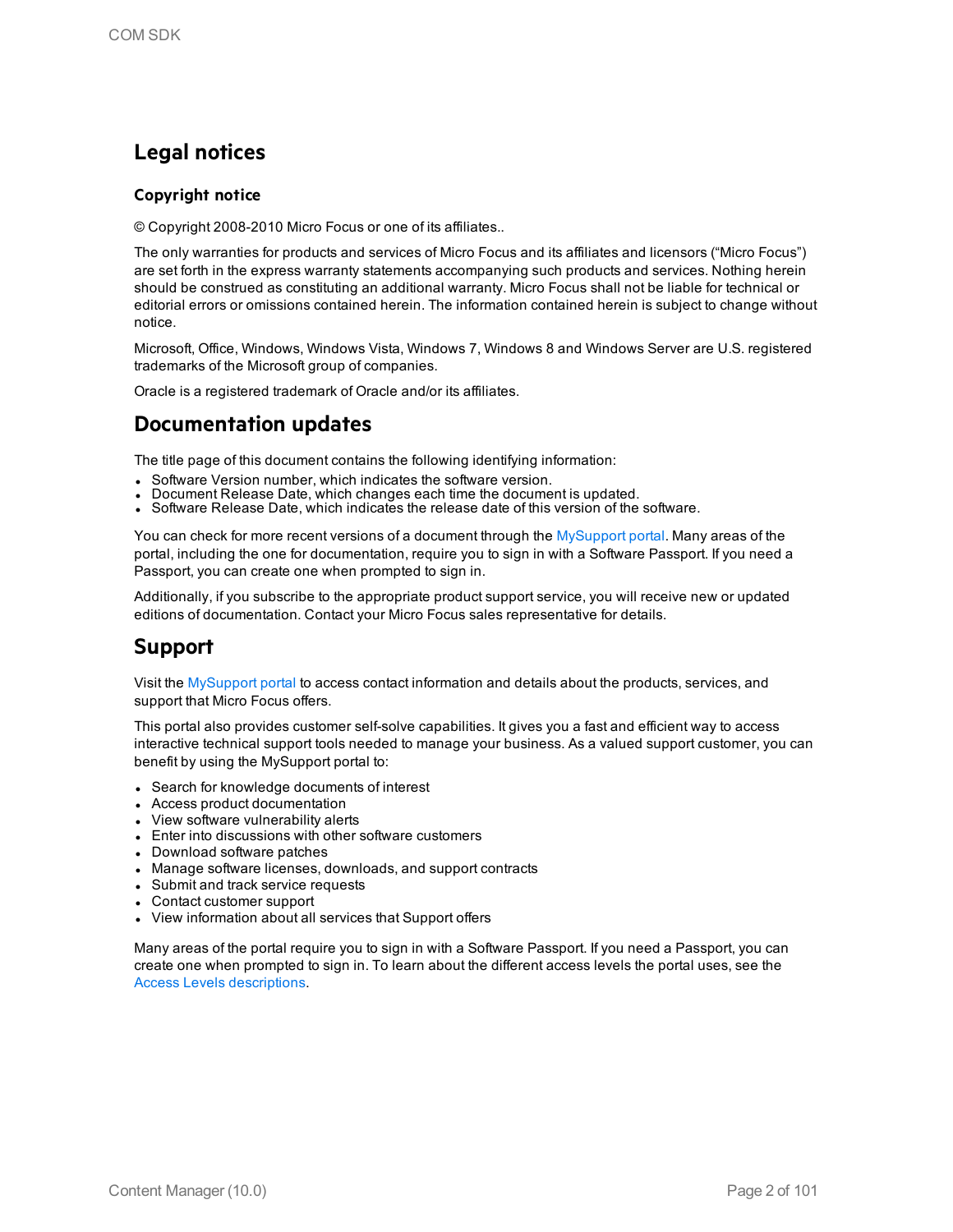## **Contents**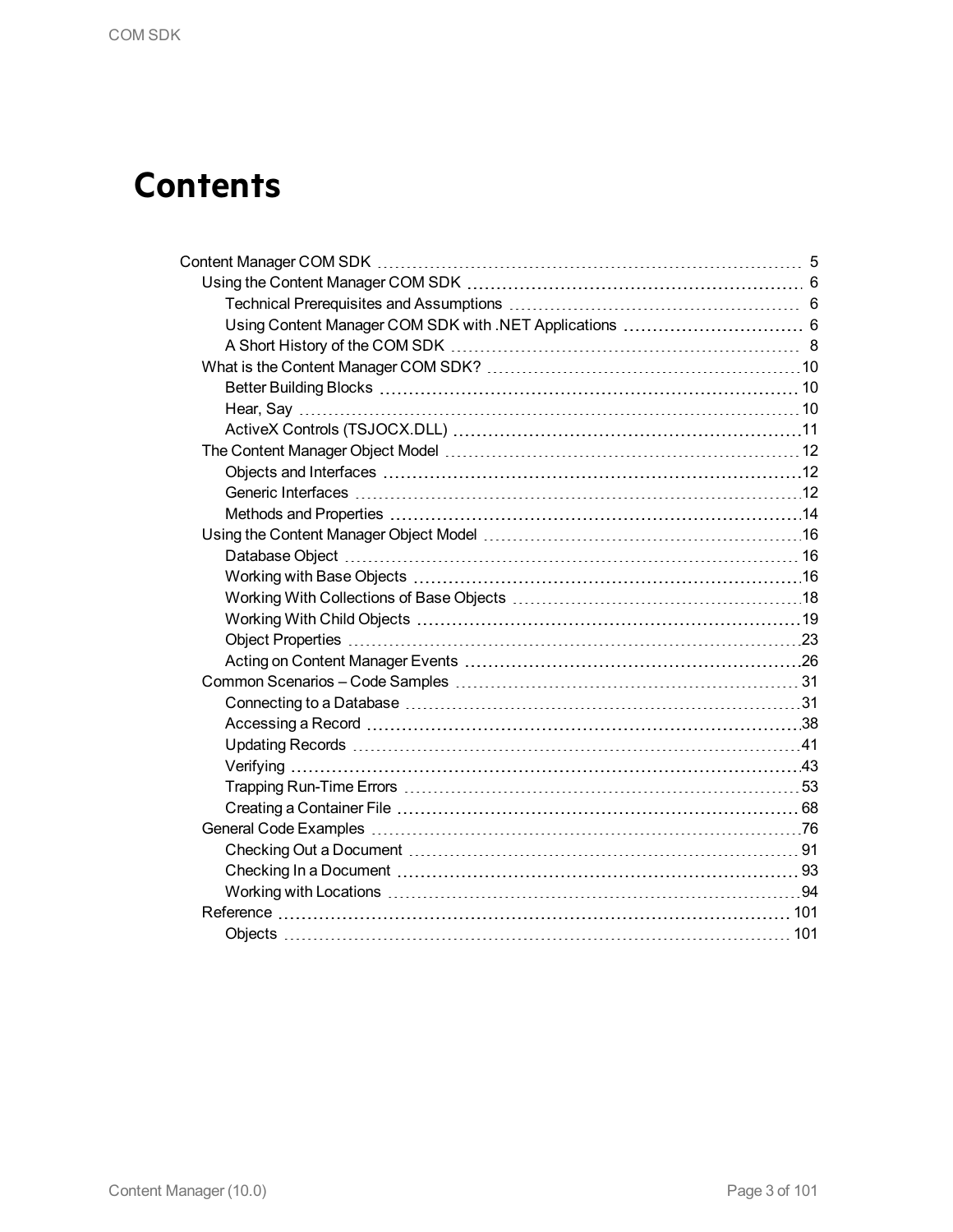COM SDK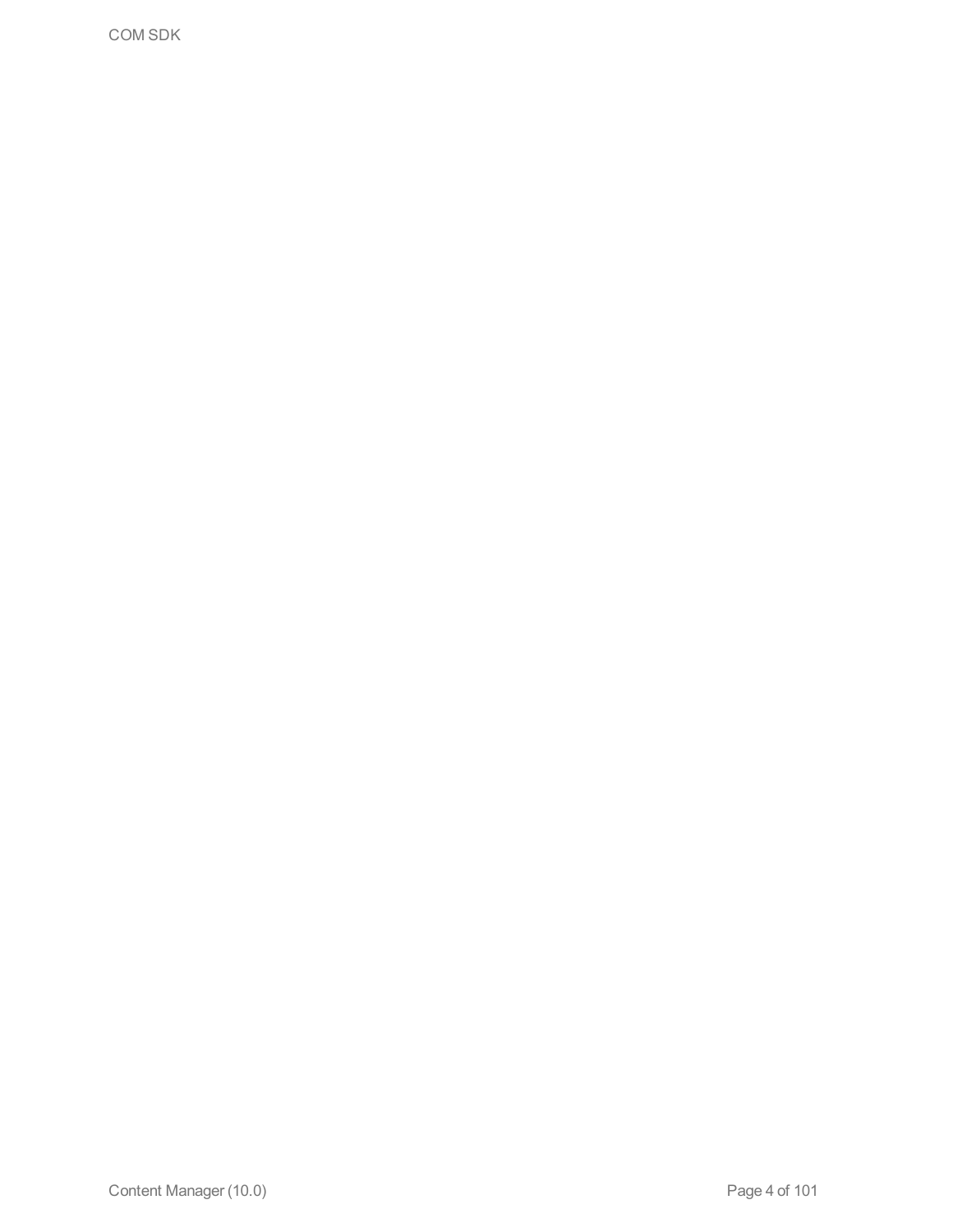### <span id="page-4-0"></span>**Content Manager COM SDK**

This document describes the Component Object Model Software Development Kit (COM SDK) for Content Manager. It provides an introduction to the design and content of the COM SDK, it gives instructions and guidance for using the various tools and objects, and is the logical starting point for the COM SDK documentation suite.

For those wanting to understand the capabilities of the COM SDK, this document can be read on its own. For those intending to use the COM SDK, it serves as an orientation and introduction. For a complete technical understanding, you can add a reference to the COM SDK (TRIMSDK.DLL) into the object browser of your chosen Integrated Development Environment (IDE), where you will be able to access detailed helpstrings for each object, method and property within the COM SDK.

Effective integration of Content Manager with other applications using the COM SDK requires a technical understanding of it's tools, as well as a user perspective of the Content Manager application in general and (most importantly) a business understanding of the particular implementation of Content Manager and any other application for which an integration is required.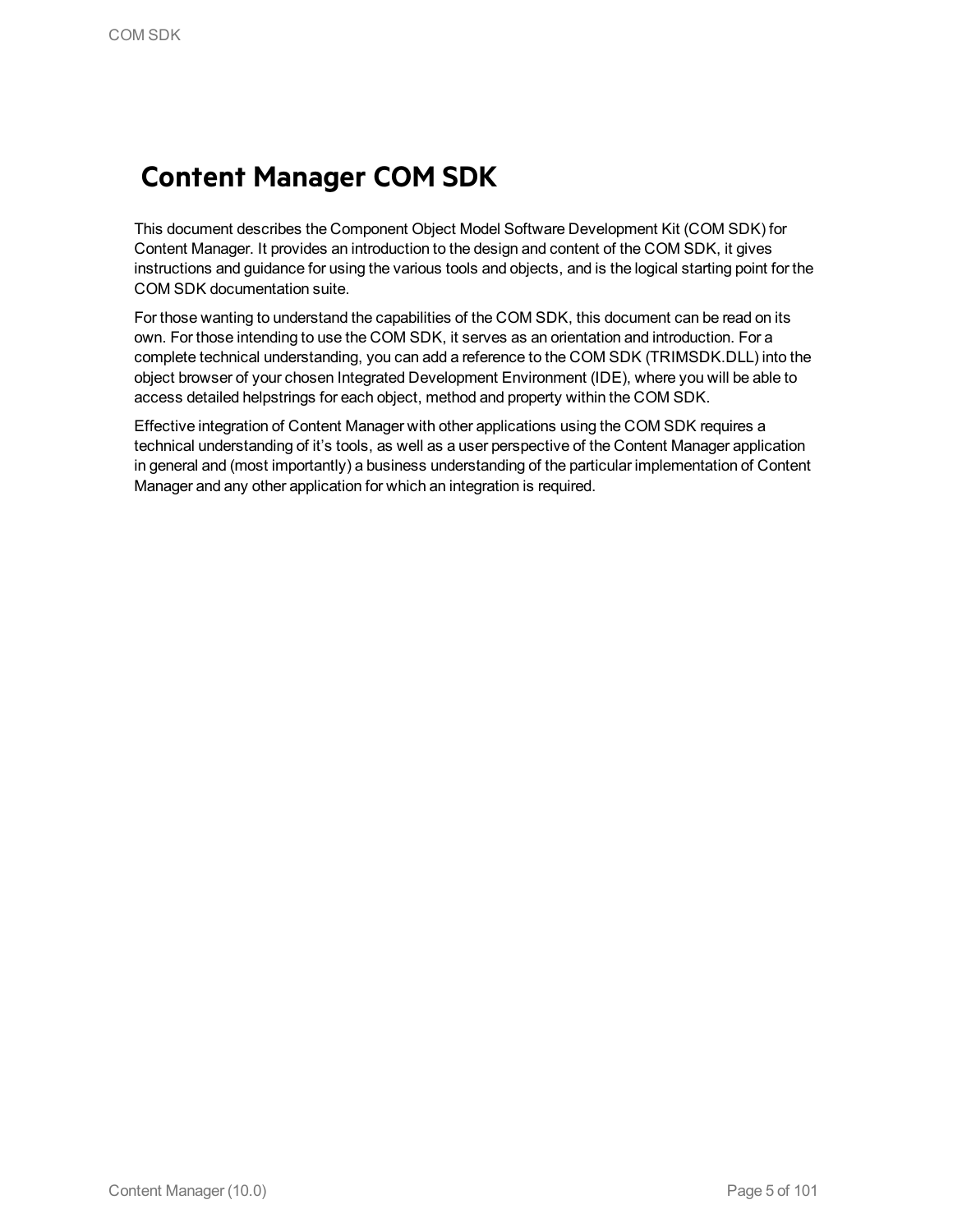### <span id="page-5-0"></span>**Using the Content Manager COM SDK**

#### <span id="page-5-1"></span>**Technical Prerequisites and Assumptions**

As the name implies, the Content Manager COM SDK components are based on Microsoft's Component Object Model (COM) standard. This documentation assumes the reader is a programmer with an understanding of COM programming principles, the structure of COM-compliant object models (i.e. objects, interfaces, methods and properties) and some experience of using a COM-compliant programming language such as Visual Basic or C++. The code examples in the documentation are in Visual Basic as well as C#, although any COM-compliant language can be used. The Visual Basic examples are tested using the Visual Basic 6 compiler, while the C# examples are tested using Microsoft Visual Studio .NET 2013, requiring the .NET Framework Version 4.5.

#### <span id="page-5-2"></span>**Using Content Manager COM SDK with .NET Applications**

The Primary Interop Assembly (TRIMPIA20.DLL) for the COM SDK (TRIMSDK.DLL) is no longer shipped with Content Manager. It is possible for developers wishing to access this SDK using .NET languages to add a reference to the COM SDK and create their own Secondary Interop Assembly, although they are encouraged to use the native .NET SDK (HP.HPTRIM.SDK.DLL) instead.

For programmers who wish to write a .NET application using the COM SDK, they need to run the **CM\_ COMComponents\_x86.msi** or **CM\_COMComponents\_x64.msi** file to register the COM SDK.

- 1. With elevated user rights, from the installation media, run **CM\_COMComponents\_x86.msi** or **CM\_COMComponents\_x64.msi** file. The Welcome dialog appears.
- 2. Click **Next**. The License Agreement dialog appears.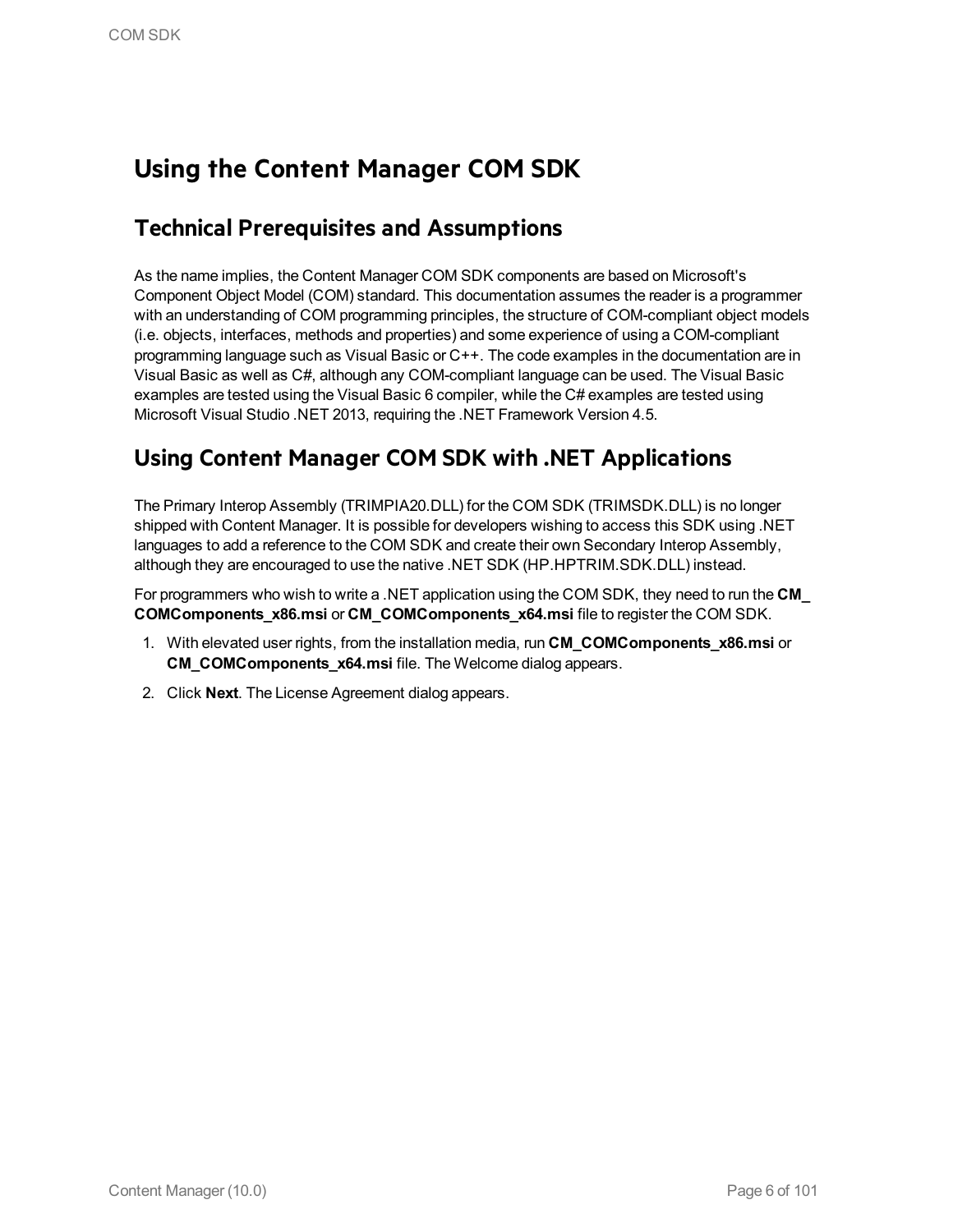|                                                                                | <b>License Agreement</b><br>You must agree with the license agreement to proceed.                                                                                                                                                                                                                                                                                                                                                                                                                                                          |  |
|--------------------------------------------------------------------------------|--------------------------------------------------------------------------------------------------------------------------------------------------------------------------------------------------------------------------------------------------------------------------------------------------------------------------------------------------------------------------------------------------------------------------------------------------------------------------------------------------------------------------------------------|--|
| 1.                                                                             | Applicability. This end user license agreement (the "Agreement") governs the<br>use of accompanying software, unless it is subject to a separate agreement<br>between you and Micro Focus International plc and its subsidiaries<br>("Micro Focus"). By downloading, copying, or using the software you agree<br>to this Agreement. Micro Focus provides translations of this Agreement in<br>certain languages other than English, which may be found at:<br><https: about="" software-licensing="" software.microfocus.com="">.</https:> |  |
|                                                                                | 2. Terms. This Agreement includes supporting material accompanying the<br>software or referenced by Micro Focus, which may be software license<br>information, additional license authorizations, software specifications,<br>aublicked warrastien nuorlier terme, onen nourna neftuare linennen and                                                                                                                                                                                                                                       |  |
| <b>I</b> accept the license agreement<br>I do not accept the license agreement |                                                                                                                                                                                                                                                                                                                                                                                                                                                                                                                                            |  |
| Version: 9.40                                                                  | Cancel<br>Back<br>Nex                                                                                                                                                                                                                                                                                                                                                                                                                                                                                                                      |  |

3. Select **I accept the license agreement** and click **Next**.

The Destination Folder dialog appears.

4. Click **Next** to keep the default installation folder (recommended).

The Ready to Install the Application dialog appears.

5. Click **Next**. The Updating System dialog appears.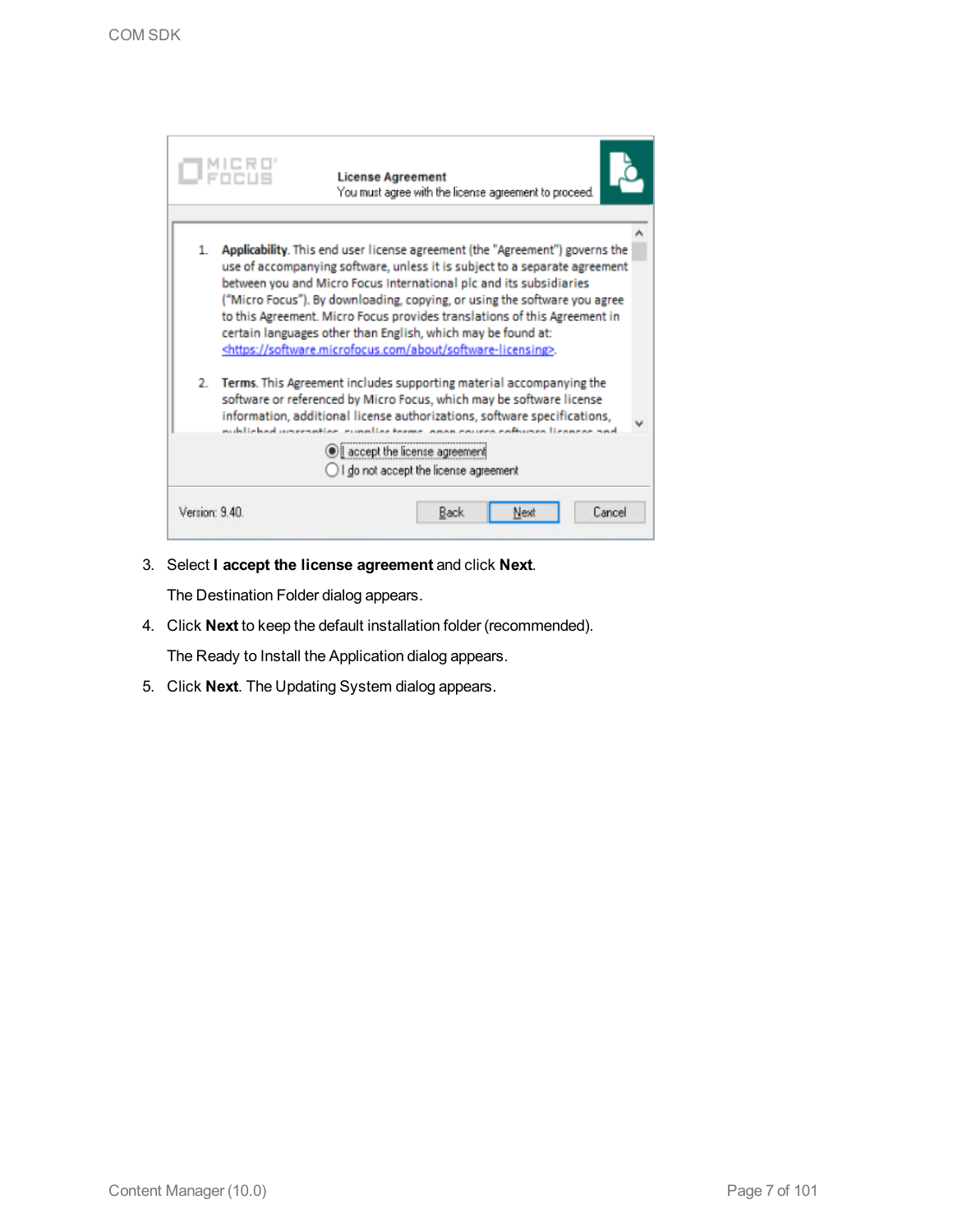| FOCUS<br>FOCUS                                                      | <b>Updating System</b><br>The features you selected are being installed.                                   |        |
|---------------------------------------------------------------------|------------------------------------------------------------------------------------------------------------|--------|
| Writing system registry values<br>Key:<br>Time remaining: 0 seconds | \Software\Classes\Interface\{AE51F988-ABE2-4B59-8DCE-322FA3B57B7<br>A)\TypeLib, Name: Version, Value: 5e.0 |        |
|                                                                     |                                                                                                            | Cancel |

The setup status dialog is displayed.

<span id="page-7-0"></span>6. Click **Finish** to exit the setup wizard.

### **A Short History of the COM SDK**

In the early days of the Content Manager (previously known as TRIM Records & Document Management – from creation up to version 4.1 and Records Manager ), it was generally not possible to programatically access the TRIM Database without resorting to writing SQL. This was no easy task. The programmer had to fully understand the data schema and the complex data relationships to translate a user's requirement into a set of SQL statements. It was even more daunting if any data was to be modified, as it was necessary for the programmer to understand the application business rules to avoid corrupting the Database.

To help clients avoid these pitfalls, when version 4.2 of TRIM was released in 1997, it included an extra program that gave programmatic access to some of the internal application functionality through an small subset of functions labelled the TRIM API. By using this API instead of SQL to access the TRIM data, the business rules were automatically applied and therefore the Database integrity was preserved. The TRIM 4.3 release expanded the capabilities of the API, exposing more of TRIM's underlying functionality and thereby enabling a wide variety of integration possibilities with other applications. The business opportunities that this created has ensured that this version of the API has been widely used as a successful means of seamlessly integrating TRIM data and functionality into other applications. The TRIM 4.3 API was an out-of-process COM Automation server, implemented in a file called "tsapi.exe".

In the version 5.0 release of TRIM, the application has been given a major design overhaul, creating a more robust, scalable enterprise architecture and a brand new look-and-feel. As this was a "from-theground-up" redevelopment, the API was replaced by a comprehensive library of functions known as the Software Development Kit. For the first time, most of the TRIM business functions can be accessed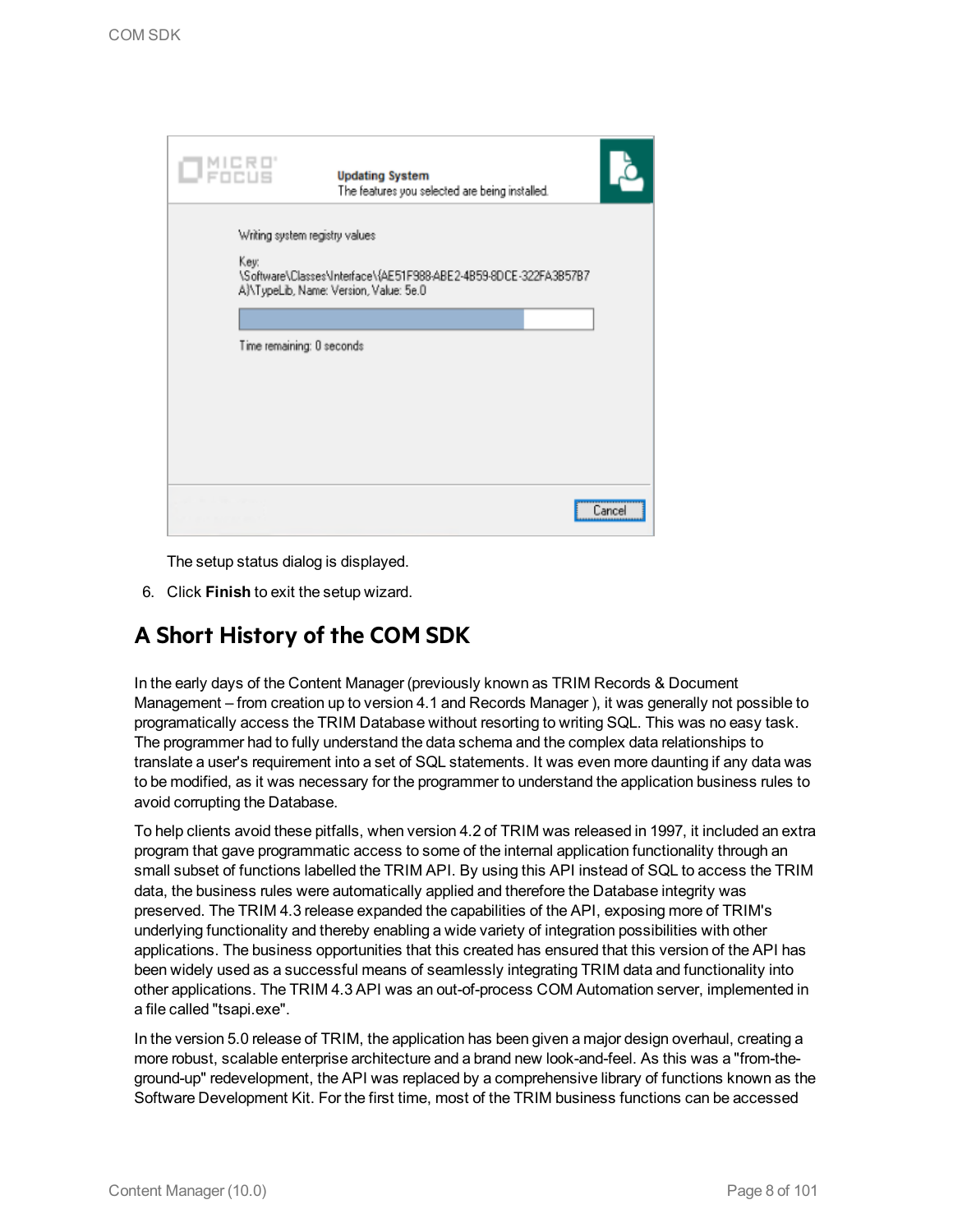programatically. This gives the programmer vastly more control over the application and far greater scope for integration than was previously possible.

Since version 6.0 of TRIM, new in-process server (HP.HPTRIM.SDK.DLL) has been added for .NET solutions. This is covered in separate document.

TRIM and Records Manager are now referred to as Content Manager.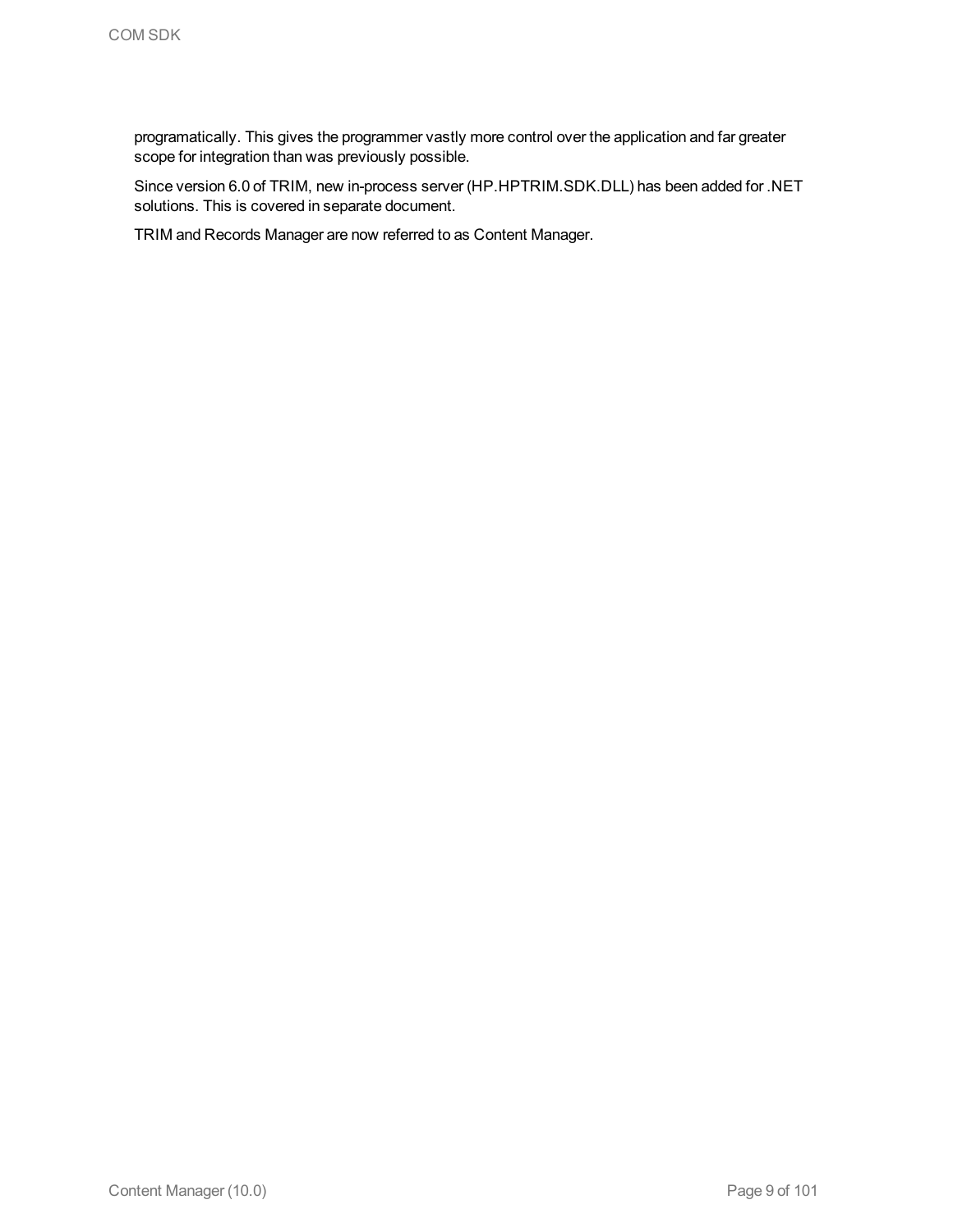### <span id="page-9-0"></span>**What is the Content Manager COM SDK?**

The Content Manager COM SDK is a suite of tools that allow programmers to create custom solutions, services and integrated applications by leveraging the functionality of Content Manager using COM. These tools give Content Manager clients and third-party integrators the opportunity to ERDM-enable line-of-business applications, to create custom document-centric applications, and to increase the return-on-investment of an organisation's information assets, such as Classification systems, controlled vocabularies, and knowledge repositories.

The COM SDK is an in-process server implemented in a dynamic link library (DLL) file. This method of implementation means that the COM SDK is loaded into the same memory space as the application that invokes it. The result is fast execution of methods, and it also enables a number of separate applications to work with different Databases through the same component.

At the core of the COM SDK is a comprehensive model of all business objects in Content Manager. All data fields associated with these objects are exposed as properties through the COM SDK, and various methods are provided to implement common application functionality. With very few exceptions, it is possible to programmatically access via the COM SDK all aspects of Content Manager that are available through the client user interface.

The security model is common to both the COM SDK and the Content Manager client application – therefore any custom process that calls the COM SDK must connect to the Database using the current user's login, and this user's Content Manager security profile determines the extent of data and functionality that the process can access.

### <span id="page-9-1"></span>**Better Building Blocks**

Content Manager has been designed in such a way that all the business objects used in the application are automatically exposed. This means that using the Content Manager COM SDK is very efficient, and all the same underlying objects and properties that the application's programmers use to build the Content Manager user interface are also available to third-party programmers via the COM SDK.

### <span id="page-9-2"></span>**Hear, Say**

As an Automation server, the Content Manager COM SDK defines the methods and properties that an Automation client (a program or macro) can invoke. Another way of thinking of this is that the COM SDK is the set of questions that Content Manager can answer, and the commands that it will obey.

The client and server relationship is sometimes called the master/slave relationship: the former does all the talking, and the latter does all the doing (and does not speak until spoken to).

The COM SDK also includes a special class called TRIMEventProcessor. This is an outbound interface, meaning that Content Manager calls methods on this interface in response to events that occur within Content Manager. The integration programmer can write code that implements these methods, and therefore can execute code in a server process in response to actions in the Content Manager client.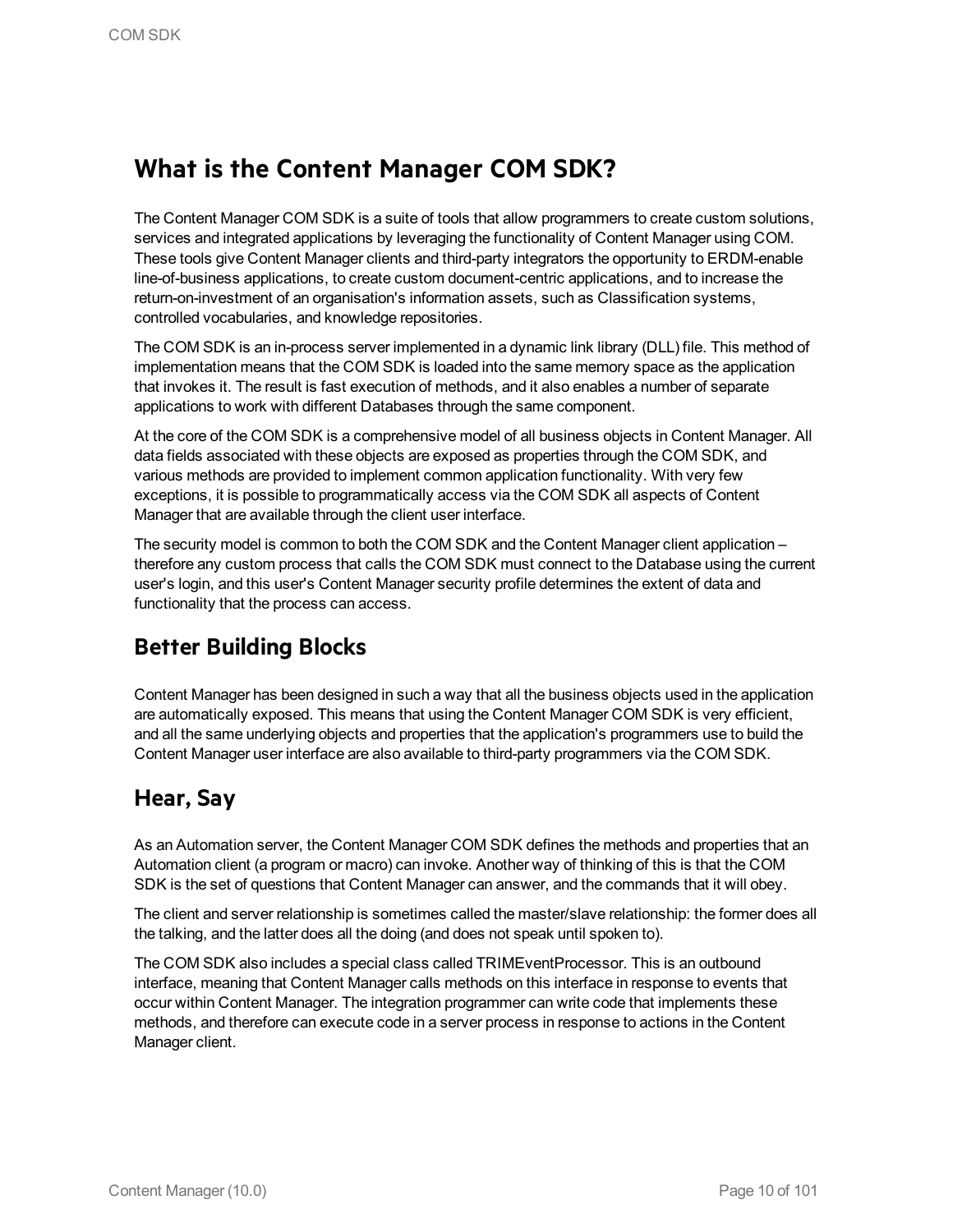### <span id="page-10-0"></span>**ActiveX Controls (TSJOCX.DLL)**

The Content Manager client installation includes a number of ActiveX controls contained in a module called TSJOCX.DLL. Whilst this module continues to ship with Content Manager, the use of the controls within it will be on an "at your own risk" basis and Micro Focus no longer provides ongoing support and maintenance for these controls.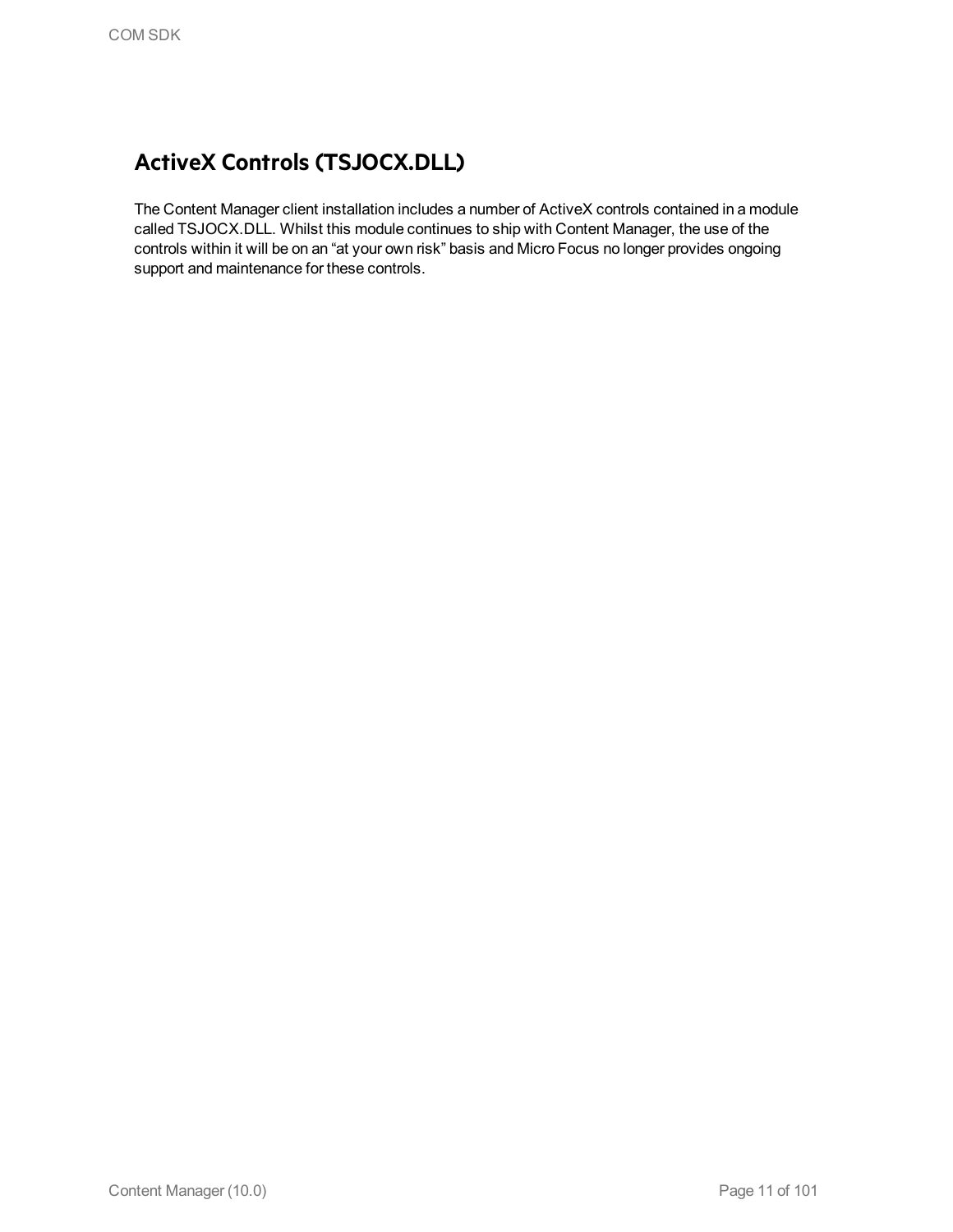### <span id="page-11-0"></span>**The Content Manager Object Model**

### <span id="page-11-1"></span>**Objects and Interfaces**

To understand how objects in the Content Manager COM SDK are used, you must have a basic understanding of objects and interfaces, and how they are used in the Component Object Model, otherwise known as COM. Interfaces are the key to understanding COM, and directly affect the way COM objects in the SDK (and other COM-based object models) are used in code.

An object is an instance of a class, where a class is some common type of entity in an application. Typical classes of objects in the Content Manager application are Records, Record Types and Locations. Each class of object has properties, which represent the named data attributes that are present on each instance of the class.

#### <span id="page-11-2"></span>**Generic Interfaces**

In the Content Manager COM SDK, there are certain common interfaces that are implemented by many different objects, in addition to the object's own default interface. The benefit of this is that different types of objects can be treated polymorphically, using the common interface. It also allows extensibility of the COMSDK, such that new types of objects can be introduced in later versions, without breaking the existing interface.

| Interface                | Implemented By                                                |
|--------------------------|---------------------------------------------------------------|
| <b>IBaseObject</b>       | Any objects that can be created and deleted independently.    |
| <b>IBaseChildObject</b>  | Any object that can only exist as a 'child' of a Base object. |
| <b>IBaseObjects</b>      | Any collection of Base objects.                               |
| <b>IBaseChildObjects</b> | Any collection of Base Child objects.                         |

The common interfaces in the Content Manager COM SDK are:

Which common interface is implemented depends on the type of object, i.e. whether it is considered a Base Object or a Child Object (or a collection of either of the two).

### **Base Objects**

A Base Object is any first-order entity in the Content Manager Database. It exists independently of other objects (although it may be related to many objects) and can be explicitly created or deleted by a user with the appropriate authority.

Examples of base objects are Records, Locations, Record Types, Keywords, Schedules, Document Stores, and many others.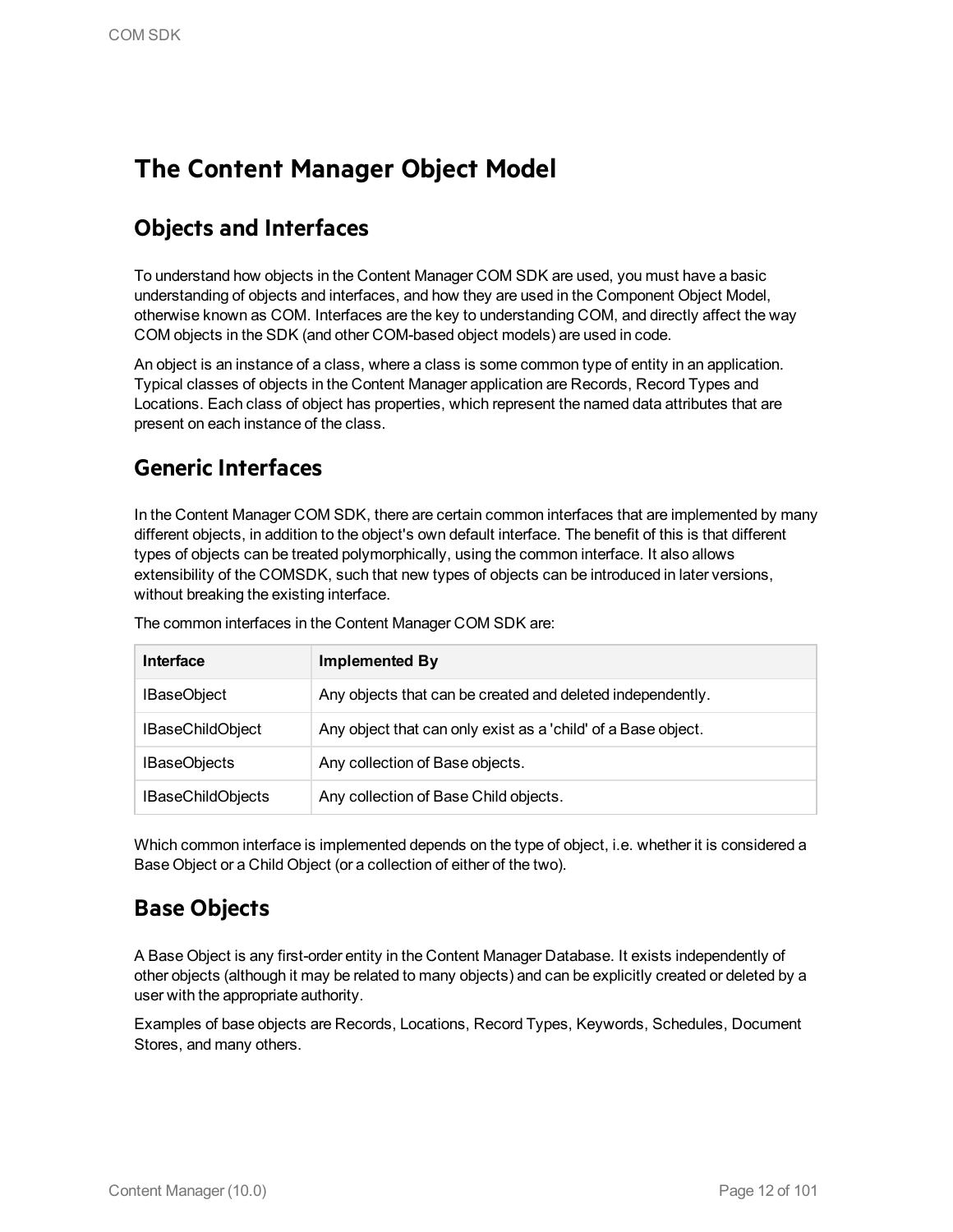Base Objects are also called 'persistent' objects because they persist after the program code that manipulates them is not executing (that is, the data for the object can be saved in the Content Manager Database and retrieved later to recreate the object).

All Base Objects have an internal Unique Row Identifier (URI) that uniquely identifies different objects of the same type, and most have a corresponding unique name or other identifier (such as Record Number) that is visible to the user. Whenever a persistent object is modified in the SDK, you must call a 'Save' method on the object to commit the changes to the Content Manager Database.

### **Child Objects**

Child objects, on the other hand, only exist as a dependent of another object.

Examples of Child objects are Requests (children of a Record), Addresses (children of a Location), and Lookup Items (children of a Lookup Set).

Generally speaking, child objects are created indirectly, as a result of performing some task on a base object or a dependent collection object.

Some child objects represent a relationship between Base objects, such as Record Locations, Record Keywords, and Related Records. Adding or removing child objects does not directly affect the 'parent' Base objects (for example, the AttachedKeyword object represents a Keyword (from the Thesaurus) associated with a particular Record). Each instance of this object defines a relationship between a Record object and a Keyword object, but if the AttachedKeyword instance is removed, the Record and the Keyword objects themselves are unaffected.

Because of the dependence upon the parent object, child objects cannot be independently saved, but the data they contain is persisted when the parent object is saved.

### **Collections**

Collections are a special class of objects that are used to temporarily hold and manipulate a set of several objects of the same type. They have a standard interface that allows the programmer to access the items in the collection directly by index position or to iterate through the collection sequentially. The standard convention in the SDK is that a collection object takes the plural name of the type of object that it contains (for example, the Locations collection is used to hold multiple Location objects).

If a given object implements the IBaseObject interface, then the Collection of those objects will implement the IBaseObjects interface. Similarly, if a given object implements the IBaseChildObject interface, then the Collection of those objects will implement the IBaseChildObjects interface.

### **Collections for Base and Child Objects**

Dependent or Child objects are those that can be manipulated like other objects in the SDK but which cannot be independently created or saved. These are usually dependent upon one or more persistent objects in the Database, and often represent relationships rather than tangible objects. Typically, Child objects are held in collections that are accessed via a property of their parent object.

An example of a dependent collection is the AttachedKeywords collection. This can be used like any other collection object to navigate to the keywords it contains. However, even though the collection can be modified (by adding or removing relationships between keyword terms and the record), it is not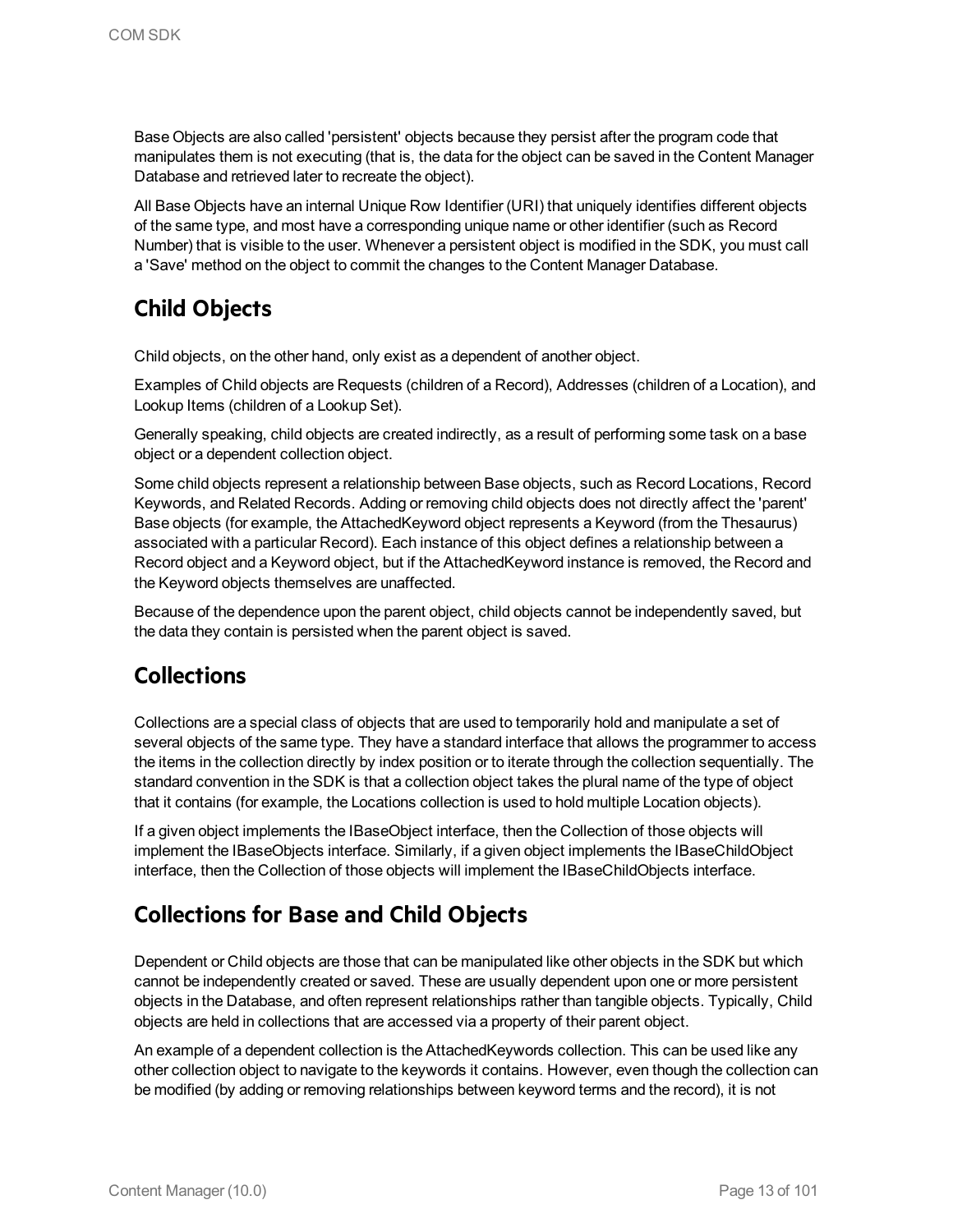independently saved. The information that the child collection represents is saved when the object on which it is dependent is saved. In the case of the AttachedKeywords example, the relationship between the record and the AttachedKeyword is saved in the Record object.

### <span id="page-13-0"></span>**Methods and Properties**

In the previous section we discussed the relationship between objects in the Object Model, and how objects implement predefined interfaces. Each interface is defined as a specific set of methods and properties, and it is through these that the object provides its functionality and data.

The definition of each method and property is provided in the reference section of this documentation. However, most object classes can be used according to generic processes, and these are discussed in the next sections on the Object Model.

#### **Common Properties**

Many objects implement Properties with the same names. This makes it easier for the programmer to learn the object model. Although not all objects implement these properties, the meaning is consistent for those that do.

| <b>Property</b> |                                                                              |
|-----------------|------------------------------------------------------------------------------|
| Database        | Returns the Database object that created this object.                        |
| Uri             | Returns the internal number that uniquely identifies this object.            |
| Verified        | Returns True if the current state of the object's data is valid.             |
| Type            | Returns the object type for this object (for example, Record, Location etc). |
| ErrorMessage    | Returns the description of the last error associated with this object.       |

#### **Common Methods**

As with common Properties, many objects implement Methods with the same (or similar) names.

| <b>Method</b>                | <b>Description</b>                                                                                             |
|------------------------------|----------------------------------------------------------------------------------------------------------------|
| GetProperty                  | Returns the data value of a property identified by a property Id.                                              |
| SetProperty                  | Sets the data value of a property identified by a property Id.                                                 |
| <b>GetPropertiesAsString</b> | Returns the data values of a set of properties for the object, as a string<br>formatted for the use specified. |
| Verify                       | Checks the validity of the current state of the object's data.                                                 |
| Save                         | Saves the current state of the object to the Content Manager Database                                          |
| Delete                       | Deletes the object from the Content Manager Database.                                                          |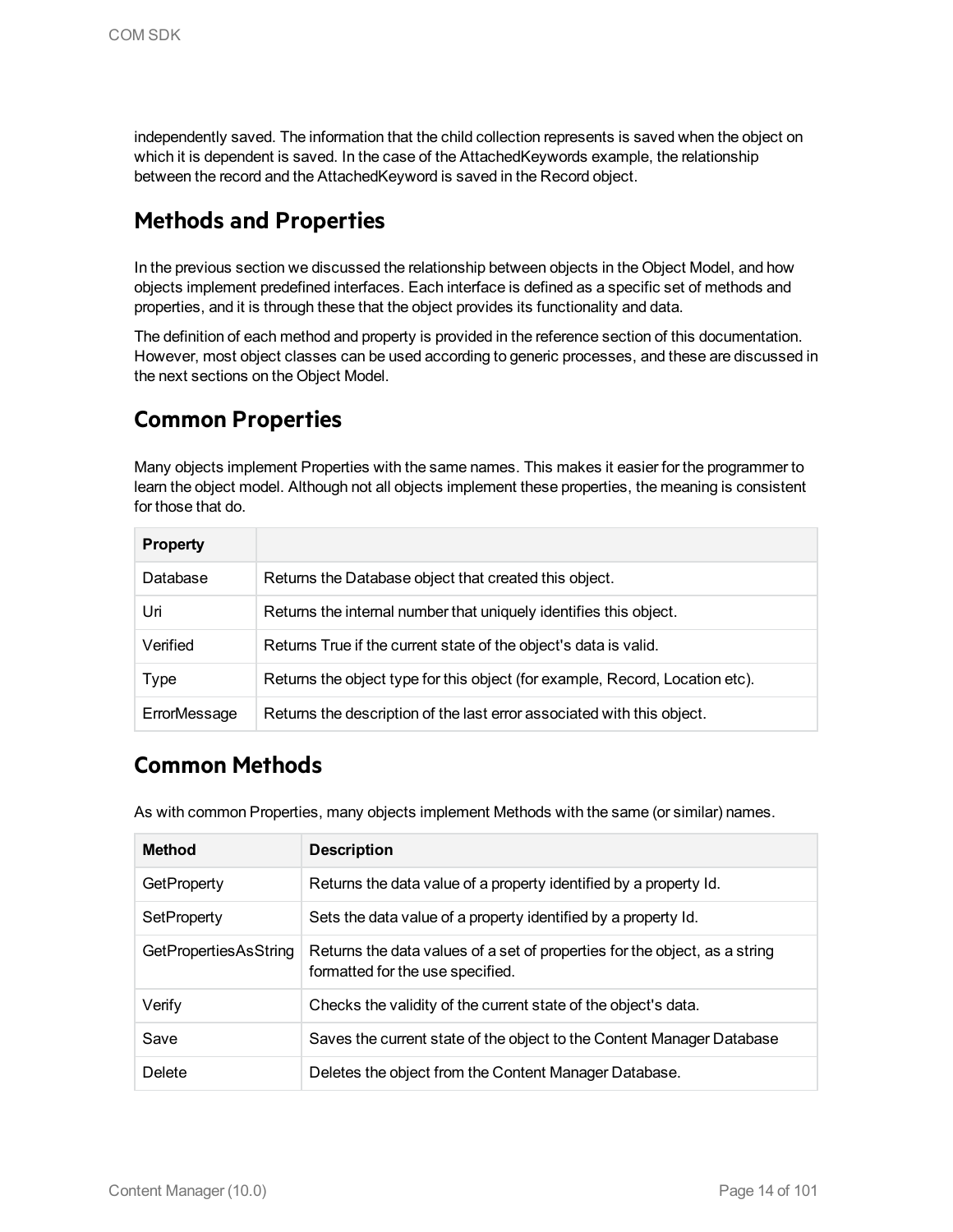#### **Interactive Methods**

Most methods allow the programmer to automatically perform some sort of data transformation in Content Manager based on values provided in code. The values may be determined at design-time, or they may be derived from the user at run-time through the custom application's user interface. However, sometimes the integrated application requires that the user interacts directly with one or more Content Manager objects, and therefore requires an Content Manager dialog to be displayed. The Content Manager object model exposes various methods that allow the programmer to invoke standard Content Manager dialogs to be displayed to the user.

These interactive methods must only be called by code running on a client workstation, as most will invoke a modal dialog, which must be explicitly cleared by the user before program execution can continue.

The interactive methods of an object are always identified by the suffix "UI" (for User Interface) and will always take a ParentHWND parameter, which is a handle to the window object that will be the parent of the dialog. (Windows requires this to know how the dialog should behave when the user switches between running applications). In the Visual Basic development environment, the global property hWnd will always contain a handle to the current active window, and can therefore be used as the argument for the ParentHWND parameter. If the parent window handle is not able to be determined, you can pass a "0" instead, in which case Content Manager will place the dialog in front of the current foreground window of the current application. It is also possible to force a null parent for the dialog by passing a handle of "-1". This will force the dialog to be a top level desktop window.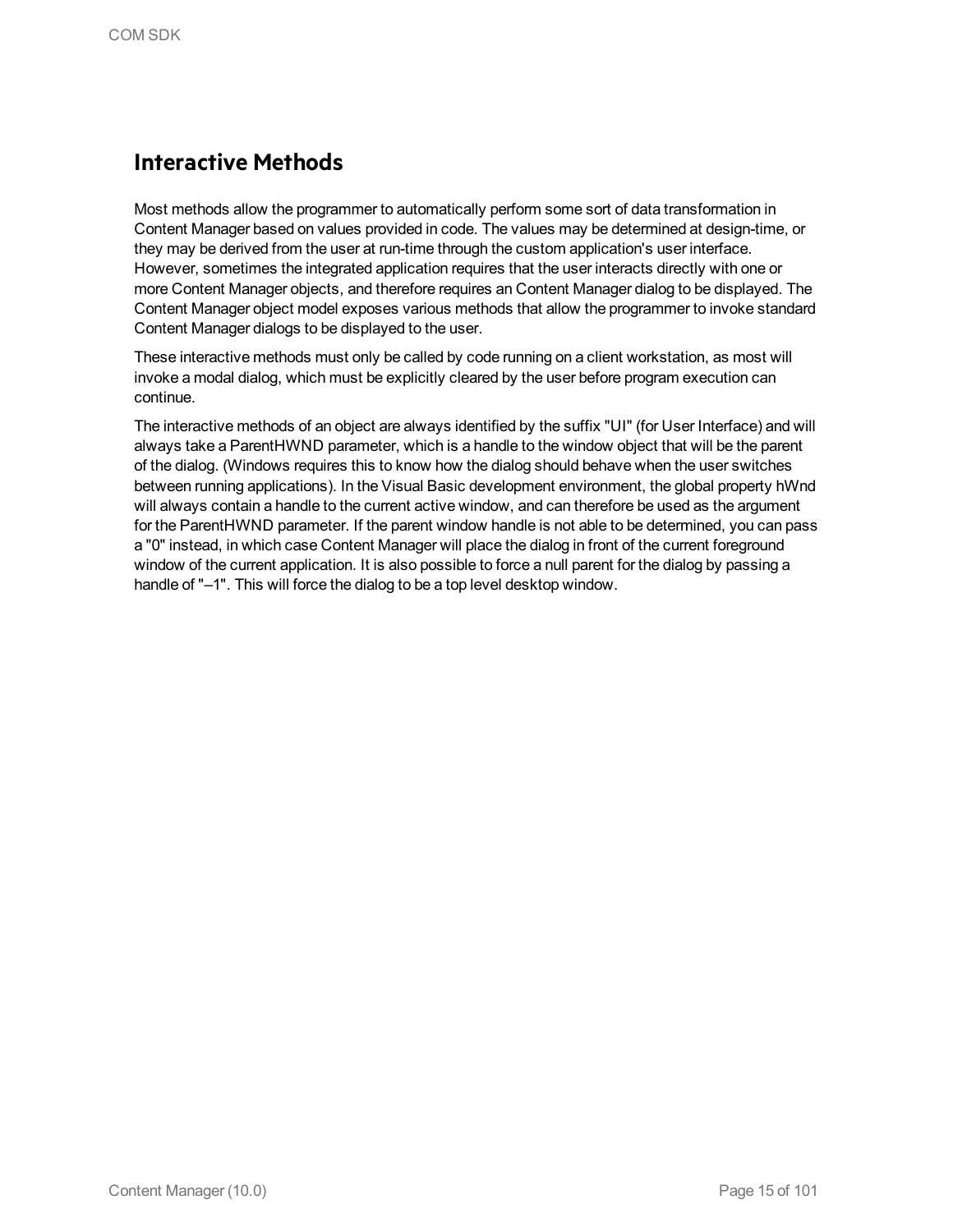### <span id="page-15-0"></span>**Using the Content Manager Object Model**

### <span id="page-15-1"></span>**Database Object**

The Database object is the top-level object in the Content Manager object model hierarchy. It is generally the first object to be created when using the Content Manager COM SDK.

Because most objects in Content Manager can only exist in the context of a Database, the Database object is used for accessing and creating all other persistent business objects in the Content Manager COM SDK. These objects are dependent upon the Database object and cannot be created independently.

#### **NOTE:**

There are certain helper objects in the object model that do not need a Database, such as InputDocument, ExtractDocument, SignatureTool and EnumHelper.

#### <span id="page-15-2"></span>**Working with Base Objects**

#### **Accessing Persistent Objects**

There are generally two ways to access existing persistent objects in the Content Manager Database. The most reliable way is to use the object's URI, as this is guaranteed to uniquely identify the object. The alternative is to use the object's Name – in most cases this is also unique, but the name of an object can change after it is created, whereas the URI cannot.

The Database object has a number of methods for accessing different objects by their URI or Name, all taking the form:

Get<object> (LookForValue as Variant) As <object>

To instantiate an existing object, you must follow these steps:

- 1. Declare an object variable of the appropriate object type.
- 2. Determine the Name or URI of the object to be instantiated.
- 3. From a Database object, call the appropriate Get<object> method, passing the URI or Name as an argument to the method.
- 4. If the identifier is valid, the instantiated object will be returned by the method and assigned to the object variable.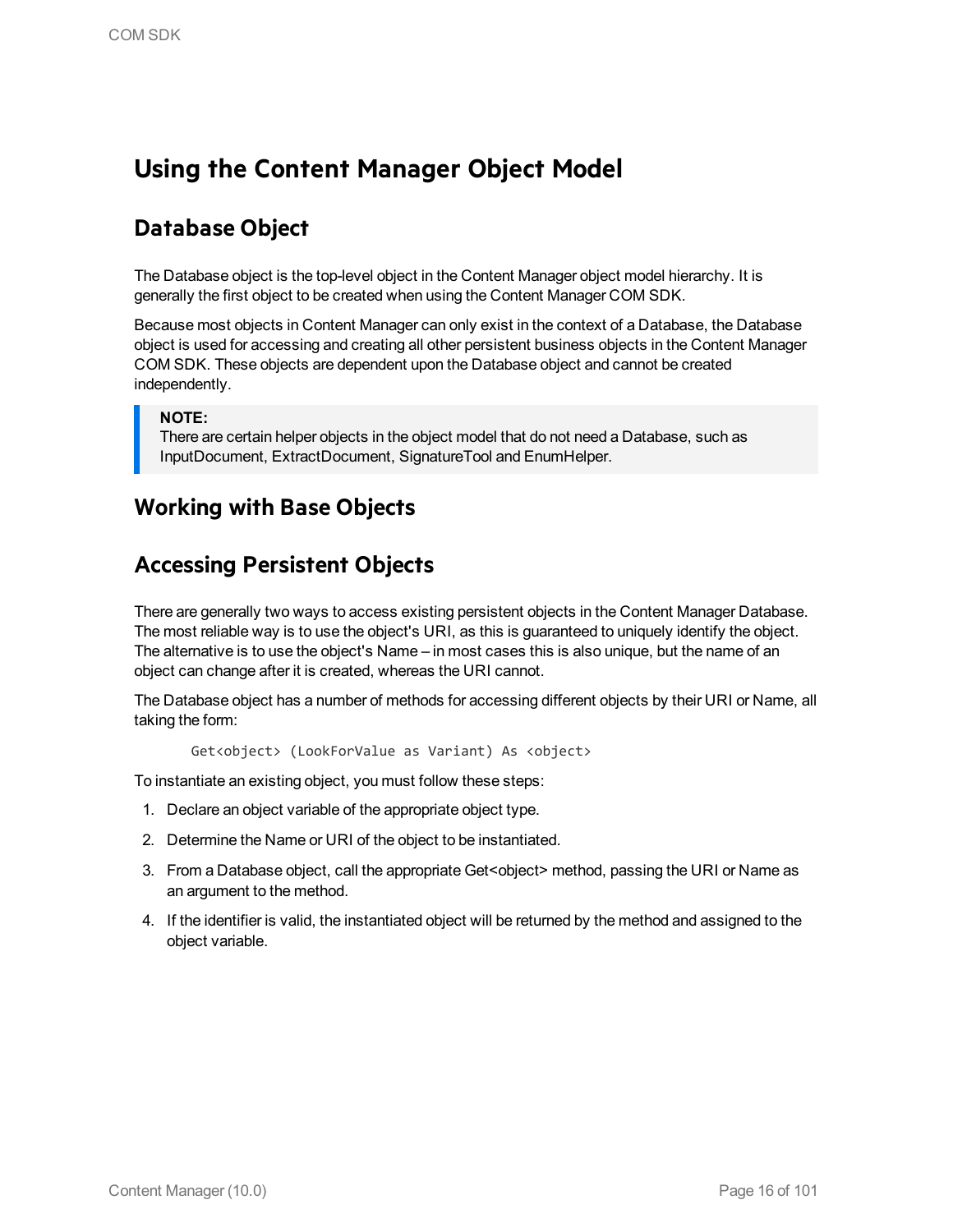COM SDK

The following sample code instantiates an existing record object with a Record Id of "RP95/1".

```
In Visual Basic
In Visual Basic' Declare the object variable
Dim objRecord As TRIMSDK.Record
Dim vntRecId As Variant
' Determine the identifier
vntRecId = "RP95/1"
' Call Get… to instantiate the object
Set objRecord = objTRIM.GetRecord (vntRecId)
' Check that a record with this record number was found
If objRecord Is Nothing Then
        Msgbox "Record ID not found or not accessible due to security."
End If
In C#
```

```
// Determine the identifier
```
string vntRecId = "RP95/1";

// Call Get… to instantiate the object

TRIMSDK.Record objRecord = db.GetRecord(vntRecId);

// Check that a record with this record number was found

```
if (objRecord == null)
```
{

MessageBox.Show("Record ID not found or not accessible due to security.");

}

### **Creating a New Object**

All primary persistent objects can be created from the SDK via methods on the Database object. The format of these methods is "New<Objectname>".

A New<object> method returns a new instance of the specified object type. This object contains only default information relating to the object type to begin with, and its properties must be set by code (or by interaction with the user). Calling the "Save" method on the object commits the data to the Database.

The process for creating new objects is therefore as follows:

- 1. Define an object variable of the type <Object>.
- 2. On a Database object, call one of the NewObject methods (The return value is the new object).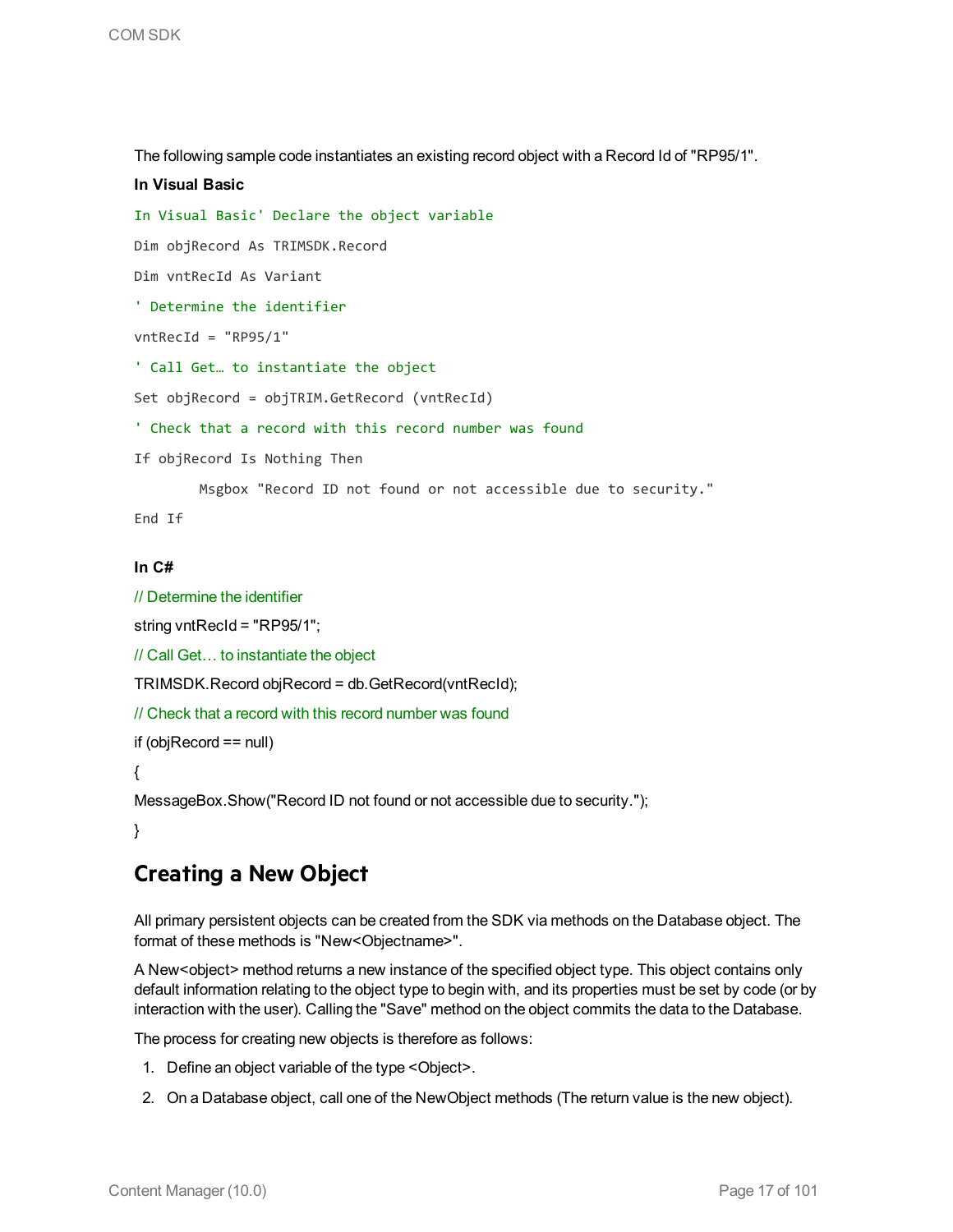- 3. Set the properties of the <Object> variable, or call methods on it to set its data.
- 4. Call the Save method on the <Object> variable.

The following sample code create a new Keyword (Thesaurus Term) object.

### **In Visual Basic** ' Declare the object variable Dim objKeyword As TRIMSDK.Keyword ' Call New… to instantiate the object Set objKeyword = objTRIM.NewKeyword ' Set properties objKeyword.Name = "Example" objKeyword.TopTerm = True ' Save to the Database objKeyword.Save

#### **In C#**

// Declare the object variable and call New… to instantiate the object TRIMSDK.Keyword objKeyword = db.NewKeyword(); // Set properties objKeyword.Name = "Example"; objKeyword.TopTerm = true; // Save to the Database objKeyword.Save();

#### <span id="page-17-0"></span>**Working With Collections of Base Objects**

Collections (of Base Objects) are used to manage related groups of objects of the same type. Collections have several standard methods for iterating through the individual objects, and most have additional methods for selecting objects to be included in the collection based on specific criteria.

When a collection is created it is always empty. You must call methods on the collection to select object items to be included in the collection, based on criteria such as names or URIs. When the collection contains object items, you can call methods that act upon the collection as a whole, such as displaying the collection to the user, making a reference to the collection or printing the items in a Report.

The process for creating and working with collections is as follows:

- 1. Define an object variable of the type <Objects>.
- 2. On a Database object, call one of the "Make<Objects>" methods.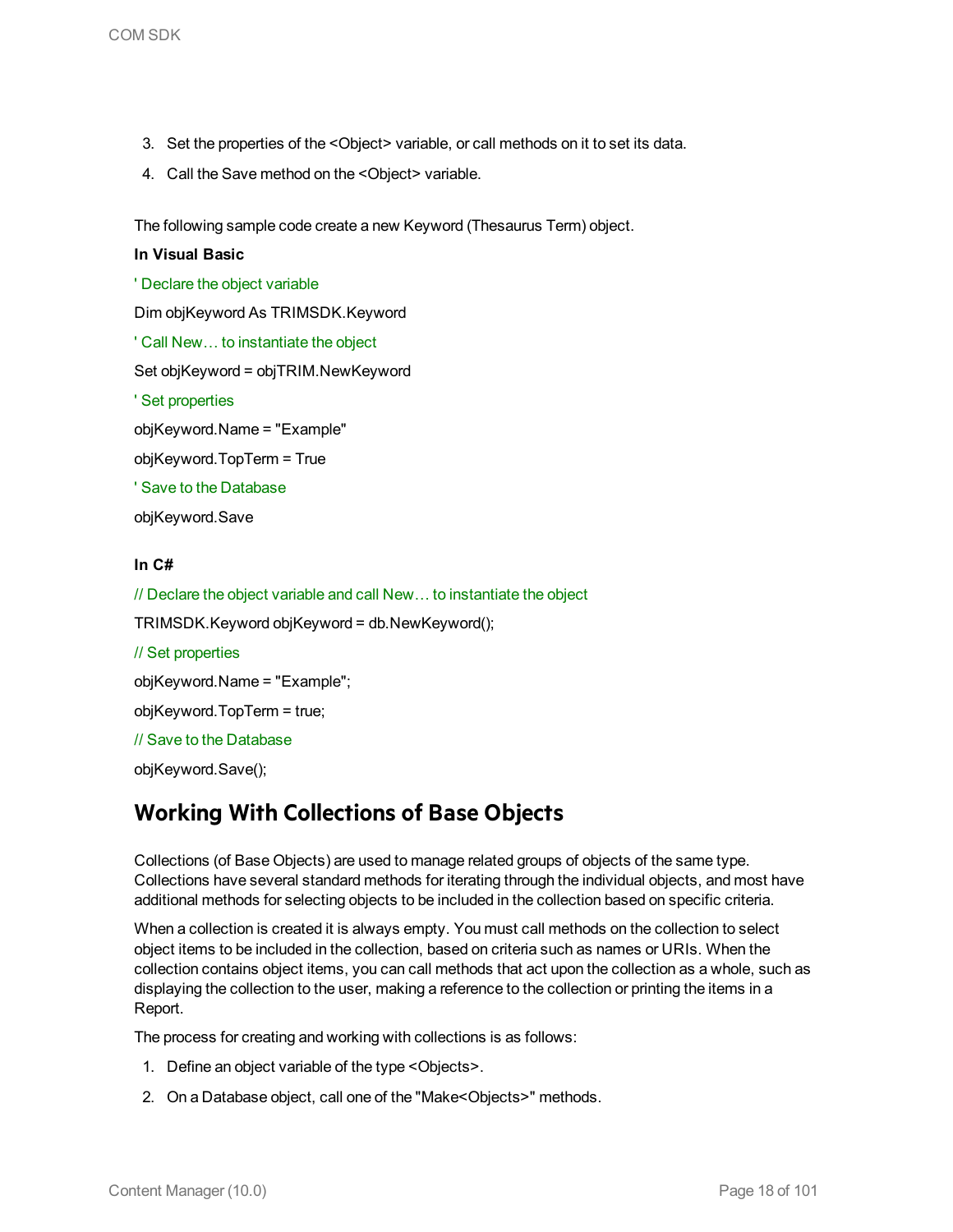- 3. Add items to the collection using a "Select…" method, or allow the user to search for items using the RefineUI method (if implemented on this collection type).
- 4. Call methods to manipulate the collection as a group (see table below of common collection methods), if required.
- 5. To access individual objects in the collection, call ChooseOneUI (user selection), Next (sequential access), or Item (indexed access). Each of these will return an instantiated object of the collection's type.

The following sample code allows the user to choose a single Record Type from all the Record Types in the Database.

#### **In Visual Basic**

```
Dim colRecTypes As RecordTypes
Dim objRecType As RecordType
Set colRecTypes = objTRIM.MakeRecordTypes
Call colRecTypes.SelectAll
```

```
Set objRecType = colRecTypes.ChooseOneUI(hWnd)
```
#### **In C#**

TRIMSDK.RecordTypes colRecTypes = db.MakeRecordTypes();

colRecTypes.SelectAll();

```
int hWnd = Handle.ToInt32();
```

```
TRIMSDK.RecordType objRecType = colRecTypes.ChooseOneUI(hWnd);
```

| <b>Method</b>             | <b>Description</b>                                                                                      |
|---------------------------|---------------------------------------------------------------------------------------------------------|
| SelectAll                 | Fill the collection with all the objects of its type from the Database.                                 |
| <b>SelectByPrefix</b>     | Add items to the collection by name prefix.                                                             |
| <b>SelectByUris</b>       | Add specific items to the collection. Takes an array of object URIs.                                    |
| other "Select"<br>methods | Add items by other criteria. Different collection types will implement different<br>selectors.          |
| RefineUI                  | Allow the user to select items using a search dialog. Note: Not all collections<br>provide this method. |

#### <span id="page-18-0"></span>**Working With Child Objects**

Child objects are dependents of base objects, and represent either sub-items of the base object (for example, Addresses of a Location) or relationships with other base objects (for example, Keywords attached to a Record).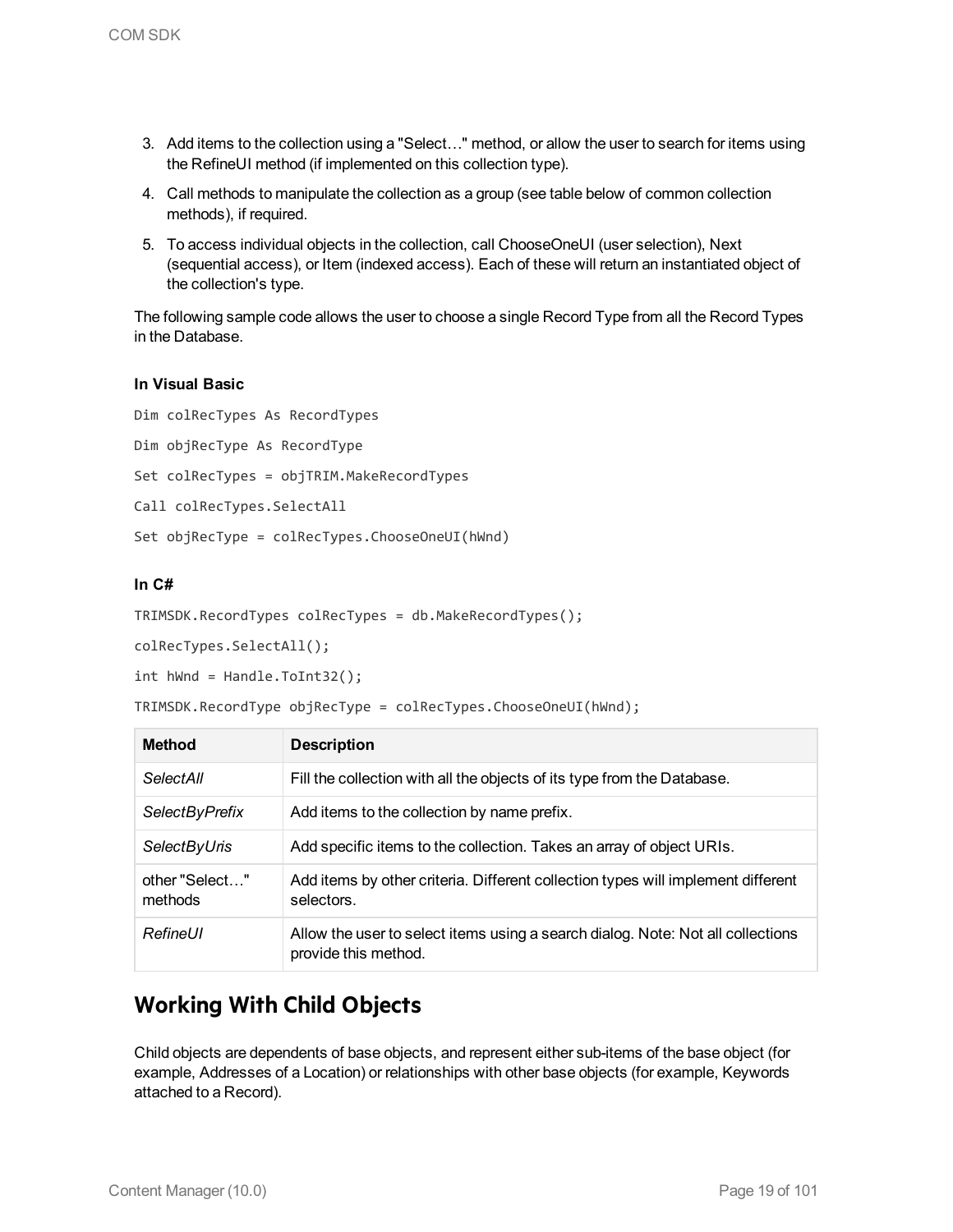The only base objects in the Content Manager Object Model that have Child objects are Records, Locations and LookupSets (see the Object Model diagram). The names of Record child objects are prefixed with "Rec", the names of Location child objects are prefixed with "Loc", and the name of the LookupSet child objects are prefixed with "Cds".

The generic process for working with Child objects is slightly different to that for Base objects. Child objects always belong to a collection of "children" that is only able to be instantiated from the parent object. New child objects can be created by calling the New method on the collection, and they can be deleted by calling the Delete method on the child object itself. Any changes to child objects (including additions and removals) are committed to the Database when the parent object is saved.

The process for instantiating a collection of child objects is as follows:

- 1. Define a collection object variable of the type <ChildObjects>.
- 2. Set the collection object variable to receive the value of the <ChildObjects> read-only property on an instantiated parent (Record, LookupSet or Location) object.

The following sample code instantiates the collection of Attached Keywords for the Record "RP95/1", and displays them to the user.

#### **In Visual Basic**

```
Dim objRecord As Record
```
Dim colKeywords As RecKeywords

Set objRecord = objTRIM.GetRecord("RP95/1")

- Set colKeywords = objRecord.RecKeywords
- Call colKeywords.DisplayUI(hWnd)

#### **In C#**

```
TRIMSDK.Record objRecord = db.GetRecord("RP95/1");
```
TRIMSDK.RecKeywords colKeywords = objRecord.RecKeywords;

```
int hWnd = Handle.ToInt32();
```
colKeywords.DisplayUI(hWnd);

#### **Editing Child Objects**

The process for editing an existing child object is as follows:

- 1. Define an object variable of the type <ChildObject>
- 2. From an instantiated child collection, set the child object variable to receive the return value of the GetByUri method, the Item(n) read-only property or the ChooseOne method.
- 3. Edit the properties of (and/or call methods on) the child object variable.
- 4. Save the parent object.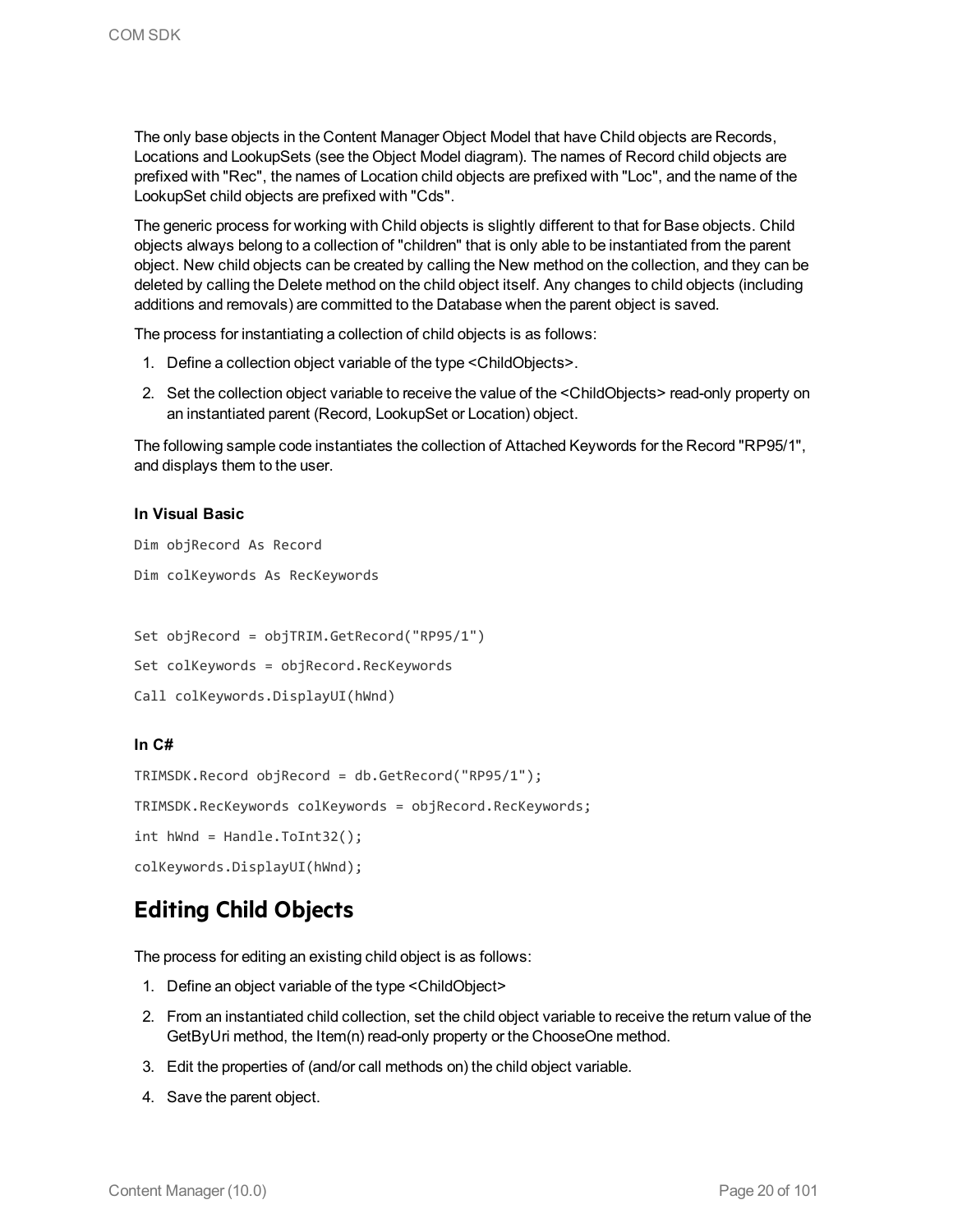The following sample code modifies the contacts for the Record "G96/201", changing contacts of type 'Other' into type 'Addressee'.

#### **In Visual Basic**

```
Dim colContacts As RecLocations
Dim objContact As RecLocation
Set objRecord = objTRIM.GetRecord("G96/201")
Set colContacts = objRecord.RecLocations
For i = 0 To colContacts.Count - 1 ' NB collections are zero-based
       Set objContact = colContacts.Item(i)
              If objContact.RecLocType = rlContact _
              and objContact.Subtype = ctOther Then
                     objContact.Subtype = ctAddressee
              End If
Next
```
Call objRecord.Save

#### **In C#**

```
TRIMSDK.Record objRecord = db.GetRecord("G96/201");
TRIMSDK.RecLocations colContacts = objRecord.RecLocations;
TRIMSDK.RecLocation objContact;
for (int i = 0; i < colContacts.Count; i++)// NB collections are zero-based
{
     objContact = colContacts.Item(i);
      if ( objContact.RecLocType == rlRecordLocationType.rlContact
             && objContact.Subtype == ctContactType.ctOther)
      {
             objContact.Subtype = ctContactType.ctAddressee;
       }
}
objRecord.Save();
```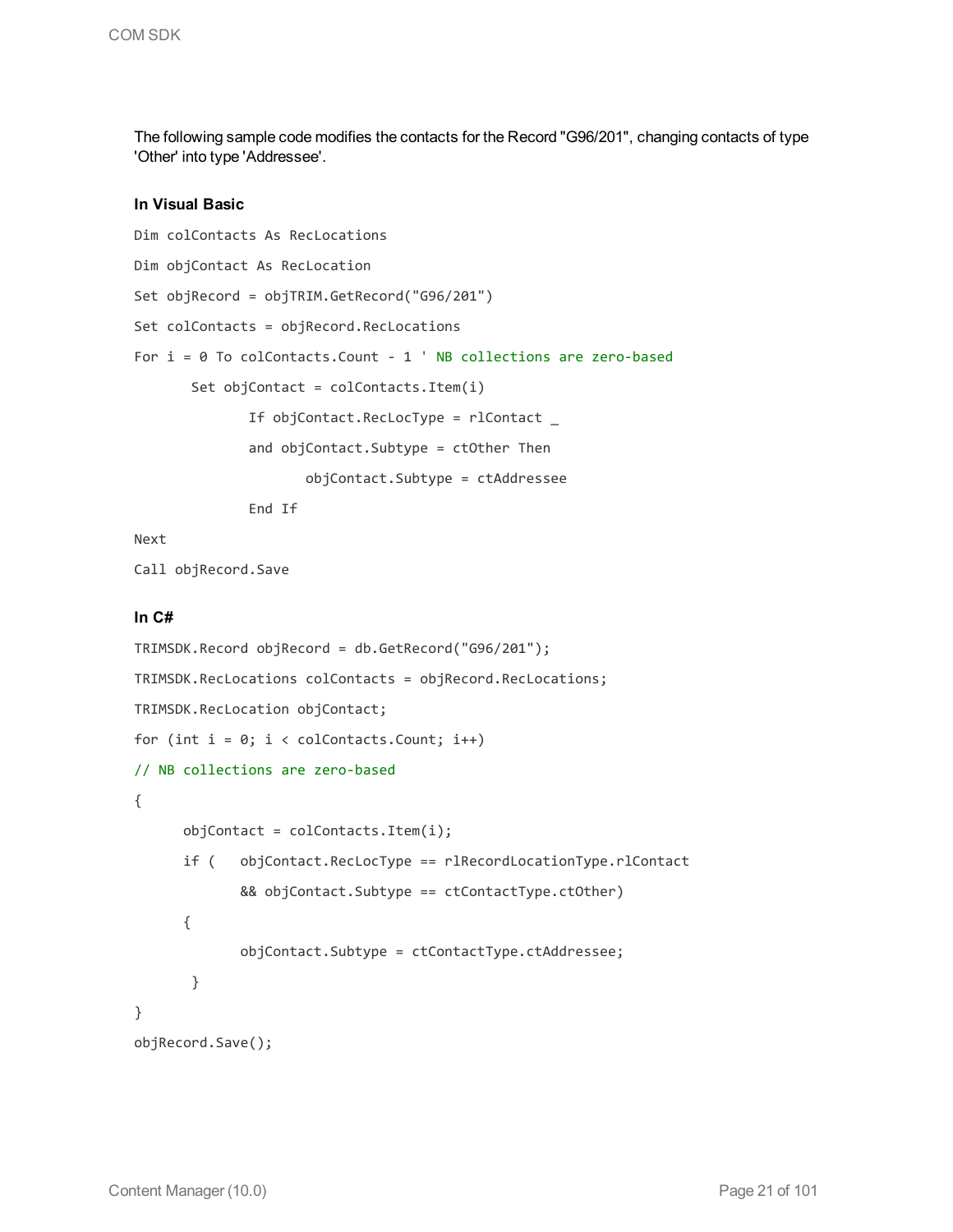#### **Creating New Child Objects**

Not all Child collections support creation of new objects. The RecRevisions collection, for example, cannot be explicitly added to because its members are only created through the process of checking in a document as a new revision.

The process for creating a new child object is as follows:

- 1. Define an object variable of the type <ChildObject>
- 2. From an instantiated child collection, set the child object variable to receive the return value of the New method.
- 3. Edit the properties of (and/or call methods on) the child object variable.
- 4. Save the parent Record or Location.

#### **NOTE:**

However, that in most cases the Record object also provides 'shortcut' methods as an alternative means of creating new child objects, where the properties of the child object are set through parameters on the method (for example, the AttachRelationship method creates a new RecRelationship child object).

(See the table below for the shortcut methods exposed by the Record interface).

| <b>Record Method</b> | <b>Child Object Created</b> |
|----------------------|-----------------------------|
| AttachContact        | RecLocation                 |
| AttachKeyword        | RecKeyword                  |
| AttachRelationship   | RecRelationship             |
| <b>MakeRequest</b>   | RecRequest                  |

#### **Deleting Child Objects**

Some child objects represent a sub-item of an object (such as a Location Address) that cannot exist independently of the parent, and deleting the child object therefore permanently deletes the sub-item from the Database. However, when you delete a child object that represents a relationship between base items, you are only deleting the relationship, not the item (for example, deleting the RecKeyword "Marine Animals" from the RecKeywords collection belonging to Record "RP95/2" simply detaches the keyword from the record).

The process for deleting a child object is as follows:

- 1. Define an object variable of the type <ChildObject>
- 2. From an instantiated child collection, set the child object variable to receive the return value of the GetByUri method, the Item(n) read-only property or the ChooseOne method.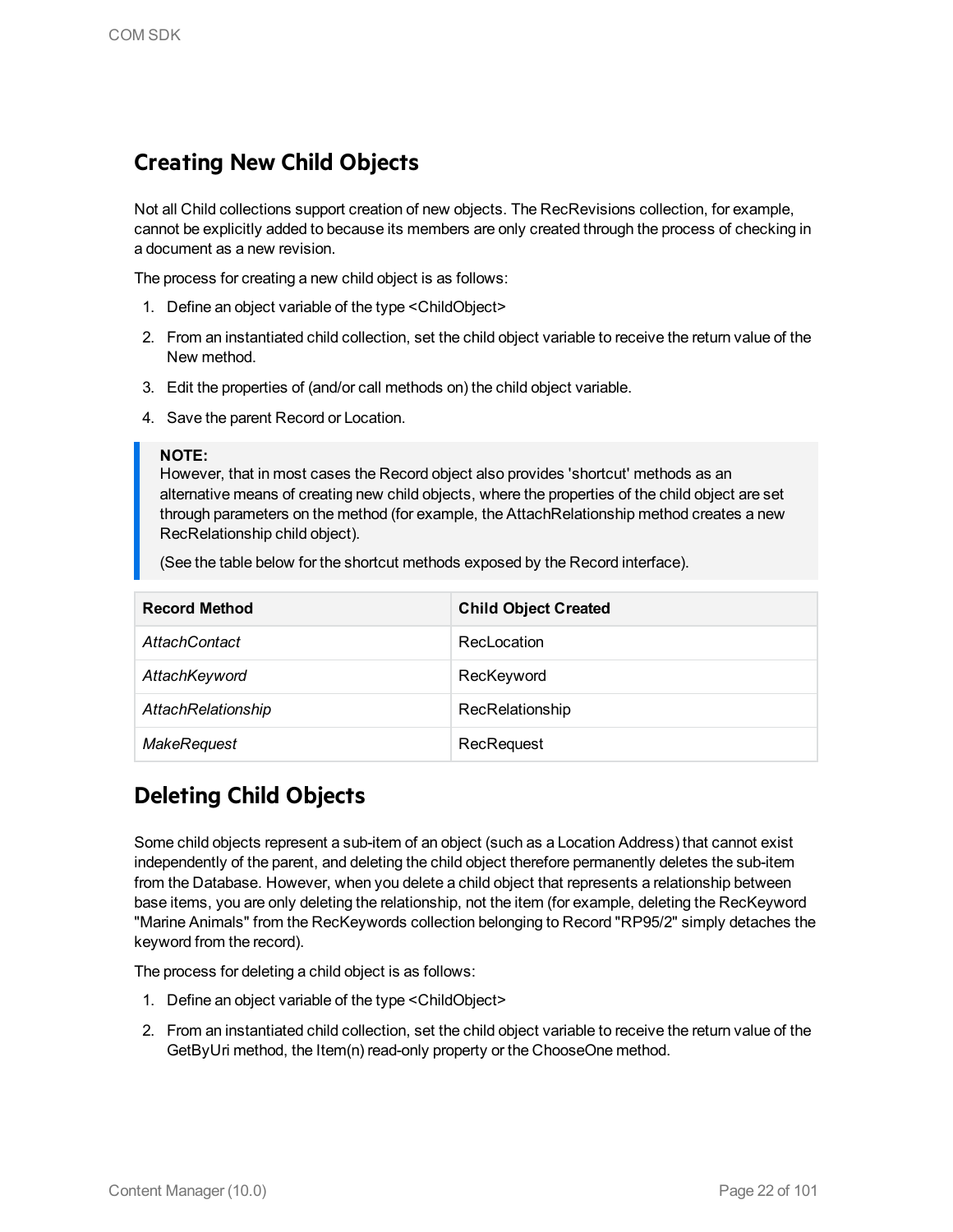- 3. Call the Delete method on the child object variable.
- 4. Save the parent object.

#### **Database Independent Objects**

There are a number of objects in the object model that are not dependent on a Database object to be used in the SDK. These objects are:

- InputDocument
- ExtractDocument
- SignatureTool
- EnumHelper

<span id="page-22-0"></span>The above of objects are not instantiated through the database object, with a 'Database.New<object>' statement. They are simply instantiated on their own, as is any typical object in your IDE.

### **Object Properties**

#### **Overview**

The standard data properties of an object are explicitly exposed – that is, there is a named property representing each predefined value of an object. These properties are strongly typed – meaning that each has a specific data type (for example, String, Boolean, Long Integer, Date) and the data variable used to set or get the property value must match that type. An object's properties can be accessed according to the conventions of the automation language you are using.

In Visual Basic (and most other automation languages), an object property is accessed in the following way:

| strMyValue = objRecord.Title | read the Title property   |
|------------------------------|---------------------------|
| objRecord.Title = strMyValue | update the Title property |

(Some automation languages require property values to be accessed through special methods, in which the property name is prefixed with values such as 'get\_' to read and 'put\_' to update).

It is also possible to manipulate object properties through generic methods, by using Content Manager's internal property identifiers to specify a property (see the Property Ids section), and a variant data type to hold the property's data value. This technique is discussed in the section on the PropertyDef object.

### **Reading Properties**

You can read the value of an individual Content Manager object property simply by accessing the property by name. Properties always have a specific data type, and therefore your usage of the property should be consistent with the property type. A Record object's Title property, for example, is a String type, whereas the HomeLoc property returns a Location object.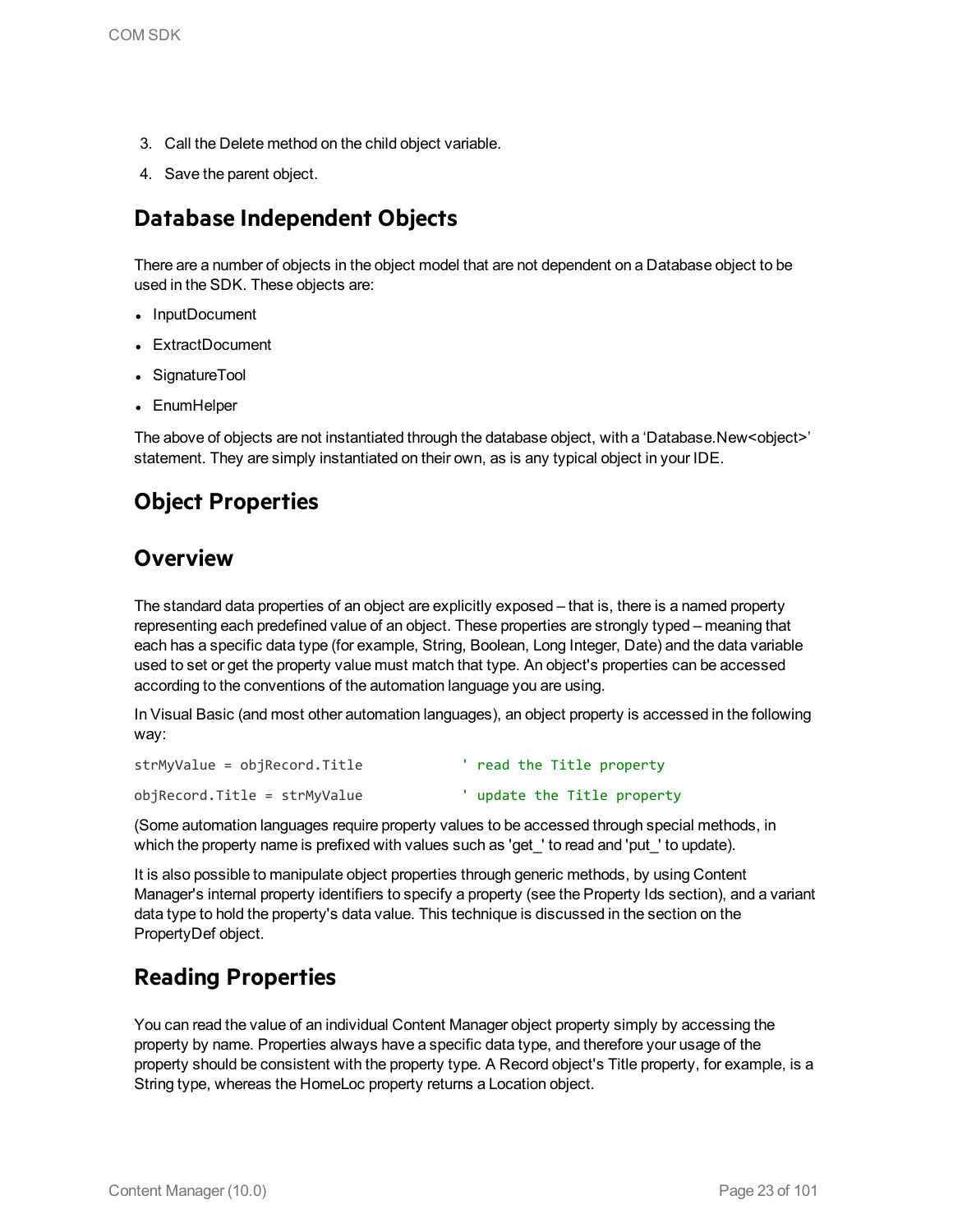All Base and Child objects also expose a GetProperty method, and you can call this method to retrieve a property value as a Variant type. The method requires that you pass as a parameter the unique property identifier for the property you require.

#### **Updating Properties**

You can set or update the value of an object property by assigning a value of the correct data type directly to the property by name.

#### **NOTE:**

That some named object properties are read-only, and therefore cannot be updated. The reference documentation and the object viewer indicate which properties are read-only.

Most objects also expose a SetProperty method, and you can call this method to update the property value by passing a new value argument as a Variant and the unique property identifier as an integer value.

#### **User-Defined Properties**

In Content Manager, the system administrator can define any number of additional User Defined Fields to be associated with Content Manager records. The values of these User Defined Fields can be accessed and updated through the SDK by using the Record object's GetUserField and SetUserField methods.

These methods pass field values as variant data types, and require a FieldDefinition argument to specify the desired field. A FieldDefinition object can be instantiated (by name or Uri) using the GetFieldDefinition method on the Database object.

(See *The [FieldDefinition](#page-25-1) Object* section).

#### **The PropertyDef Object**

Generic handling of properties of all Content Manager objects is managed through the PropertyDef object and its associated PropertyDefs collection.

A PropertyDef object manages the unique identifier for an object's property, and provides additional information about the format and structure of the property. It does not, however, contain the data value of the property.

Individual PropertyDef objects are instantiated by specifying a unique internal property Id (see the section on Property Ids), or alternatively (and more easily) by iterating through an instantiated PropertyDefs collection. The collection is instantiated by calling one of the 'Select…' methods exposed by the collection, each of which takes an argument identifying a base object type (a member of the btyBaseObjectTypes enumeration). These methods add property definitions to the collection for the specified object type, and provide options to select all properties for the object type, all properties available to the View Pane (or those included on the view pane by default), all modifiable properties or all properties for a given subgroup.

The following sample code demonstrates the use of a PropertyDefs collection, which is in this case instantiated using the method SelectViewPaneItems, passing the Record object type identifier. In a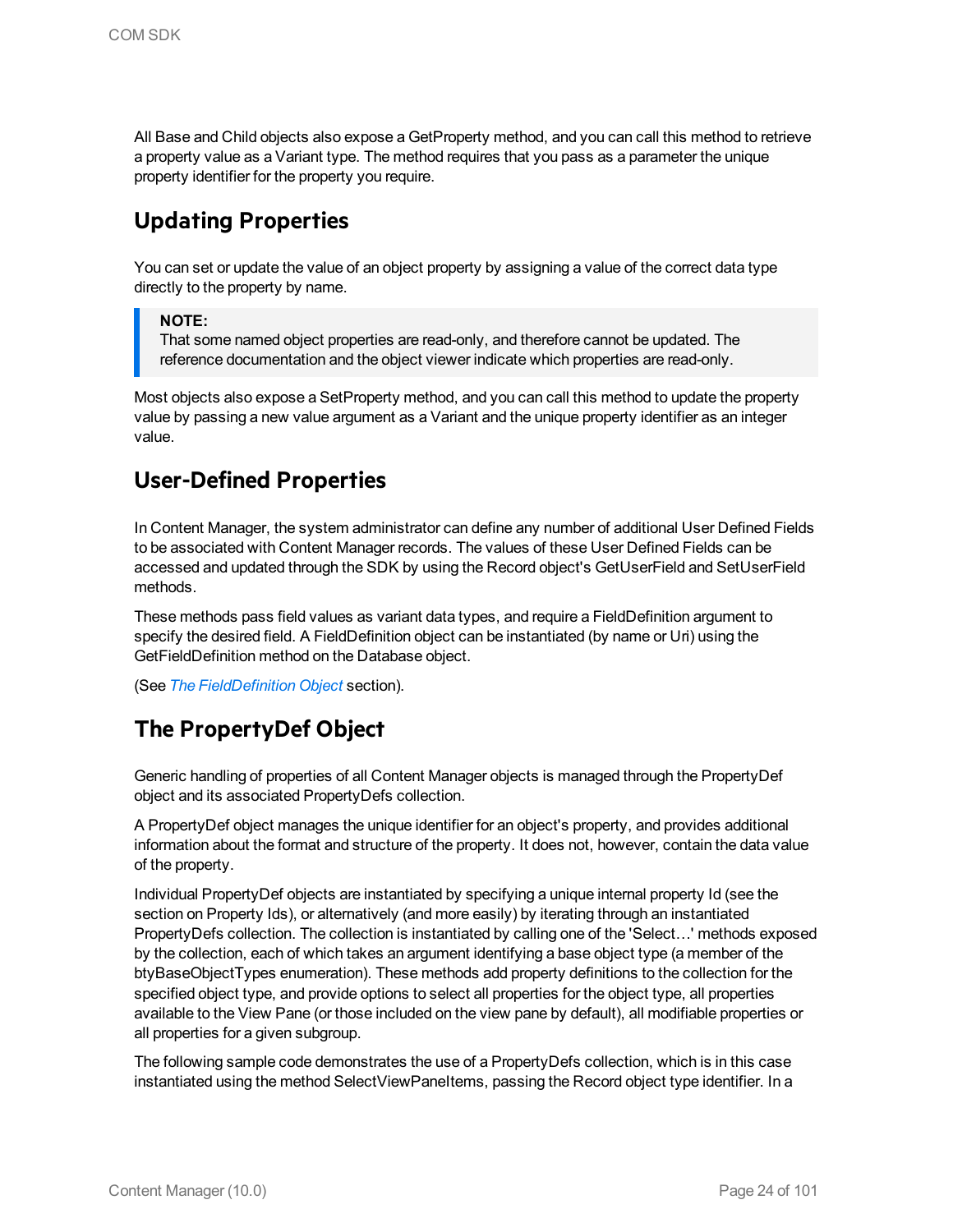loop, a PropertyDef object is used to iterate the collection, and the program outputs each property's Caption and the string representation of its data value.

#### **In Visual Basic**

```
Private Sub PrintProperties(objRecord As Record)
        Dim objProp As New PropertyDef
       Dim colProps As New PropertyDefs
        Call colProps.SelectViewPaneItems(btyRecord)
        For i = 0 To colProps. Count - 1
                Set objProp = colProps(i)
                Debug.Print objProp.GetCaption(objRecord.Database) & _
                " : " & objRecord.GetPropertyAsString(objProp)
```
Next

End Sub

#### **In C#**

```
private void PrintProperties(Record objRecord)
```
{

}

```
TRIMSDK.PropertyDef objProp = new TRIMSDK.PropertyDef();
        TRIMSDK.PropertyDefs colProps = new TRIMSDK.PropertyDefs();
       // C# requires specification of default parameters
        colProps.SelectViewPaneItems(btyBaseObjectTypes.btyRecord,false);
        for (int i = 0; i < colProps.Count; i++){
               objProp = colProps[i];
               Console.WriteLine("{0}:{1}", objProp.GetCaption(objRecord.Database,
false),
            objRecord.GetPropertyAsString(objProp, sdStringDisplayType.sdDefault,
false));;
         }
```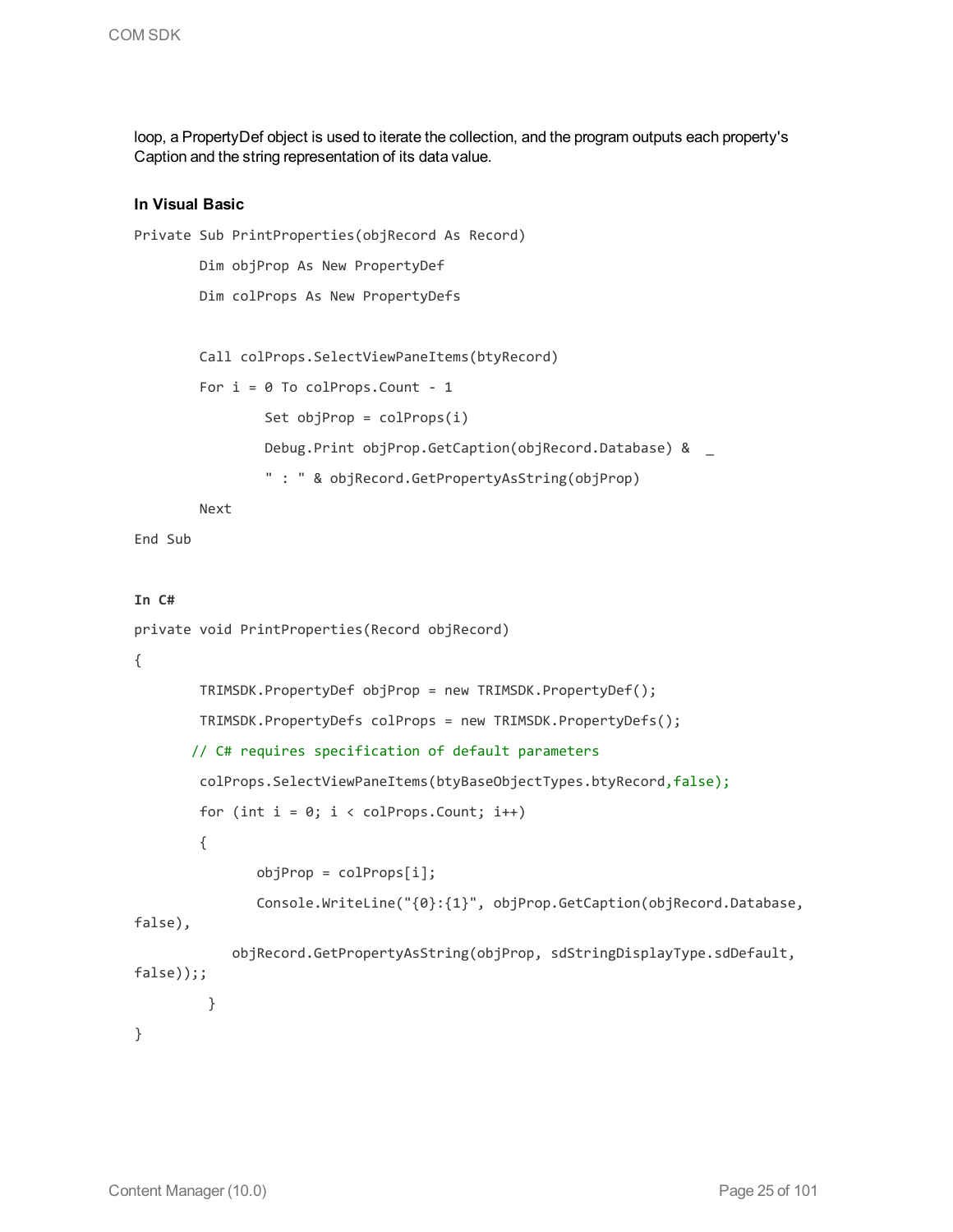### <span id="page-25-1"></span>**The FieldDefinition Object**

Content Manager allows a large number of User Defined Fields to be assigned to records. Therefore User Defined Fields cannot be interrogated using normal named properties of the record object. Instead, accessing User Defined Fields is carried out using a dedicated object for managing these fields, the FieldDefinition object, and its associated FieldDefinitions collection.

<span id="page-25-0"></span>The Record object has a pair of methods for manipulating User Defined Fields, GetUserField and SetUserField. Each method takes a populated FieldDefinition object as a parameter.

#### **Acting on Content Manager Events**

There are a number of interfaces allowing the programmer to run custom code in response to events that occur in Content Manager. They are:

- RecordAddIn
- FieldAddIn
- BaseObjectAddIn
- EventProcessor

#### **RecordAddIn**

The RecordAddIn gives access to generic entry points in various processes for the Record. Methods, within which custom code may be placed, are shown below in blue.

Although the RecordAddIn class is defined in the TRIMSDK Type Library (along with all the other Content Manager COM SDK object classes), it is a special class, in that it is only an interface definition, and the programmer must implement the interface to act upon method calls made by Content Manager. (All other classes in the Type Library represent interfaces implemented by Content Manager, and the programmer can call the methods on these interfaces).

The ErrorMessage property of the FieldAddIn (not shown in the diagram below) provides some functionality for catching and displaying error messages to the user. If the PreSave or PreDelete return false, the ErrorMessage property will be called and populated with the corresponding error message. The SDK programmer may also call the ErrorMessage property explicitly in code and populate it with a customized error message.

It should be noted that none of the methods of the RecordAddIn provide a ParentHWnd parameter (a handle to the user's current window). is not advisable to use dialogs in situations where no ParentHWnd parameter is provided, as without a handle to the user's window, the dialogs may be popping up on the server machine with nobody to answer them.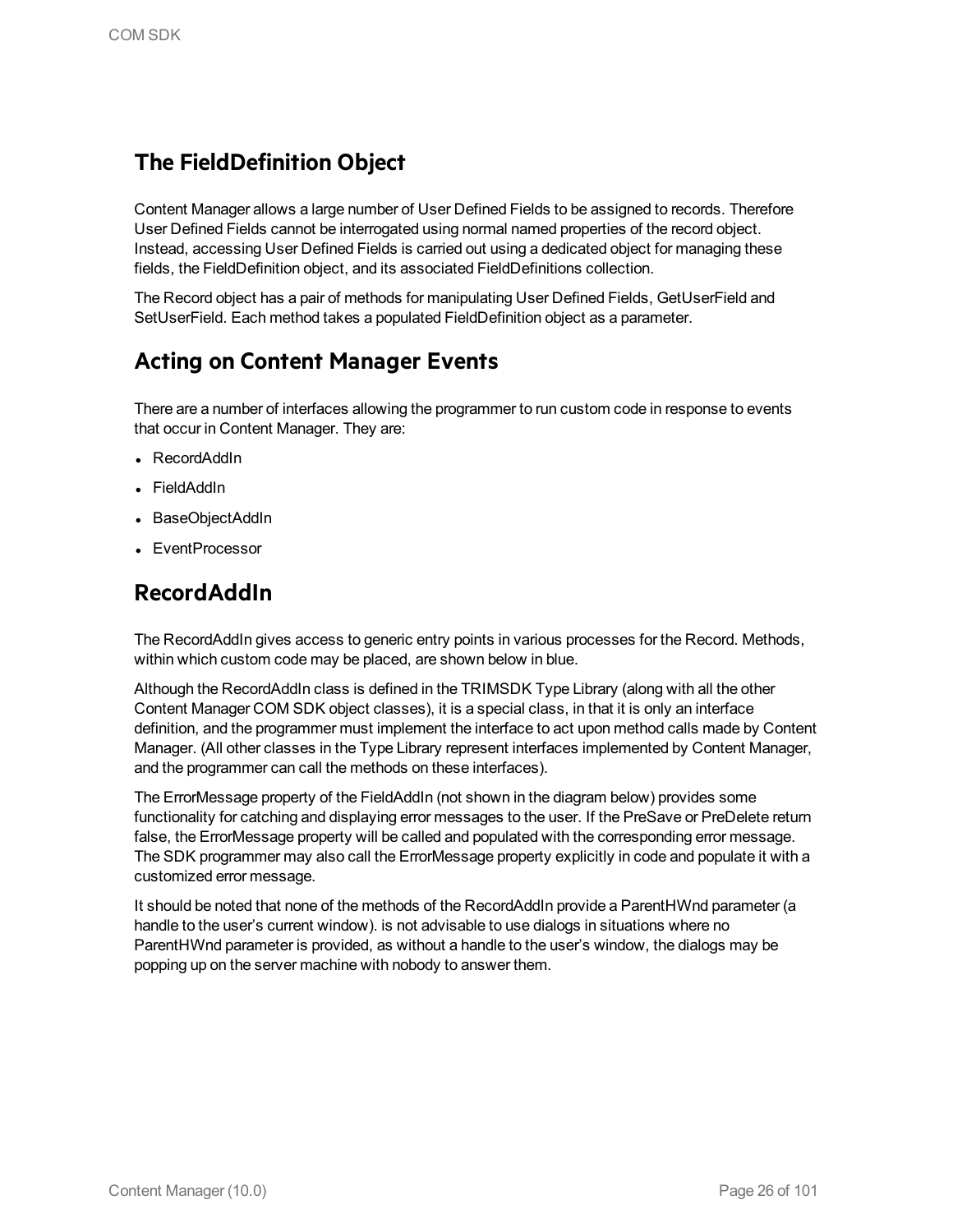

### **FieldAddIn**

The FieldAddIn provides access to generic entry points in processes involving User Field modification. Methods, within which custom code may be placed, are shown below in blue.

Although the FieldAddIn class is defined in the TRIMSDK Type Library (along with all the other Content Manager COM SDK object classes), it is a special class, in that it is only an interface definition, and the programmer must implement the interface to act upon method calls made by Content Manager. (All other classes in the Type Library represent interfaces implemented by Content Manager, and the programmer can call the methods on these interfaces).

The ErrorMessage property of the FieldAddIn (not shown in the diagram below) provides some functionality for catching and displaying error messages to the user. If the VerifyFieldValue method returns 'false', the ErrorMessage property will be called and populated with the corresponding error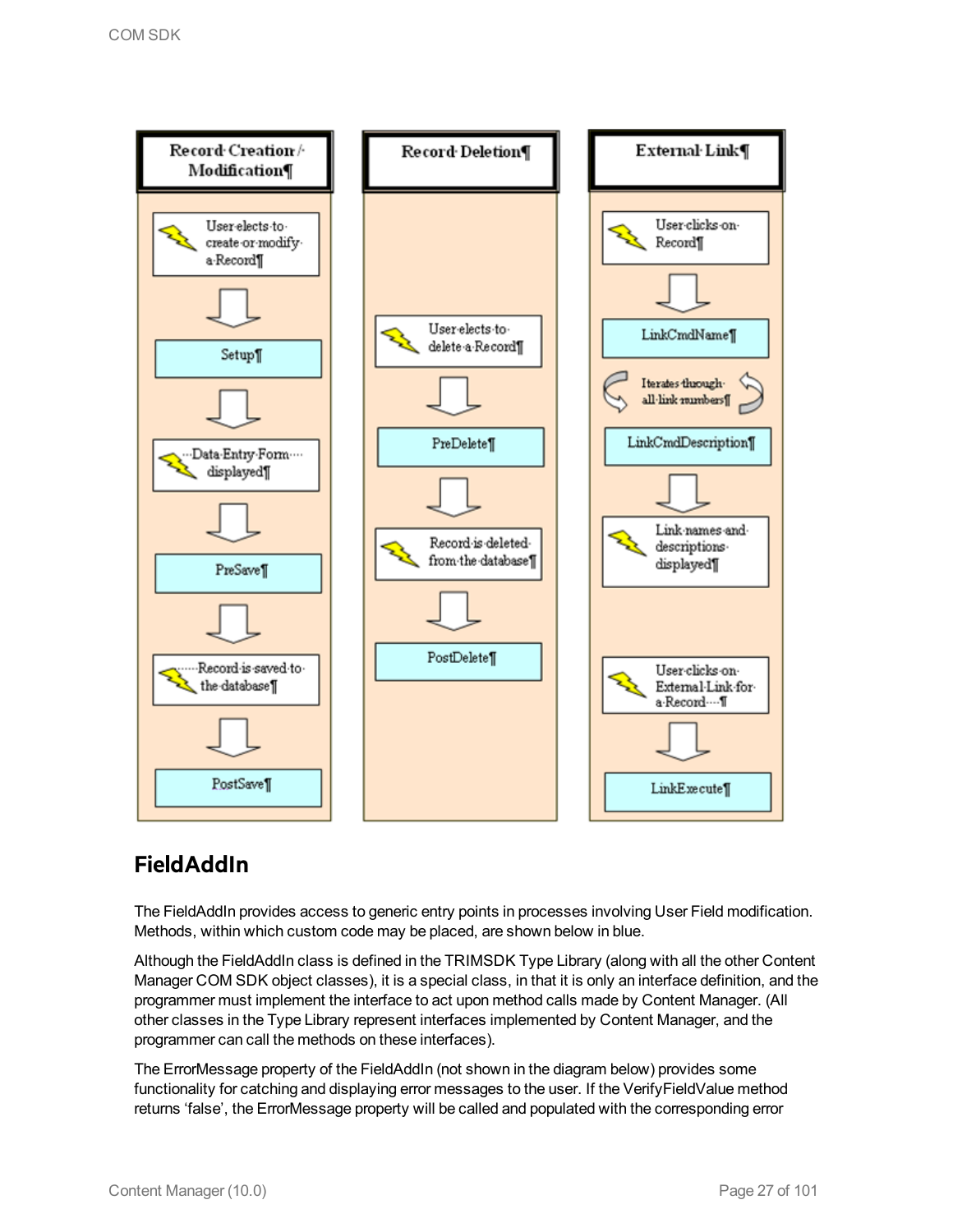message. The SDK programmer may also call the ErrorMessage property explicitly in code and populate it with a customized error message.

Another feature of the FieldAddIn is the ParentHWnd parameter provided to the SelectFieldValue method. This provides a handle to the user's current window and enables custom dialogs to be displayed to the user (even when the FieldAddIn is running on the server). It is not advisable to use dialogs in situations where no ParentHWnd parameter is provided, as without a handle to the user's window, the dialogs may be popping up on the server machine with nobody to answer them.

It is often desirable to access the object to which the user field undergoing the selection or verification belongs. This may be done using the FieldDefinition method 'GetCurrentObject' for the user field passed to the FieldAddIn methods. In contrast, in the BaseObjectAddIn, the parent object to the user field is passed as a parameter to the SelectFieldValue and VerifyFieldValue methods, so when using the BaseObjectAddIn using the 'GetCurrentObject' method is not necessary.



### **BaseObjectAddIn**

The BaseObjectAddIn is a generic AddIn that can respond to entry points within the Save or Delete process for any Content Manager Object. Methods, within which custom code may be placed, are shown below in blue.

Although the BaseObjectAddIn class is defined in the TRIMSDK Type Library (along with all the other Content Manager COM SDK object classes), it is a special class, in that it is only an interface definition, and the programmer must implement the interface to act upon method calls made by Content Manager. (All other classes in the Type Library represent interfaces implemented by Content Manager, and the programmer can call the methods on these interfaces).

The ErrorMessage property of the BaseObjectAddIn (not shown in the diagram below) provides some functionality for catching and displaying error messages to the user. If any of the PreSave, PreDelete, or VerifyFieldValue methods return 'false', the ErrorMessage property will be called and populated with the corresponding error message. The SDK programmer may also call the ErrorMessage property explicitly in code and populate it with a customized error message.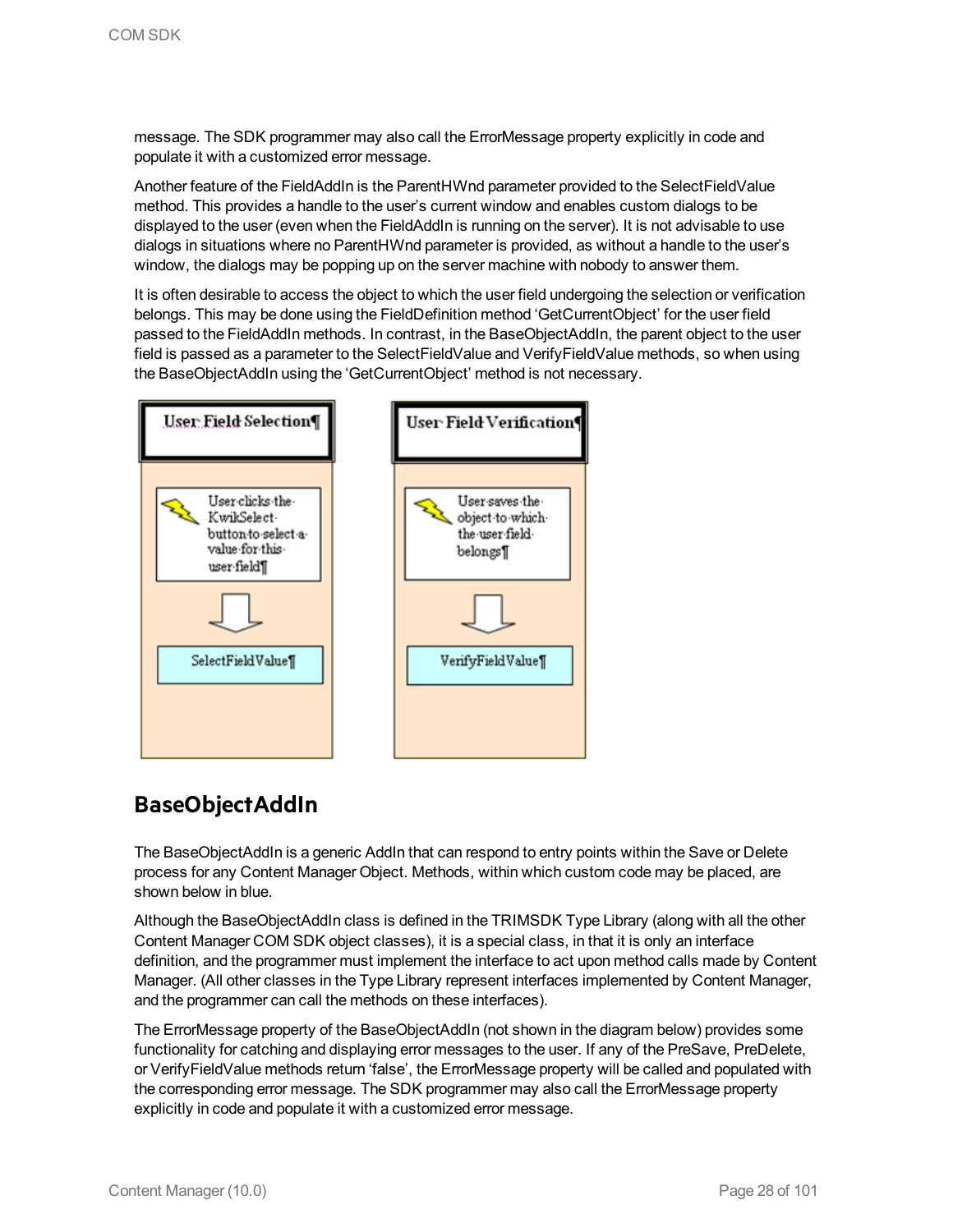Another feature of the BaseObjectAddIn is the ParentHWnd parameter provided to the SelectFieldValue method. This provides a handle to the user's current window and enables custom dialogs to be displayed to the user (even when the FieldAddIn is running on the server). It is not advisable to use dialogs in situations where no ParentHWnd parameter is provided, as without a handle to the user's window, the dialogs may be popping up on the server machine with nobody to answer them.

The SelectFieldValue and VerifyFieldValue methods of the BaseObjectAddIn differ from the TRIMFieldAddIn in that a the object to which the user field belongs is passed to the method. This enables the programmer to access other properties and fields of the parent object, which may be useful in selecting/verifying the value of the user field. It may also be used to set other properties and fields of the parent object at the time a value for the user field is selected or verified.



#### **EventProcessor**

The EventProcessor interface is an AddIn that responds to the processing of an Content Manager Event by the Content Manager Event Processor. Methods, within which custom code may be placed, are shown below in blue.

Although the TRIMEventProcessor class is defined in the TRIMSDK Type Library (along with all the other Content Manager COM SDK object classes), it is a special class, in that it is only an interface definition, and the programmer must implement the interface to act upon method calls made by Content Manager. (All other classes in the Type Library represent interfaces implemented by Content Manager, and the programmer can call the methods on these interfaces).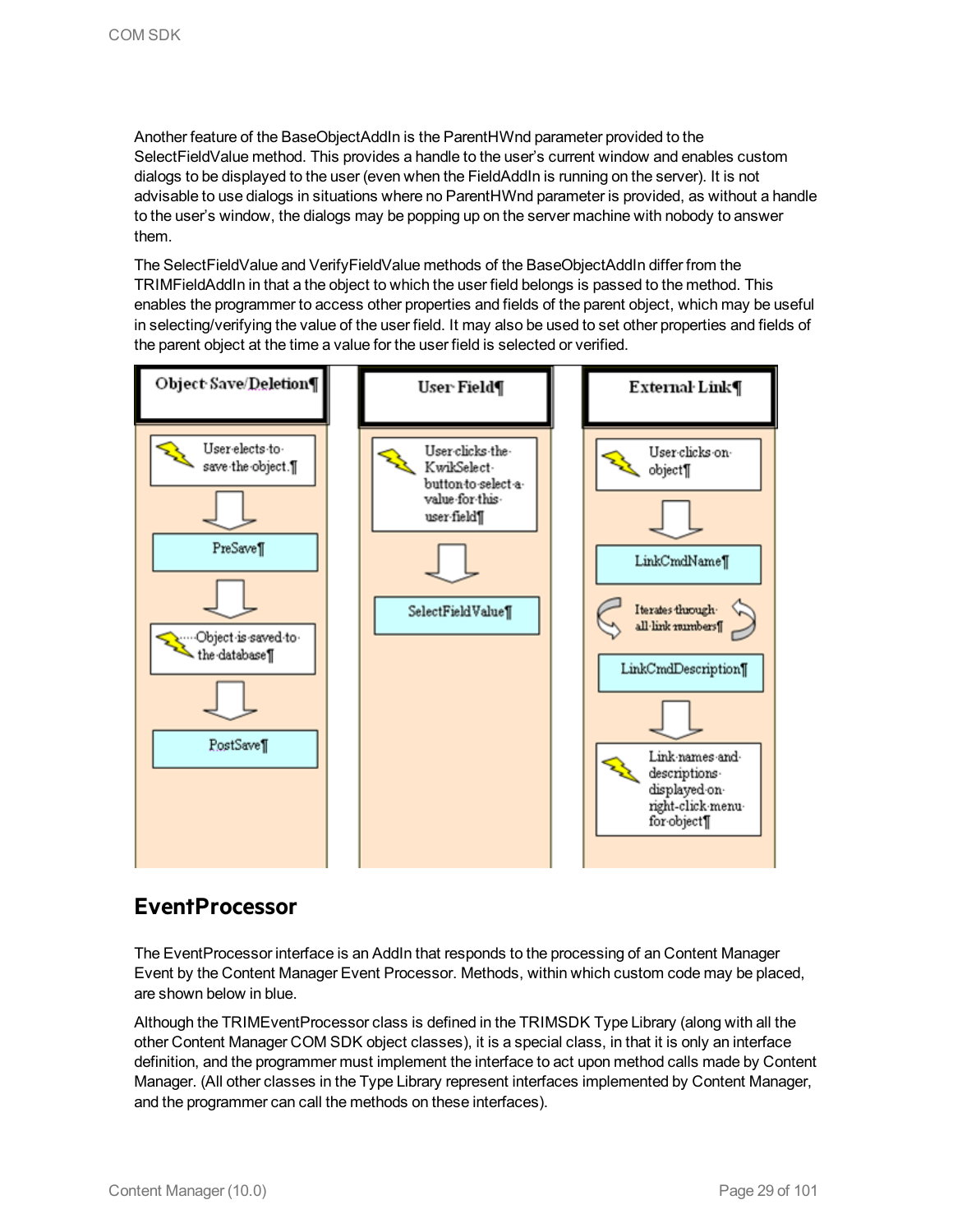The range of events processed by the Event Processor is wide, but includes actions such as users logging on and off, records being created or modified, documents being accessed, and various securityrelated events.

It is important to note that events are processed by the Event Processor (and the ProcessEvent method called) at a later time to that at which the event occurred. As a result the SDK programmer cannot rely on the object to which the event occurred still being in the state indicated by the event, since the ProcessEvent method is not called in direct response to the event occurring. This must be taken into account in the design of a program implementing the EventProcessor interface. For example, if a hold is added to a record, the event 'evHoldAdded' is fired. However, by the time the EventProcessor comes to process this 'evHoldAdded' event, the Hold may have already been removed from the record, so you cannot rely on the record being under a Litigation Hold at the time the 'evHoldAdded' event is processed.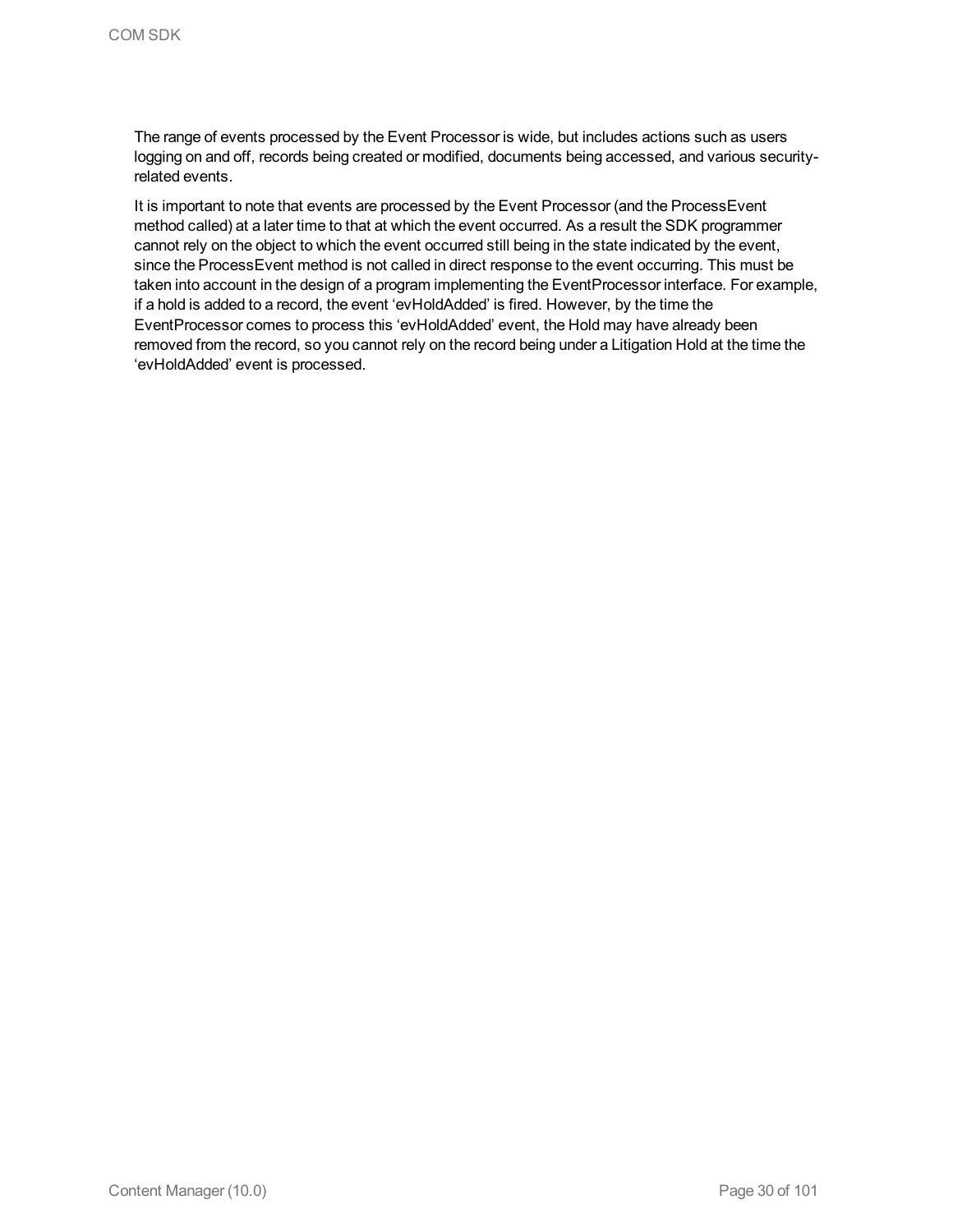### <span id="page-30-0"></span>**Common Scenarios – Code Samples**

<span id="page-30-1"></span>In this section, various common programming scenarios are discussed, with sample code to illustrate how different tasks can be achieved.

#### **Connecting to a Database**

The Database object manages each client's connection to a Database, and in doing so it authenticates the current user (from their network login) and applies their Content Manager security profile when accessing any Content Manager data. The Database object's Connect method will attempt to connect the user to their default Database. It does not require any parameters.

#### **In Visual Basic**

Dim objTRIM as TRIMSDK.Database Dim colDBs as New TRIMSDK.Databases If colDBs.Count > 1 Then ' Let user select a Database in a dialog Set objTRIM = colDBs.ChooseOneUI(hWnd) End If

objTRIM.Connect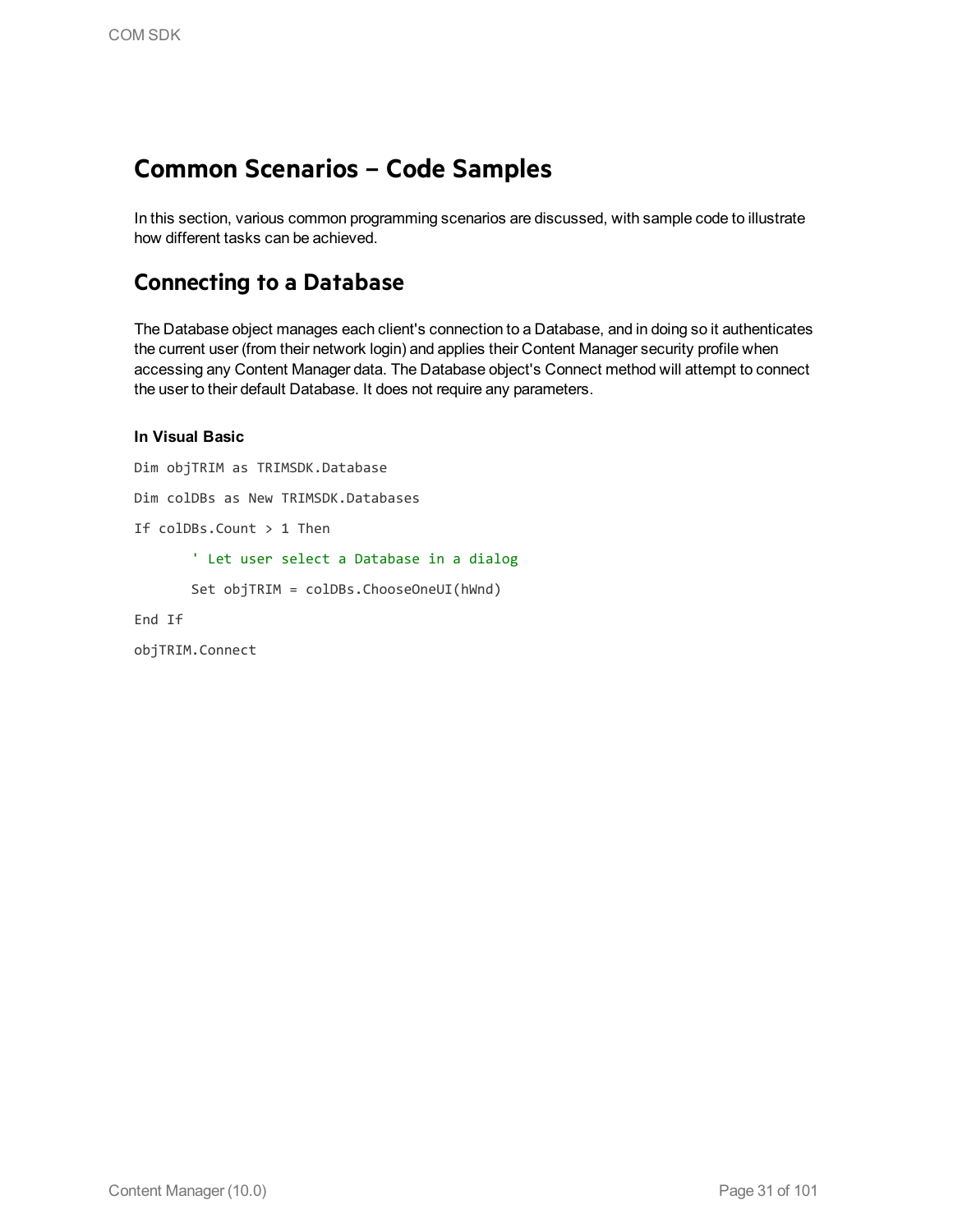#### **In C#**

```
TRIMSDK.Database db = null;
TRIMSDK.Databases colDBs = new TRIMSDK.Databases();
if (colDBs.Count > 1)
{
int hWnd = Handle.ToInt32();
       // Let user select a Database in a dialog
       db = colDBs.ChooseOneUI(hWnd);
}
if ( db != null ){
       db.Connect();
}
```
Similarly, if a particular named Database is required, this could also be selected programmatically from the Databases collection.

#### **In Visual Basic**

```
For i = 0 to colDBs. Count -1
       Set objTRIM = colDBs.Item(i)
       If objTRIM.Name = "MyTRIM" Then
              objTRIM.Connect
              Exit For
```
End If

Next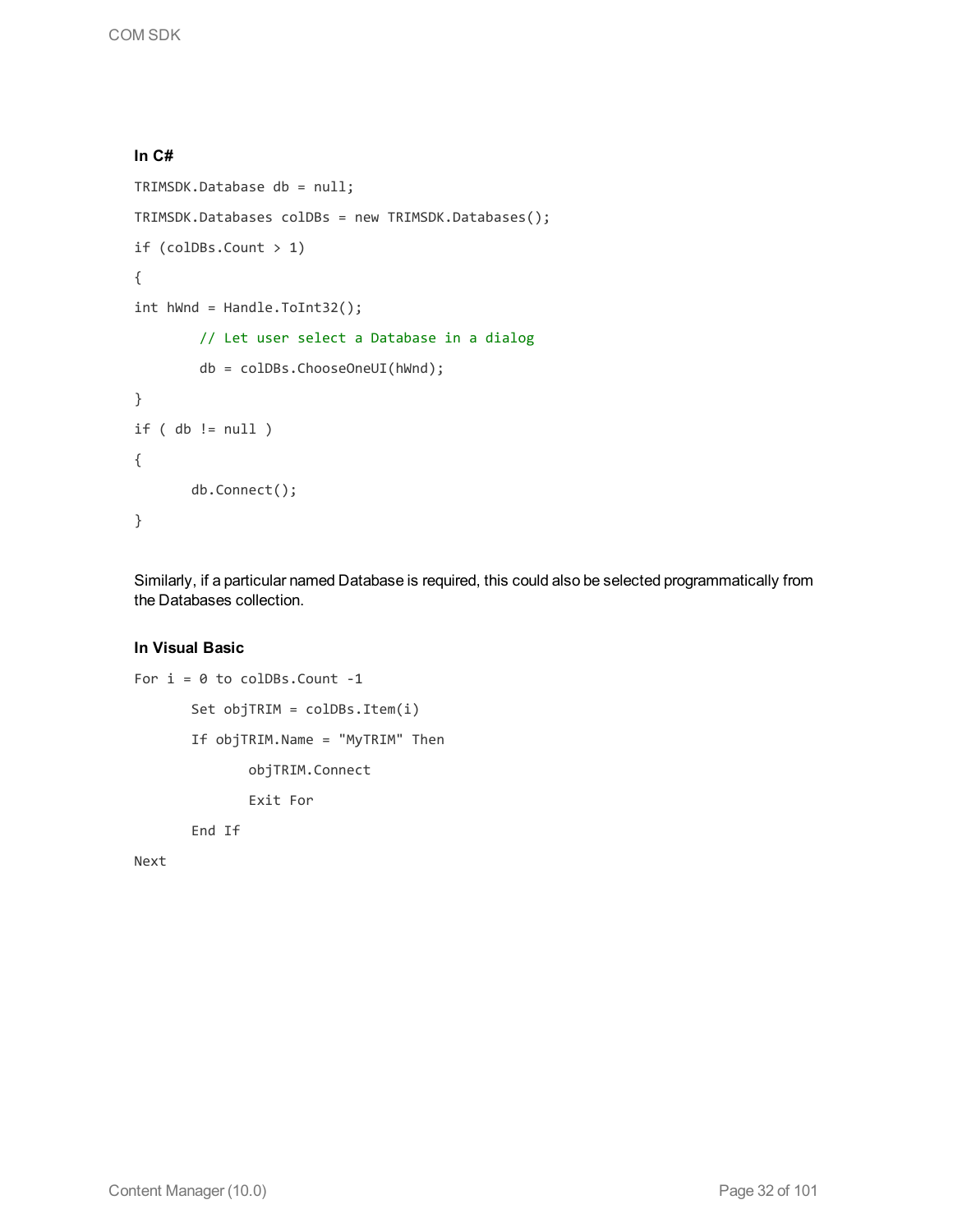#### **In C#**

```
for ( int i=0; i < colDBs.Count; i++)
{
       db = colDBs.Item(i);
       if (db.Name == "MyTRIM")
       {
              db.Connect();
              break;
       }
}
```
#### **Connecting to a default database**

The following sample code demonstrates connecting to a Content Manager Database, when the Content Manager Installation is a default database, or there is only one database.

#### **In Visual Basic**

Dim objTRIM As TRIMSDK.Database Set objTRIM = New TRIMSDK.Database objTRIM.Connect

#### **In C#**

TRIMSDK.Database db = new TRIMSDK.Database();

```
db.Connect();
```
#### **NOTE:**

Calling the Connect method in this way is optional. If the Database object is not connected when a method requiring a Database service is called, Content Manager will automatically attempt a connection.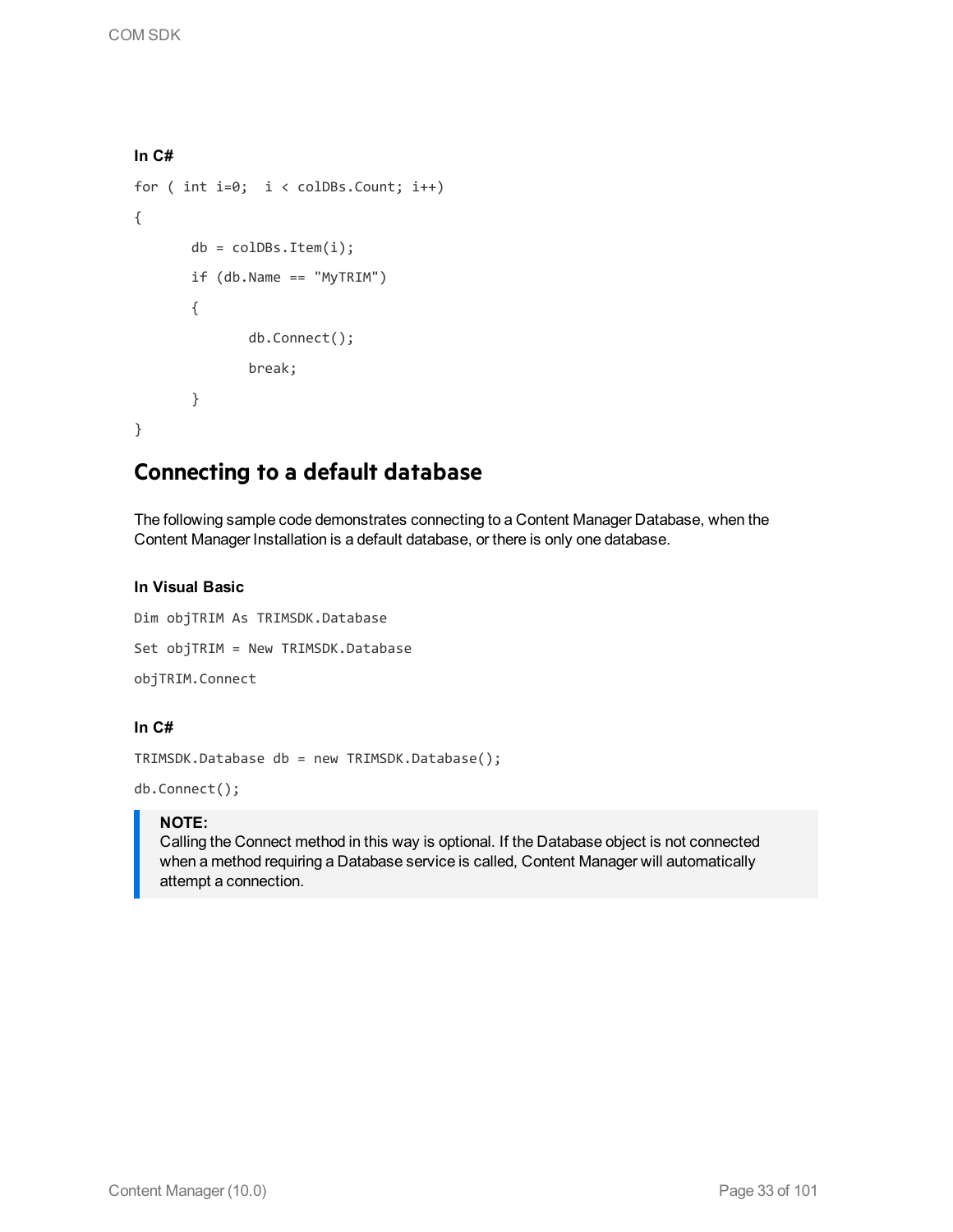### **Connecting to a specific database**

The following sample code demonstrates connecting to a specific Content Manager Database by setting the database id.

#### **In Visual Basic**

Dim objTRIM As TRIMSDK.Database

Set objTRIM = New TRIMSDK.Database

objTRIM.Id = "45" '45 is the id of the Content Manager Demonstration Database

objTRIM.Connect

#### **In C#**

TRIMSDK.Database db = new TRIMSDK.Database();

db.Id = "45"; //45 is the id of the Content Manager Demonstration Database

db.Connect();

#### **NOTE:**

Calling the Connect method in this way is optional. If the Database object is not connected when a method requiring a Database service is called, Content Manager will automatically attempt a connection.

#### **Allowing the user to choose a Database**

Instantiates a Database selected by the user from a list of Databases.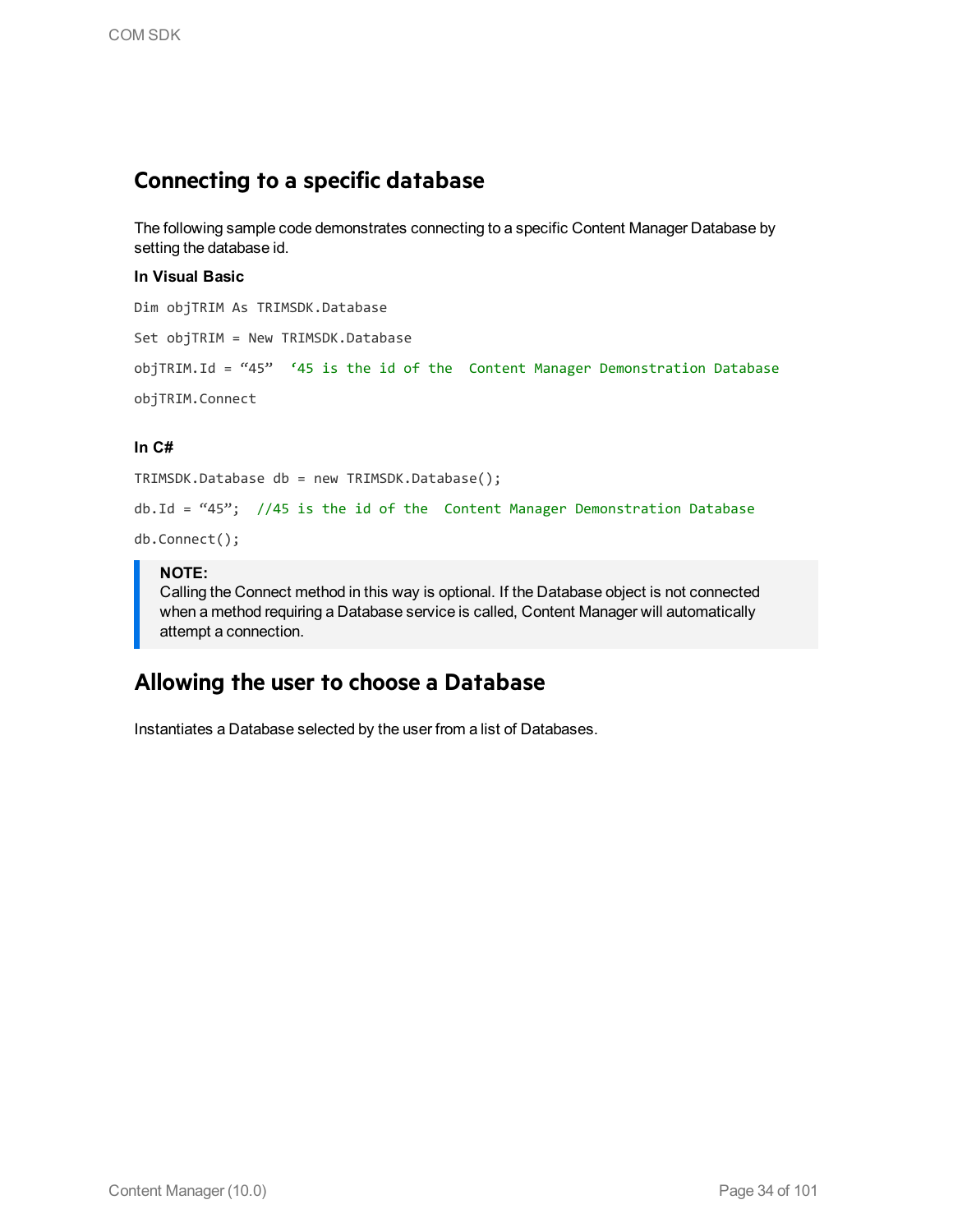#### **In Visual Basic**

Dim p\_TRIMDatabaseCollection As TRIMSDK.Databases

Dim p\_TRIMDatabase As TRIMSDK.Database

' Instantiate collection of valid Content Manager Databases

Set p\_TRIMDatabaseCollection = New TRIMSDK.Databases

' Display the list of Databases.

' Assign the selection to the modular level Content Manager Database variable

Set p\_TRIMDatabase = p\_TRIMDatabaseCollection.ChooseOneUI(hWnd)

If p\_TRIMDatabase Is Nothing Then

Debug.Print "User Cancelled!"

Else

```
Debug.Print " Content Manager Database " & p_TRIMDatabase.Name & " is
Connected(T/F) - " & p_TRIMDatabase.IsConnected
```
End If

' Release object

```
Set p_TRIMDatabaseCollection = Nothing
```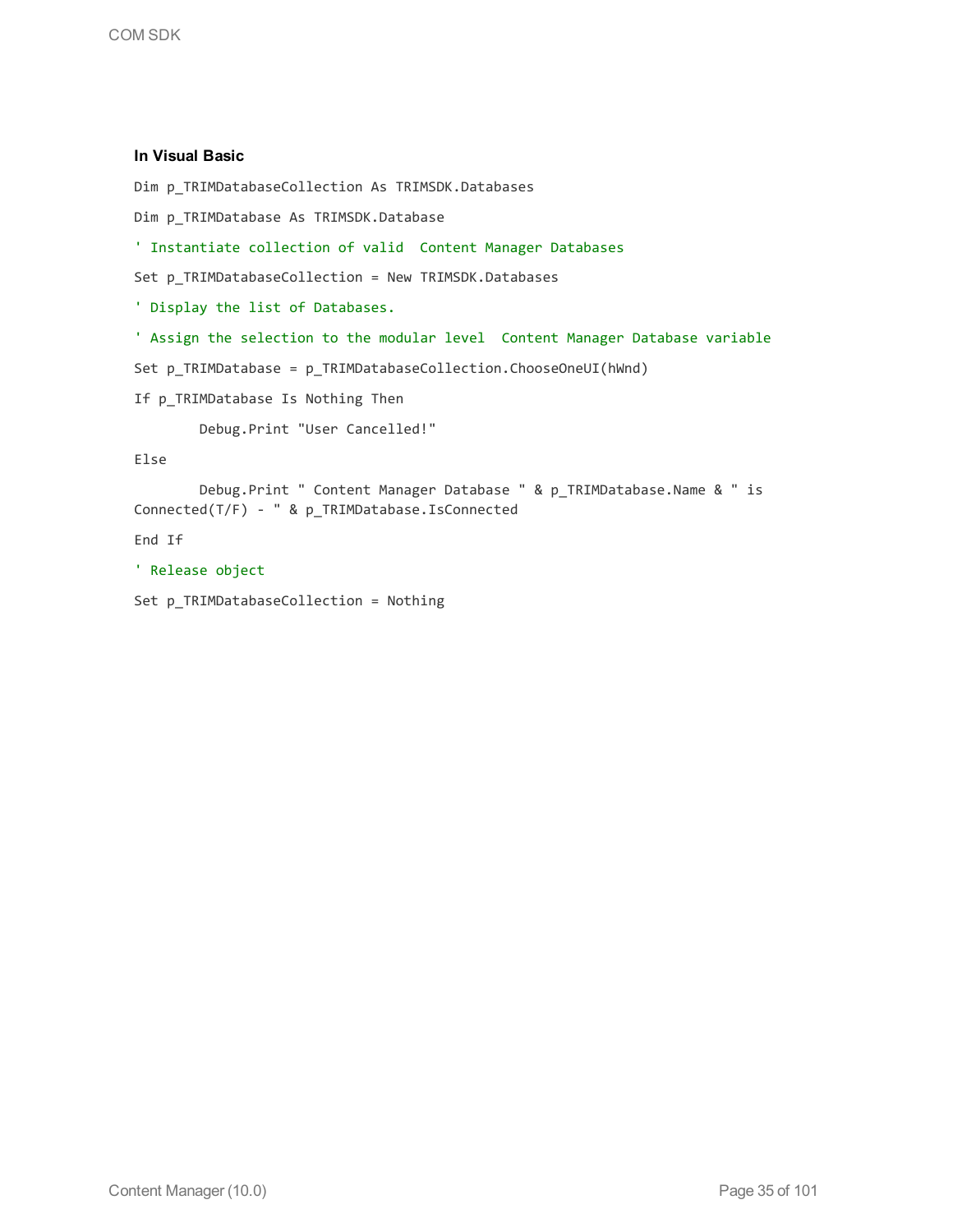#### **In C#**

```
// Instantiate collection of valid Content Manager Databases
TRIMSDK.Databases dbCol = new TRIMSDK.Databases();
// Display the list of Databases.
// Assign the selection to the modular level Content Manager Database variable
int hWnd = Handle.ToInt32();
TRIMSDK.Database db = dbCol.ChooseOneUI(hWnd);
if (db == null){
        Console.WriteLine("User Cancelled!");
}
else
{
        Console.WriteLine( "TRIM Database " + db.Name + " is Connected(T/F) - " +
db.IsConnected);
}
// Release object
dbCol = null;
```
### **Showing and editing the properties of the Content Manager Database object**

The following sample code demonstrates one method of customising the database properties in the SDK.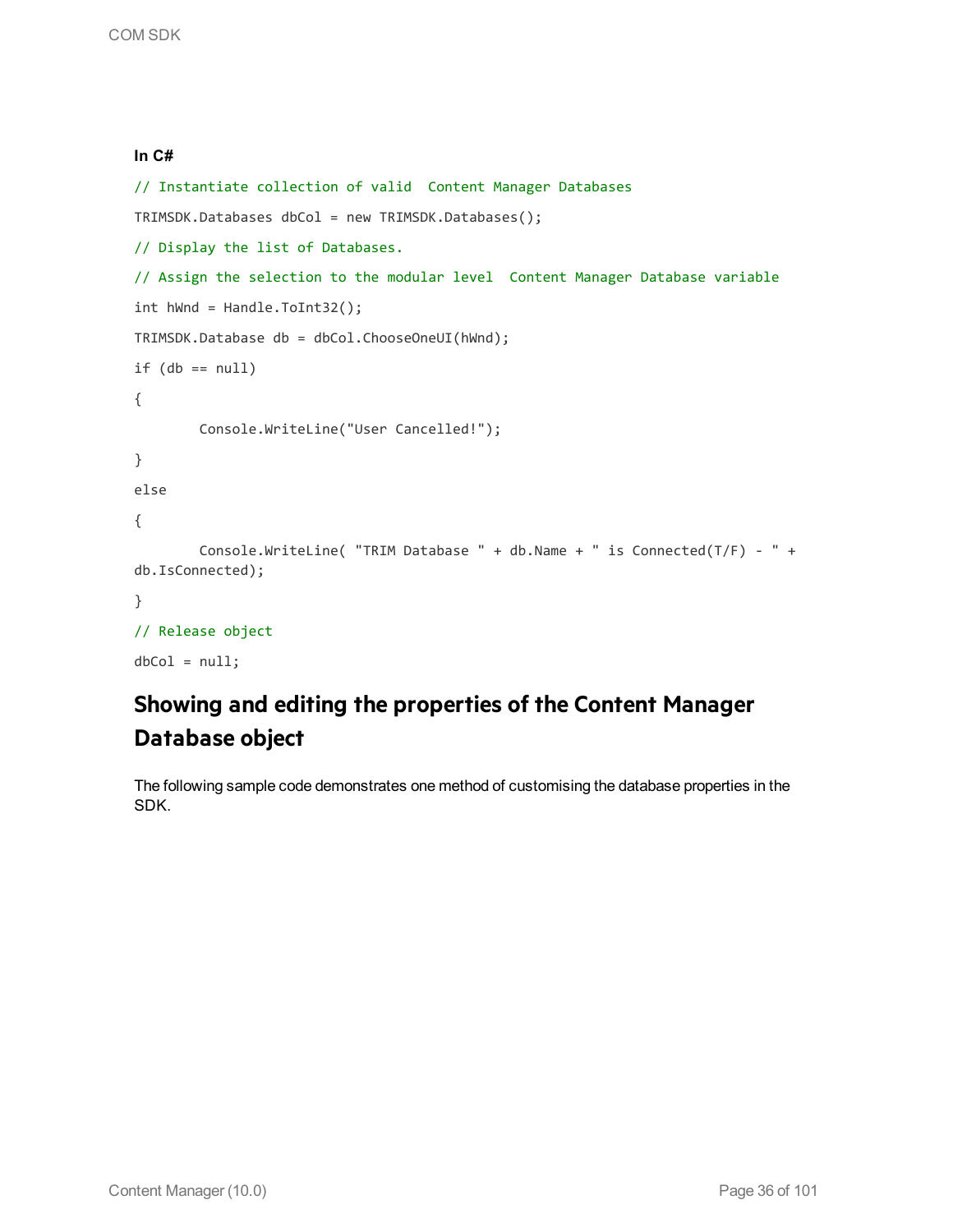Private m\_TRIMDatabase As TRIMSDK.Database

If m\_TRIMDatabase.PropertiesUI(hWnd) Then

If m\_TRIMDatabase.Verify Then

m\_TRIMDatabase.Save

Else

```
MsgBox "Error Saving Database properties " & m_
TRIMDatabase.ErrorMessage, vbExclamation
```
End If

#### Else

Debug.Print "User Cancelled"

### End If

### **In C#**

```
private TRIMSDK.Database db = new TRIMSDK.Database();
```

```
int hWnd = Handle.ToInt32();
```

```
if (db.PropertiesUI(hWnd))
```

```
{
```

```
if (db.Verify(false))
{
      db.Save();
}
else
```

```
{
```

```
MessageBox.Show("Error Saving Database properties " + db.ErrorMessage,"
",System.Windows.Forms.MessageBoxButtons.OK,
```

```
System.Windows.Forms.MessageBoxIcon.Exclamation);
```

```
}
}
else
{
       Console.WriteLine( "User Cancelled");
}
```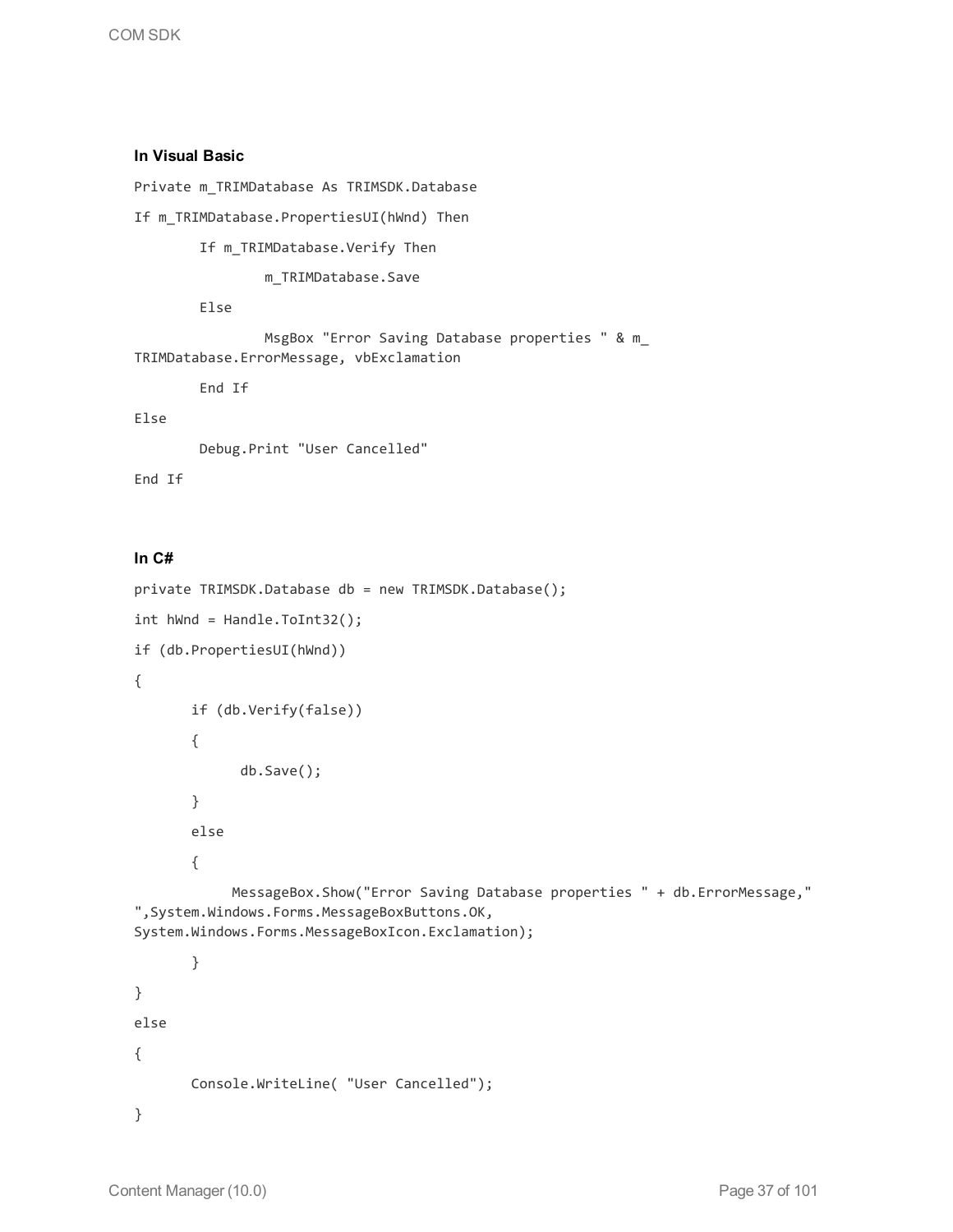## **Accessing a Record**

To read information stored on records in a Content Manager Database, the API programmer must first determine how to access the records required. If a particular record's internal or external unique identifier is known, the associated record can be accessed directly and efficiently using the GetRecord method. (If neither of these unique identifiers are known, it will be necessary to construct a search. This is covered in the section Searching for Records).

# **Getting a Record by Record Number**

Every record in Content Manager has a unique Record Number. This follows a pattern defined by the Record Type and can be manually entered by the user or set to be automatically generated by Content Manager. Although the commonly used term is 'number', it is more correctly an identifier, as it is a string that may contain alphanumeric characters. This string is accessible through the Record object's Number property.

The Record Number can be used as the argument to be passed to the Database object's GetRecord method, which takes a variant for the unique identifier and returns a pointer to the instantiated Record.

The following sample code instantiates the record 2002/0059 by record number:

#### **In Visual Basic**

Set objRecord = objTRIM.GetRecord ("2002/0059") ' instantiate by number

#### **In C#**

TRIMSDK.Record objRecord = db.GetRecord ("02/59"); //instantiate by number

#### **NOTE:**

Content Manager stores the Record Number in two formats. The expanded format (for example, "2002/0059") is held in the LongNumber property, and the compressed format (for example, "02/59") is held in the Number property. Both can be passed to the GetRecord method.

## **Getting a Record by URI**

The Unique Row Identifier or URI of a record is an internal unique number that is transparent to the everyday user of Content Manager. It is the primary key on the TSRECORD table in the Database and provides an internal unique identifier for every record.

To instantiate a record by its URI, you can pass the numeric URI as the argument to the Database object's GetRecord method.

The following sample code instantiates the record by URI:

#### **In Visual Basic**

```
Set objRecord = objTRIM.GetRecord (130) ' instantiate by URI
```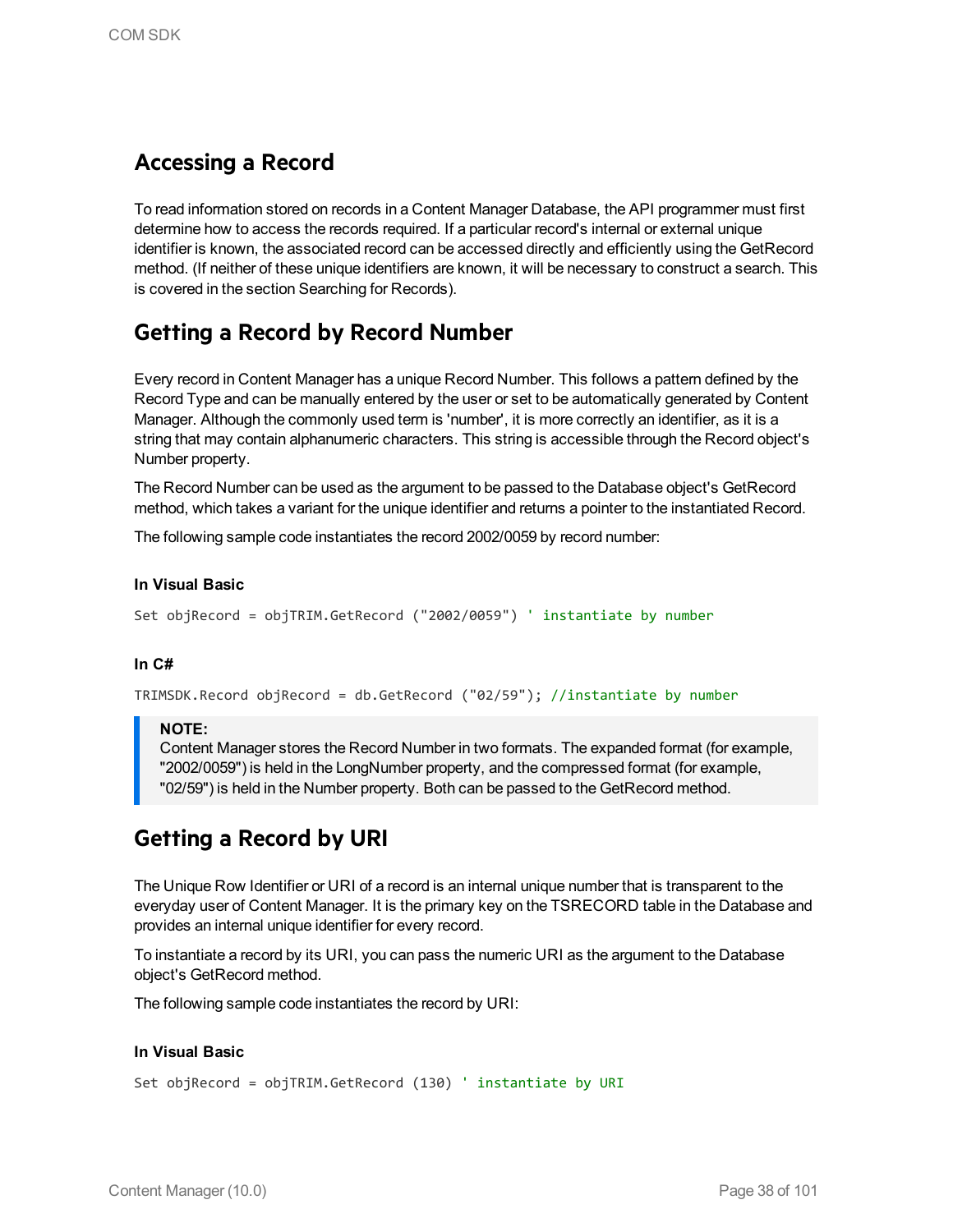```
objRecord = db.GetRecord (130); // instantiate by URI
```
Once an instantiated record object has been returned by the GetRecord method, the programmer can access properties and call methods on the object. These are discussed in the following subsections.

## **Reading Basic Properties**

Most of the metadata directly associated with a record is exposed through properties on the Record interface. Most properties return primitive data types (strings, numbers or dates) and can be interrogated directly. The meanings of these properties are generally self-evident from their names, but are also given in the object browser and in the reference section.

| <b>Property</b>    | <b>Example value</b>                                     |
|--------------------|----------------------------------------------------------|
| <b>Number</b>      | "G1997/0770"                                             |
| Title              | "Greenhouse Journal of Global Warming - Dugong Habitats" |
| <b>DateCreated</b> | #8/20/1997#                                              |
| Externalld         | "GJGW 97PB"                                              |
| AccessionNbr       | 5617                                                     |

Examples of basic readable properties of a record are:

### **In Visual Basic**

Dim objRec As Record

```
Set objRec = objTRIM.GetRecord ("G97/770")
```

```
If objRec.AccessionNbr > 5000 and objRec.DateCreated < #01/01/2000# Then
```

```
Msgbox objRec.Title, , "Record " & objRec.Number
```
End If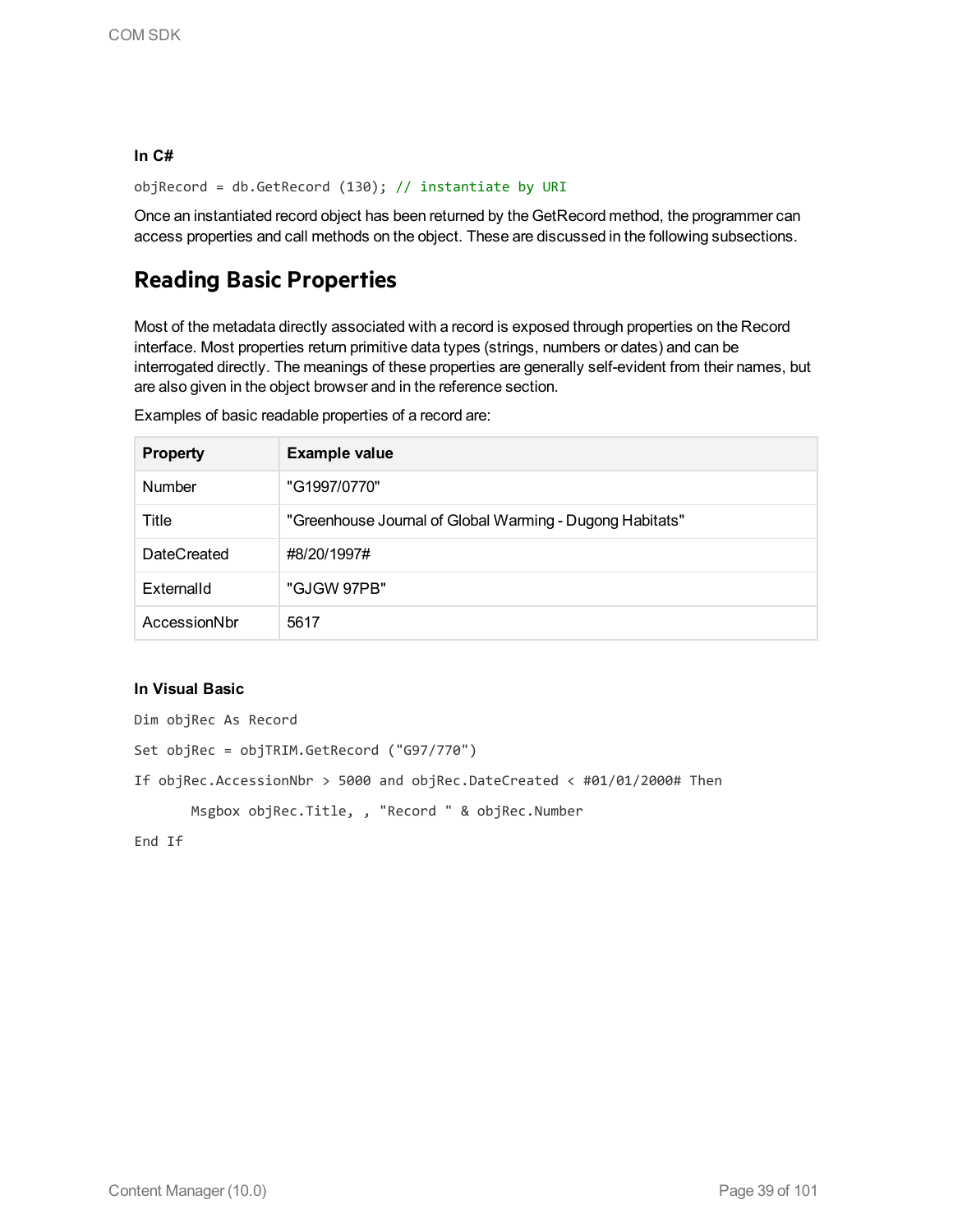```
TRIMSDK.Database db = new TRIMSDK.Database();
TRIMSDK.Record objRecord = db.GetRecord ("G97/770");
DateTime date = new DateTime(2000,01,01);
if (objRecord.AccessionNbr > 5000
       && objRecord.DateCreated < date)
{
       MessageBox.Show (objRecord.Title, "Record " + objRecord.Number);
}
```
## **Accessing Related Objects**

Many attributes of a Content Manager record represent other objects, such as the RecordType, Classification and Container attributes. These are properties where the data type of the property is an object interface reference.

The following sample code instantiates a record object (in variable objRecord) and then assigns its Container to another variable (objContainer).

#### **In Visual Basic**

```
Dim objRecord As Record
Dim objContainer As Record
Set objRecord = objTRIM.GetRecord ("G99/15")
Set objContainer = objRecord.Container ' objContainer is now 97/1004
```
#### **In C#**

```
TRIMSDK.Record objRecord = db.GetRecord ("G99/15");
TRIMSDK.Record objContainer = objRecord.Container; ' objContainer is now 97/1004
```
## **Accessing Record Location Information**

A Content Manager record has various properties concerning related location information. These properties of a Record all return an instantiated Location object:

- CurrentLoc Current (Assignee) location of the record
- HomeLoc Normal location of the record
- OwnerLoc Location of the Owner or responsible Organization for the record
- AuthorLoc Person who authored the electronic document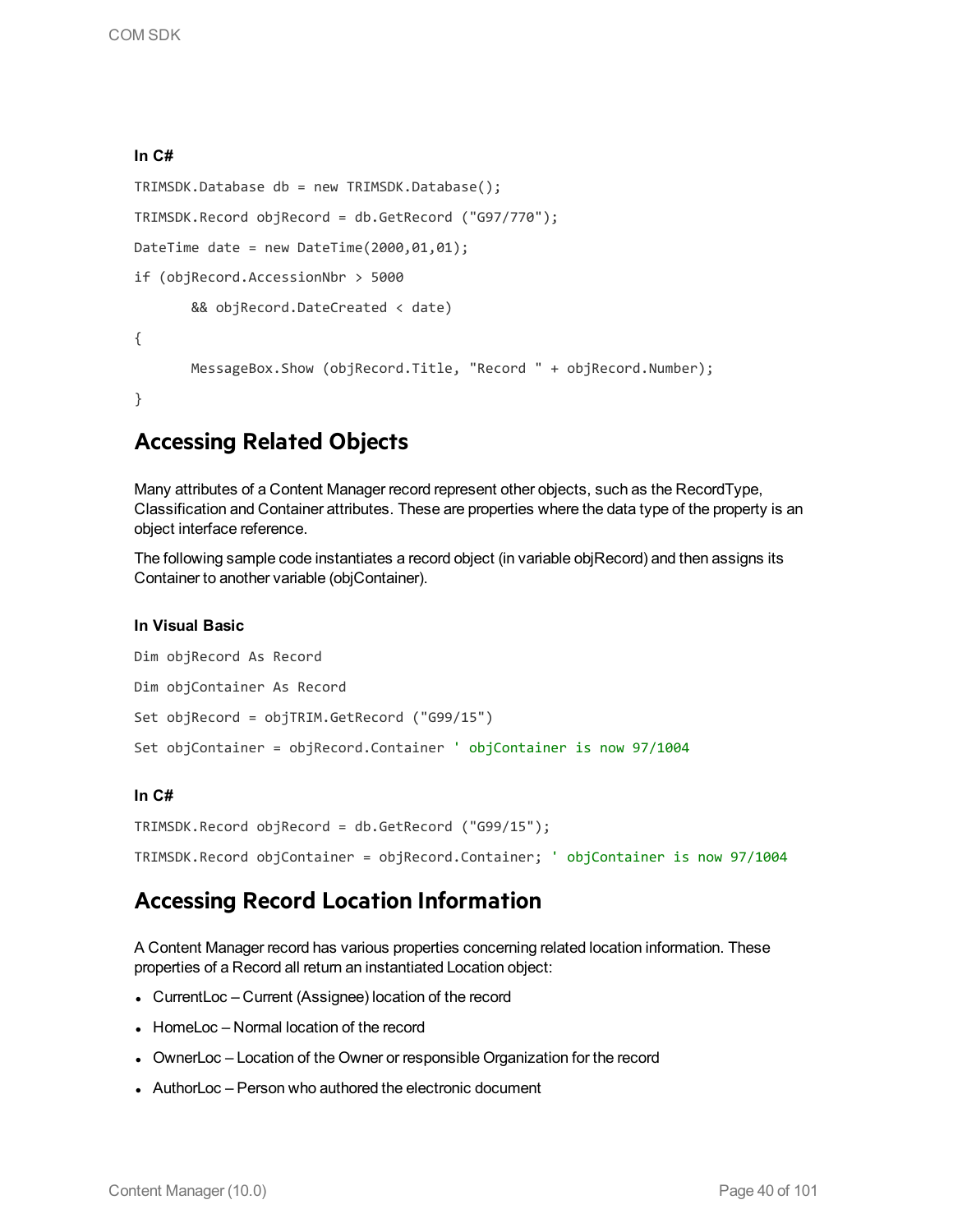- CreatorLoc Person who registered the record in Content Manager
- AddresseeLoc Person to whom the record is addressed
- PrimaryContactLoc The main contact person (or organization) for the record.

The following sample code shows how to access the properties and methods of these location objects by creating and instantiating them:

#### **In Visual Basic**

Dim objRec as Record Dim objLoc as Location Set objRec = objTRIM.GetRecord ("2002/0059") ' instantiate the record Set objLoc = objRec.AuthorLoc ' get the author location object Msgbox "Author's name is: " & objLoc.FormattedName

#### **In C#**

```
// instantiate the record
```
TRIMSDK.Record objRecord = db.GetRecord ("G99/15");

// get the author location object

TRIMSDK.Location objLoc = objRecord.AuthorLoc;

MessageBox.Show ("Author's name is:" + objLoc.FormattedName);

## **Updating Records**

So far we have only considered the methods for reading information from records in Content Manager. The COM SDK also allows you to update Content Manager records, either by updating the values of properties on a given record object, or by calling methods on the record.

Updating properties is the simplest way to modify the metadata of a record. You simply assign a new value of the correct data type to the named property of the object. Field-level verification is carried out, and an error will be raised if the property update is invalid (see also [Verifying](#page-42-0) and Error Trapping [section\)](#page-42-0). For more complicated types of update to a record, you must generally call methods that instruct Content Manager to modify the record, based on arguments passed.

# **Modifying Properties**

The simplest way to update data in an Content Manager record is to modify the named properties on the Record object. This can only be done on properties that are not marked as read-only. This includes most of the Date properties, certain Location properties (AuthorLoc, AddresseLoc and OtherLoc) and miscellaneous properties such as External Id, Priority, Accession Number and Foreign Barcode.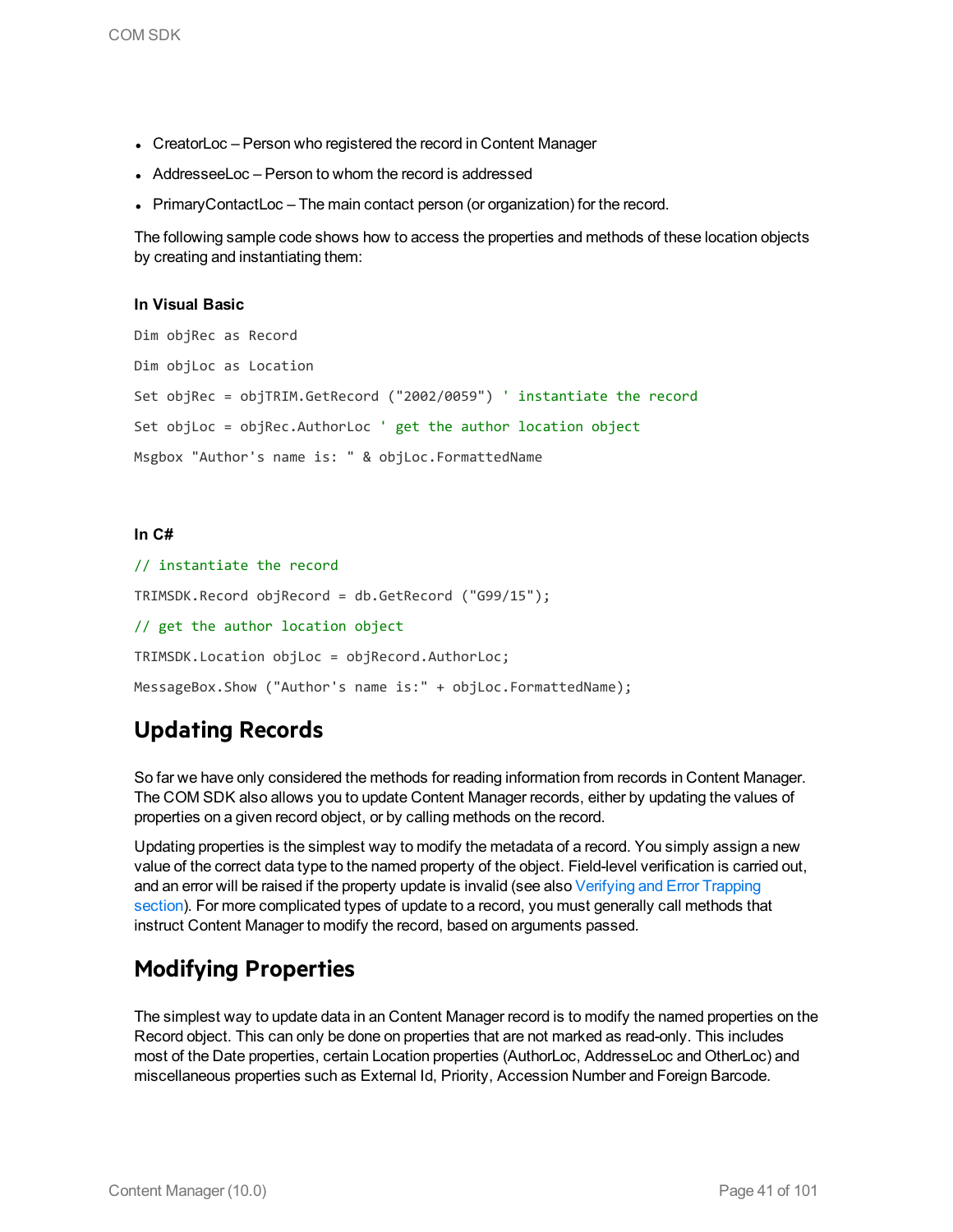```
Set objRecord = objTRIM.GetRecord(30)
objRecord.Title = "New title for this record"
objRecord.DateDue = Date + 10 ' Due in ten days
objRecord.DatePublished = #20/05/2002#
Set objRecord.AuthorLoc = objTRIM.CurrentUser
```
### **In C#**

TRIMSDK.Record objRecord = db.GetRecord(30); objRecord.Title = "New Title for this record"; objRecord.DateDue = DateTime.Today.AddDays(10); DateTime datePub = new DateTime(2002,05,20); objRecord.DatePublished = datePub; objRecord.AuthorLoc = db.CurrentUser;

# **Calling Update Methods**

To update other data on a record where read-write properties are not available, you must call a method instead. Update methods generally begin with the prefix 'Set…' and they include a parameter for the new data value you wish to apply.

## **In Visual Basic**

Call objRecord.SetCurrentLocation(objMyUnitLoc);

## **In C#**

TRIMSDK.Location objMyUnitLoc = db.CurrentUser;

objRecord.SetCurrentLocation(objMyUnitLoc,DateTime.Today);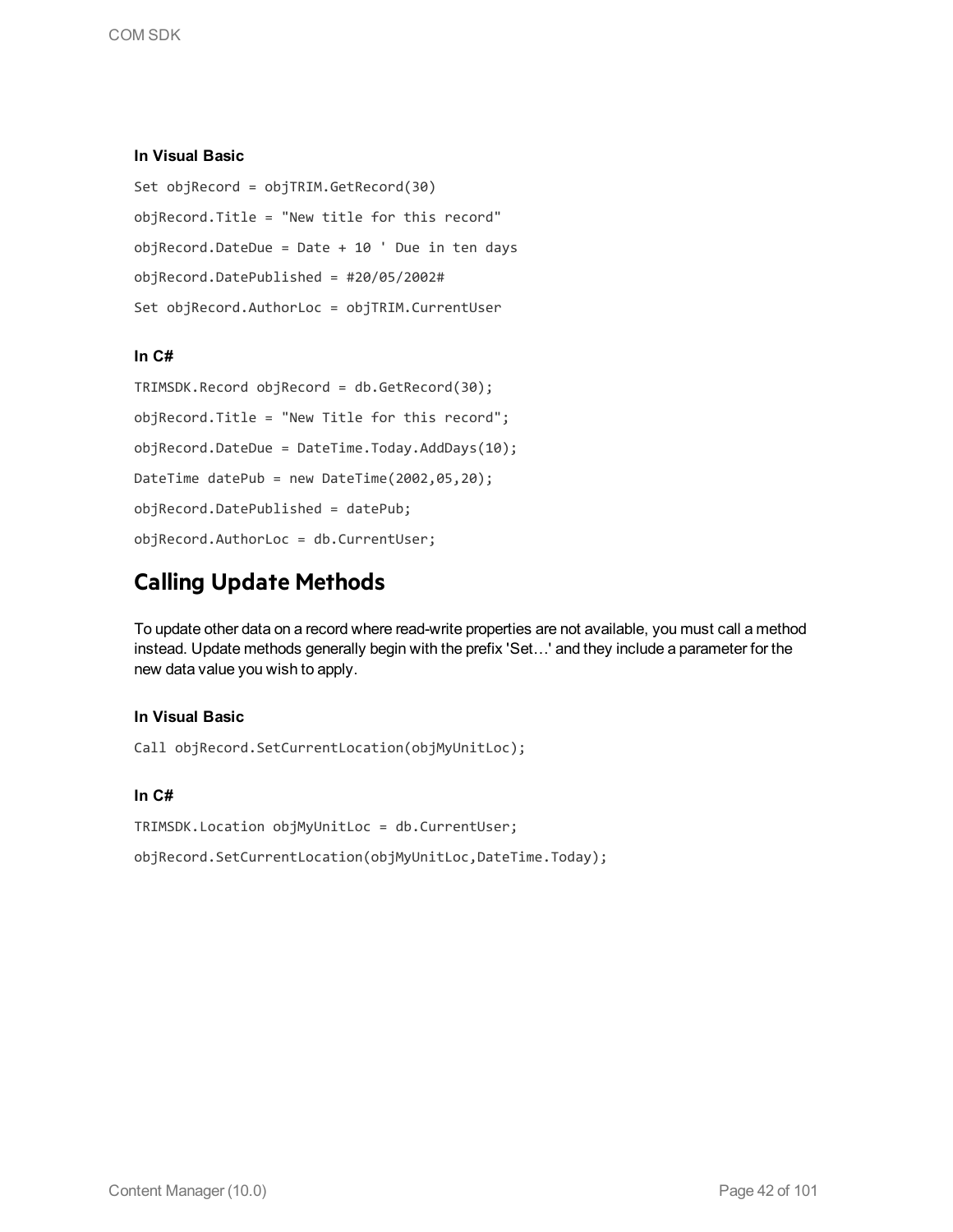In many cases other parameters can be specified that control the behavior of the update:

#### **In Visual Basic**

```
' Set Current location to me, effective from yesterday
```
Call objRecord.SetCurrentLocation(objTRIM.CurrentUser, Date - 1)

**In C#**

// Set Current location to me, effective from yesterday

DateTime yesterday = DateTime.Today.AddDays(-1);

objRecord.SetCurrentLocation(db.CurrentUser, yesterday);

## **Updating Properties Using SetProperty**

To update a record's properties where the internal identifier of the property is known (see Property Ids), you can use the SetProperty method. This requires passing the property identifier and a variant containing the data value.

#### **In Visual Basic**

```
' Set the title (property id=3)
```
Call objRecord.SetProperty(3, "Barrier Reef manatee population figures")

#### **In C#**

```
// Set the title (property id=3)
```
<span id="page-42-0"></span>objRecord.SetProperty(3, "Barrier Reef manatee population figures");

## **Verifying**

When a record object is modified via the SDK, there are two levels of verification that must be carried out before the changes can be committed to the Database.

The first is field-level verification, which checks that the change to an individual property is legal. An example would be to check that a Record's Date Created is not in the future. If a property update cannot be carried out because of field-level verification, the attempt to set the property will cause a runtime error to be raised and the update will not be carried out.

The second level of validation is object-level verification (sometimes called cross-field verification). This checks that the values of all fields on the object are consistent with each other. An example of object-level verification would be that the Date Registered is not earlier than the Date Created. Objectlevel verification may be performed by the object's Verify method. It is also carried out automatically whenever the object is saved.

Object-level verification for a single property may be performed by the base object's VerifyProperty method. This checks that the value of a nominated property is consistent with all other current values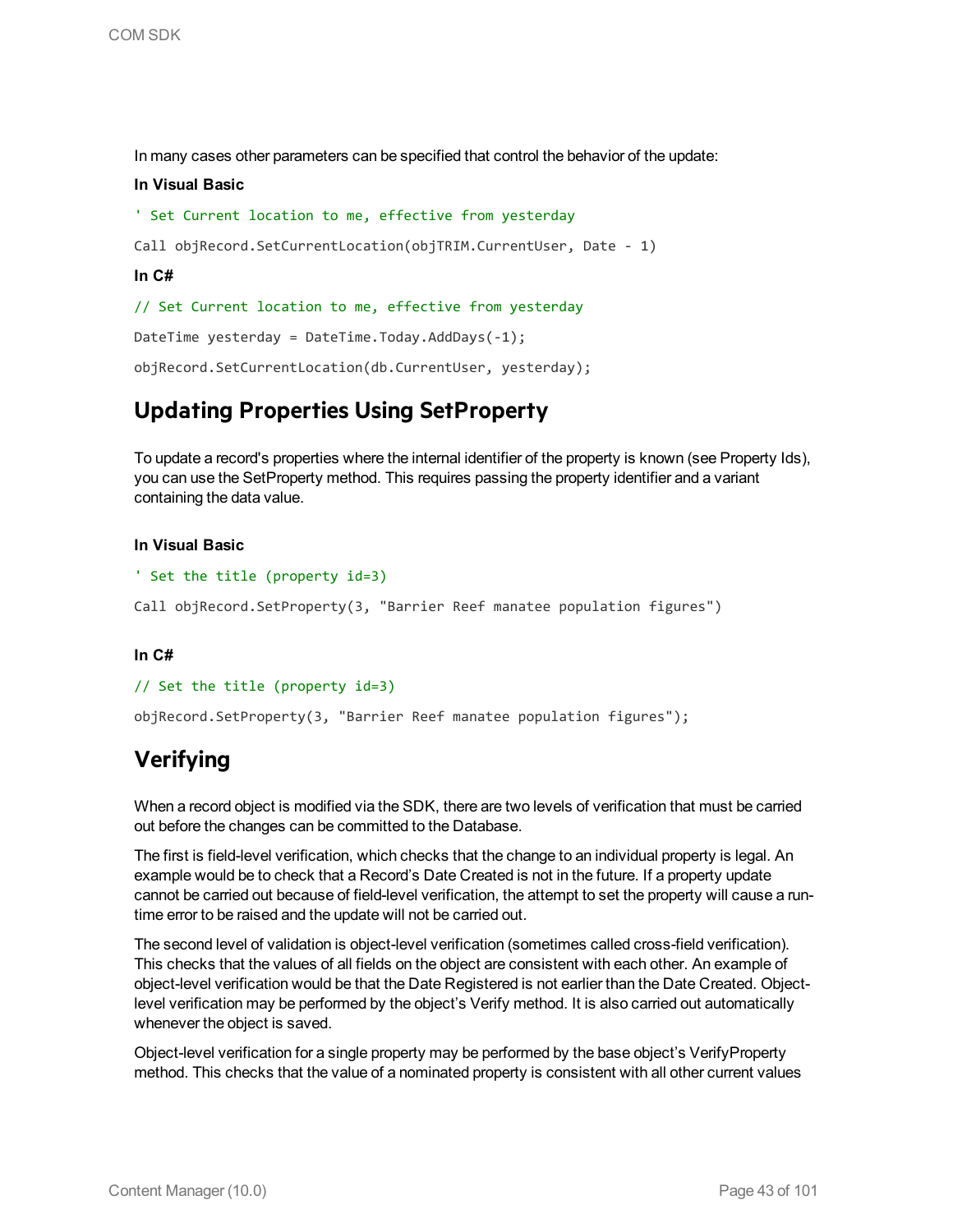for the object. The VerifyProperty method also sn optional the capability to fail if the property is mandatory and has not been set.

# **The Verify Method**

The Record object (and every other base object) has a Verify method. This can be called to perform object-level verification prior to saving the object. The method returns false if there are any errors in the state of the object, and the error description will be stored in the object's ErrorMessage property. If there are no errors, the method returns true and the Verified property (see The Verified [Property](#page-48-0)) is set to true.

The method contains an optional parameter FailOnWarnings which, if set to true, will cause the Verify method to check for warning conditions as well as error conditions, and to fail if a warning is encountered.

### **In Visual Basic**

```
If Not objRecord.Verify(True) Then
```
Msgbox objRecord.ErrorMessage,,"Verify Failed"

#### Else

objRecord.Save

End If

## **In C#**

{

```
if (! objRecord.Verify(true))
{
       MessageBox.Show(objRecord.ErrorMessage,"Verify Failed");
}
else
       objRecord.Save();
}
```
If it is not called explicitly in code, the Verify method will be automatically called before an object is saved and if verification fails it will not be saved. This ensures that data cannot become corrupted and that business rules are observed when using the SDK, just as they are for users of the Content Manager Client interface.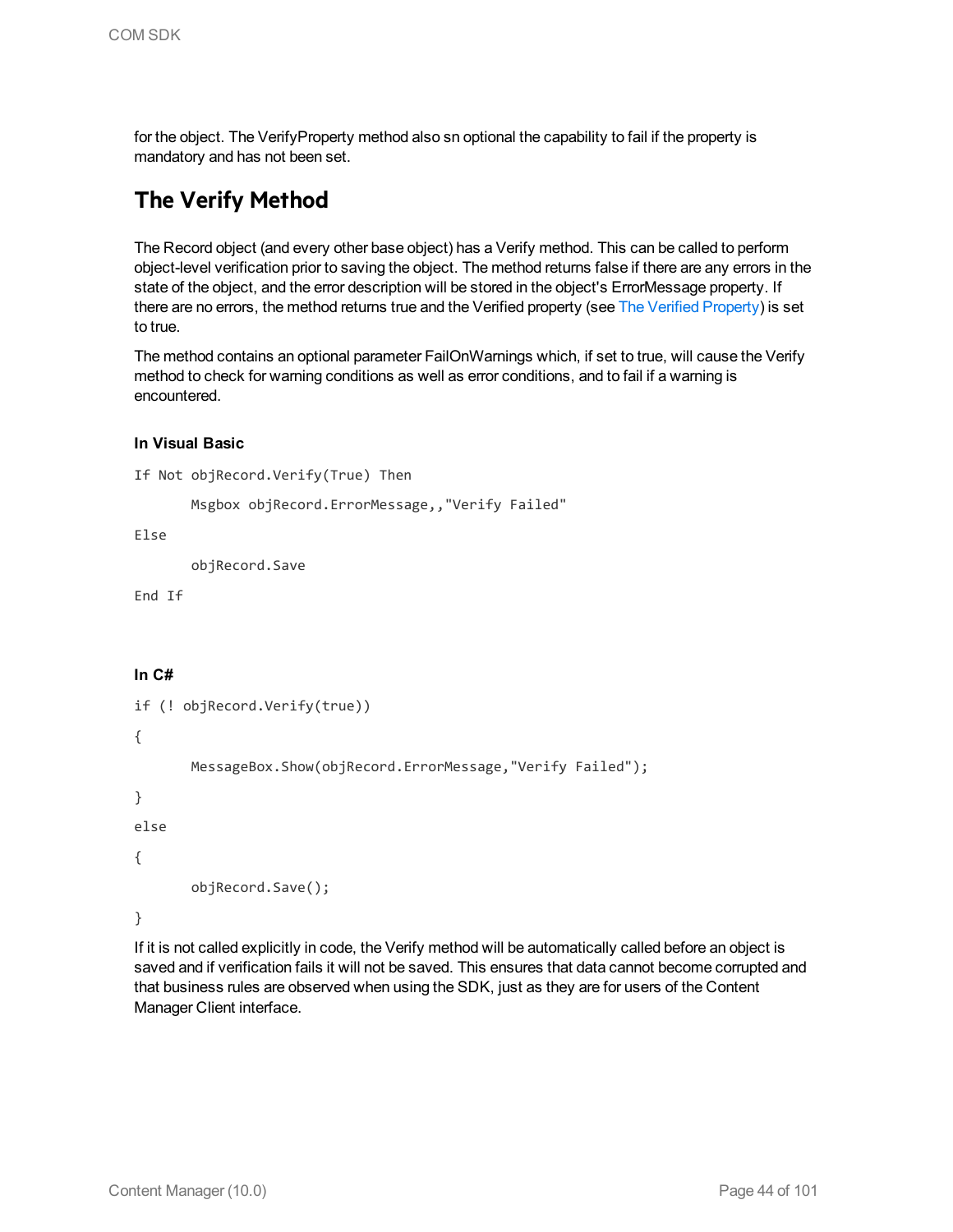# **The Verified Property**

Base objects also have a Verified Boolean read-only property, which is false whenever the object is instantiated. It is set to true when the Verify method confirms that it is in a legal state to be saved to the Database.

The following sample code demonstrates how the Verified property changes according to the state of the object.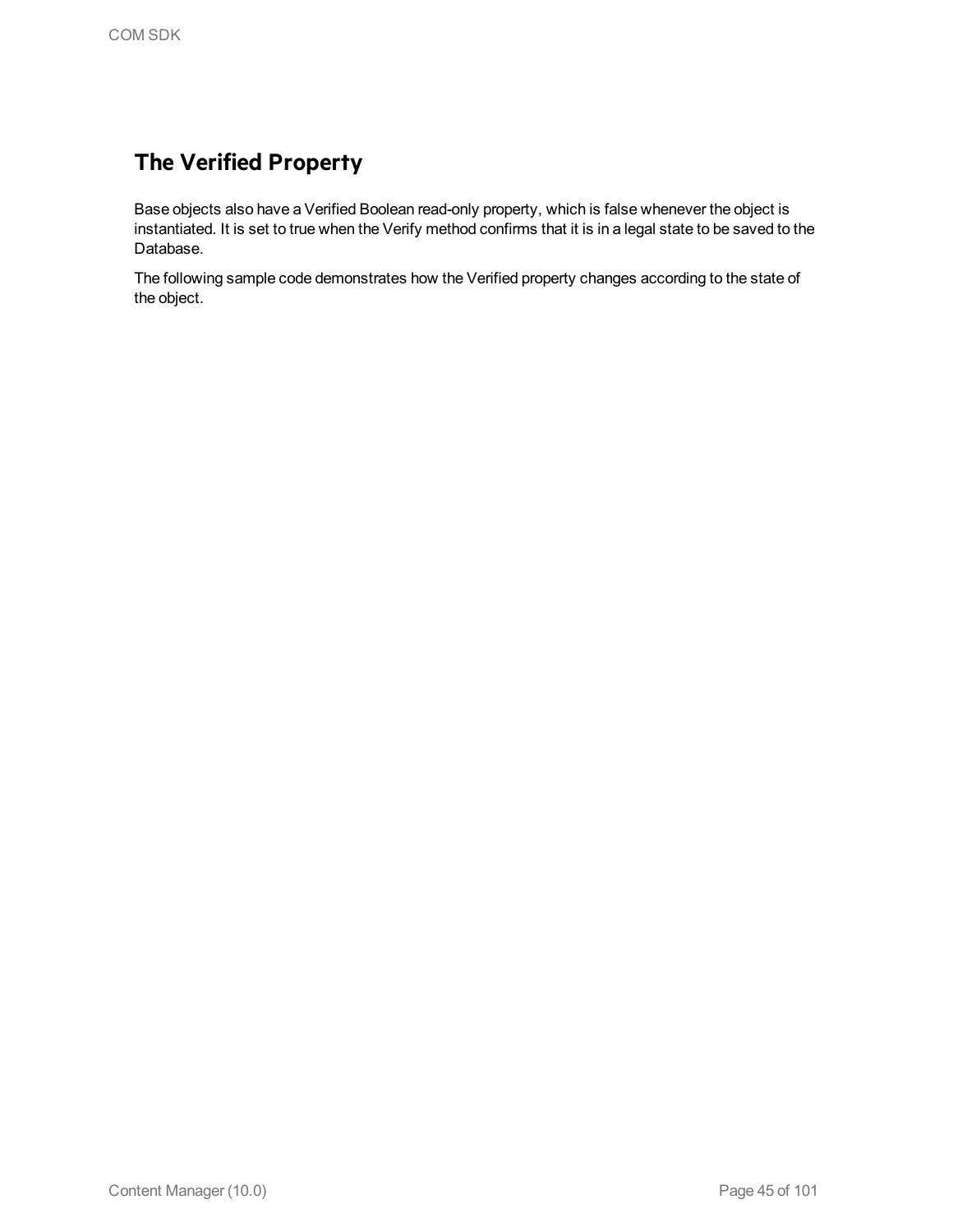```
' To demonstrate the Verified property
Dim objTRIM As TRIMSDK.Database
Set objTRIM = New TRIMSDK.Database
' Instantiate the Record
Dim objRecord As TRIMSDK.Record
Dim msg As String
Dim oldTitle As String
Set objRecord = objTRIM.GetRecord("02/59")
msg = "The Record object has just been instantiated. Verified property is set to:
" & objRecord.Verified
MsgBox (msg)
' Verify the Record, with default FailOnWarnings = false
objRecord.Verify (False)
msg = "The Record has just been verified. Verified property is set to: " &
objRecord.Verified
MsgBox (msg)
oldTitle = objRecord.Title
msg = "Would you like to change the title of the Record?"
If MsgBox(msg, vbYesNo, vbQuestion) = VbMsgBoxResult.vbYes Then
      objRecord.Title = "new Title"
      msg = "The title of the Record has just been changed. The Record has not yet
been checked for internal consistency. Verified property is set to: " &
objRecord.Verified
     MsgBox (msg)
Else
      msg = "No changes have been made, so the Record is still internally
consistent. Verified property is set to: " & objRecord.Verified
     MsgBox(msg)
End If
' now save the changes if the object is verified
If Not objRecord.Verified Then
       If objRecord.Verify() Then
              objRecord.Save
```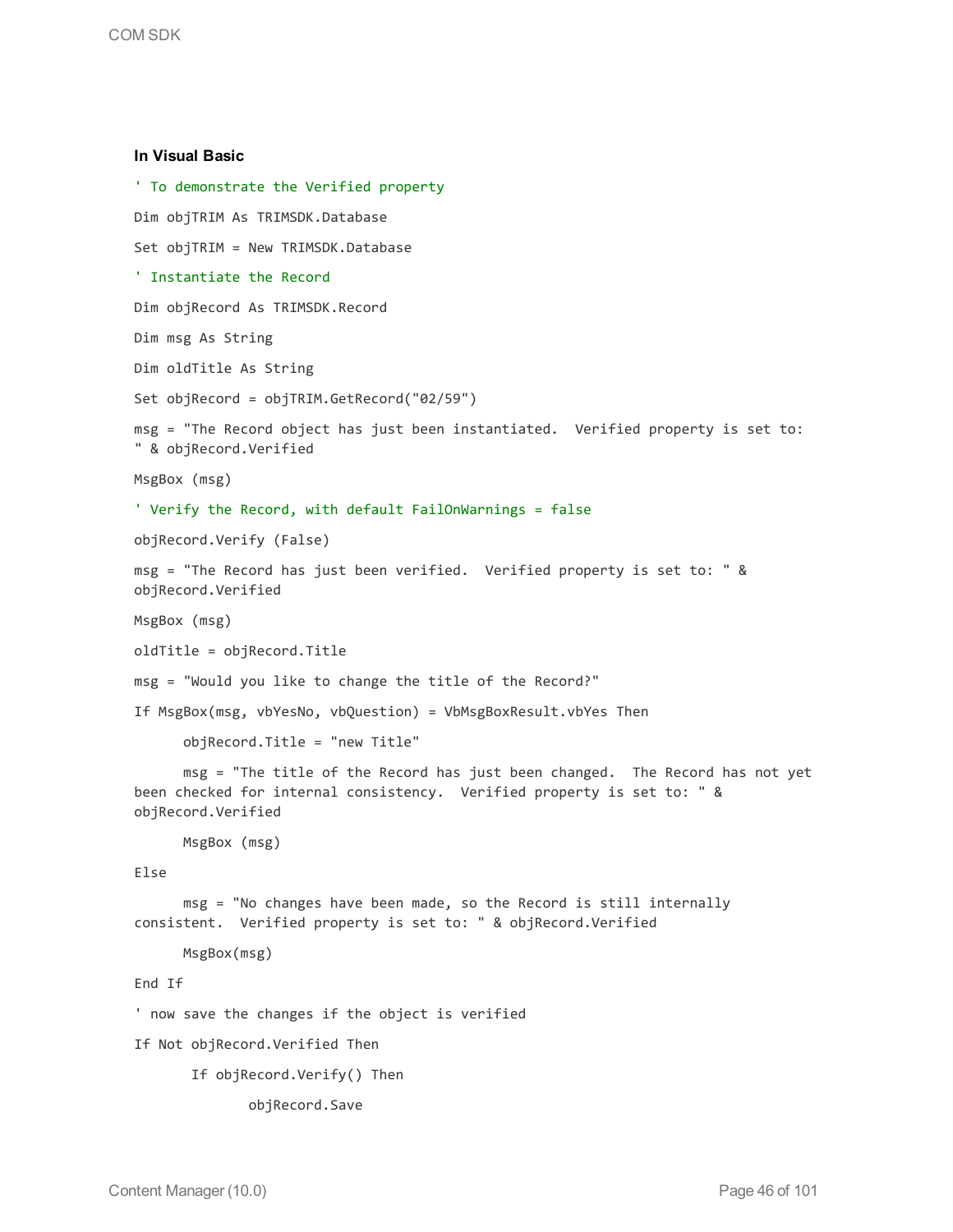```
msg = "The changes made to the Record have been verified, and it has
just been saved (so the changes are now committed to the Database). The Verified
property is now set to: " & objRecord.Verified
              MsgBox (msg)
       Else
              msg = "Record Verify failed:" & objRecord.ErrorMessage & ". Because
of this, it has not been saved."
              MsgBox (msg)
       End If
Else
       msg = "Record was verified, so there were no changes to save.")
       MsgBox(msg)
End If
MsgBox ("Reverting back to original title of record...")
objRecord.Title = oldTitle
objRecord.Save
```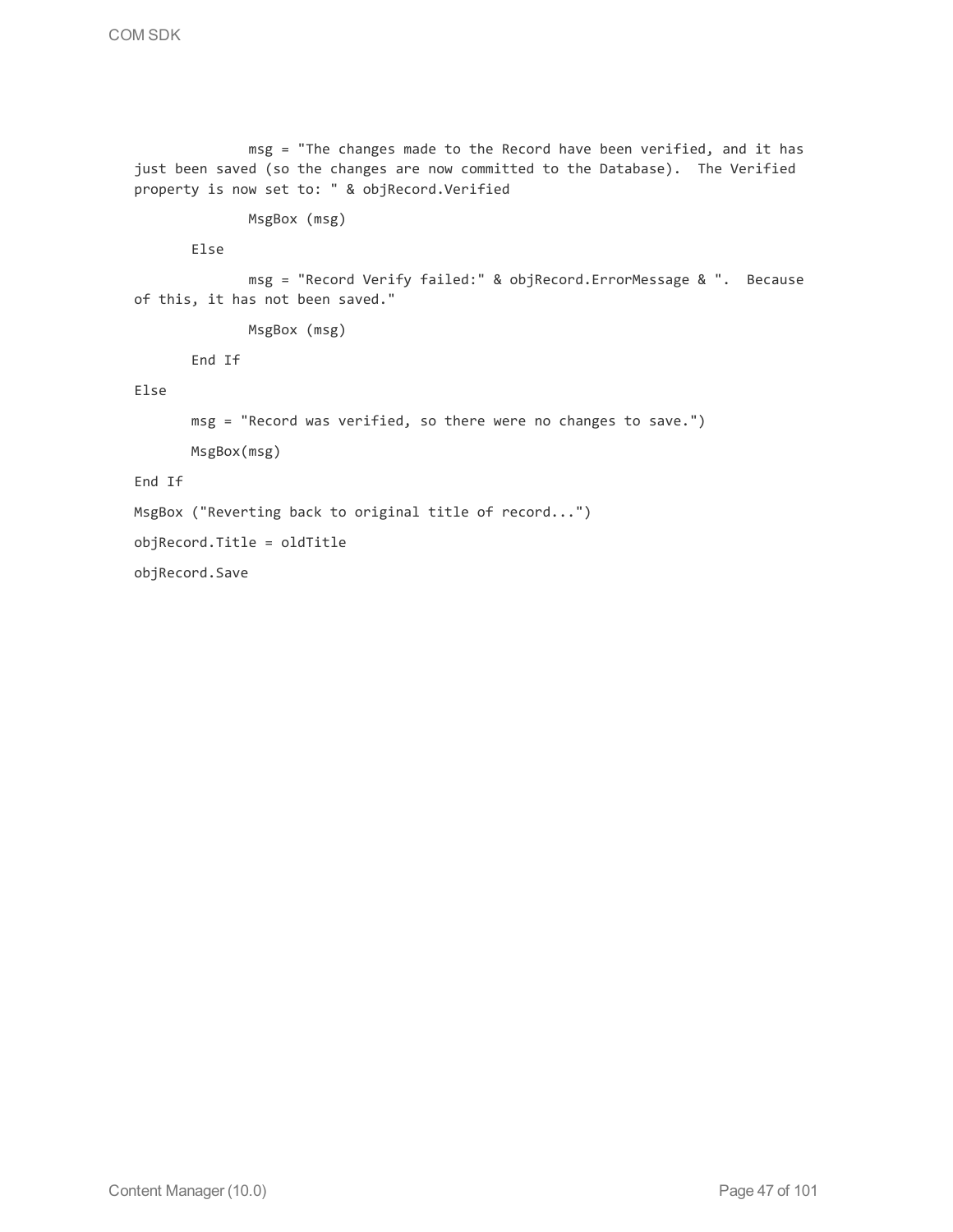```
// To demonstrate the Verified property
```

```
// Instantiate the Record
```

```
TRIMSDK.Record objRecord = db.GetRecord("02/59");
```

```
MessageBox.Show("The Record object has just been instantiated. Verified property
is set to: " + objRecord.Verified);
```
#### // Verify the Record, with default FailOnWarnings = false

```
objRecord.Verify(false);
```
MessageBox.Show("The Record has just been verified. Verified property is set to: " + objRecord.Verified);

string oldTitle = objRecord.Title;

if (MessageBox.Show("Would you like to change the title of the Record?","", MessageBoxButtons.YesNo, MessageBoxIcon.Question) == DialogResult.Yes)

{

```
objRecord.Title = "new Title";
```
MessageBox.Show("The title of the Record has just been changed. The Record has not been checked for internal consistency. Verified property is set to: " + objRecord.Verified);

```
}
```
else

{

```
MessageBox.Show("No changes have been made, so the Record is still internally
consistent. Verified property is set to: " + objRecord.Verified);
```
}

```
// now save the changes if the object is verified
```

```
if (! objRecord.Verified)
```
{

```
if (objRecord.Verify(false))
```

```
{
```

```
objRecord.Save();
```
MessageBox.Show("The changes made to the Record have been verified, and it has just been saved (so the changes are now committed to the Database). The Verified property is now set to: " + objRecord.Verified);

```
}
```
else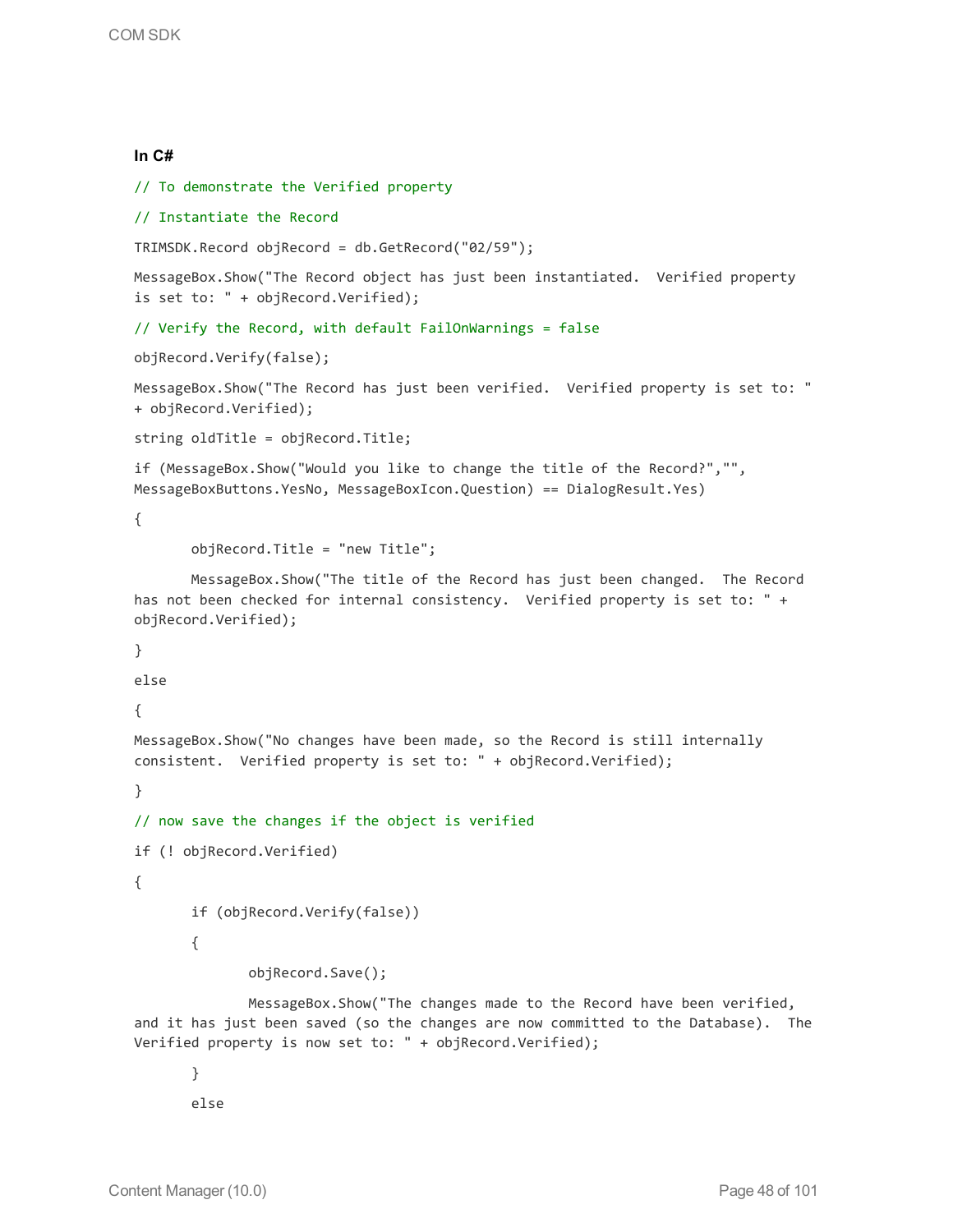```
{
              MessageBox.Show("Record Verify failed:" + objRecord.ErrorMessage + ".
 Because of this, it has not been saved. The Verified property is now set to: " +
objRecord.Verified);
       }
}
else
{
       MessageBox.Show("Record was verified, so there were no changes to save. The
Verified property is now set to: " + objRecord.Verified);
}
MessageBox.Show("Reverting back to original title of record...");
objRecord.Title = oldTitle;
objRecord.Save();
```
# <span id="page-48-0"></span>**The Verified Property**

Base objects also have a Verified Boolean read-only property, which is false whenever the object is instantiated. It is set to true when the Verify method confirms that it is in a legal state to be saved to the Database.

The following sample code demonstrates how the Verified property changes according to the state of the object.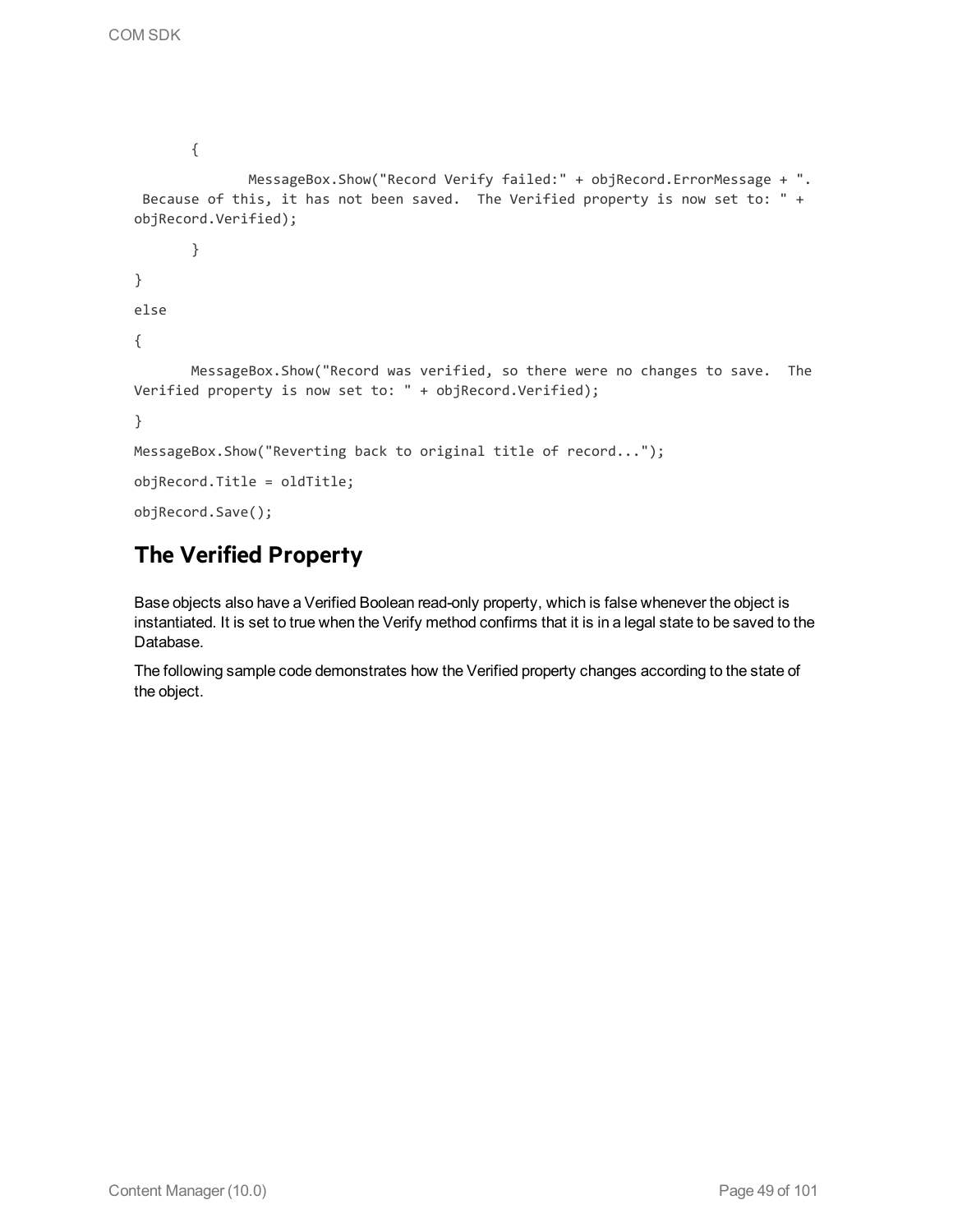```
' To demonstrate the Verified property
Dim objTRIM As TRIMSDK.Database
Set objTRIM = New TRIMSDK.Database
' Instantiate the Record
Dim objRecord As TRIMSDK.Record
Dim msg As String
Dim oldTitle As String
Set objRecord = objTRIM.GetRecord("02/59")
msg = "The Record object has just been instantiated. Verified property is set to:
" & objRecord.Verified
MsgBox (msg)
' Verify the Record, with default FailOnWarnings = false
objRecord.Verify (False)
msg = "The Record has just been verified. Verified property is set to: " &
objRecord.Verified
MsgBox (msg)
oldTitle = objRecord.Title
msg = "Would you like to change the title of the Record?"
If MsgBox(msg, vbYesNo, vbQuestion) = VbMsgBoxResult.vbYes Then
      objRecord.Title = "new Title"
      msg = "The title of the Record has just been changed. The Record has not yet
been checked for internal consistency. Verified property is set to: " &
objRecord.Verified
     MsgBox (msg)
Else
      msg = "No changes have been made, so the Record is still internally
consistent. Verified property is set to: " & objRecord.Verified
     MsgBox(msg)
End If
' now save the changes if the object is verified
If Not objRecord.Verified Then
       If objRecord.Verify() Then
              objRecord.Save
```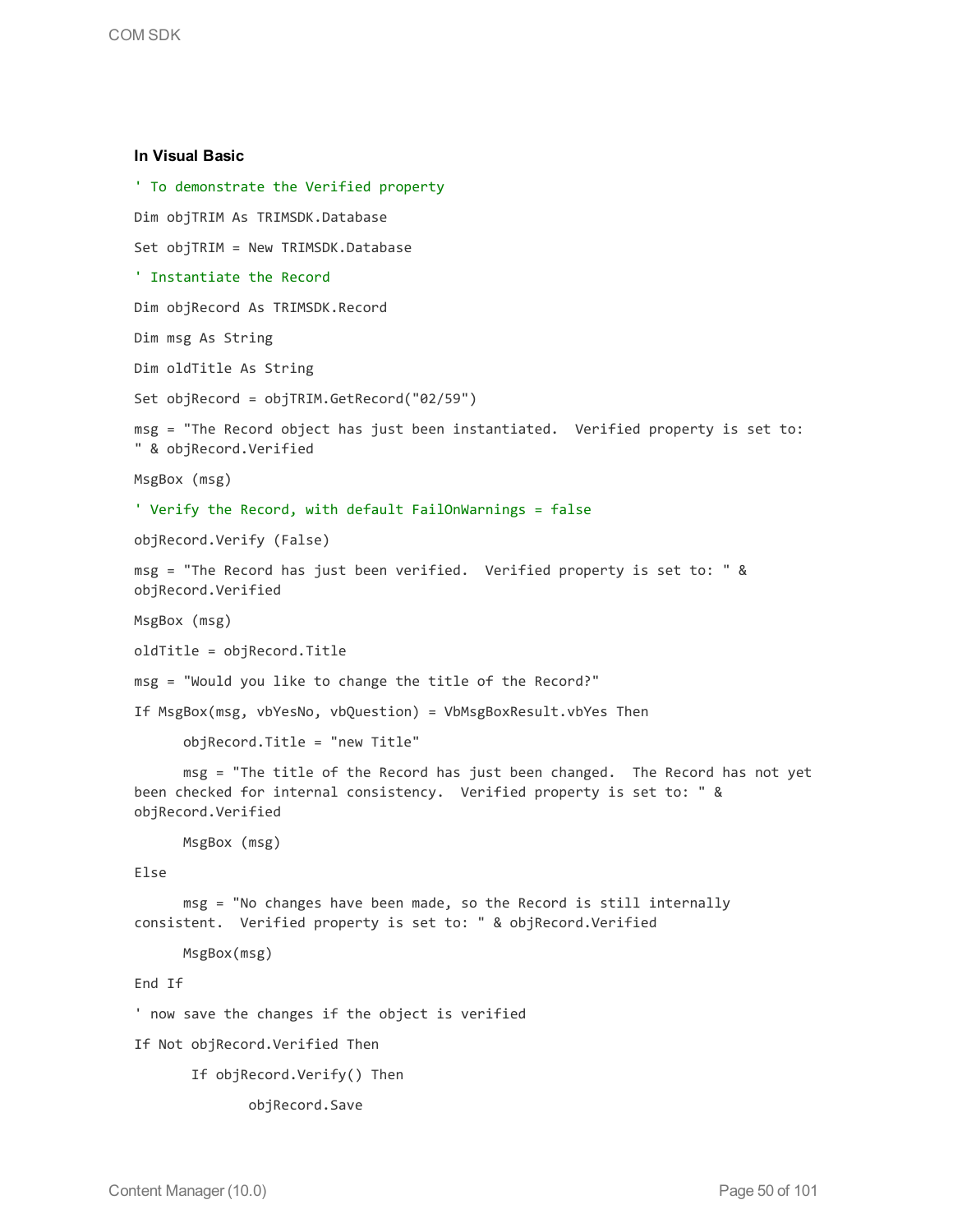```
msg = "The changes made to the Record have been verified, and it has
just been saved (so the changes are now committed to the Database). The Verified
property is now set to: " & objRecord.Verified
              MsgBox (msg)
       Else
              msg = "Record Verify failed:" & objRecord.ErrorMessage & ". Because
of this, it has not been saved."
              MsgBox (msg)
       End If
Else
       msg = "Record was verified, so there were no changes to save.")
       MsgBox(msg)
End If
MsgBox ("Reverting back to original title of record...")
objRecord.Title = oldTitle
objRecord.Save
```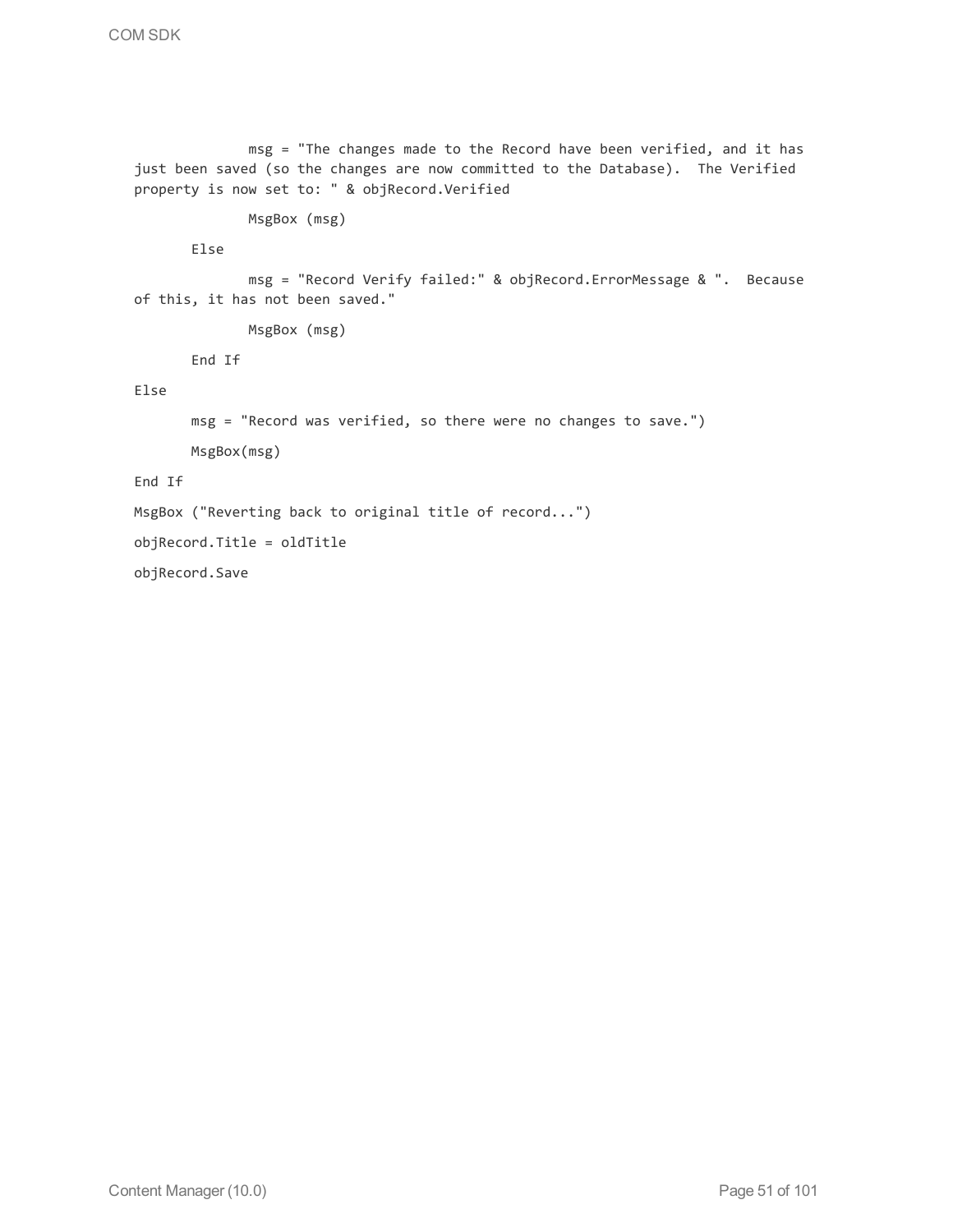```
// To demonstrate the Verified property
```

```
// Instantiate the Record
```

```
TRIMSDK.Record objRecord = db.GetRecord("02/59");
```

```
MessageBox.Show("The Record object has just been instantiated. Verified property
is set to: " + objRecord.Verified);
```
#### // Verify the Record, with default FailOnWarnings = false

```
objRecord.Verify(false);
```
MessageBox.Show("The Record has just been verified. Verified property is set to: " + objRecord.Verified);

string oldTitle = objRecord.Title;

if (MessageBox.Show("Would you like to change the title of the Record?","", MessageBoxButtons.YesNo, MessageBoxIcon.Question) == DialogResult.Yes)

{

```
objRecord.Title = "new Title";
```
MessageBox.Show("The title of the Record has just been changed. The Record has not been checked for internal consistency. Verified property is set to: " + objRecord.Verified);

```
}
```
else

{

```
MessageBox.Show("No changes have been made, so the Record is still internally
consistent. Verified property is set to: " + objRecord.Verified);
```
}

```
// now save the changes if the object is verified
```

```
if (! objRecord.Verified)
```
{

```
if (objRecord.Verify(false))
```

```
{
```

```
objRecord.Save();
```
MessageBox.Show("The changes made to the Record have been verified, and it has just been saved (so the changes are now committed to the Database). The Verified property is now set to: " + objRecord.Verified);

```
}
```
else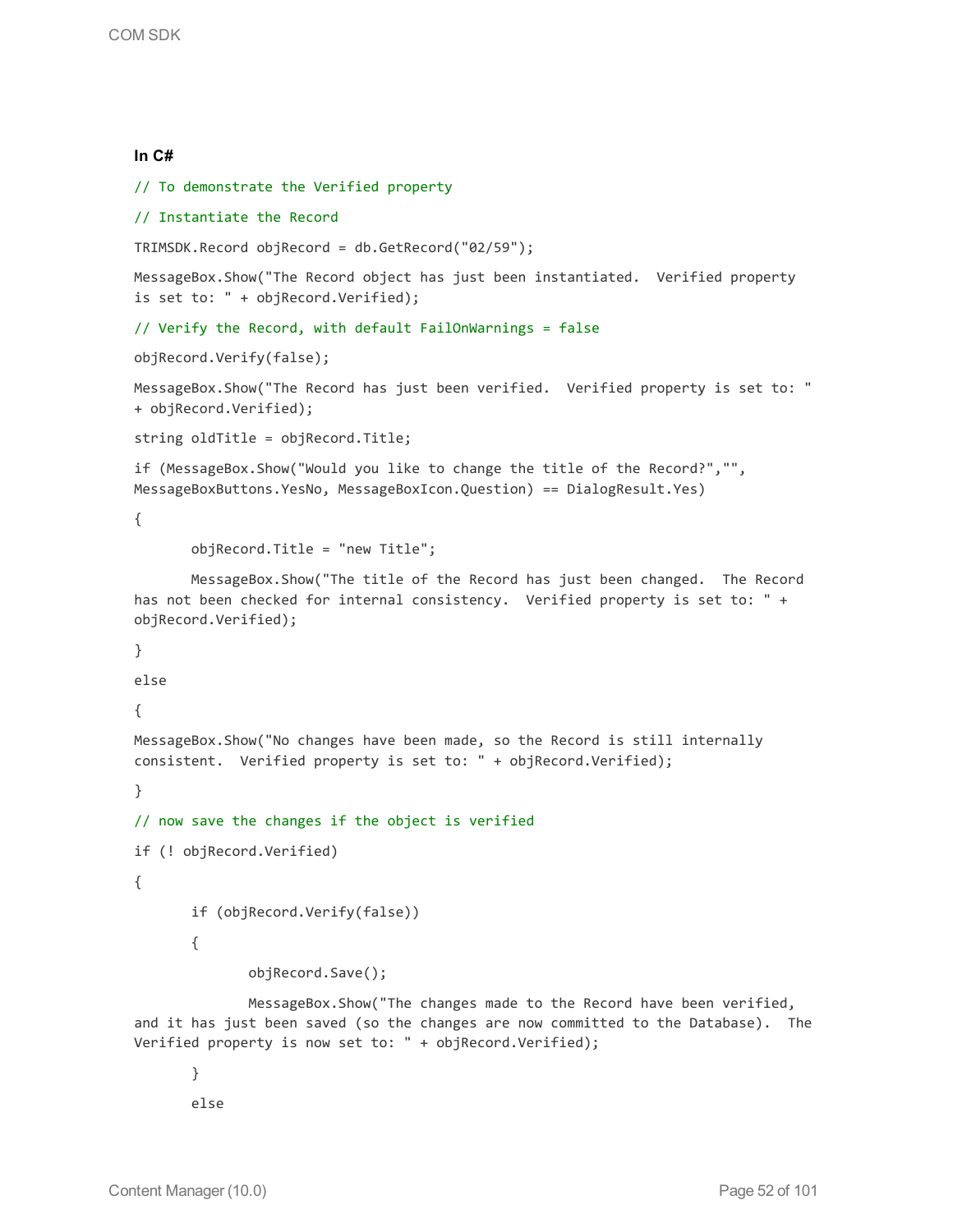```
{
              MessageBox.Show("Record Verify failed:" + objRecord.ErrorMessage + ".
 Because of this, it has not been saved. The Verified property is now set to: " +
objRecord.Verified);
       }
}
else
{
       MessageBox.Show("Record was verified, so there were no changes to save. The
Verified property is now set to: " + objRecord.Verified);
}
MessageBox.Show("Reverting back to original title of record...");
objRecord.Title = oldTitle;
objRecord.Save();
```
# **Trapping Run-Time Errors**

It is up to the programmer to determine how they wish to deal with possible errors when updating an object. However, they must be aware that error checking takes place even when directly updating properties, so it will be necessary to provide some error-trapping code to prevent run-time errors being displayed to the user if there is a possibility of errors being raised.

# **Saving the Record to the Database**

All of the update methods and property changes made through the Record interface are only applied to the object in memory. The changes are not committed to the TRIM Database until the object is saved.

Calling the Save method on the record object will commit the changes to the Database, applying all updates since the object was instantiated (or since it was last saved).

## **NOTE:**

That if the record has not been verified, Save will automatically call the Verify method and will only commit the changes if the verification succeeds.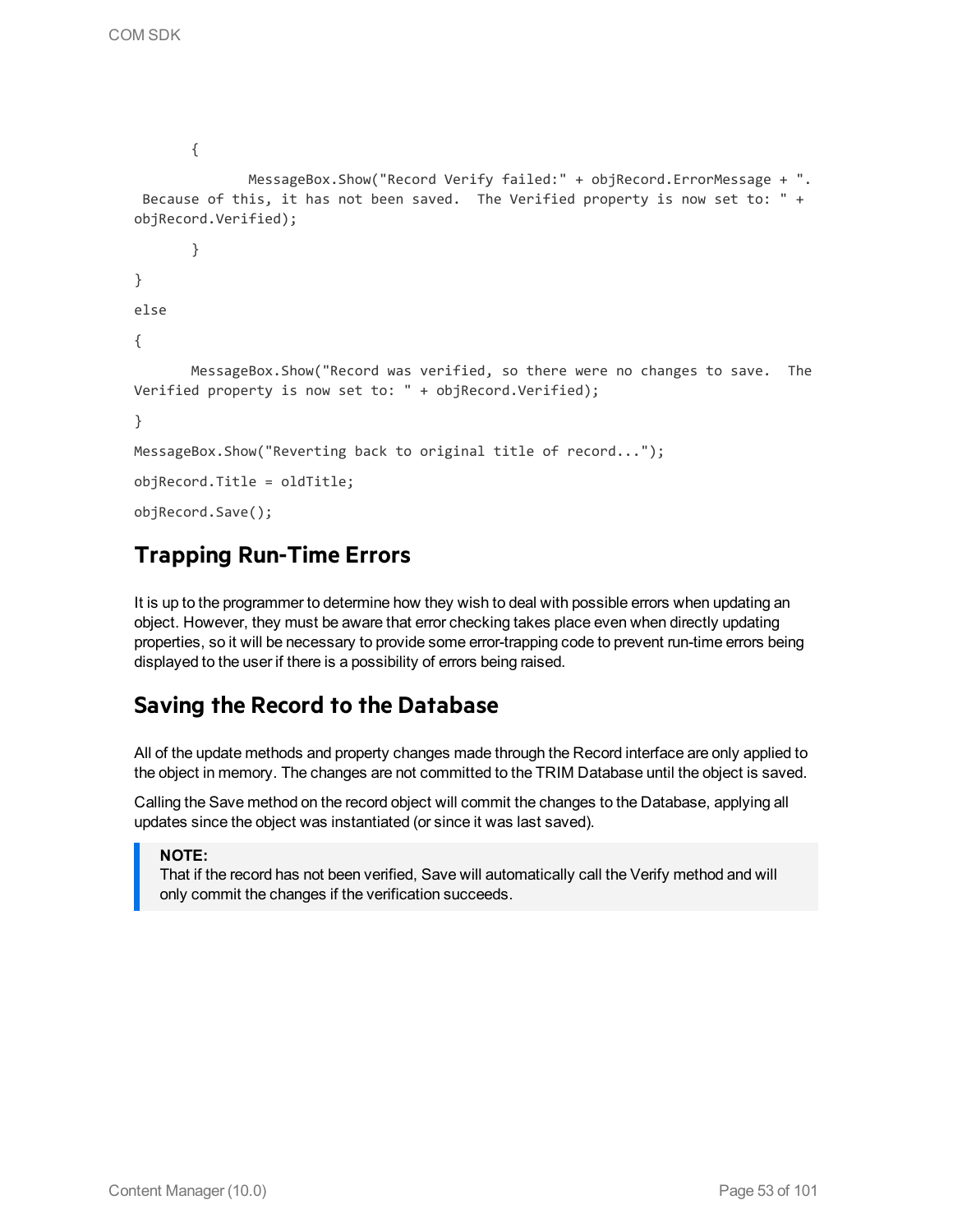```
Set objRecord = objTRIM.GetRecord("G97/770")
With objRecord
       .Title = .Title & " plus New Part of Title"
       .DateDue = #1/1/2003#
       Set .AuthorLoc = objTRIM.CurrentUser
       Call .Save ' commit all these changes to the Database
End With
```
### **In C#**

```
TRIMSDK.Record objRecord = db.GetRecord("G97/770");
objRecord.Title = objRecord.Title + " plus New Part of Title";
DateTime dateDue = new DateTime(2003,1,1);
objRecord.DateDue = dateDue;
objRecord.AuthorLoc = db.CurrentUser;
objRecord.Save(); // commit all these changes to the Database
```
# **Searching for Records**

One of the most powerful features of TRIM is the wide range of search criteria that can be applied to select records from the Database. The SDK has many features available for creating complex and sophisticated searches, yet it can also be used with a minimum of code.

The RecordSearch object enables TRIM records to be retrieved by creating a search expression from a number of search clauses, and has methods to navigate the records that meet the search criteria. The RecordSearch object also allows boolean and, or and not relationships to logically combine search clauses, and setting filters and sort criteria. The object also has file functions for saving searches to or loading from disk.

To set the search criteria for a record search, you can either call search clause methods explicitly, or display the TRIM search dialog to allow the user to specify the search criteria, or a combination of the two.

The process of searching for records via the SDK is as follows:

- 1. Construct a RecordSearch object
- 2. Add a search clause
- 3. Add additional clauses and combine them with logical operators (optional)
- 4. Apply Record Type filters (optional)
- 5. Display the criteria to the user (optional)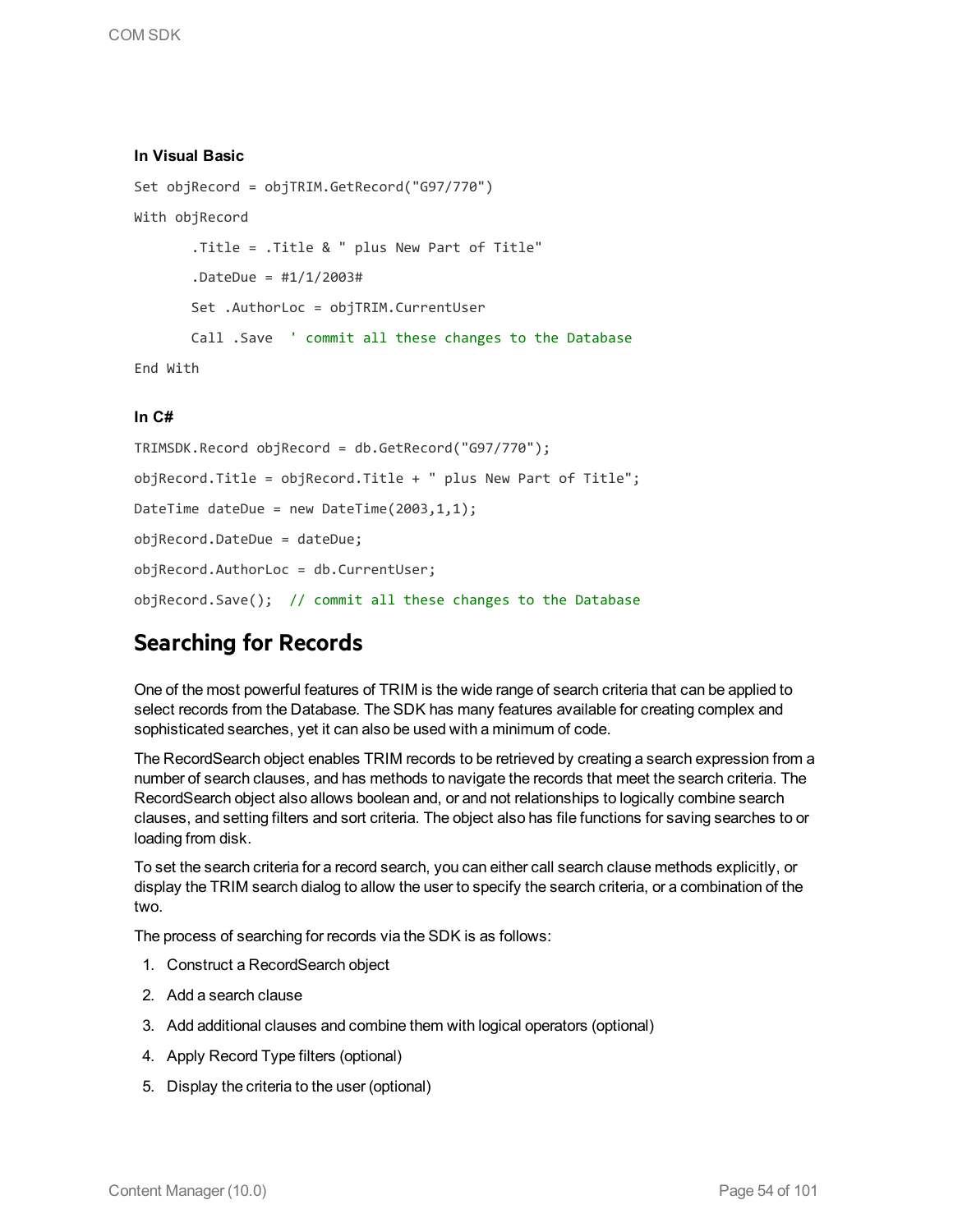- 6. Execute the search query
- 7. Process the results sequentially, or
- 8. Copy the results to a record collection.

```
Dim objSearch As RecordSearch
Dim colRecords As Records
' Construct a new search object
Set objSearch = objTRIM.NewRecordSearch
' Search for "reef" in record titles
Call objSearch.AddTitlewordClause("reef")
' Hold the results in a collection
```
Set colRecords = objSearch.GetRecords

## **In C#**

```
// Construct a new search object
TRIMSDK.RecordSearch objSearch = db.NewRecordSearch();
// Search for "reef" in record titles
objSearch.AddTitleWordClause("reef");
// Hold the results in a collection
TRIMSDK.Records colRecords = objSearch.GetRecords();
```
## **Creating a RecordSearch Object**

Like any other object, the RecordSearch object must be constructed by the Database object, in this case using the NewRecordSearch method. A RecordSearch object is a temporary object, and therefore does not need to be instantiated from the Database (the exception to this is Saved Searches, which will be covered later).

#### **In Visual Basic**

```
Dim objSearch As RecordSearch ' declare the search object
Set objSearch = objTRIM.NewRecordSearch ' make the object
Call objSearch.EditQueryUI(hWnd) ' call methods on the object…
```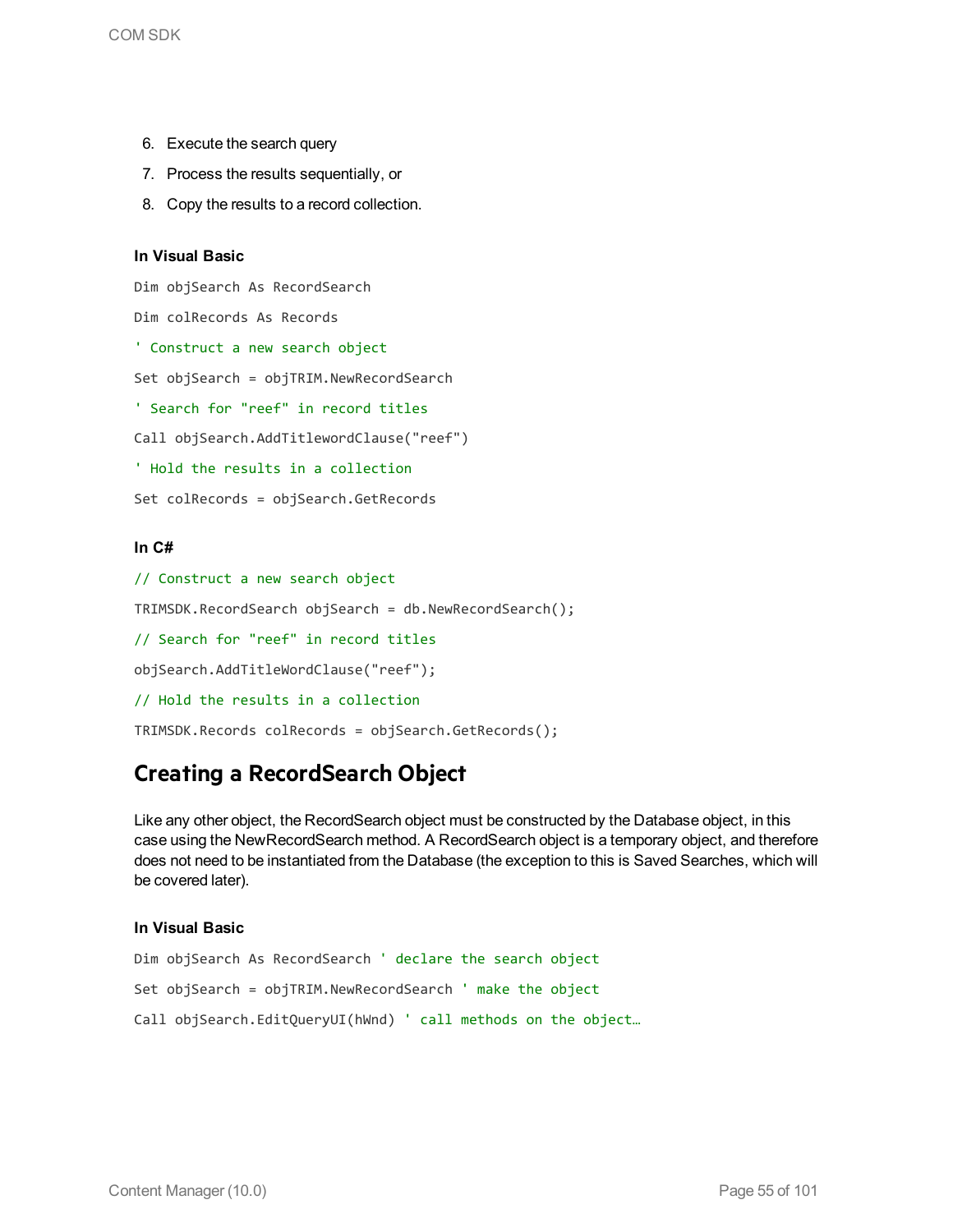```
// declare & make the search object
```
TRIMSDK.RecordSearch objSearch = db.NewRecordSearch();

int hWnd = Handle.ToInt32();

objSearch.EditQueryUI(hWnd); // call methods on the object…

# **Adding a Search Clause**

Once you have created the search object, you must then add at least one search clause before it can be executed to return results. There are many different search clauses available; the full list can be found in the Reference section.

The following sample code retrieves records that contain the word "reef" within the title, you could add a Title Word clause passing the argument "reef".

#### **In Visual Basic**

```
objSearch.AddTitlewordClause("reef") ' search for titles with "reef"
```
#### **In C#**

```
objSearch.AddTitleWordClause("reef"); //search for titles with "reef"
```
To retrieve records that were created since January 1, 2001, you would add a Date Created clause passing the arguments "1/1/2001" and the current date, as follows:

#### **In Visual Basic**

```
objSearch.AddDateCreatedClause(#01/01/2001#, Date)
```
#### **In C#**

```
System.DateTime dateCreated = new DateTime(2001,01,01);
```
objSearch.AddDateCreatedClause(dateCreated, DateTime.Today);

You can build search criteria by calling multiple methods, and applying specific logical relationships, using the Boolean operators, as described below.

## **Boolean Operators - And, Or, Not**

An advanced search can be constructed by combining several search clauses with the Boolean operators 'And', 'Or' and 'Not'. When a Boolean operator is applied to two clauses (or one in the case of 'Not') the result is a single clause. This resultant clause can also be the subject of another Boolean operation.

The sequence in which these clauses and operators must be declared in the search object is known as Reverse Polish Notation. Clauses (or 'operands') are declared first, and then an Operator is declared.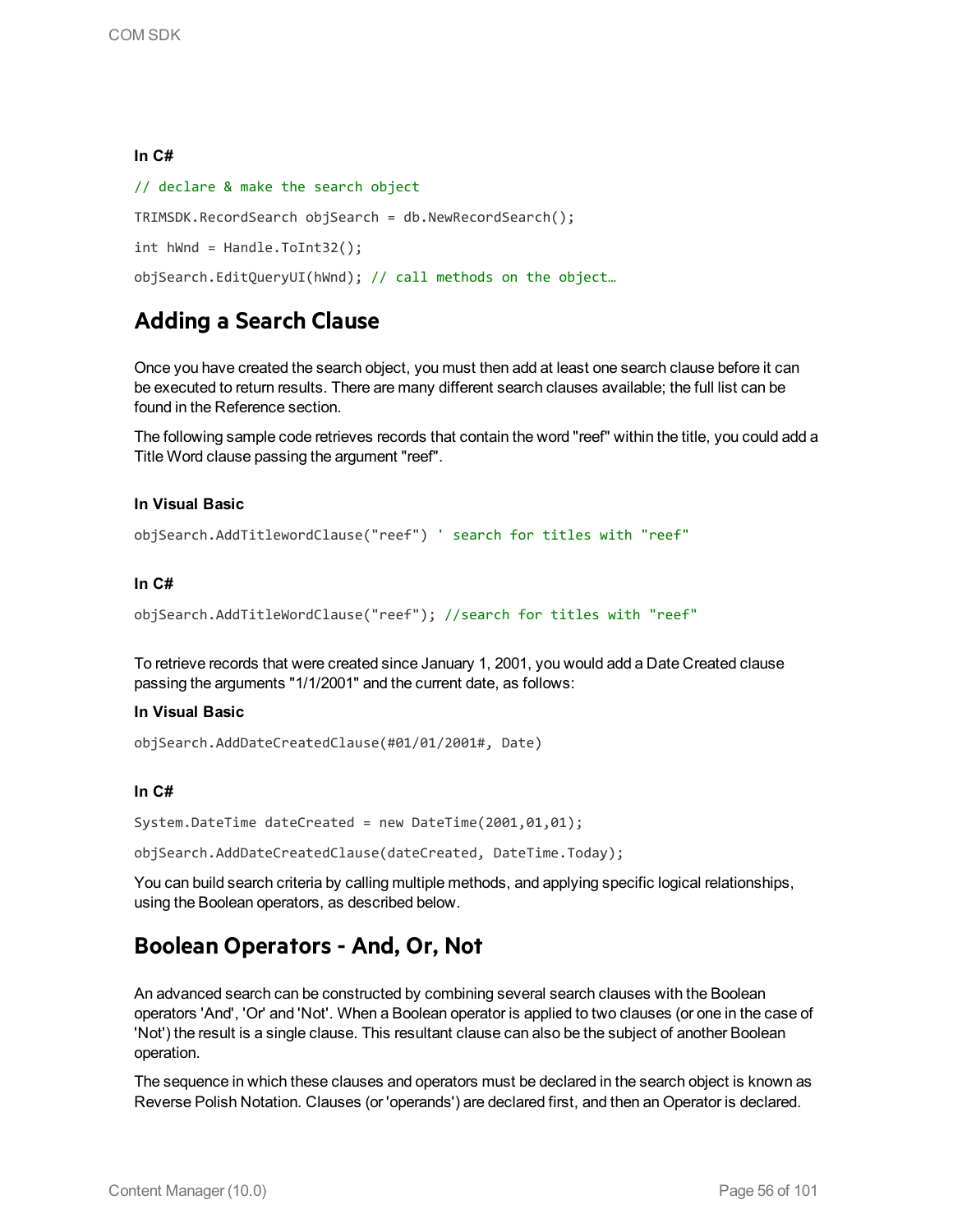This operates on the last two declared clauses (or the last one for a 'Not' operation). The clauses affected by the operation are replaced by a single clause representing the Boolean combination.

For example, consider the following sequence of declarations:

Clause: A Clause: B Operator: Not Operator: And This results in the logical proposition: 'A and (not B)'. The following sample code uses RecordSearch object methods:

#### **In Visual Basic**

objSearch.AddTrayClause(ttWorkTray)

objSearch.AddDateCreatedClause(Date, Date)

objSearch.AddCaveatClause("Medical in Confidence")

objSearch.Not

objSearch.And

objSearch.Or

objSearch.AddLocationClause(objAdminLoc, ltCurrent)

objSearch.And

#### **In C#**

objSearch.AddTrayClause(ttTrayType.ttWorktray);

DateTime dateFrom = new DateTime(2001,1,1);

DateTime dateTo = new DateTime( $2002, 1, 1$ );

objSearch.AddDateCreatedClause(dateFrom, dateTo);

objSearch.AddCaveatClause("Medical in Confidence");

objSearch.Not();

objSearch.And();

objSearch.Or();

TRIMSDK.Location objAdminLoc = db.GetLocation("Administration");

objSearch.AddLocationClause(objAdminLoc, ltSearchLocationType.ltCurrent, true);

objSearch.And();

This results in the search: "(Records in my Worktray or (created today and without the Caveat Ministerial in Confidence)) and currently located in Administration unit".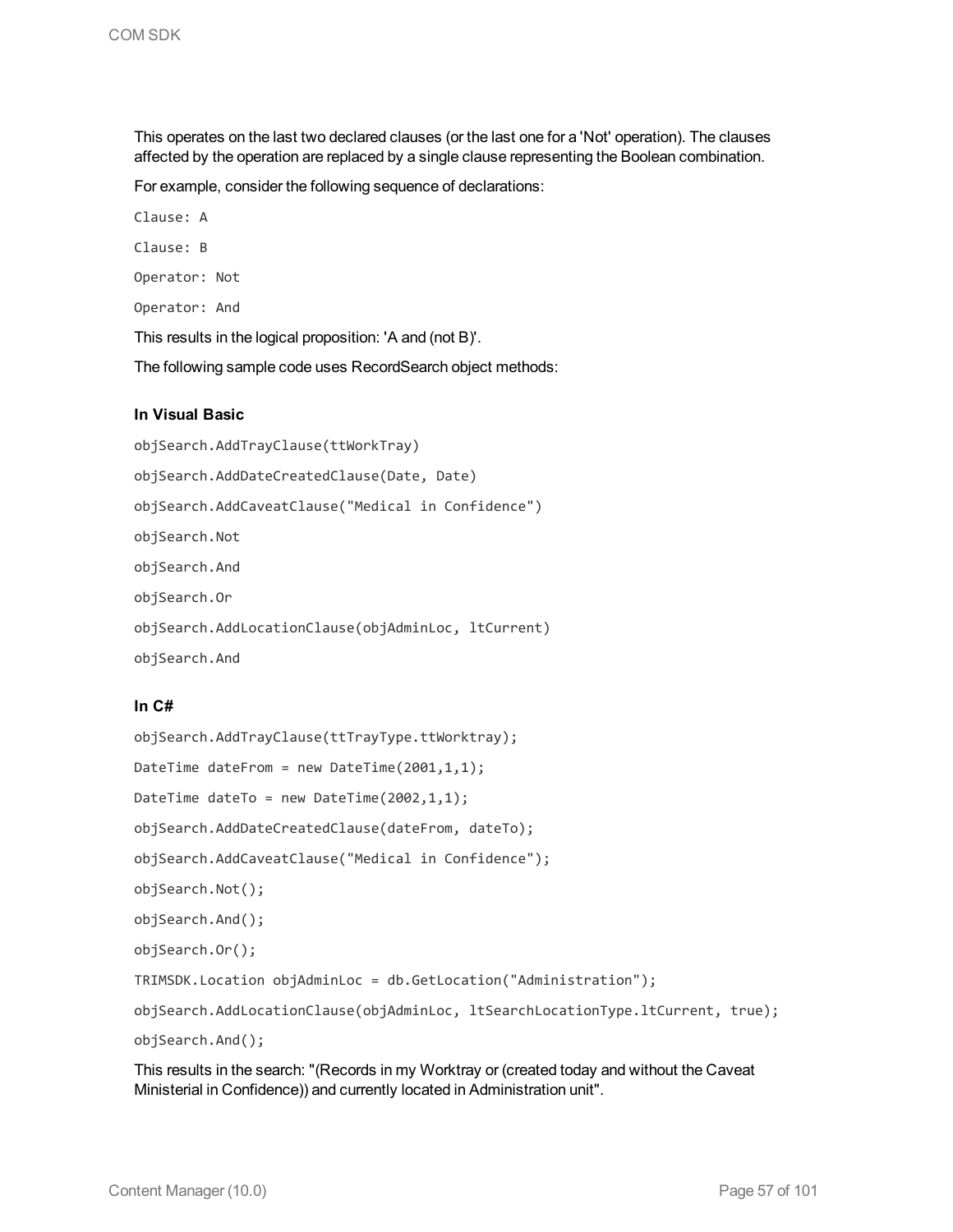## **User Selected Search Criteria**

In many cases the programmer will not know the details of the search criteria and instead will delegate the search criteria to the user. To do this, you can call the RecordSearch object's EditQueryUI method. This will display the TRIM Search dialog to the user and update the object's search criteria according to their selections.

You can pre-populate the search criteria by calling a search method before calling the EditQueryUI method. If you specify multiple search methods prior to calling it, the Advanced Search dialog will be displayed.

#### **In Visual Basic**

```
Set objSearch = objTRIM.NewRecordSearch
Call objSearch.AddTitleWordClause("Press")
Call objSearch.AddDateRegisteredClause((Date – 1), Date)
Call objSearch.And
If Not objSearch.EditQueryUI(hWnd) Then
Exit Sub ' (Search dialog cancelled)
End If
In C#
```

```
TRIMSDK.RecordSearch objSearch = db.NewRecordSearch();
objSearch.AddTitleWordClause("Press");
DateTime yesterday = DateTime.Today.AddDays(-1);
DateTime today = DateTime.Today;
objSearch.AddDateRegisteredClause(yesterday, today);
objSearch.And();
int hWnd = Handle.ToInt32();
if (! objSearch.EditQueryUI(hWnd))
{
return; // (Search dialog cancelled)
}
```
# **Applying Filters**

An optional step in searching for records is to filter the returned records on the basis of Record Type, disposition, class and finalized status. The default is to include all records that meet the criteria,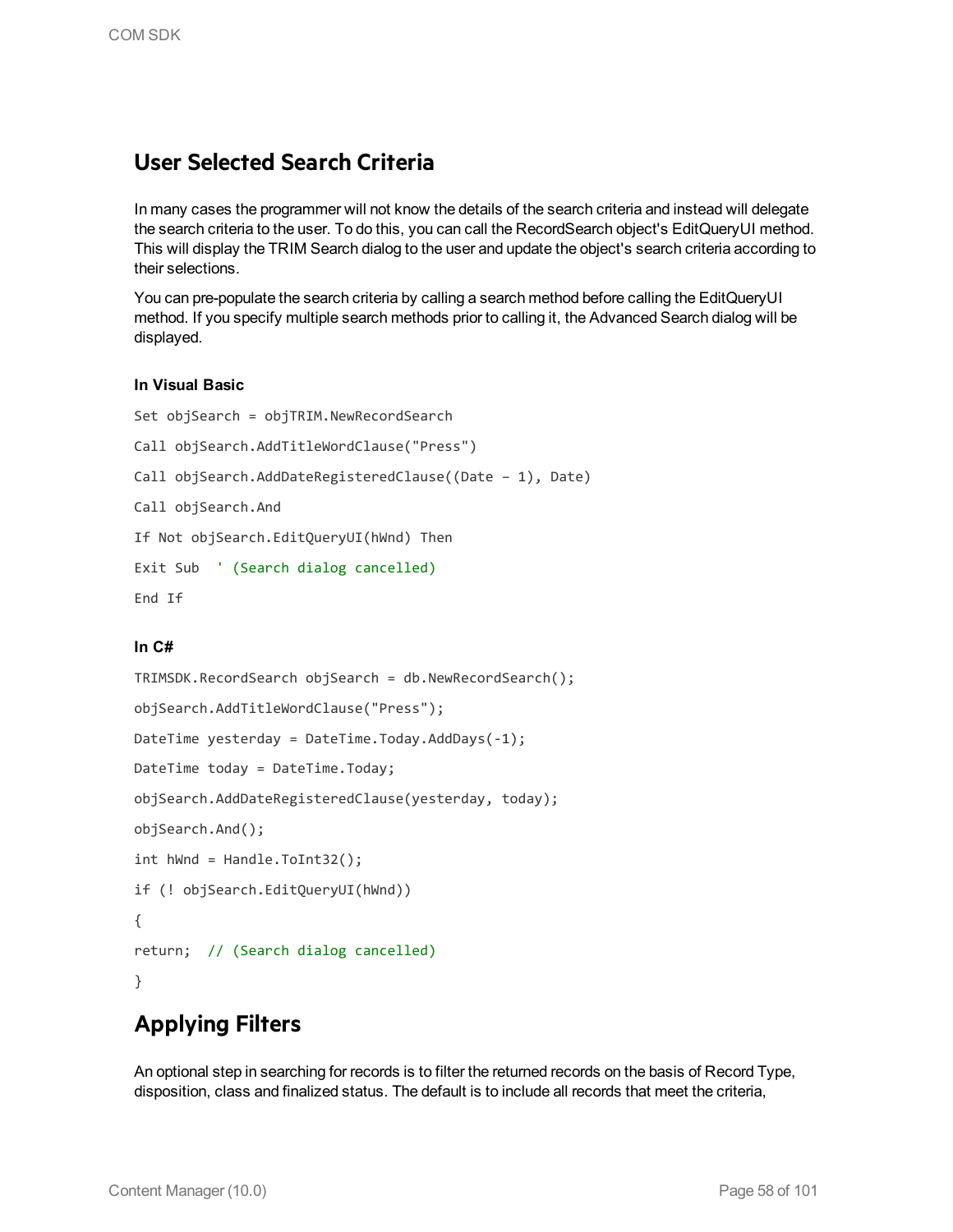regardless of these categories. To apply filtering, there are methods on the RecordSearch object prefixed with 'Filter…'

## **In Visual Basic**

With objSearch

```
.AddTitleWordClause("manatee")
```
.FilterClass(rcReference) ' include only Reference class

```
.FilterDisposition(rdDestroyed, False) ' include all except Destroyed
```

```
.FilterTypes(colMyTypes) ' include Types matching this collection
```
End With

### **In C#**

```
objSearch.AddTitleWordClause("manatee");
```
// include only Reference class

objSearch.FilterClass(rcRecordClass.rcReference,true);

// include all except Destroyed

objSearch.FilterDisposition(rdRecordDisp.rdDestroyed, false);

// include Types matching this collection

```
objSearch.FilterRecordTypes(colMyTypes);
```
## **Sorting**

Another optional step when constructing a record search is to define the sort order for the search results.

The Sort method allows you to specify up to three different sort criteria, and whether to sort in ascending (the default) or descending order for each.

The following sample code sorts the results by ascending Priority, then Record Type, then descending Date Due.

#### **In Visual Basic**

Call objSearch.Sort(rsPiority,,rsRecordType,,rsDateDue, True)

**In C#**

```
objSearch.Sort
(rsRecordSortFields.rsPriority,false,rsRecordSortFields.rsRecordType,false,rsRecord
SortFields.rsDateDue, true);
```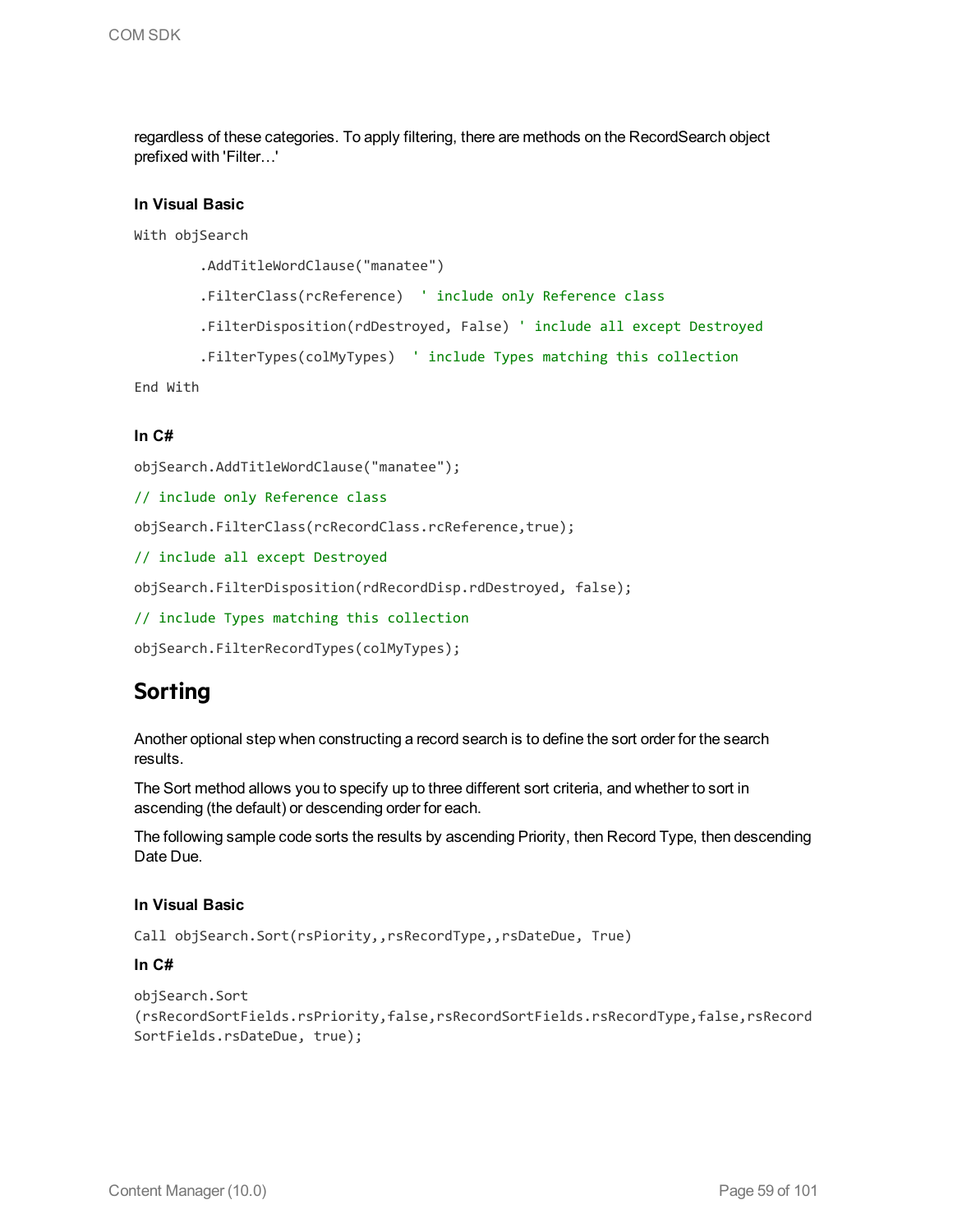# **Displaying Results**

Once the search criteria, filters and sort order have been specified, you can retrieve the records that match the criteria. These records can either be processed sequentially in code (see Processing Results Sequentially) or they can be copied to a record collection for reporting or displaying to the user.

To copy the results to a Records collection, you must call the GetRecords method.

### **In Visual Basic**

```
Dim objSearch As RecordSearch
Dim colResults As Records
Set objSearch = objTRIM.NewRecordSearch
Call objSearch.AddTitleWordClause("water")
Set colResults = objSearch.GetRecords
Call colResults.DisplayUI(hWnd) ' browse the results
```
## **In C#**

```
TRIMSDK.RecordSearch objSearch = db.NewRecordSearch();
objSearch.AddTitleWordClause("water");
TRIMSDK.Records colResults = objSearch.GetRecords();
int hWnd = Handle.ToInt32();
colResults.DisplayUI(hWnd); // browse the results
```
When the results have been copied to a Records collection, you have several options for displaying records, including allowing the user to select one record (ChooseOneUI), to select multiple records (ChooseManyUI) or simply to browse the results for viewing (DisplayUI).

# **Processing Results Sequentially**

If there is no need to display the search results or to handle them as a collection of records, they can be retrieved one at a time by repeatedly calling the Next method. This returns a single Record object each time it is called (returning a null object when there are no more records to return)

The following sample code performs a search then adds up the values in a User Defined Field called 'Actual Cost', subtotalled by month based on the date the record was created.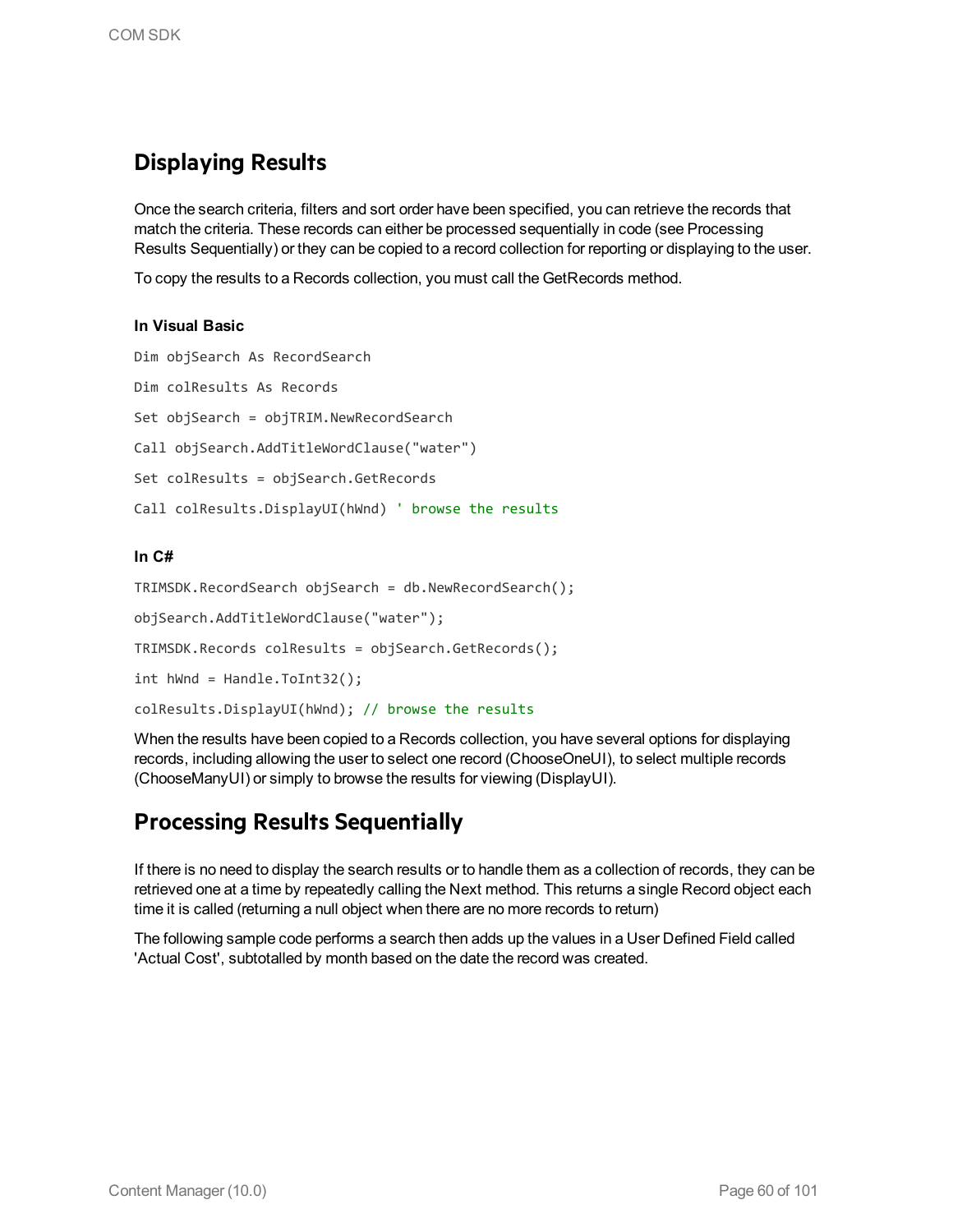```
In Visual Basic
Dim sCosts(12) As Single
Dim iMonth As Integer
' Get the user-defined field "Actual Cost"
Dim objCost As FieldDefinition
Set objCost = objTRIM.GetFieldDefinition("Actual Cost")
' Create the search
Set objSearch = objTRIM.NewRecordSearch
Call objSearch.AddTitleWordClause("Project Cost Report")
' Process the results in a loop
Set objRecord = objSearch.Next
Do Until objRecord Is Nothing
iMonth = Month(objRecord.DateCreated)
sCosts(iMonth) = sCosts(iMonth) + objRecord.GetUserField(objCost)
Set objRecord = objSearch.GetNext
Loop
```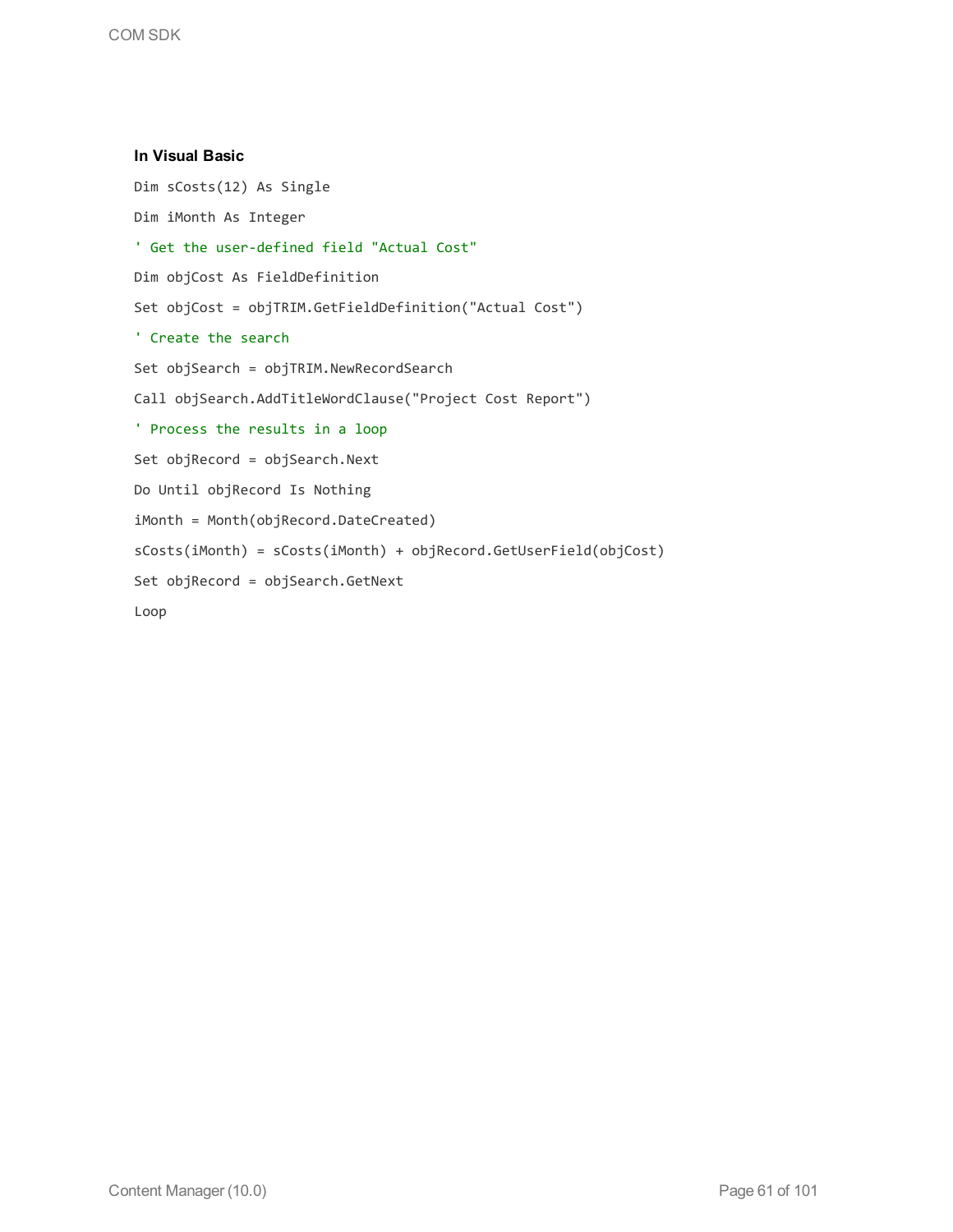```
In C#
double[] sCosts = new double[12];
int iMonth;
// Get the user-defined field "Actual Cost"
TRIMSDK.FieldDefinition objCost = db.GetFieldDefinition("Actual Cost");
// Create the search
TRIMSDK.RecordSearch objSearch = db.NewRecordSearch();
objSearch.AddTitleWordClause("Project Cost Report");
// Process the results in a loop
TRIMSDK.Record objRecord = objSearch.Next();
while (objRecord != null)
{
        iMonth = objRecord.DateCreated.Month;
        double cost = Convert.ToDouble(objRecord.GetUserField
(objCost,TRIMSDK.sdStringDisplayType.sdDefault))
        sCosts[iMonth] = sCosts[iMonth] + cost;
        objRecord = objSearch.GetNext();
}
```
# **Simple Record Search**

The following sample code adds a TitleWord clause to the Record Search object to find a specified indexed Word.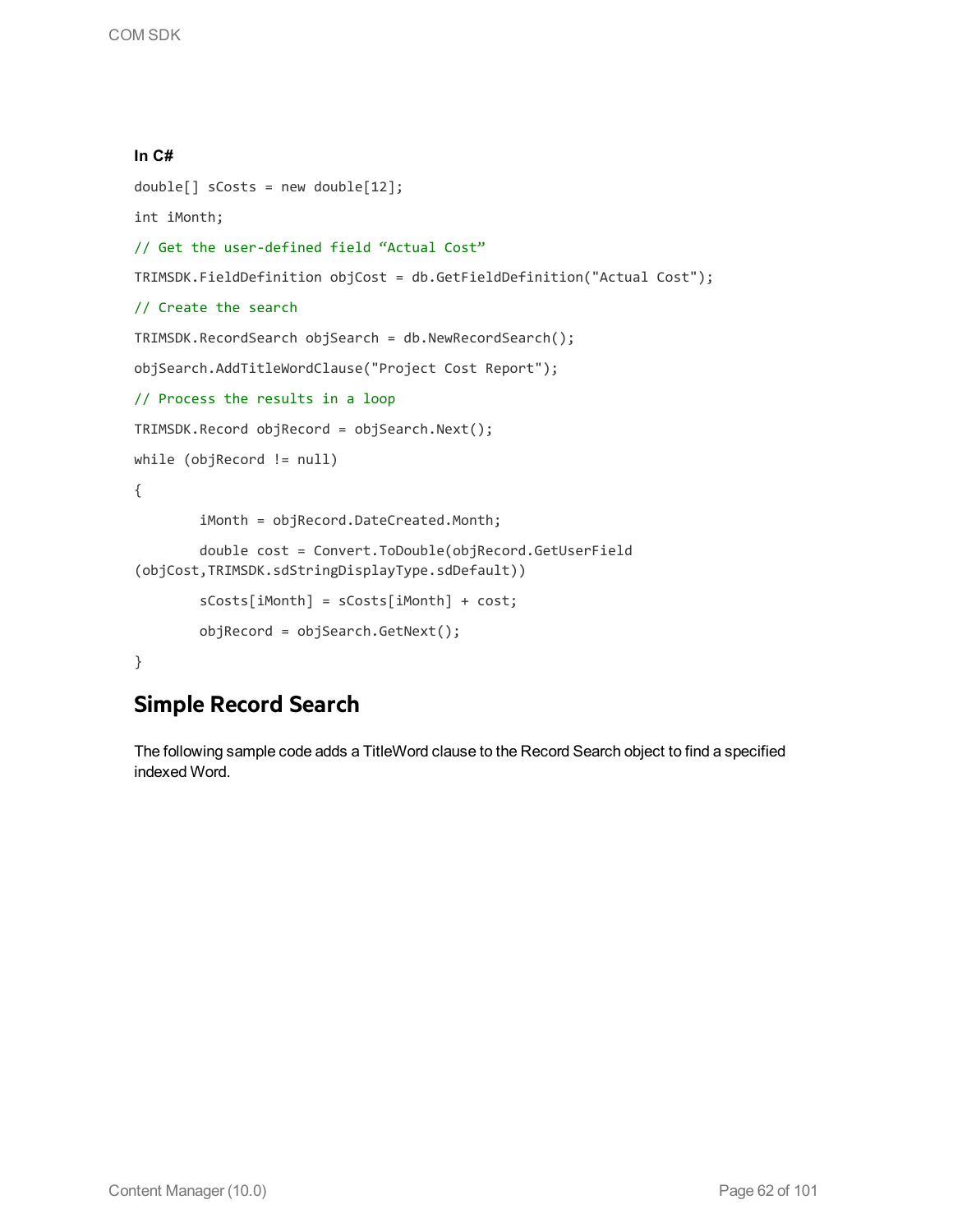// Assumes TRIMDatabase is a valid TRIMSDK Database

// Instantiate a new TRIM record search object

Set RecordSearch = TRIMDatabase.NewRecordSearch

If Not RecordSearch.AddTitleWordClause(txtLookFor.Text) Then

MsgBox "Add Title Word Clause error " & RecordSearch.ErrorMessage, vbExclamation

Exit Sub

End If

// Fill the Records Collection from the Search object

Set RecordResults = RecordSearch.GetRecords

// Instantiate a record by choosing it from the collection

Set RecordItem = RecordResults.ChooseOneUI(hWnd)

If RecordItem Is Nothing Then

Debug.Print "User cancelled!"

Else

Debug.Print RecordItem.Number & " - " & RecordItem.Title

End If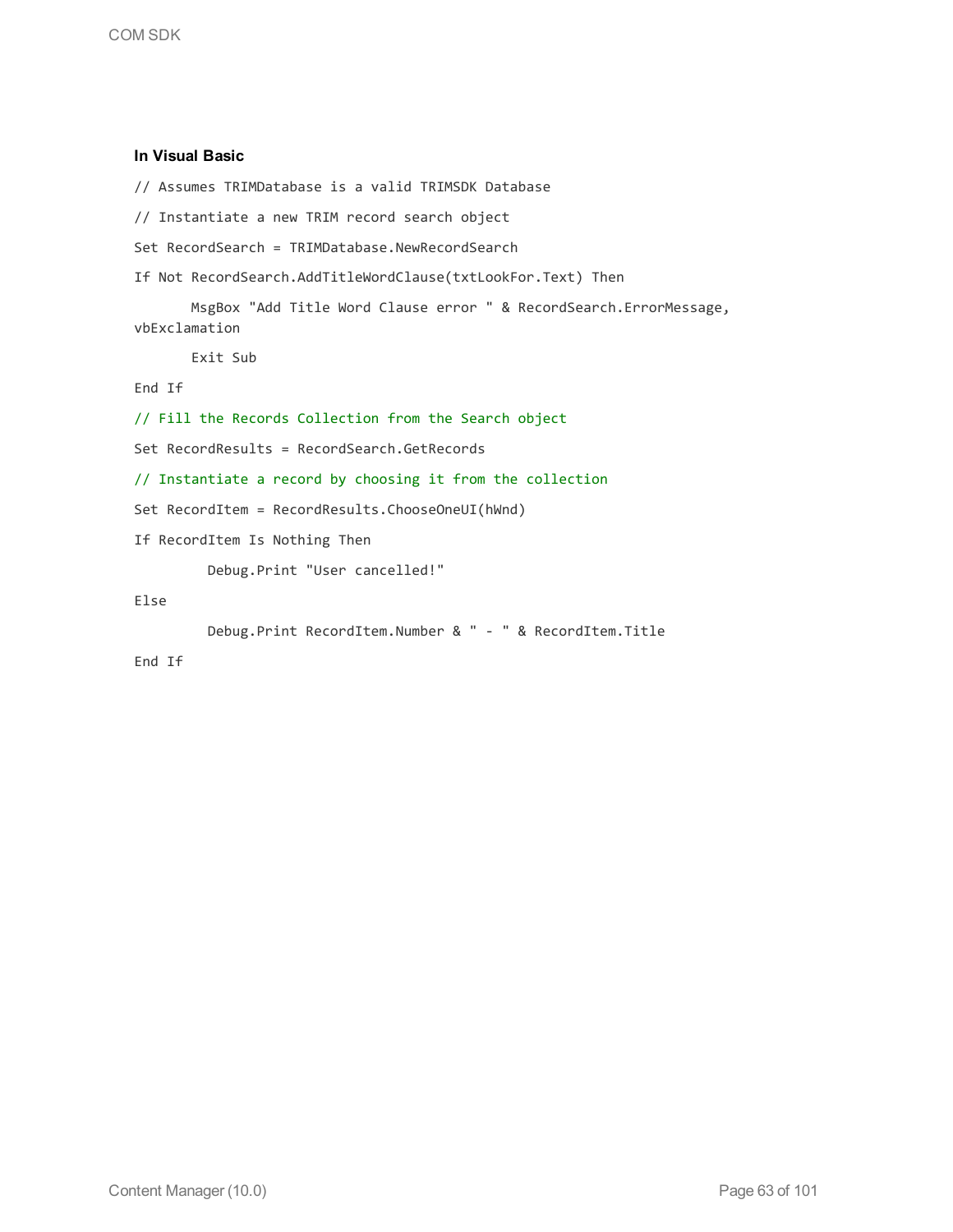```
// Assumes TRIMDatabase is a valid TRIMSDK Database
// Instantiate a new TRIM record search object
TRIMSDK.RecordSearch recordSearch = db.NewRecordSearch();
if (! recordSearch.AddTitleWordClause("title"))
{
       MessageBox.Show( "Add Title Word Clause error " + recordSearch.ErrorMessage,
"", MessageBoxButtons.OK,MessageBoxIcon.Exclamation);
       return;
}
// Fill the Records Collection from the Search object
TRIMSDK.Records recordResults = recordSearch.GetRecords();
// Instantiate a record by choosing it from the collection
int hWnd = Handle.ToInt32();
TRIMSDK.Record recordItem = recordResults.ChooseOneUI(hWnd);
if (recordItem == null)
{
       Console.WriteLine( "User cancelled!");
}
else
{
       Console.WriteLine( recordItem.Number + " - " + recordItem.Title);
}
```
# **Boolean 'Or' Record Search**

The following sample code performs a Record search - Adding two TitleWord clauses with an Or to the Record Search object in order to find records with title words of txtSearch1.Text or txtSearch2.Text.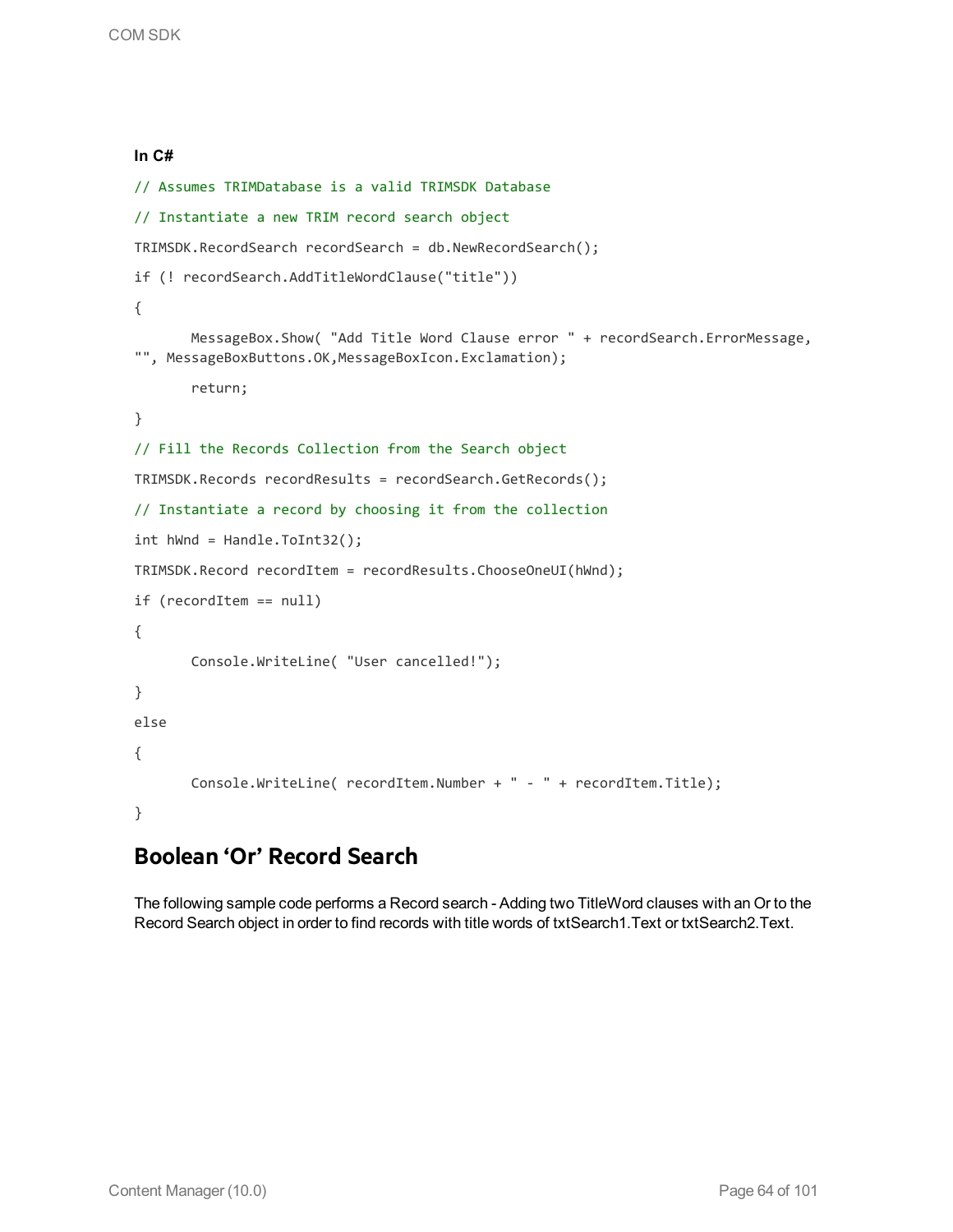```
' Assumes TRIMDatabase is a valid TRIMSDK Database
```
' Instantiate a new TRIM record search object

Set p\_RecordSearch = TRIMDatabase.NewRecordSearch

```
If Not p_RecordSearch.AddTitleWordClause(txtSearch1.Text) Then
```
MsgBox "Add Title Word Clause error " & p\_RecordSearch.ErrorMessage, vbExclamation

Exit Sub

End If

```
If Not p_RecordSearch.AddTitleWordClause(txtSearch2.Text) Then
```

```
MsgBox "Add Title Word Clause error " & p_RecordSearch.ErrorMessage,
vbExclamation
```
Exit Sub

End If

If Not p\_RecordSearch.Or Then

```
MsgBox "Adding Boolean 'OR' failed " & p_RecordSearch.ErrorMessage,
vbExclamation
```
Exit Sub

#### End If

' Fill the Records Collection from the Search object

```
Set p_RecordResults = p_RecordSearch.GetRecords
```
' Instantiate a record by choosing it from the collection

Set p\_RecordItem = p\_RecordResults.ChooseOneUI(hWnd)

If p\_RecordItem Is Nothing Then

Debug.Print "User cancelled!"

#### Else

```
Debug.Print p_RecordItem.Number & " - " & p_RecordItem.Title
```
End If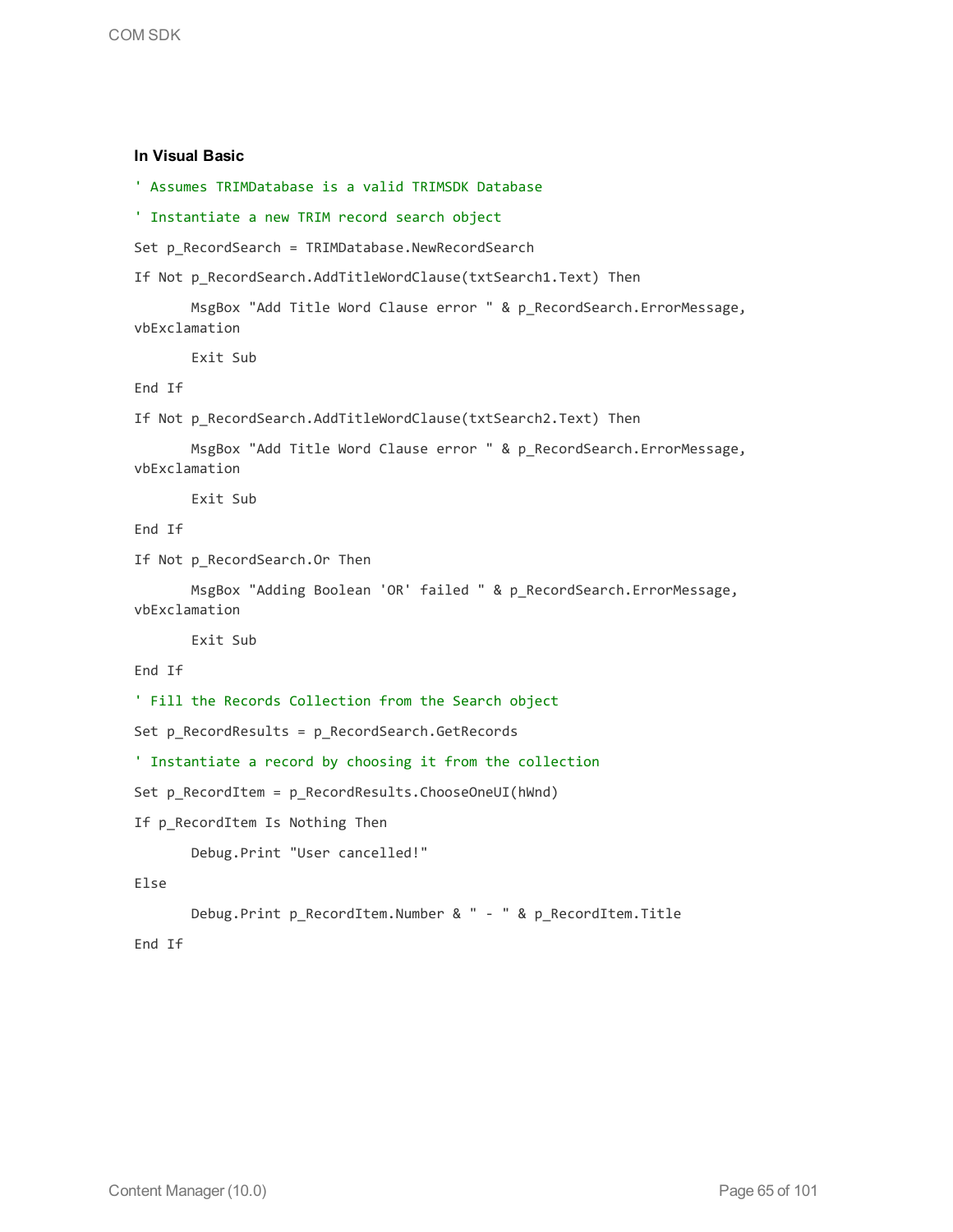```
// Assumes TRIMDatabase is a valid TRIMSDK Database
// Instantiate a new TRIM record search object
TRIMSDK.RecordSearch recordSearch = db.NewRecordSearch();
if (! recordSearch.AddTitleWordClause("txtSearch1.Text"))
{
       MessageBox.Show("Add Title Word Clause error " + recordSearch.ErrorMessage,
"", MessageBoxButtons.OK, MessageBoxIcon.Exclamation);
       return;
}
if (! recordSearch.AddTitleWordClause("txtSearch2.Text"))
{
       MessageBox.Show( "Add Title Word Clause error " + recordSearch.ErrorMessage,
"", MessageBoxButtons.OK, MessageBoxIcon.Exclamation);
       return;
}
if (! recordSearch.Or())
{
      MessageBox.Show( "Adding Boolean 'OR' failed " + recordSearch.ErrorMessage,
"", MessageBoxButtons.OK, MessageBoxIcon.Exclamation);
      return;
}
// Fill the Records Collection from the Search object
TRIMSDK.Records recordResults = recordSearch.GetRecords();
// Instantiate a record by choosing it from the collection
TRIMSDK.Record recordItem = recordResults.ChooseOneUI(Handle.ToInt32());
if (recordItem == null)
{
      Console.WriteLine( "User cancelled!");
}
else
{
      Console.WriteLine( recordItem.Number + " - " + recordItem.Title);
```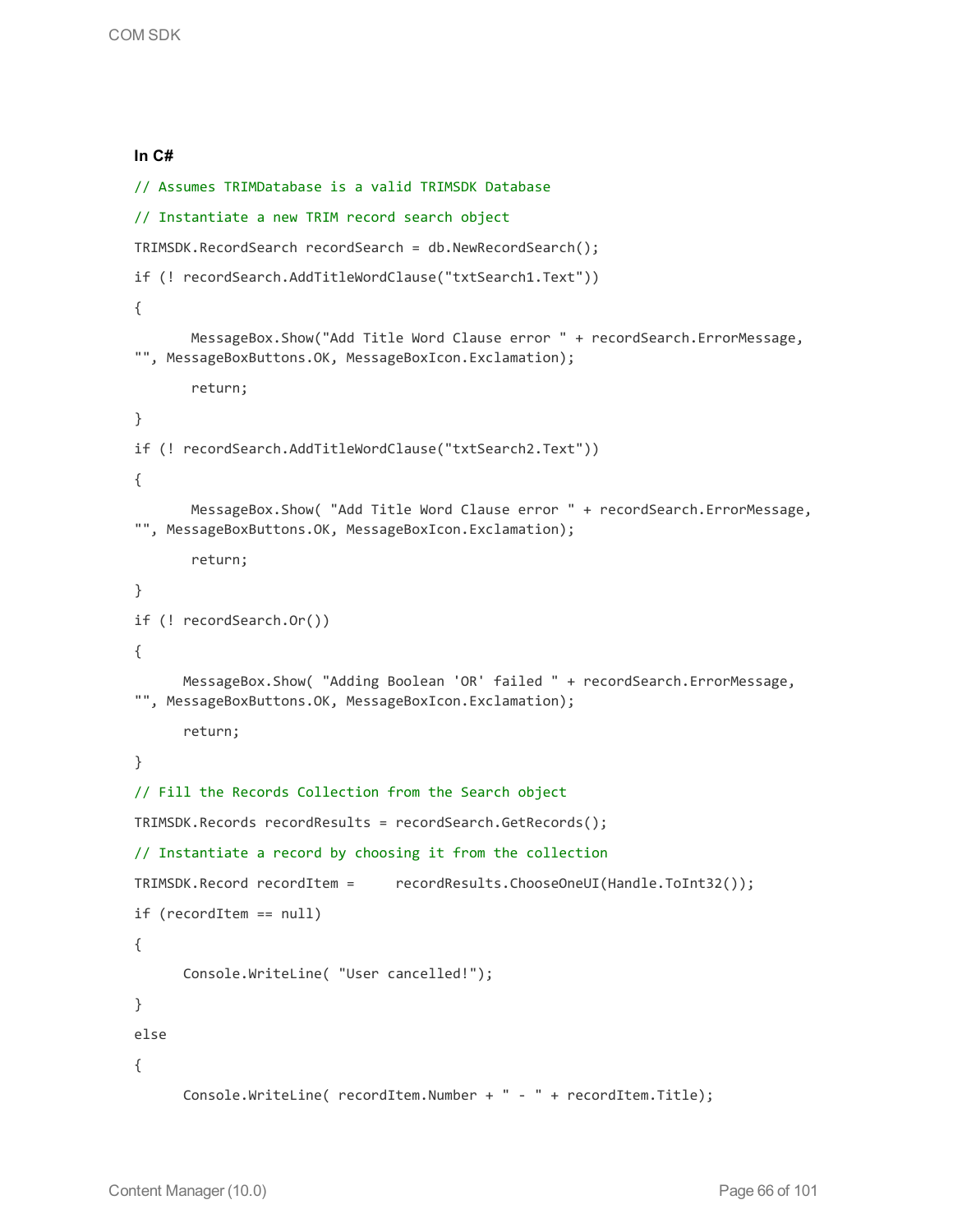## }

## **Saved Search**

The following sample code creates a Saved Search (Saving the record search object).

## **In Visual Basic**

' Display the properties of a RecordSearch object

' returns True if the user presses OK

If p\_RecordSearch.PropertiesUI(hWnd) Then

If p\_RecordSearch.Verify(True) Then

' If no errors or warnings, Save the Record Search

p\_RecordSearch.Save

MsgBox "Saved Search created - " & p\_RecordSearch.Name,

vbInformation

Else

#### ' Display Errors

MsgBox "Record Search Verify failed: " & p\_RecordSearch.ErrorMessage, vbExclamation

End If

End If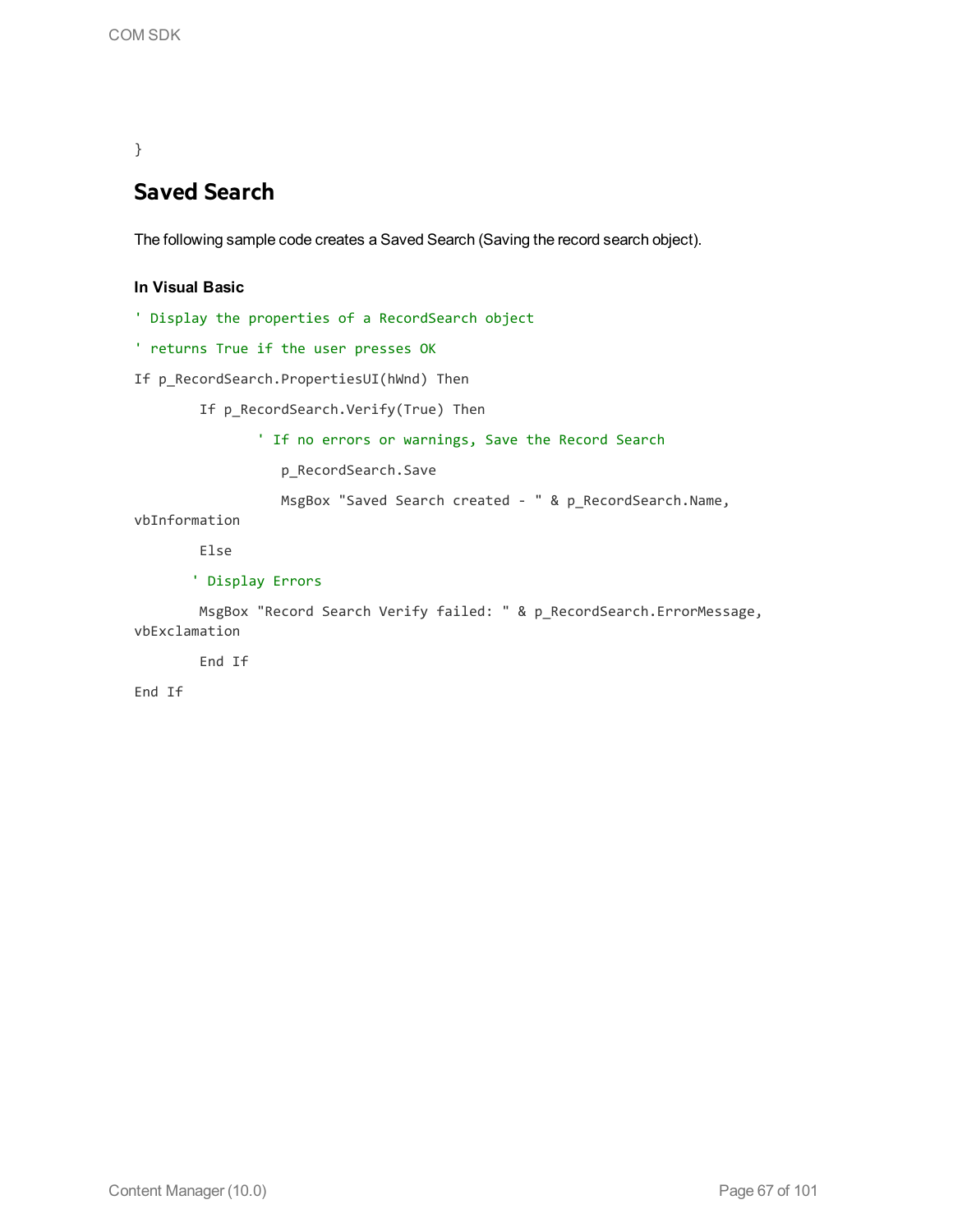```
TRIMSDK.RecordSearch recordSearch = db.NewRecordSearch();
int hWnd = Handle.ToInt32();
// Display the properties of a RecordSearch object
// returns True if the user presses OK
if (recordSearch.PropertiesUI(hWnd))
{
       if (recordSearch.Verify(true))
       {
            // If no errors or warnings, Save the Record Search
             recordSearch.Save();
             MessageBox.Show( "Saved Search created - " + recordSearch.Name, "",
MessageBoxButtons.OK, MessageBoxIcon.Information);
       }
       else
       {
           // Display Errors
            MessageBox.Show( "Record Search Verify failed: " +
recordSearch.ErrorMessage, "", MessageBoxButtons.OK, MessageBoxIcon.Exclamation);
       }
```
# **Creating a Container File**

This scenario describes the general processes for using the SDK to create a record of a generic Record Type we are calling a 'Container File'. In this and the next scenario (Creating a Document) we are assuming that the reader is familiar with the concept of Record Types. These are described in Content Manager Help – Administrator Guide – Record Types.

While it is up to the Administrator of each TRIM implementation to determine the Record Types to be used, it is typical to follow a standard records management practise of having at least two Record Types, one representing Container Files (or Folders) and one representing Documents (the actual names used for the Record Types may of course vary). Container Files are usually created and maintained by specialist records managers, as it is generally at this level that Classification systems, Retention Schedules, Security, Thesaurus Terms (keywords), controlled titling and other records management metadata are applied. Documents, on the other hand, are usually created by end-users, and require little specific metadata other than the identification of the appropriate Container File to which the Document belongs, as all other metadata and context is inherited from the Container.

The general steps for creating a new Container File record are as follows: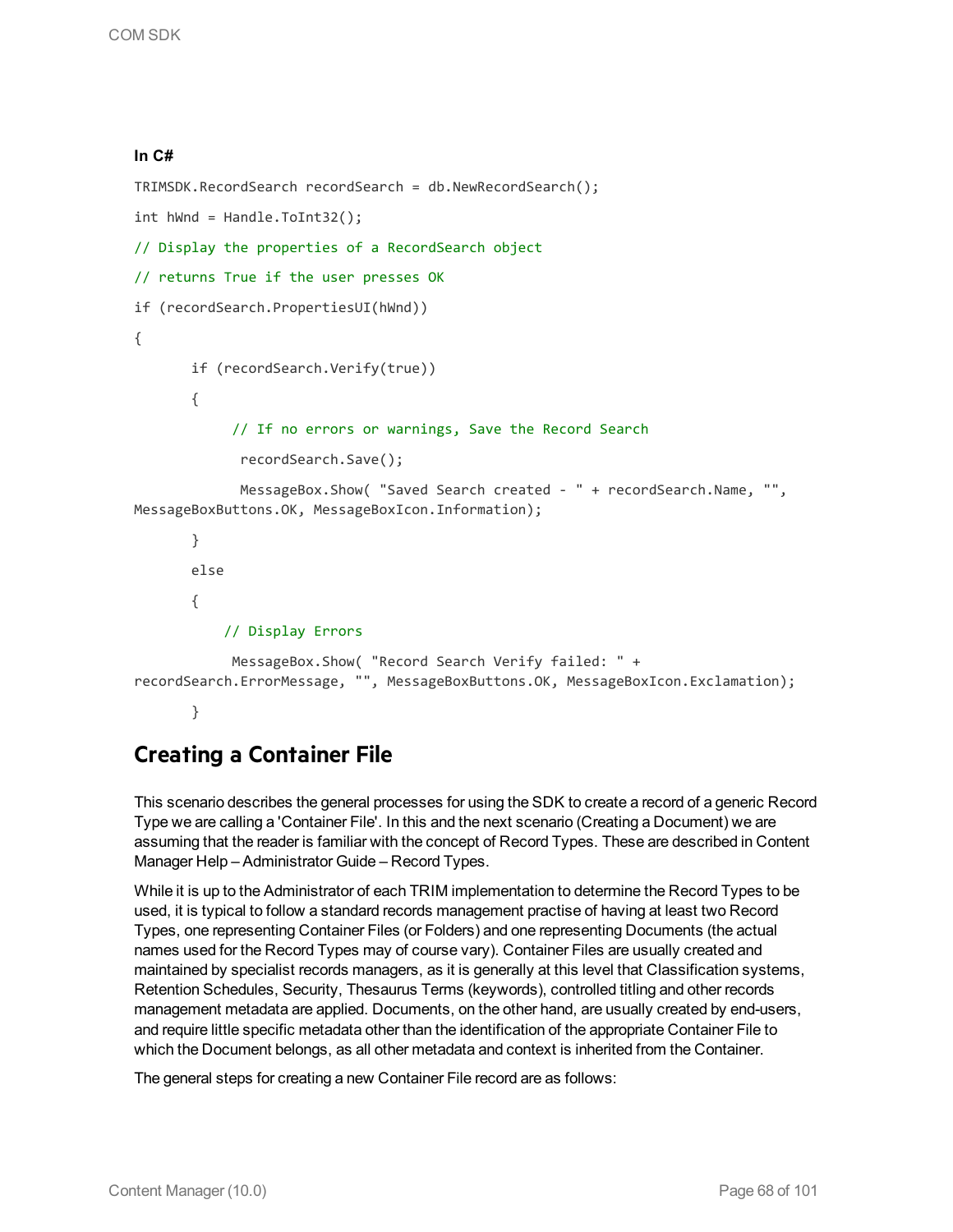- 1. Instantiate the appropriate Record Type object
- 2. Instantiate a new Record object of this Type
- 3. Identify the Classification or Keywords for titling the record (optional)
- 4. Set the free text title
- 5. Assign Security Levels and Caveats (optional)
- 6. Relate the record to associated Locations (optional)
- 7. Relate to other records (optional)
- 8. Assign other metadata or User Defined Fields (optional)
- 9. Assign a record identifier
- 10. Save the Record object.

# **Creating a Record of a given Type**

When creating any record, the Record Type for the new record must be identified. This can be done programmatically if the Record Type's URI or Name is known at design-time, or the choice may be given to the user at run-time. In either case, the end result is to instantiate an existing Record Type object (using the GetRecordType method), and to pass this object to the Database object's NewRecord method.

#### **In Visual Basic**

```
' Create a new Case File record
```

```
Set objRecType = objTRIM.GetRecordType("Case File")
```

```
Set objRecord = objTRIM.NewRecord(objRecType)
```
#### **In C#**

#### //Create a new Case File record

TRIMSDK.RecordType objRecType = db.GetRecordType("Case File");

TRIMSDK.Record objRecord = db.NewRecord(objRecType);

#### **NOTE:**

It is possible to create new Record Types using the COM SDK; however, this is not recommended as this is generally an Administrator's function only).

## **Controlled and Free Text Titling**

Titles for Container Files are often subject to controlled vocabulary or Classification structures such as a Thesaurus or Classification (file) plan, which give records managers greater control over file creation, retrieval and Retention. Even when such controlled titling is used, each file will typically also have a 'free text' title part. The titling method used is determined by the Record Type, and is usually set by the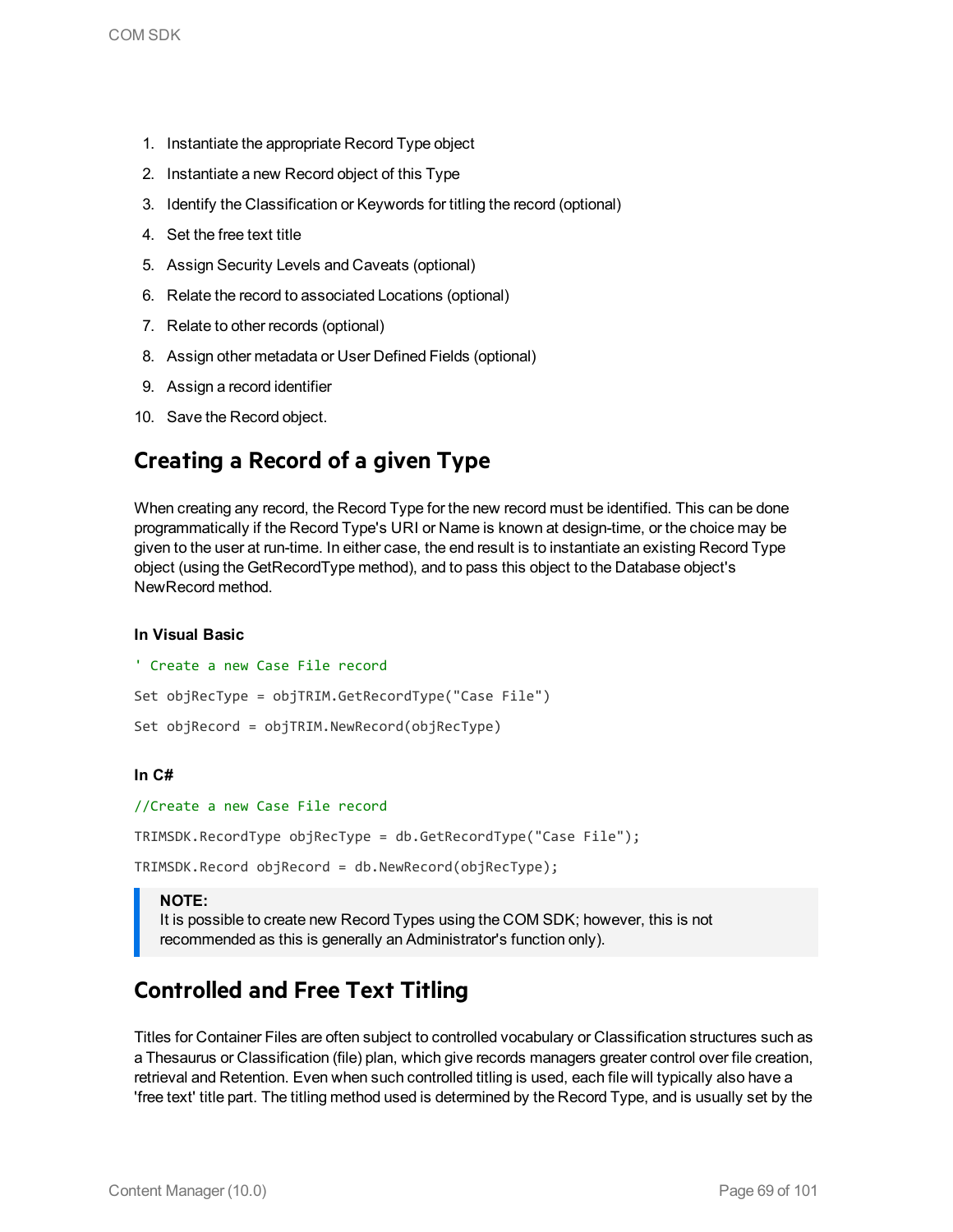TRIM Administrator. Thus a record with Classification titling may have a title such as: "Insurance – Property – Storm damage to Mackay information center", where the first two terms are generated from a predefined hierarchical Classification structure and the remaining part of the title is 'free text' describing the specifics of the file. The generated title terms are determined by the Classification codes, usually defined as a numerical sequence such as "610/600/". The free text title is set via the TypedTitle property.

#### **In Visual Basic**

```
If objRecordType.TitlingMethod = tmClassification Then
```

```
' Assign classification of 610/600/ = Insurance – Property
```

```
objRecord.Classification = objTRIM.GetClassification("610/600/")
```
End If

```
objRecord.TypedTitle = "Storm damage to Mackay information center"
```
#### **In C#**

```
if (objRecordType.TitlingMethod == tmTitlingMethods.tmClassification)
{
       // Assign classification of 610/600/ = Insurance - Property
        objRecord.Classification = db.GetClassification("610/600/");
}
```

```
objRecord.TypedTitle = "Storm damage to Mackay information center";
```
Similarly, Thesaurus (or Keyword) titling allows a file to be titled using either a choice of individual keywords from a controlled list or a specific 'branch' of related terms according to a hierarchical structure (similar to a record plan or Classification). A Thesaurus-titled file might have a name such as "Administration – Finance – Donations – Bequest from the estate of Lady Marchcroft".

#### **In Visual Basic**

```
objRecord.GeneratedTitle = "Administration - Finance - Donations"
objRecord.TypedTitle = "Bequest from the estate of Lady Marchcroft"
```
#### **In C#**

objRecord.GeneratedTitle = "Administration - Finance - Donations"; objRecord.TypedTitle = "Bequest from the estate of Lady Marchcroft";

## **Security Levels and Caveats**

The security profile of an individual TRIM record is governed by three security controls: a Security Level, a set of zero or more Caveats, and Access Control.

(See *Content Manager Help File* – Administrator Guide – Ch1 - Security).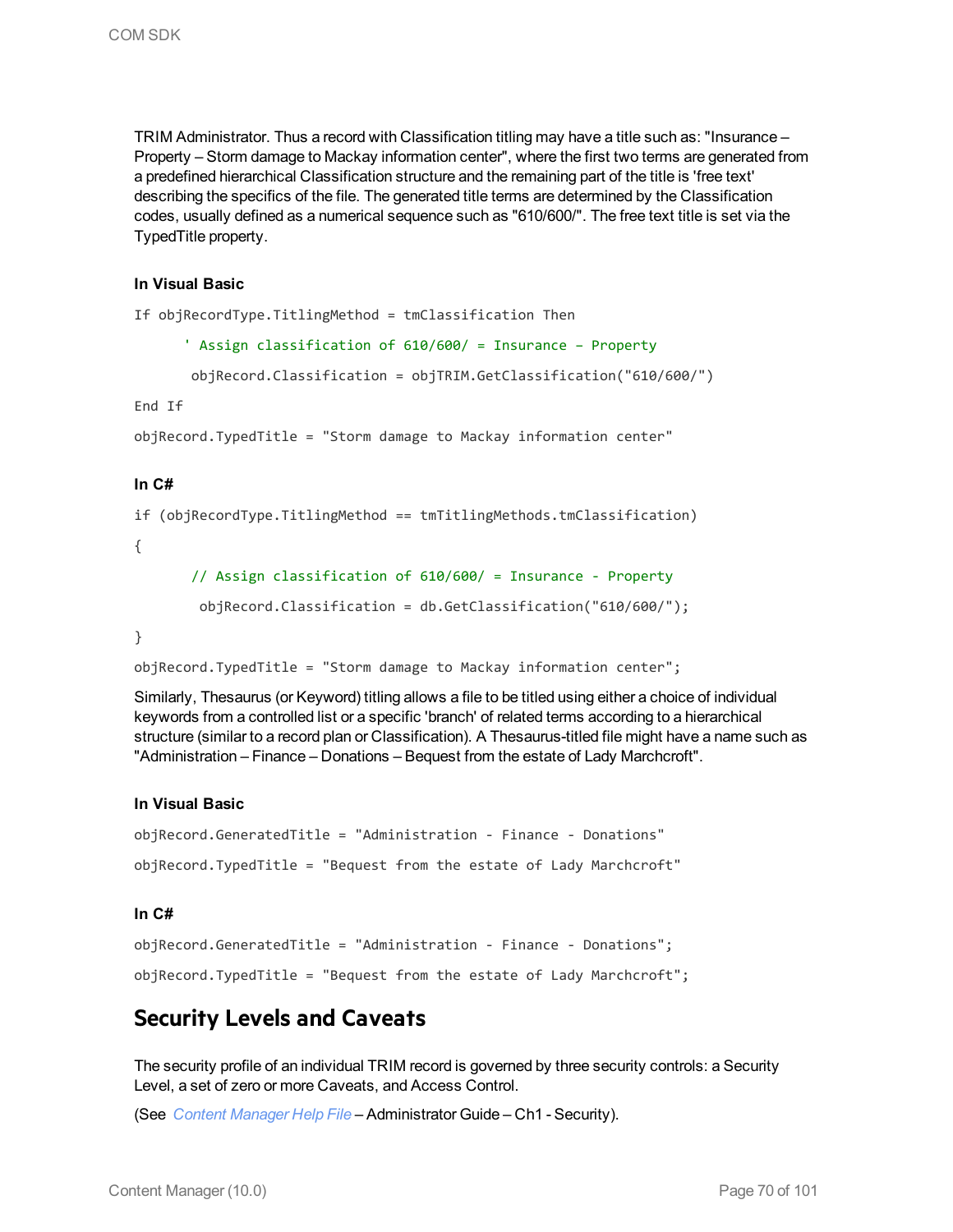Access Control is discussed in the next section.

Security Levels and Caveats determine the access that a TRIM user has to the metadata of a record. These security specifications are usually applied to Record Types (and inherited by records of each type when they are created) but can be set explicitly on individual records. Every user has a maximum Security Level and zero or more Caveats – in order to access a particular record, the user must have the same or a higher Security Level and must have all the Caveats associated with the record.

Assigning Security Levels and Caveats to a record via the SDK is straightforward. Both the SecurityLevel object and the SecurityCaveat object can be instantiated by full name or by abbreviation. The instantiated SecurityLevel object is assigned to the record's SecLevel property. Each instantiated SecurityCaveat object can be passed to the record's AddCaveat method.

#### **In Visual Basic**

Dim objCav as SecurityCaveat

Dim objSec as SecurityLevel

```
' Assign "Confidential" level
```
Set objSec = objTRIM.GetSecurityLevel("Confidential")

```
Set objRecord.SecLevel = objSec
```

```
' Assign "Research Projects" Caveat
```
Set objCav = objTRIM.GetSecurityCaveat("Research Projects")

Call objRecord.AddCaveat(objCav)

```
' Assign "Staff in Confidence" Caveat
```
Call objRecord.AddCaveat(objTRIM.GetSecurityCaveat("Staff in Confidence"))

#### **In C#**

#### // Assign "Confidential" level

TRIMSDK.SecurityLevel objSec = db.GetSecurityLevel("Confidential");

objRecord.SecLevel = objSec;

#### // Assign "Research Projects" Caveat

TRIMSDK.SecurityCaveat objCav = db.GetSecurityCaveat("Research Projects");

objRecord.AddCaveat(objCav);

#### // Assign "Staff in Confidence" Caveat

objRecord.AddCaveat(db.GetSecurityCaveat("Staff in Confidence"));

#### **NOTE:**

That it is also possible to assign a string value of comma-separated Security Level and Caveat names (not abbreviations) to the Record object's Security property. If the string can be completely parsed into legal security values, they will be assigned to the record. The following sample code produces the same result as the sample above.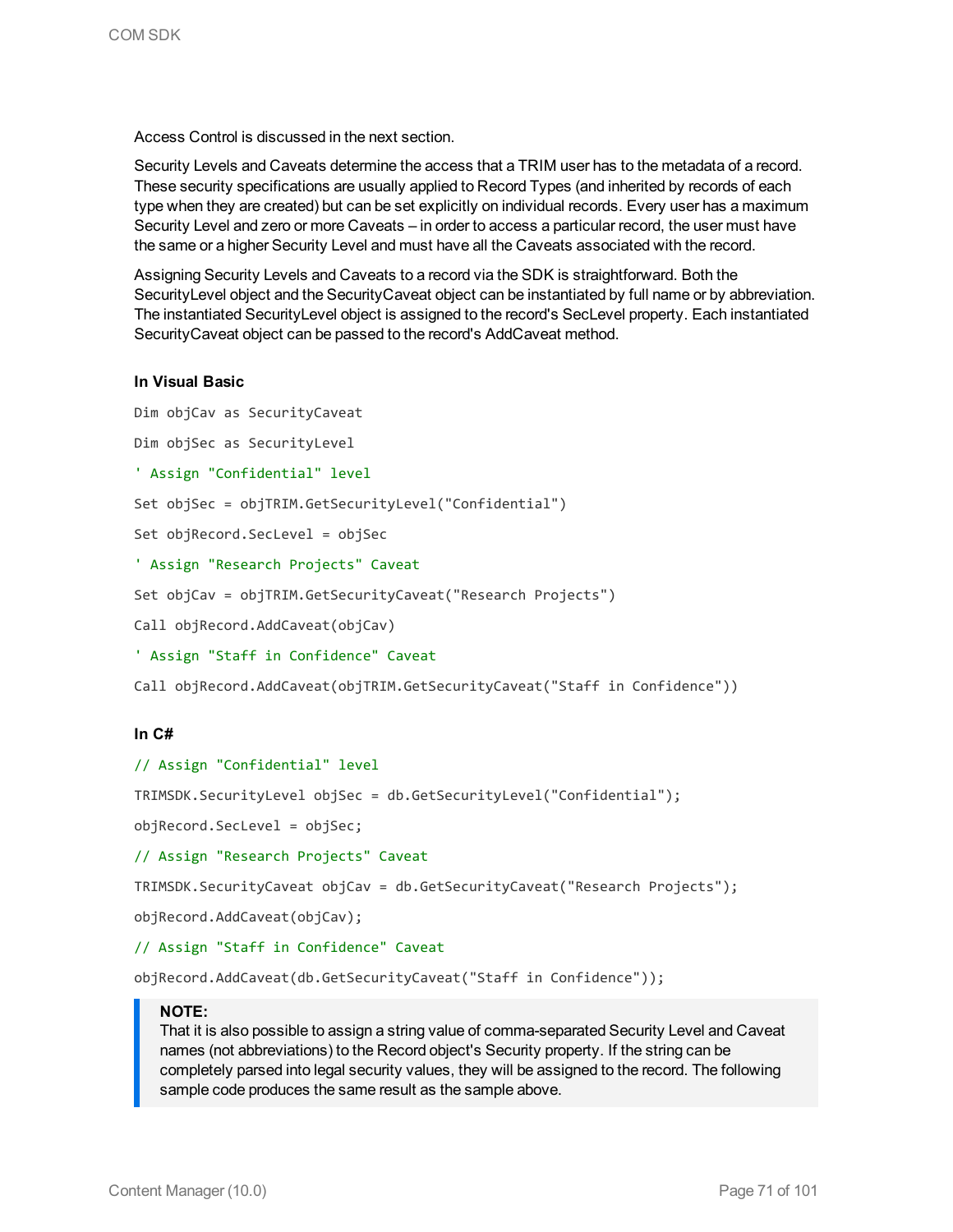' Assign security level and two Caveats objRecord.Security = "Confidential, Research Projects, Staff in Confidence"

## **In C#**

// Assign security level and two Caveats

objRecord.Security = "Confidential, Research Projects, Staff in Confidence";

## **Access Control**

In addition to Security Levels and Caveats, Access Control provides fine-grained control over different methods of access to a record and its electronic attachment. (See *Content Manager Help File* – Administrator Guide – Ch 1- Security – Access Control).

Access Control associates individual users or groups of users with specific actions allowed for a record. The actions are:

- reading metadata
- updating metadata
- viewing the electronic object
- updating the electronic object
- deleting the record
- changing Access Control details

Each action can be granted access as follows:

- Public (all users)
- Private (only one user)
- Inherited (same access as the Container record)
- Ad hoc (a set of named locations)

The default for a record that has no Access Control specified is that all users can perform all actions (subject to Security Levels and Caveats).

Access Control is normally applied to individual Container records, and may be inherited by contained records or explicitly set for each contained record.

The SetAccessControlDetails method of the Record object is used to add specifications of the Access Control for the record. This method requires that you specify one of the six actions listed above and the access level (including the locations, if private or ad-hoc).

The following sample code grants these rights:

- Public access to view the metadata
- Inherited access to update the metadata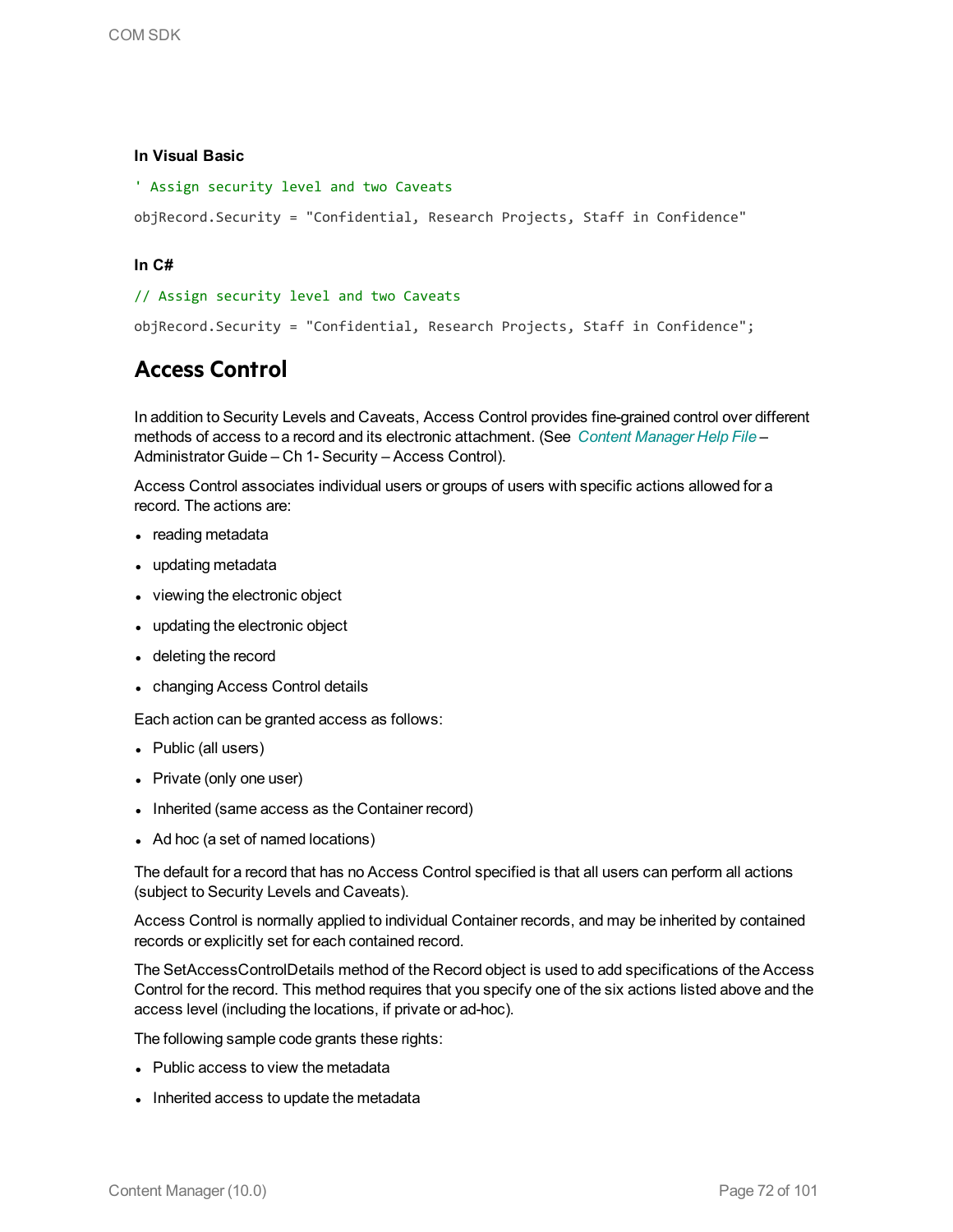Only the Records Manager can delete the record.

### **NOTE:**

That the connected user must have 'Modify Access Control' permission for this code to work.

#### **In Visual Basic**

```
Call objRecord.SetAccessControlDetails(dxViewRecord, asPublic)
```
Call objRecord.SetAccessControlDetails(dxUpdateMetadata, asInherited)

```
Call objRecord.SetAccessControlDetails(dxDeleteRecord, asPrivate,
objTRIM.GetLocation("Records Manager"))
```
### **In C#:**

```
objRecord.SetAccessControlDetails(dxRecordAccess.dxViewRecord,
asAccessControlSettings.asPublic,null);
```
objRecord.SetAccessControlDetails(dxRecordAccess.dxUpdateMetadata, asAccessControlSettings.asInherited,null);

objRecord.SetAccessControlDetails(dxRecordAccess.dxDeleteRecord, asAccessControlSettings.asPrivate, db.GetLocation("Records Manager"));

### **Relationships**

The context of a document in TRIM is generally provided by the Container file in which it is logically enclosed. To provide useful context for a Container file record, you can use various techniques such as a Classification system. You can also provide context by creating relationships with other records in the Database. TRIM defines some standard relationship types, but you can also create custom relationship definitions. Apart from the generic type of "related", all relationship types in TRIM are transitive, meaning that the relationship has a subject and an object (for example, the transitive relationship "A supersedes B" is not the same as "B supersedes A").

In the SDK, you use the Record object's AttachRelationship method to relate another record to the current record. The record on which the method is being called is the subject of the relationship, and the other record (passed as an argument to the method) is the object. The relationship type is determined by passing a value of the rrRecordRelationship enumeration.

The following sample code creates a relationship of "Record A supersedes Record B".

#### **In Visual Basic**

objRecordA.AttachRelationship(objRecordB, rrDoesSupersede)

#### **In C#**

objRecordA.AttachRelationship(objRecordB, rrRecordRelationship.rrDoesSupersede);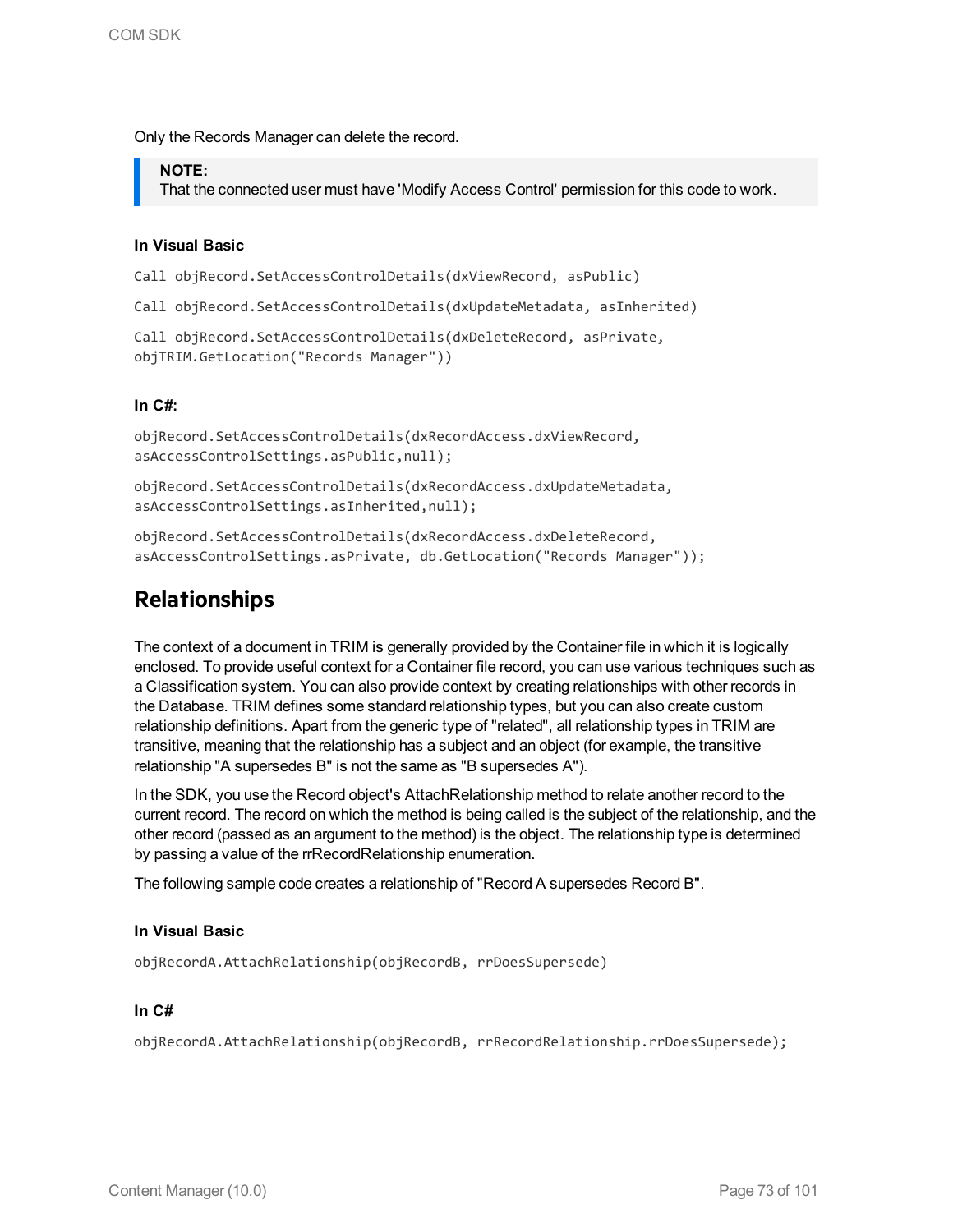## **Record Locations**

Defining relationships between a Container file and location objects (people and places) provides additional and useful context for the record.

Unlike record relationships, which can be user defined, you can only use TRIM's predefined standard relationship types for record locations (and for contacts, see Record Contacts).

Record Locations represent actual (in the case of paper and other physical records) or logical (in the case of electronic records) places where a record resides. Every record in TRIM has a property representing it's Current Location (where the record is now) and another for it's Home Location (where the record should normally be or where it is to be returned). There is also a property for Owner Location – the exact meaning of this can vary according to the practises of each TRIM implementation, but normally represents the person or body that is responsible for the record. The Home and Owner location of a record are typically derived from the default values for each Record Type, but all record location properties can be set on creation of a new record or modified later.

The Record object has methods for setting or changing the value of these location properties, which allow the option of specifying the date & time of the change of location (the default is the current time).

The following sample code sets the record's Home location to the unit called "Administration", and the Current location to the connected user.

### **In Visual Basic**

objRecord.SetHomeLocation(objTRIM.GetLocation("Administration"))

```
objRecord.SetCurrentLocation(objTRIM.CurrentUser)
```
### **In C#**

objRecord.SetHomeLocation(db.GetLocation("Administration"));

objRecord.SetCurrentLocation(db.CurrentUser,DateTime.Now);

## **Record Contacts**

Unlike record locations (see Record Locations), which tend to be internal units, Record Contacts are more commonly people or organisations that have a direct association with the record, and may be internal or external to the organisation. Using the AttachContact method, TRIM allows each contact to be specifically identified as an Author, Addressee, Representative or Client. Other contact relationship types must use the generic type of 'Other'.

The following sample code sets the record's Representative (and primary contact) to be the connected user, and the Client to be the organisation called "My Organization".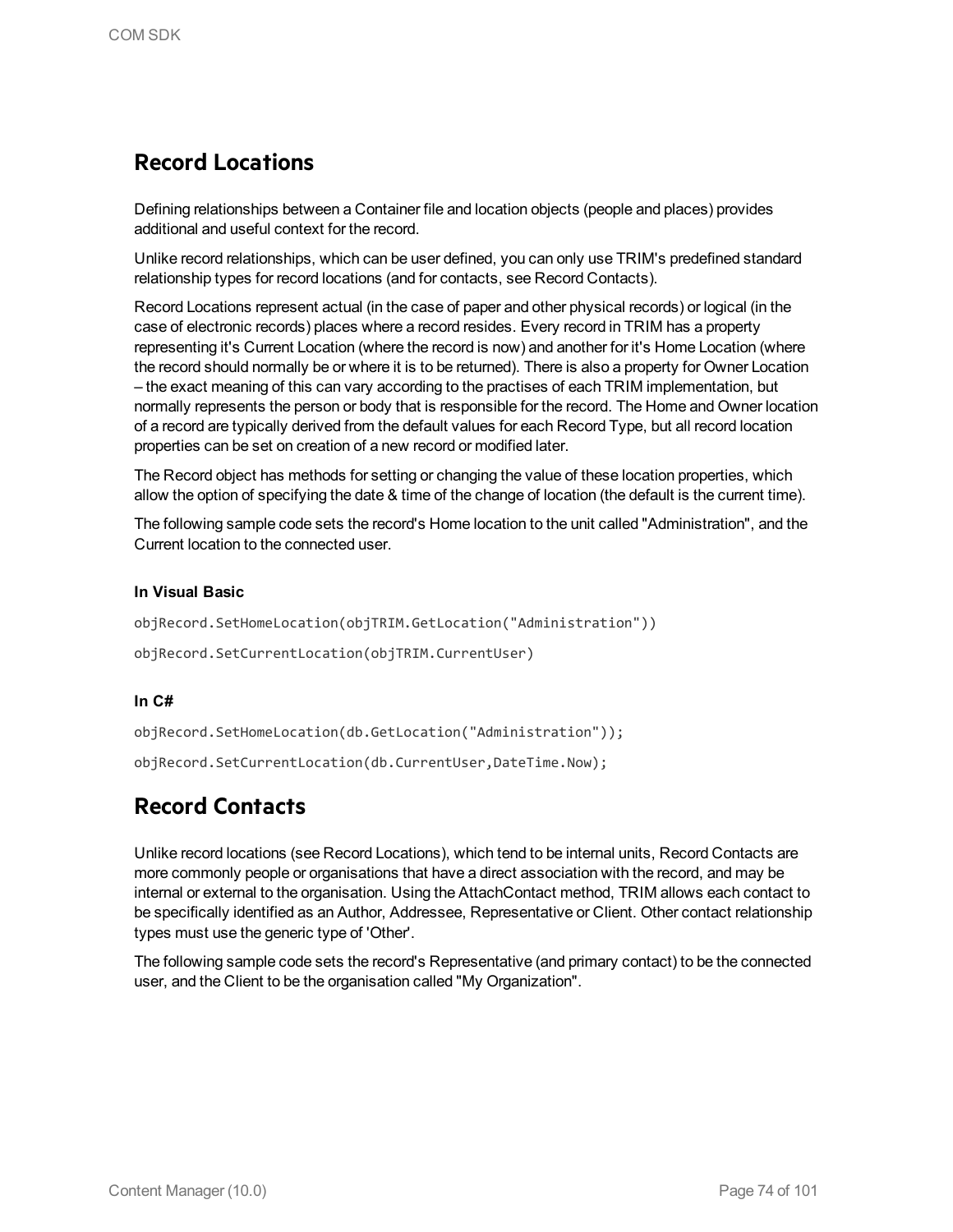### **In Visual Basic**

objRecord.AttachContact(objTRIM.CurrentUser, ctRepresentative, True) objRecord.AttachContact(objTRIM.GetLocation("My Organization"), ctClient)

```
' ctClient = Client
```
### **In C#**

objRecord.AttachContact(db.CurrentUser, ctContactType.ctRepresentative, true,DateTime.Now);

objRecord.AttachContact(db.GetLocation("My Organization"), ctContactType.ctClient,false,DateTime.Now);

// ctClient = Client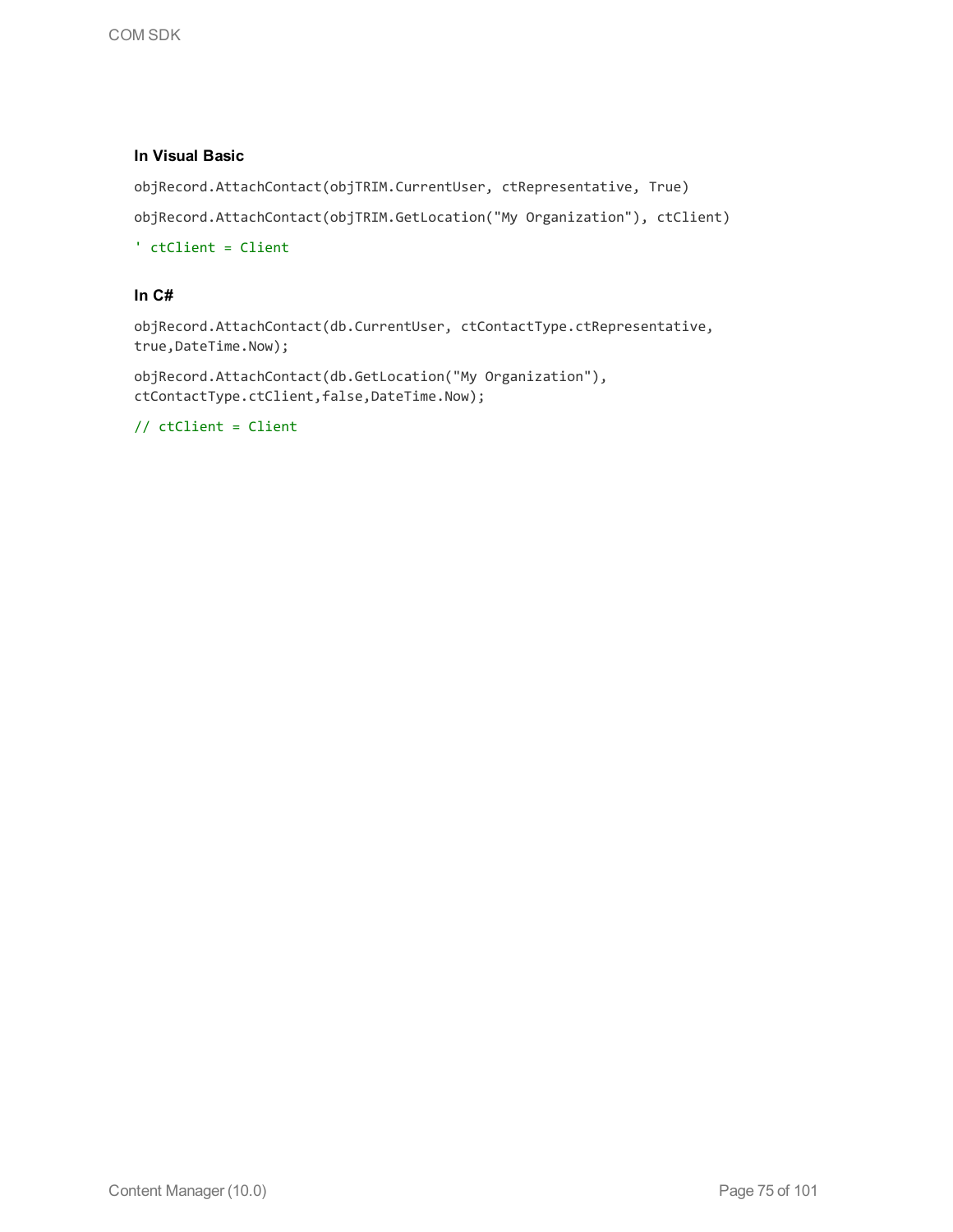## **General Code Examples**

The following sample code demonstrates many of the features described above. The code will work with the Demonstration Database.

### **In Visual Basic**

Dim objTRIM As New Database

Dim objRecord As Record

Dim objRecordB As Record

' Create a new File Folder record

```
Set objRecordType = objTRIM.GetRecordType("Research Project File")
```
Set objRecord = objTRIM.NewRecord(objRecordType)

With objRecord

#### ' Set keyword title and free text title

.GeneratedTitle = "Administration - Finance - Donations"

.TypedTitle = "Bequest from the estate of Lady Marchcroft"

' Relate to the superseded record

Set objRecordB = objTRIM.GetRecord("76/915")

Call .AttachRelationship(objRecordB, rrDoesSupersede)

' Assign "Confidential" security level

.SecLevel = objTRIM.GetSecurityLevel("Confidential")

' Add "Research Projects" Caveat

Call .AddCaveat(objTRIM.GetSecurityCaveat("Research Projects"))

' Access Control - only this user can update

Call .SetAccessControlDetails(dxUpdateMetadata, asPrivate, objTRIM.CurrentUser)

### ' Locations

Call .SetHomeLocation(objTRIM.GetLocation("Administration"))

Call .SetCurrentLocation(objTRIM.CurrentUser)

- ' Contacts
- Call .AttachContact(objTRIM.CurrentUser, ctAuthor, True)

Call .AttachContact(objTRIM.GetLocation("Bay Books"), ctClient)

' Verify and Save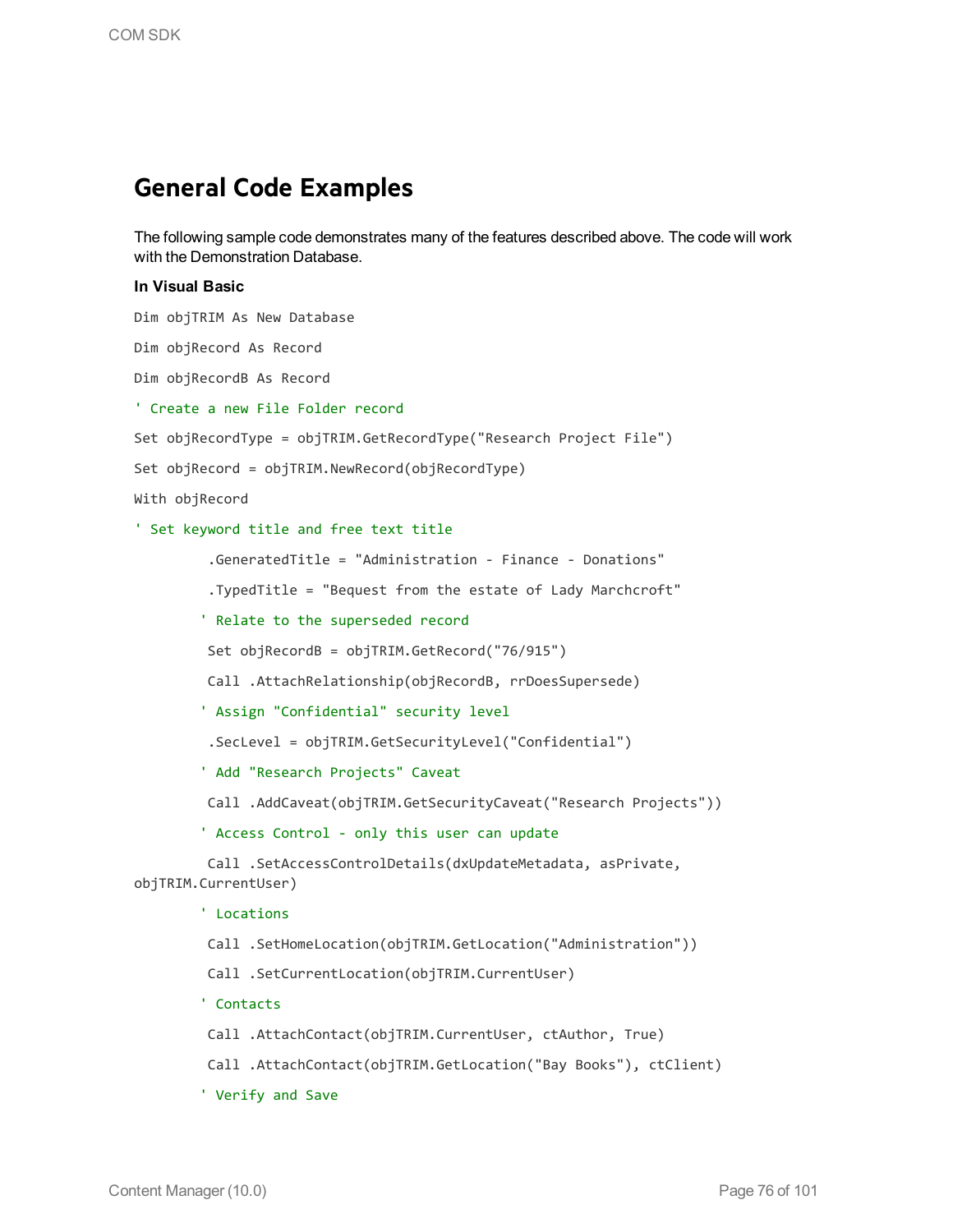If Not .Verify Then MsgBox .ErrorMessage Else .Save End If

End With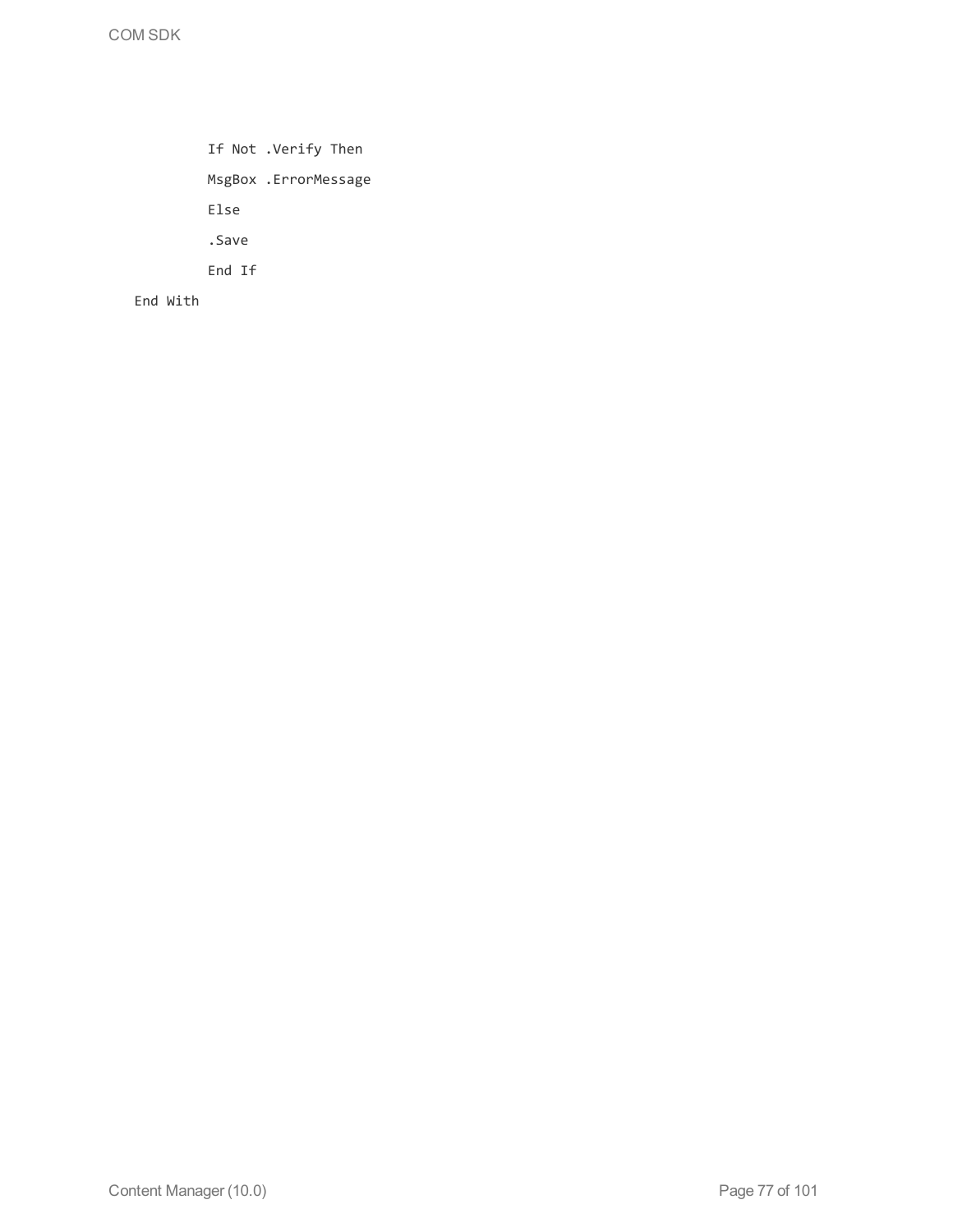### **In C#**

TRIMSDK.Database db = new TRIMSDK.Database();

#### // Create a new File Folder record

TRIMSDK.RecordType objRecordType = db.GetRecordType("Research Project File");

TRIMSDK.Record objRecord = db.NewRecord(objRecordType);

#### // Set keyword title and free text title

objRecord.GeneratedTitle = "Administration - Finance - Donations";

objRecord.TypedTitle = "Bequest from the estate of Lady Marchcroft";

#### // Relate to the superseded record

TRIMSDK.Record objRecordB = db.GetRecord("76/915");

objRecord.AttachRelationship(objRecordB, rrRecordRelationship.rrDoesSupersede);

#### // Assign "Confidential" security level

```
objRecord.SecLevel = db.GetSecurityLevel("Confidential");
```
// Add "Research Projects" Caveat

objRecord.AddCaveat(db.GetSecurityCaveat("Research Projects"));

```
// Access Control - only this user can update
```

```
objRecord.SetAccessControlDetails(dxRecordAccess.dxUpdateMetadata,
asAccessControlSettings.asPrivate, db.CurrentUser);
```
#### // Locations

objRecord.SetHomeLocation(db.GetLocation("Administration"));

objRecord.SetCurrentLocation(db.CurrentUser,DateTime.Now);

#### // Contacts

objRecord.AttachContact(db.CurrentUser, ctContactType.ctAuthor, true,DateTime.Now);

```
objRecord.AttachContact(db.GetLocation("Bay Books"),
ctContactType.ctClient,false,DateTime.Now);
```

```
// Verify and Save
```

```
if (! objRecord.Verify(false))
```
{

MessageBox.Show (objRecord.ErrorMessage);

```
}
```
else

{

objRecord.Save();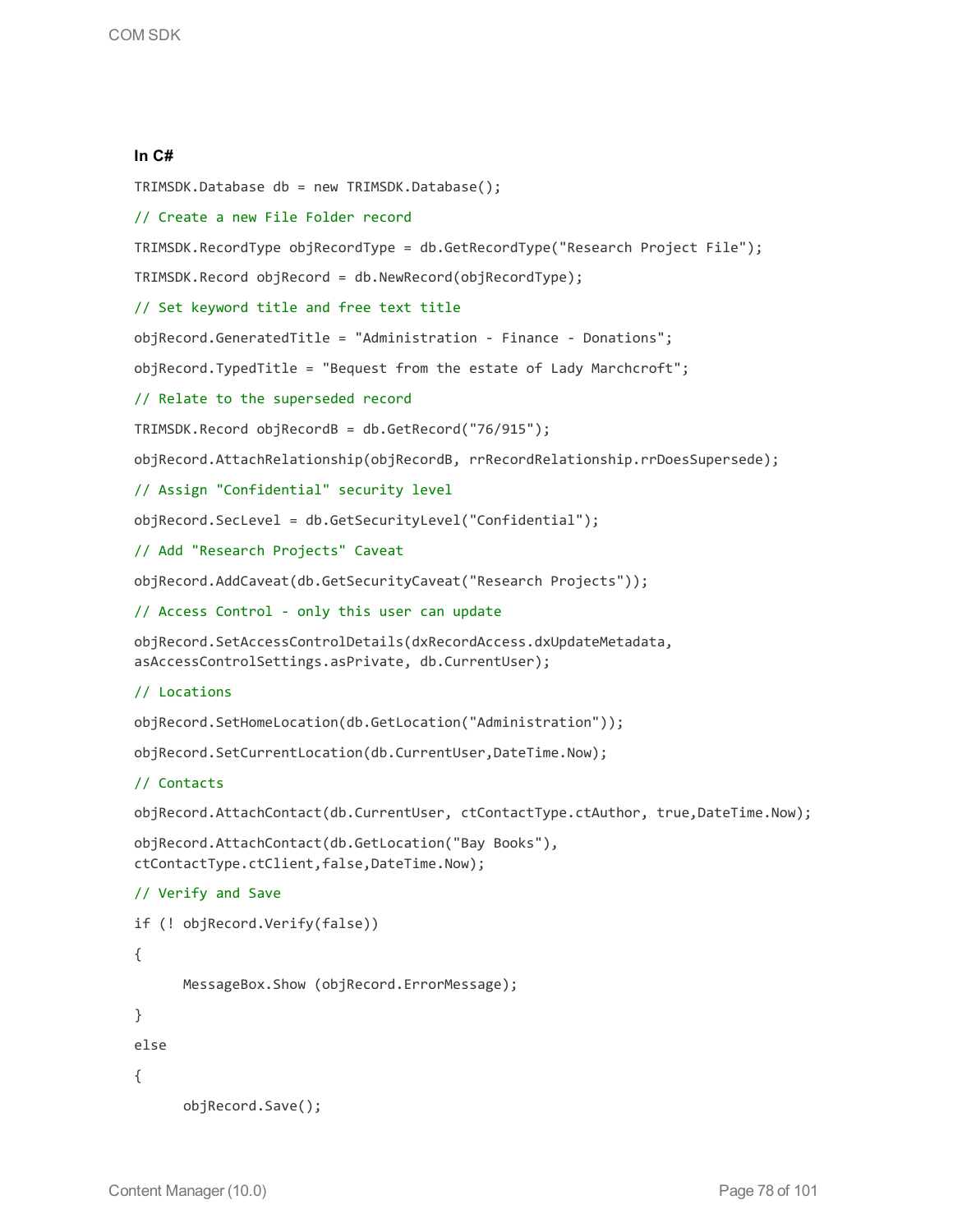### }

### **Creating a Document**

This scenario describes the general processes for using the SDK to create a record of a generic Record Type we are calling a 'Document'.

(See Searching for Records - Creating a Container File).

While Container Files are usually created and maintained by specialist records managers, Documents, on the other hand, are usually created by end-users, and require little specific metadata other than the identification of the appropriate Container File to which the Document belongs, as most other metadata and context is inherited from the Container. A Document record usually consists of an electronic object (the source document, image or other file), a unique identifier (which may be automatically generated by TRIM), a record title and any other metadata required to profile and index the record, and a pointer to the Container File from which the document derives its context.

The general steps for creating a new Document record are as follows:

- 1. Instantiate the appropriate Record Type object
- 2. Instantiate a new Record object of this Type
- 3. Identify the Container File for the document
- 4. Set the free text title
- 5. Attach an Electronic file
- 6. Assign the record's Author or other contacts (optional)
- 7. Set Access Control to the elecronic document (optional)
- 8. Assign other metadata or User Defined Fields (optional)
- 9. Save the Record object.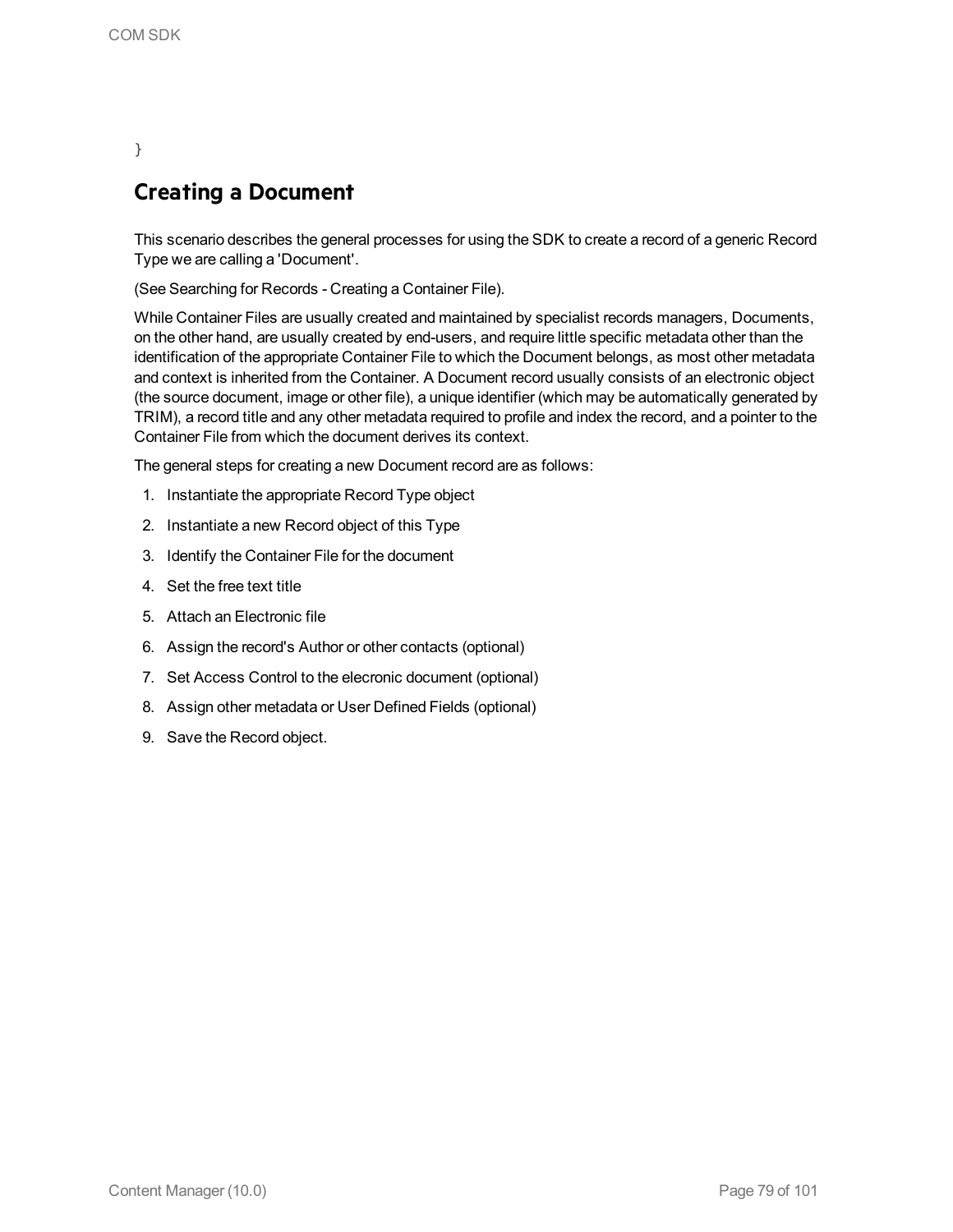## **Titling and Numbering**

Titling for documents is generally straightforward – free text titling is the norm, and the title simply needs to succinctly describe the document or record. Record numbers may be assigned explicitly or they may be automatically generated – this is configured on the Record Type properties. If the number is explicitly assigned, the number (in expanded format) must be assigned to the LongNumber property (it must be unique or the record will not be saved).

### **In Visual Basic**

```
objRecord.Title = "Letter from executor regarding disbursements of Lady
Marchcroft's bequest"
```
objRecord.LongNumber = "XK/008934"

### **In C#**

```
objRecord.Title = "Letter from executor regarding disbursements of Lady
Marchcroft's bequest";
```
objRecord.LongNumber = "XK/008936";

## **Assigning to a Container**

Although it is not compulsory, it is most common that an electronic record is logically assigned to a Container file that represents the subject matter, case, client file or other contextual grouping relevant to the document.

To assign a record to a Container, the existing Container record must be instantiated (by Id or URI) and then passed as an argument to the (contained) record object's SetContainer method. The method includes a parameter for specifying whether the record is also 'enclosed in' the Container, i.e. that the current location should reflect that it is with the Container.

### **In Visual Basic**

```
Dim objContainer As Record
Set objContainer = objTRIM.GetRecord("76/915")
objRecord.SetContainer(objContainer, True)
```
### **In C#**

```
TRIMSDK.Record objContainer = db.GetRecord("76/915");
objRecord.SetContainer(objContainer, true);
```
## **Attaching an Electronic Document**

Document records can represent physical paper documents, but mostly they will include an electronic attachment, whether this is a word-processing document, scanned image or other type of file.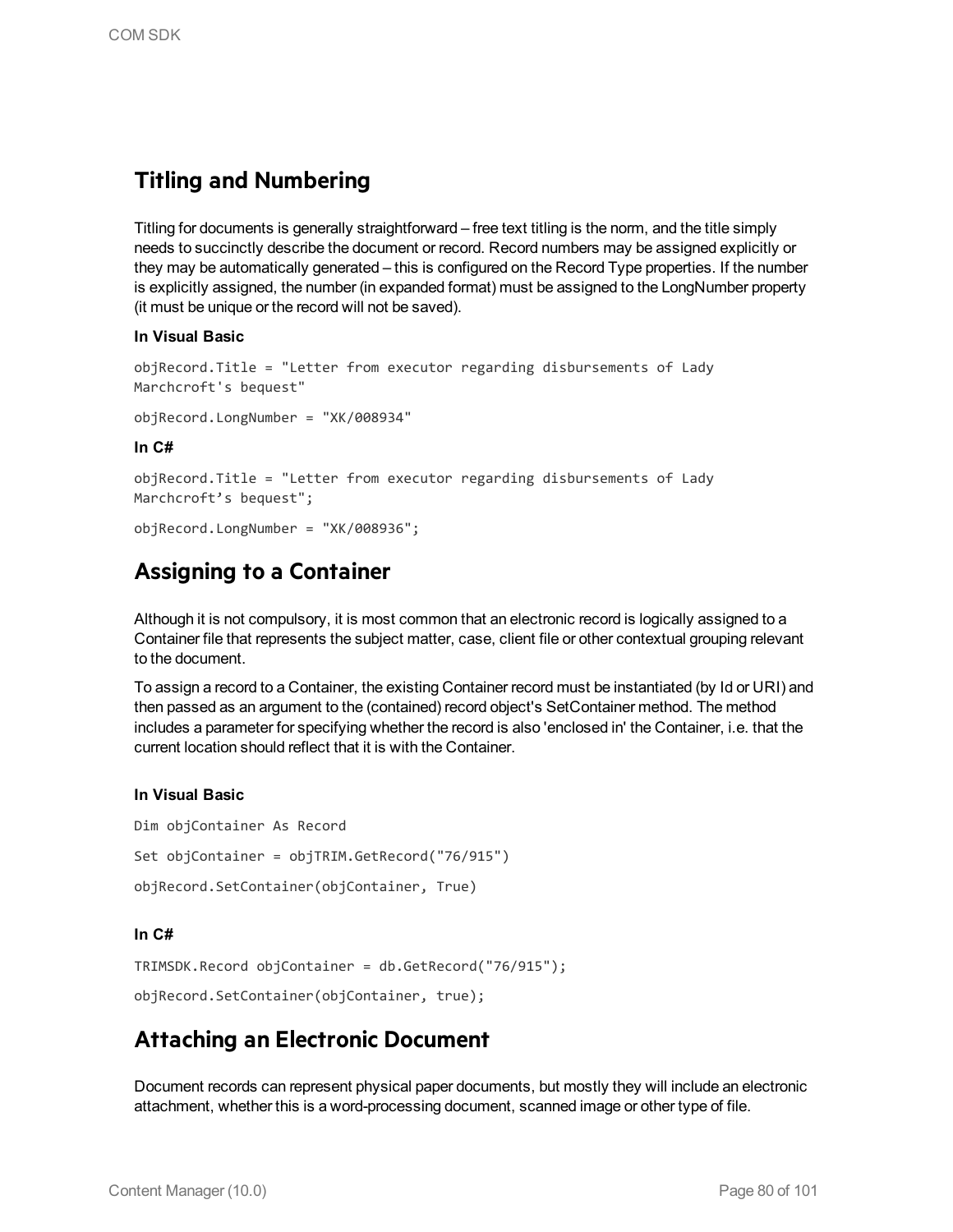To attach an electronic document to a record, the file name and path must be used to instantiate an InputDocument object. This object is then passed as an argument to the record object's SetDocument method. The method includes parameters for specifying whether this should replace any existing document (or be added as a new revision), whether it should be marked as checked out to the current user, and any comments to be added to the record's Notes field.

#### **In Visual Basic**

Dim objDoc As New InputDocument

Call objDoc.SetAsFile("C:\myDocs\ThisFile.doc")

Call objRecord.SetDocument(objDoc, False, False, "Created via SDK")

### **In C#**

TRIMSDK.InputDocument objDoc = new InputDocument();

// note that in C# the \ character is an escape symbol,

// unless the string is preceded by an  $@.$ 

objDoc.SetAsFile(@"C:\myDocs\ThisFile.doc");

objRecord.SetDocument(objDoc, false, false, "Created via SDK");

Alternatively, if the file to be attached is not known until run-time, you can call the SetDocumentUI method, which will display a dialog for the user to select the file.

#### **In Visual Basic**

```
If Not objRecord.SetDocumentUI(hWnd, "TheDefault.doc", "Attach Document", False)
Then
```
Msgbox "Action cancelled."

Exit Sub

End If

### **In C#**

```
int hWnd = Handle.ToInt32();
```
if (! objRecord.SetDocumentUI(hWnd, "", "Attach Document", false))

### {

```
MessageBox.Show("Action cancelled.");
```
}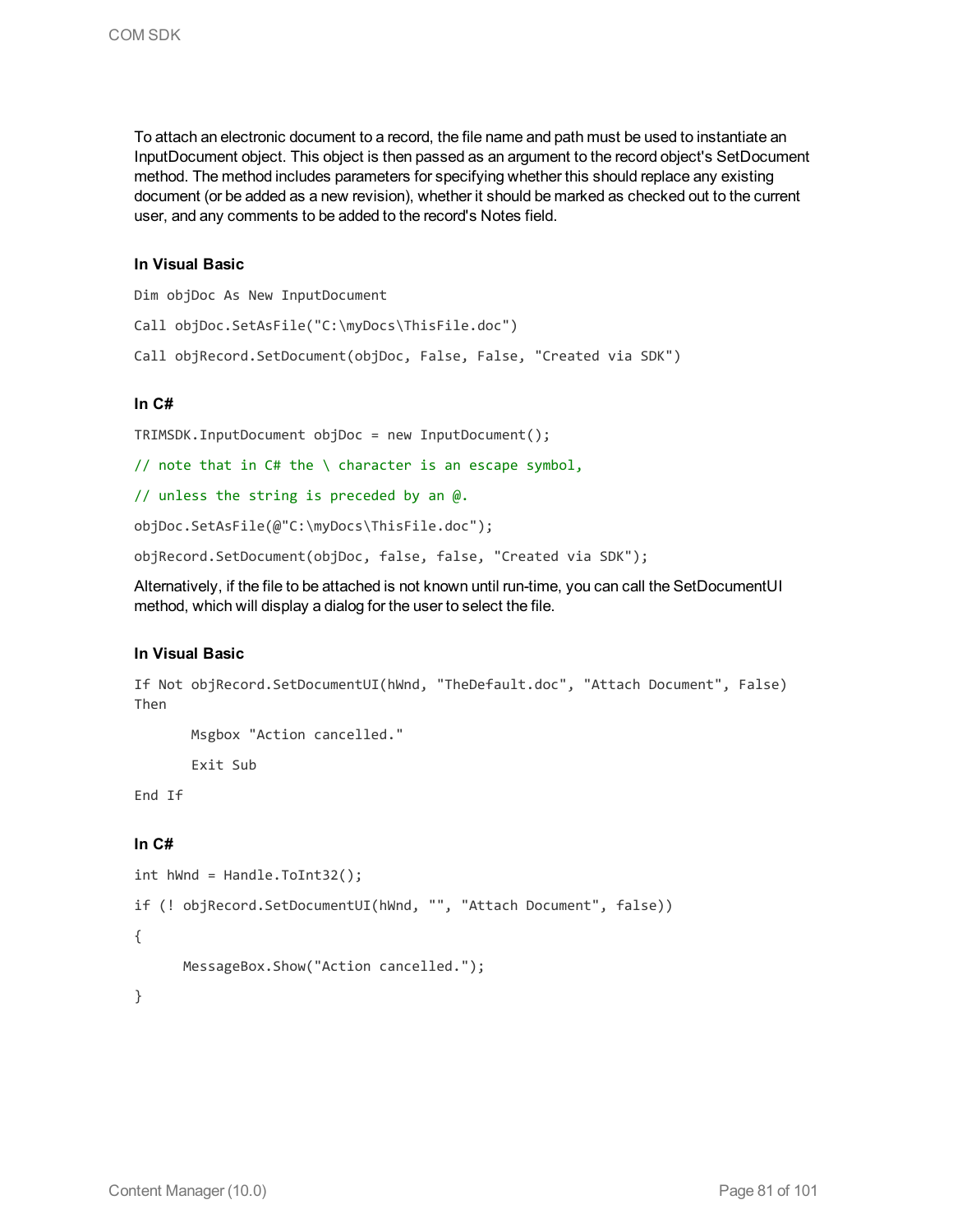## **Document Author**

Record Contacts are TRIM location objects commonly representing people or organisations that have a direct association with the record. The most common type of Contact to be specified for an electronic document is the Author. Although the AttachContact method can be used for this and other contact types, a shortcut is provided through the AuthorLoc property.

The following sample code sets the document's Author to be the connected user.

### **In Visual Basic**

```
objRecord.AuthorLoc = objTRIM.CurrentUser
```

```
In C#objRecord.AuthorLoc = db.CurrentUser;
```
## **Access Control for Documents**

For more information on this subject, see Searching for Records - [Access](#page-71-0) Control.

The SetAccessControlDetails method of the Record object is used to add specifications of the Access Control for the record. This method requires that you specify one of the six actions listed above and the access level (including the locations, if private or ad-hoc). For Document records, the typical action is to assign View and Update rights to the electronic document.

The following sample code grants the following:

- Private access to the connected user for updating the electronic document
- Public access to view the Document.

### **In Visual Basic**

Call objRecord.SetAccessControlDetails(dxUpdateDocument, asPrivate, objTRIM.CurrentUser)

Call objRecord.SetAccessControlDetails(dxViewDocument, asPublic)

### **In C#**

objRecord.SetAccessControlDetails(dxRecordAccess.dxUpdateDocument, asAccessControlSettings.asPrivate, db.CurrentUser);

objRecord.SetAccessControlDetails(dxRecordAccess.dxViewDocument, asAccessControlSettings.asPublic,null);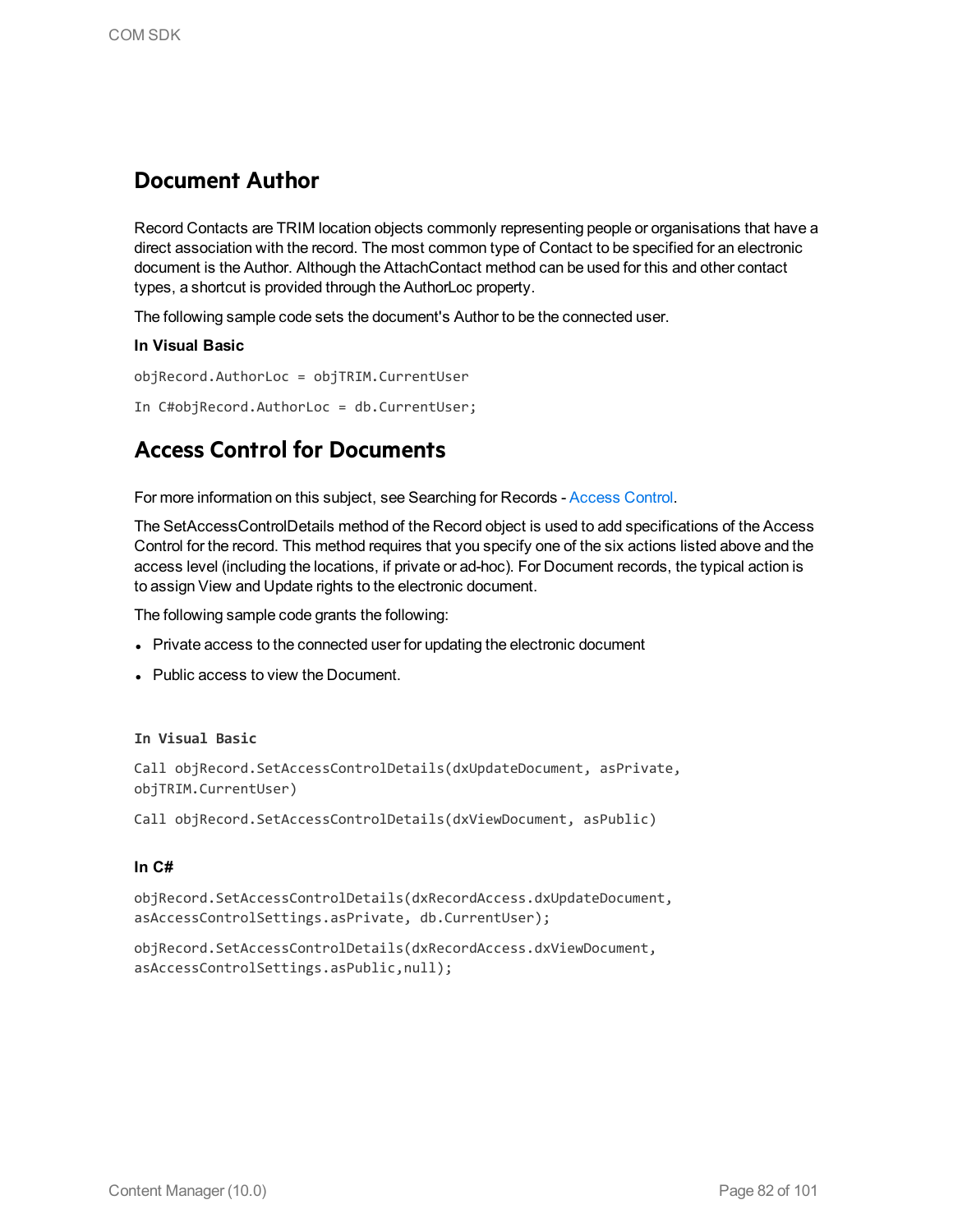## **Setting User-Defined Fields**

Any type of record can have any number of User Defined Fields associated with it. (For background information on User Defined Fields, see Object Properties - The FieldDefinition Object)

To assign values to User Defined Fields on a record, you must instantiate a FieldDefinition object representing the User Defined Field, and pass this and a Variant containing the data value to the Record object's SetUserField method.

The following sample code assumes that a User Defined String Field called "Job Code" has been created in TRIM. It assigns a value of "D0933" to this field on the current record.

### **In Visual Basic**

Call objRecord.SetUserField(objTRIM.GetFieldDefinition("Job Code"), "D0933")

In C#objRecord.SetUserField(db.GetFieldDefinition("Job Code"), "D0933");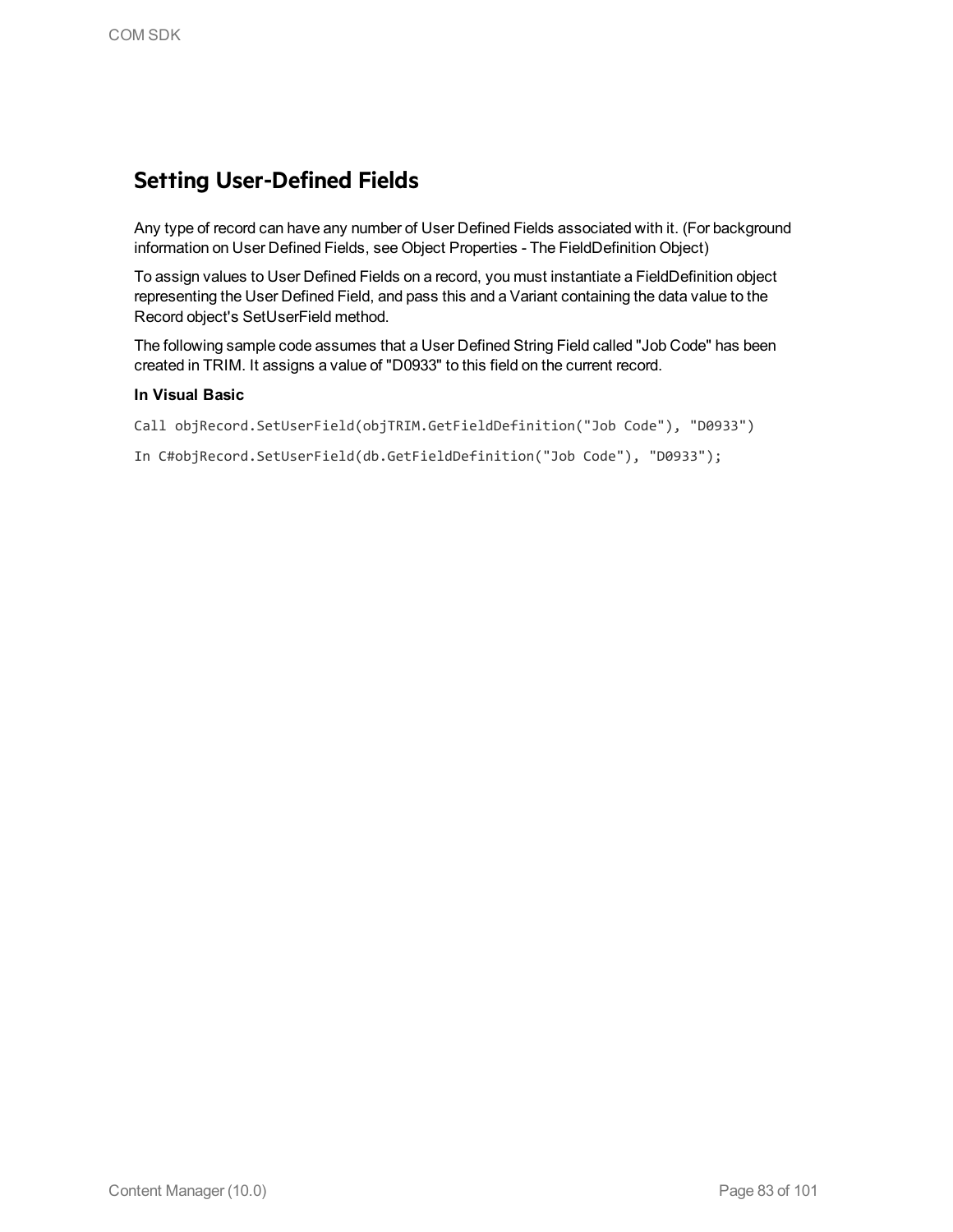### **Creating a Record with user input**

```
In Visual Basic
```

```
' Modular level (m_)
```
Private m\_TRIMDatabase As TRIMSDK.Database

' Procedural level variables (p\_)

Dim p\_RecordTypes As TRIMSDK.RecordTypes

Dim p\_RecordType As TRIMSDK.RecordType

Dim p\_NewRecord As TRIMSDK.Record

' Instantiate a collection of Record Types.

Set p\_RecordTypes = m\_TRIMDatabase.MakeRecordTypes

' Fill the collection with all Record Types, before filtering

p\_RecordTypes.SelectAll

' Instantiate a Record Type by choosing it from the collection

Set p\_RecordType = p\_RecordTypes.ChooseOneUI(hWnd)

If p\_RecordType Is Nothing Then

Debug.Print "User pressed Cancel"

Exit Sub

### End If

' Instantiate a new Record of the Record Type passed in.

Set p\_NewRecord = m\_TRIMDatabase.NewRecord(p\_RecordType)

' Display the properties of new Record

' Returns True if the user selects OK.

If p\_NewRecord.PropertiesUI(hWnd) Then

If p\_NewRecord.Verify Then

p\_NewRecord.Save

MsgBox "Created a new record - " & p\_NewRecord.Number

Else

MsgBox "Error saving new Record properties " & \_p\_ NewRecord.ErrorMessage, vbExclamation

End If

End If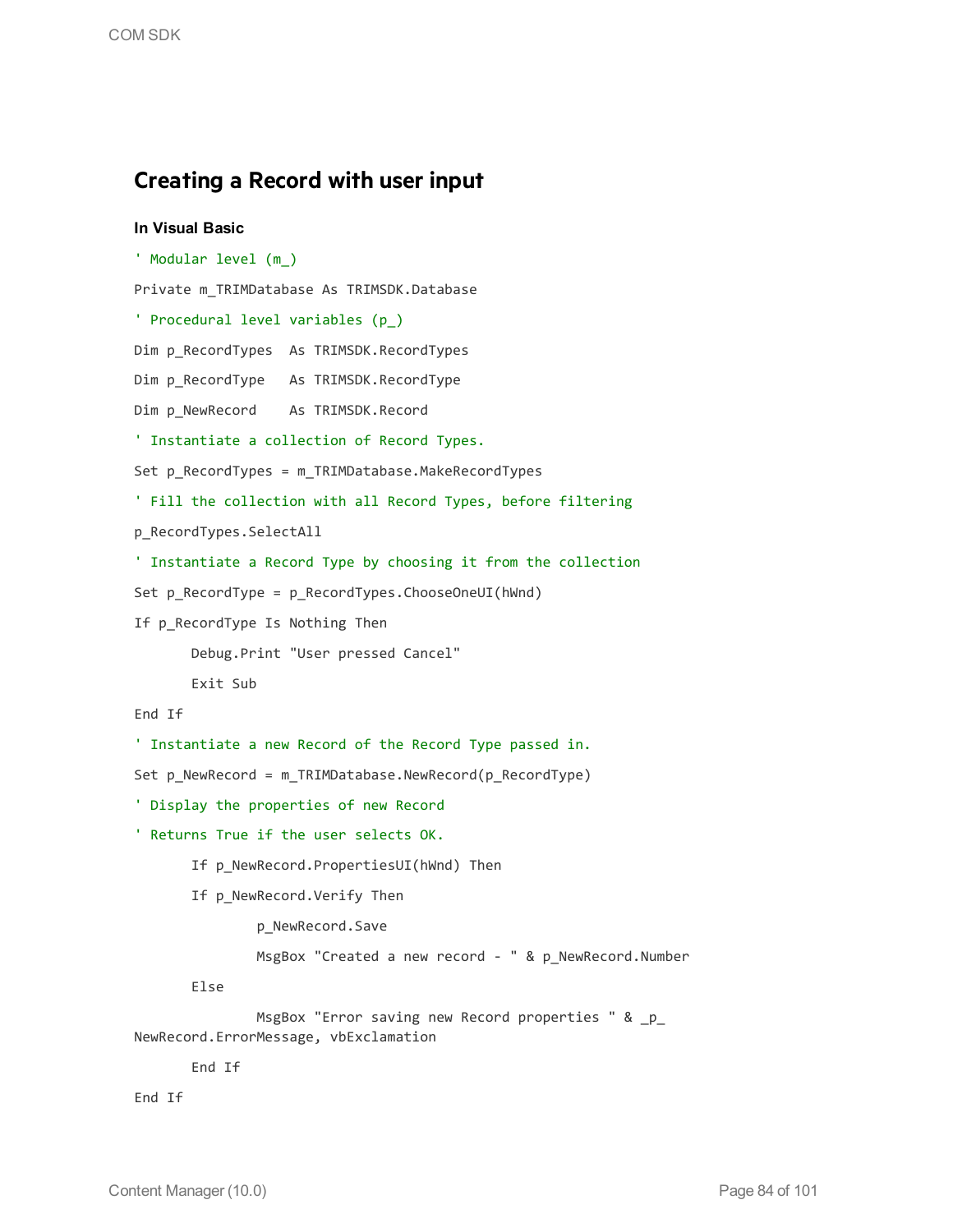COM SDK

' Clean Up

Set p\_RecordTypes = Nothing

Set p\_RecordType = Nothing

Set p\_NewRecord = Nothing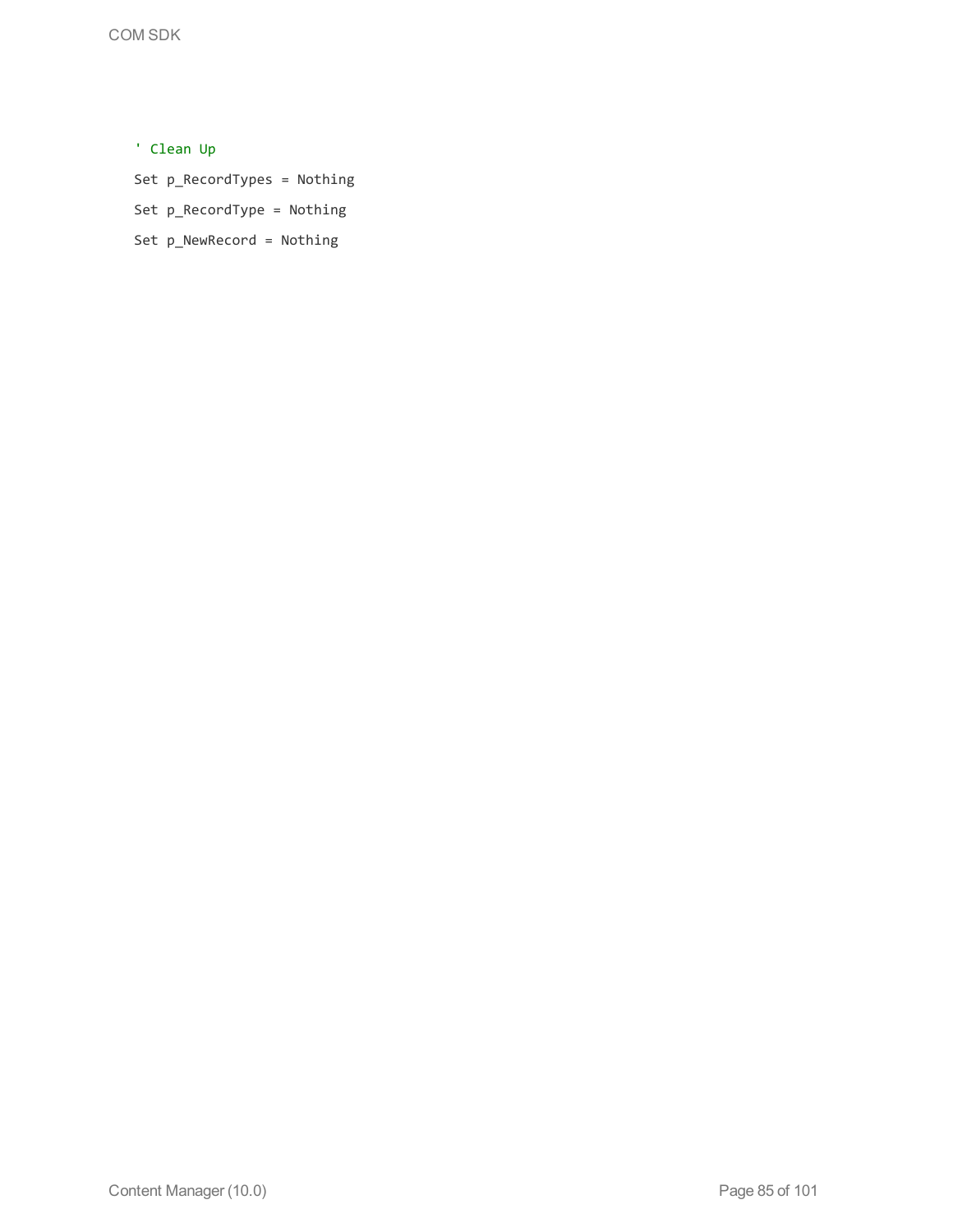### **In C#**

```
private TRIMSDK.Database db = new TRIMSDK.Database();
// Instantiate a collection of Record Types.
TRIMSDK.RecordTypes recordTypes = db.MakeRecordTypes();
// Fill the collection with all Record Types, before filtering
recordTypes.SelectAll();
// Instantiate a Record Type by choosing it from the collection
int hWnd = Handle.ToInt32();
TRIMSDK.RecordType recordType = recordTypes.ChooseOneUI(hWnd);
if (recordType == null)
{
       Console.WriteLine( "User pressed Cancel");
       return;
}
// Instantiate a new Record of the Record Type passed in.
TRIMSDK.Record newRecord = db.NewRecord(recordType);
// Display the properties of new Record
// Returns True if the user selects OK.
if (newRecord.PropertiesUI(hWnd))
{
       if (newRecord.Verify(false))
       {
              newRecord.Save();
              MessageBox.Show( "Created a new record - " + newRecord.Number);
        }
        else
        {
              MessageBox.Show( "Error saving new Record properties " +
newRecord.ErrorMessage, "", MessageBoxButtons.OK,MessageBoxIcon.Exclamation);
        }
}
// Clean Up
recordTypes = null;
```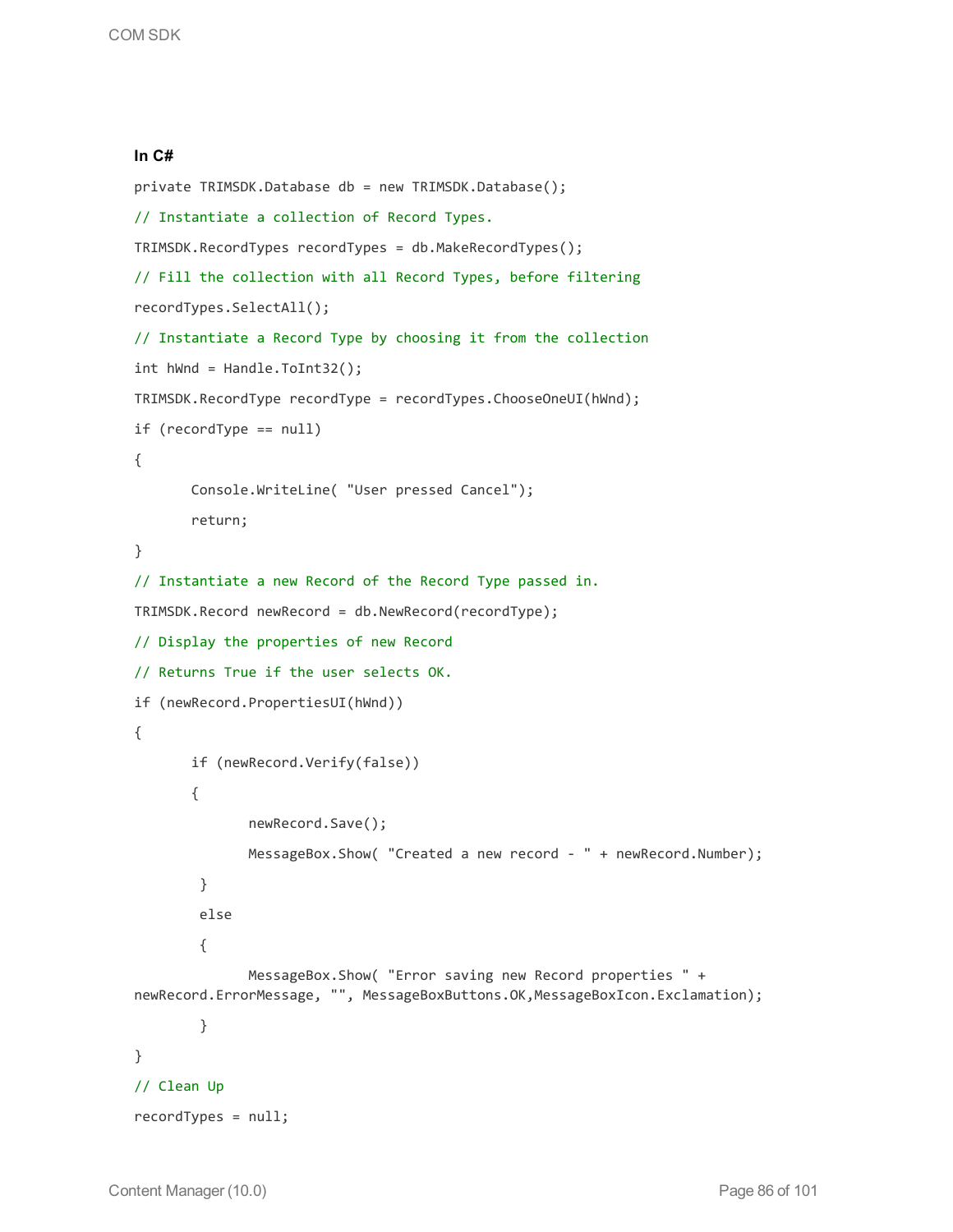recordType = null; newRecord = null;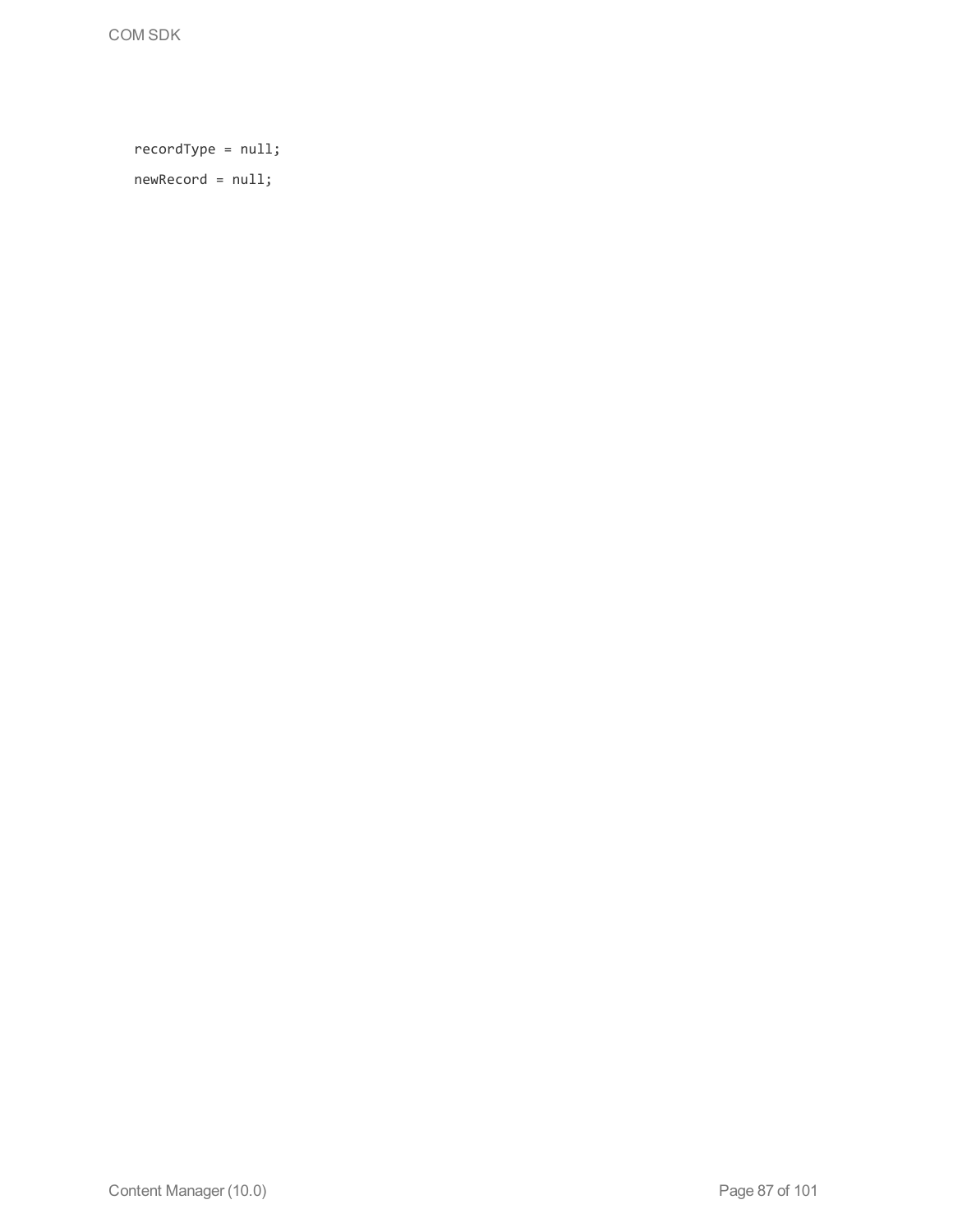### **Creating a Record with no user input**

```
In Visual Basic
```

```
' Modular level (m_)
```
Private m\_TRIMDatabase As TRIMSDK.Database

```
' Procedural level variables (p_)
```
Dim p\_RecordTypes As TRIMSDK.RecordTypes

Dim p\_RecordType As TRIMSDK.RecordType

Dim p\_NewRecord As TRIMSDK.Record

Set m\_TRIMDatabase = New TRIMSDK.Database

On Error GoTo err\_handler

'// Instantiate a Record Type from its name or Uri

Set p\_RecordType = m\_TRIMDatabase.GetRecordType("Research Project File")

If p\_RecordType Is Nothing Then

'// Name or Uri did not uniquely identify a record type.

Debug.Print "Error instantiating Record Type."

Exit Sub

```
End If
```

```
Set p_HomeLocation = m_TRIMDatabase.GetLocation("Llewellyn, Brian (Professor) OBE")
```
If p\_HomeLocation Is Nothing Then

'// Name or Uri did not uniquely identify a TRIM Location.

Debug.Print "Error instantiating Location: " & p\_RecordType.ErrorMessage

```
Exit Sub
```
### End If

'// Instantiate a new Record of the Record Type passed in.

Set p\_NewRecord = m\_TRIMDatabase.NewRecord(p\_RecordType)

'// Complete all of the new record's properties.

With p\_NewRecord

'// An error is raised if any of these properties fail.

'// Thesaurus titling

.GeneratedTitle = "ADMINISTRATION - FINANCE - LEASES AND RENTAL AGREEMENTS - SUPPLIER [Larger than Life Ventures]"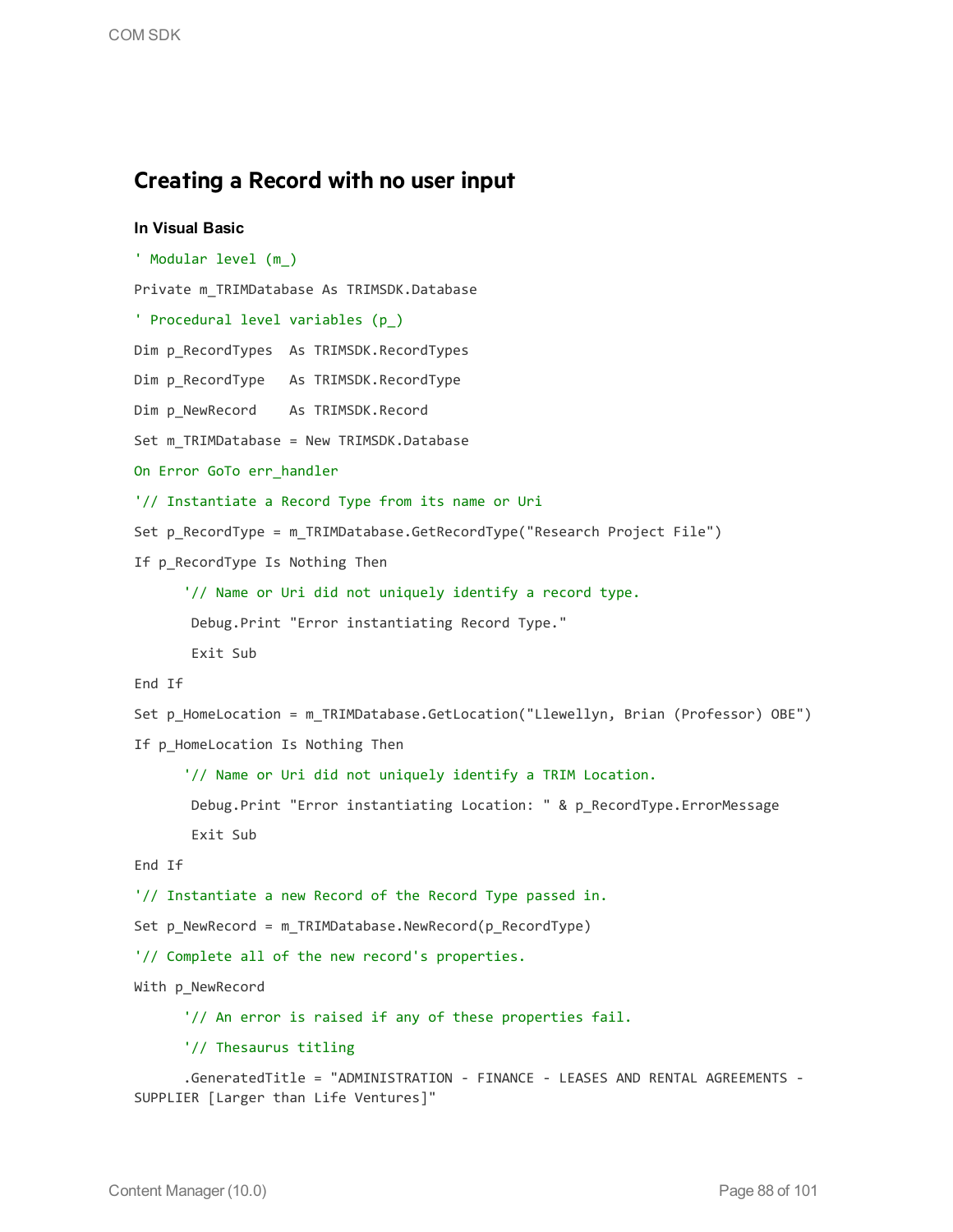' p\_Keyword.Name

'// Free text titling

.TypedTitle = "New Record Title"

'// Record's Home location

.SetHomeLocation p\_HomeLocation

If p\_NewRecord.Verify Then

p\_NewRecord.Save

Debug.Print "Created a new record - " & p\_NewRecord.Number

Else

MsgBox "Error saving new Record" & p\_NewRecord.ErrorMessage, vbExclamation

End If

End With

```
Set p_RecordType = Nothing
```
Set p\_NewRecord = Nothing

```
Set p_HomeLocation = Nothing
```
Exit Sub

err\_handler:

'// The error message is also populated in the Err object.

MsgBox "Error: " & Err.Description, vbExclamation

Set p\_RecordType = Nothing

Set p\_NewRecord = Nothing

Set p\_HomeLocation = Nothing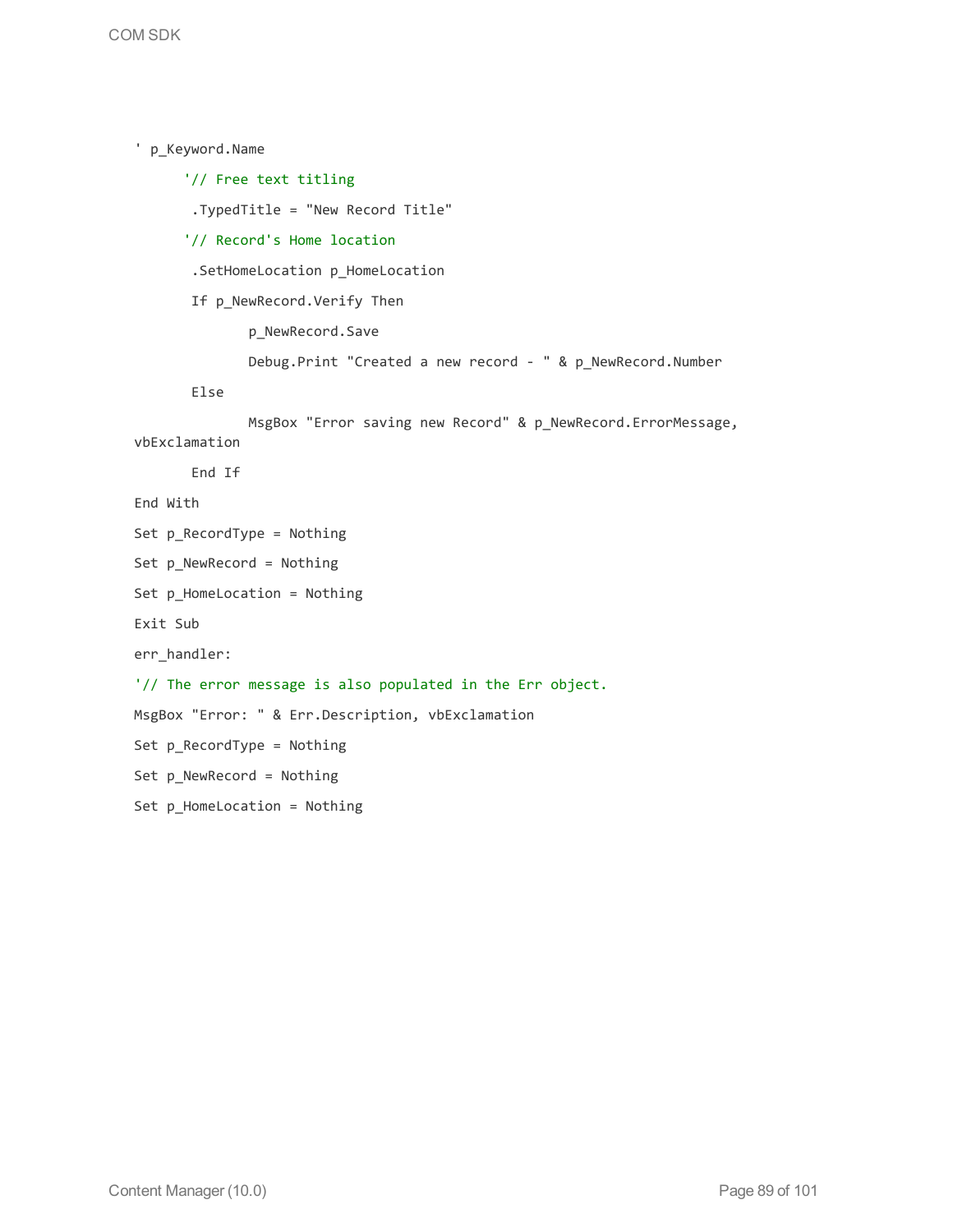```
In C#
```

```
TRIMSDK.Database db = new TRIMSDK.Database();
try
{
       // Instantiate a Record Type from its name or Uri
       TRIMSDK.RecordType recordType = db.GetRecordType("Research Project File");
        if (recordType == null)
        {
                // Name or Uri did not uniquely identify a record type.
                 Console.WriteLine ("Error instantiating Record Type.");
                 return;
        }
        TRIMSDK.Location homeLocation = db.GetLocation("Llewellyn, Brian
(Professor) OBE");
        if (homeLocation == null)
        {
                // Name or Uri did not uniquely identify a TRIM Location.
                 Console.WriteLine( "Error instantiating Location: " +
recordType.ErrorMessage);
                 return;
         }
        // Instantiate a new Record of the Record Type passed in.
         TRIMSDK.Record newRecord = db.NewRecord(recordType);
         // Complete all of the new record's properties.
         // An error is raised if any of these properties fail.
         // Thesaurus titling
         newRecord.GeneratedTitle = "ADMINISTRATION - FINANCE - LEASES AND RENTAL
AGREEMENTS - SUPPLIER [Larger than Life Ventures]"; //p_Keyword.Name
        // Free text titling
         newRecord.TypedTitle = "New Record Title";
         // Record's Home location
```

```
if (newRecord.Verify(false))
```

```
{
```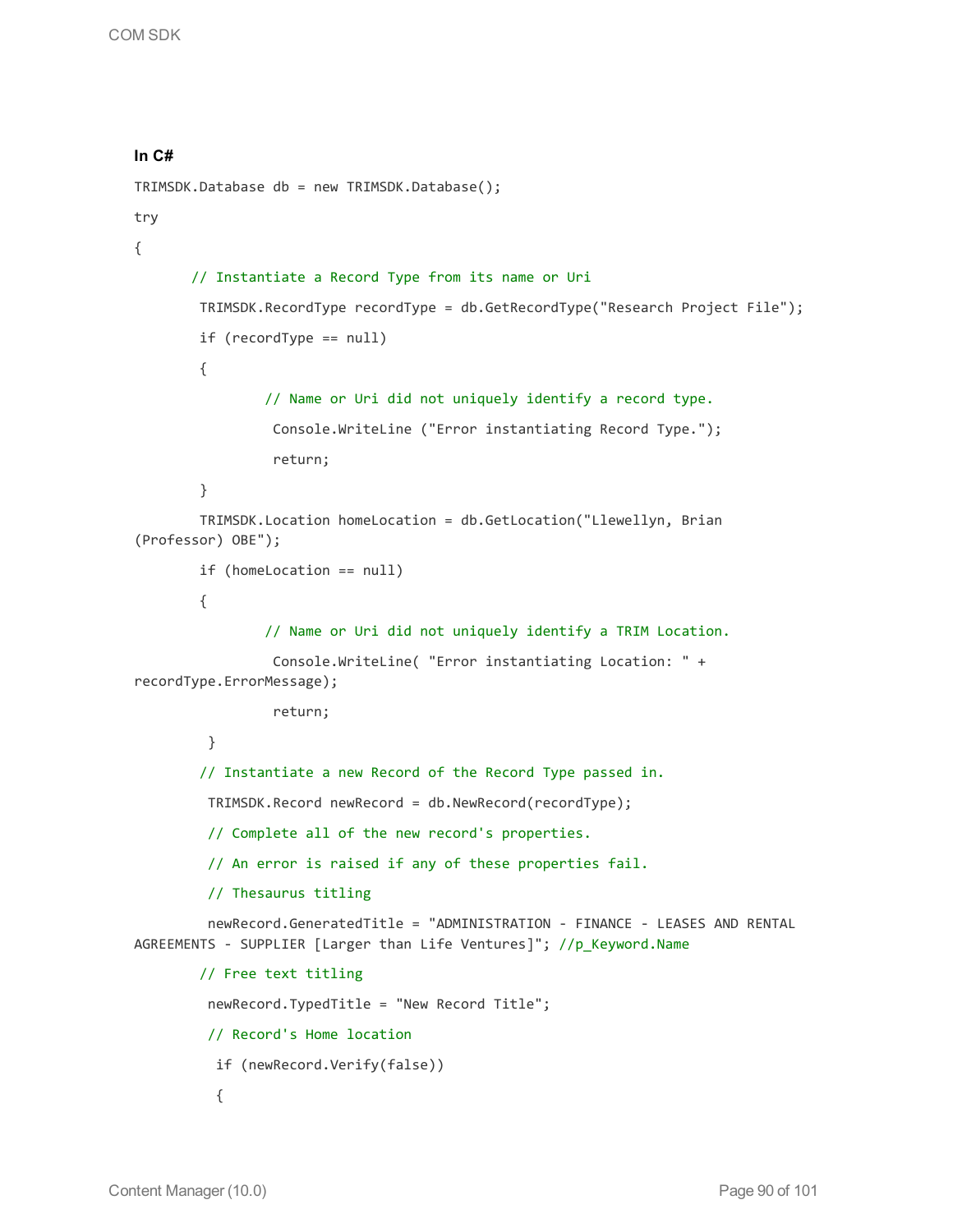```
newRecord.Save();
                 Console.WriteLine( "Created a new record - " + newRecord.Number);
           }
           else
           {
                 MessageBox.Show( "Error saving new Record" +
newRecord.ErrorMessage,"",MessageBoxButtons.OK, MessageBoxIcon.Exclamation);
            }
            recordType = null;
            newRecord = null;
            homeLocation = null;
           return;
            }
            catch(Exception ex)
            {
                 // The error message is also populated in the ex object.
                  MessageBox.Show( "Error: " + ex.Message, "",
MessageBoxButtons.OK, MessageBoxIcon.Exclamation);
             }
```
### **Checking Out a Document**

When an electronic document in TRIM needs to be updated, it must first be checked out to a user, to prevent others from attempting to edit the same document. On completion of the changes, it can be check-in to make the updated version available in TRIM.

## **Locating the Document**

Various methods can be used to locate and instantiate the document that is to be checked out. If the unique identifier (Record Number or URI) is known, it can be passed to the Database object's GetRecord method. Alternatively the record can be located by the user, either through an interactive search or by selecting from the contents of a specific Container file.

The following sample code combines some elements of the options described above, by using a Records collection to display the contents of a specific Container file, and instantiating the record that the user selects from a displayed result list.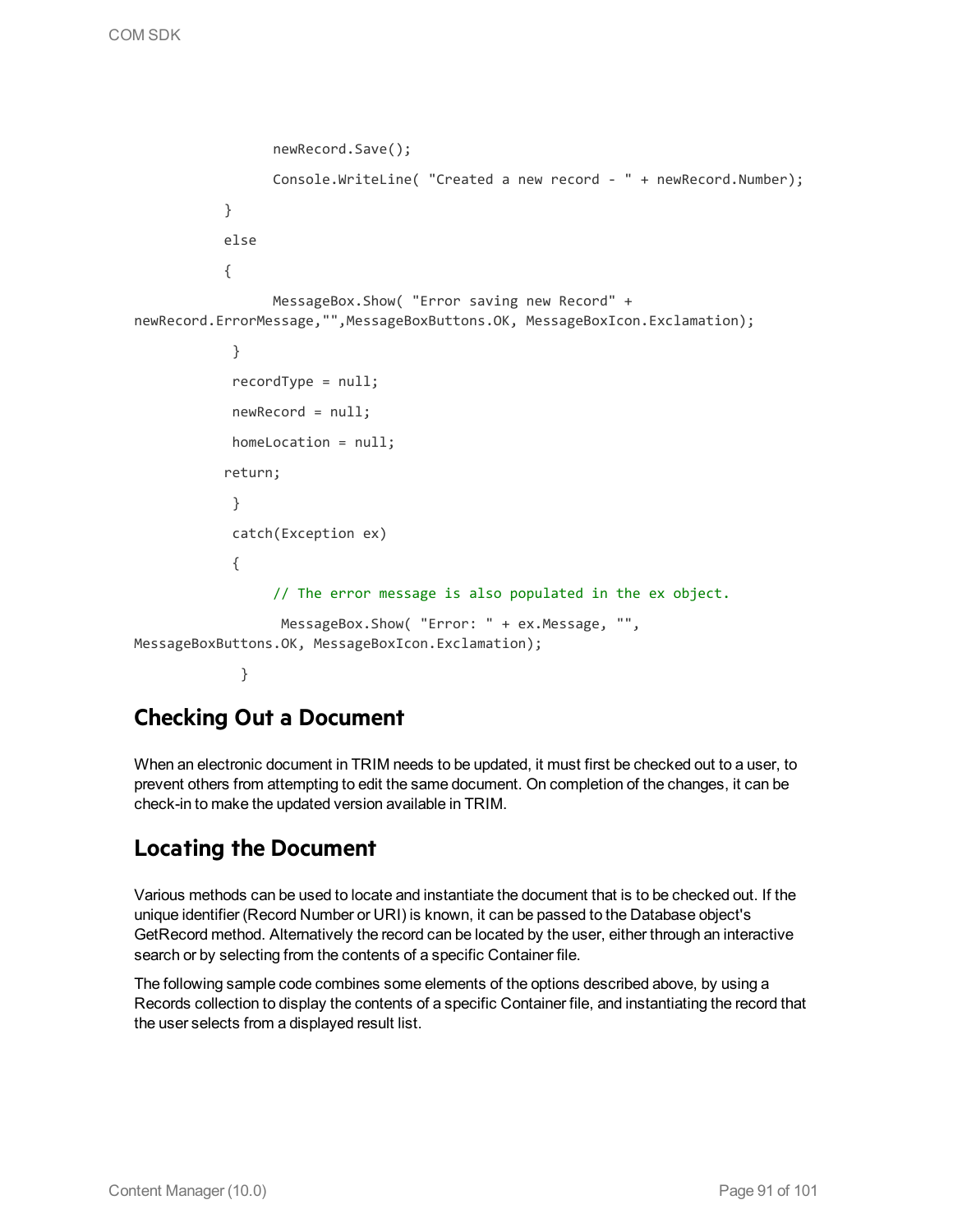### **In Visual Basic**

Dim objContainer As Record

Dim objDoc As Record

Dim colContents As Records

Set objContainer = objTRIM.GetRecord("96/715")

Set colContents = objTRIM.MakeRecords

Call colContents.SelectContentsOf(objContainer)

Set objDoc = colContents.ChooseOneUI(hWnd)

If Not objDoc.IsElectronic Then

Exit Sub

End If

### **In C#**

```
TRIMSDK.Record objContainer = db.GetRecord("96/715");
TRIMSDK.Records colContents = db.MakeRecords();
colContents.SelectContentsOf(objContainer);
int hWnd = Handle.ToInt32();
TRIMSDK.Record objDoc = colContents.ChooseOneUI(hWnd);
if ( objDoc != null && ! objDoc.IsElectronic)
{
        return;
```
}

### **Check Out Options**

Once the appropriate electronic document has been identified and instantiated, the object can be programmatically checked out to a specific file destination by calling the GetDocument method.

### **In Visual Basic**

```
If objDoc.IsElectronic Then
       Call objDoc.GetDocument("C:\tmp\MyFile.doc", True, "Checked out via SDK")
```
End If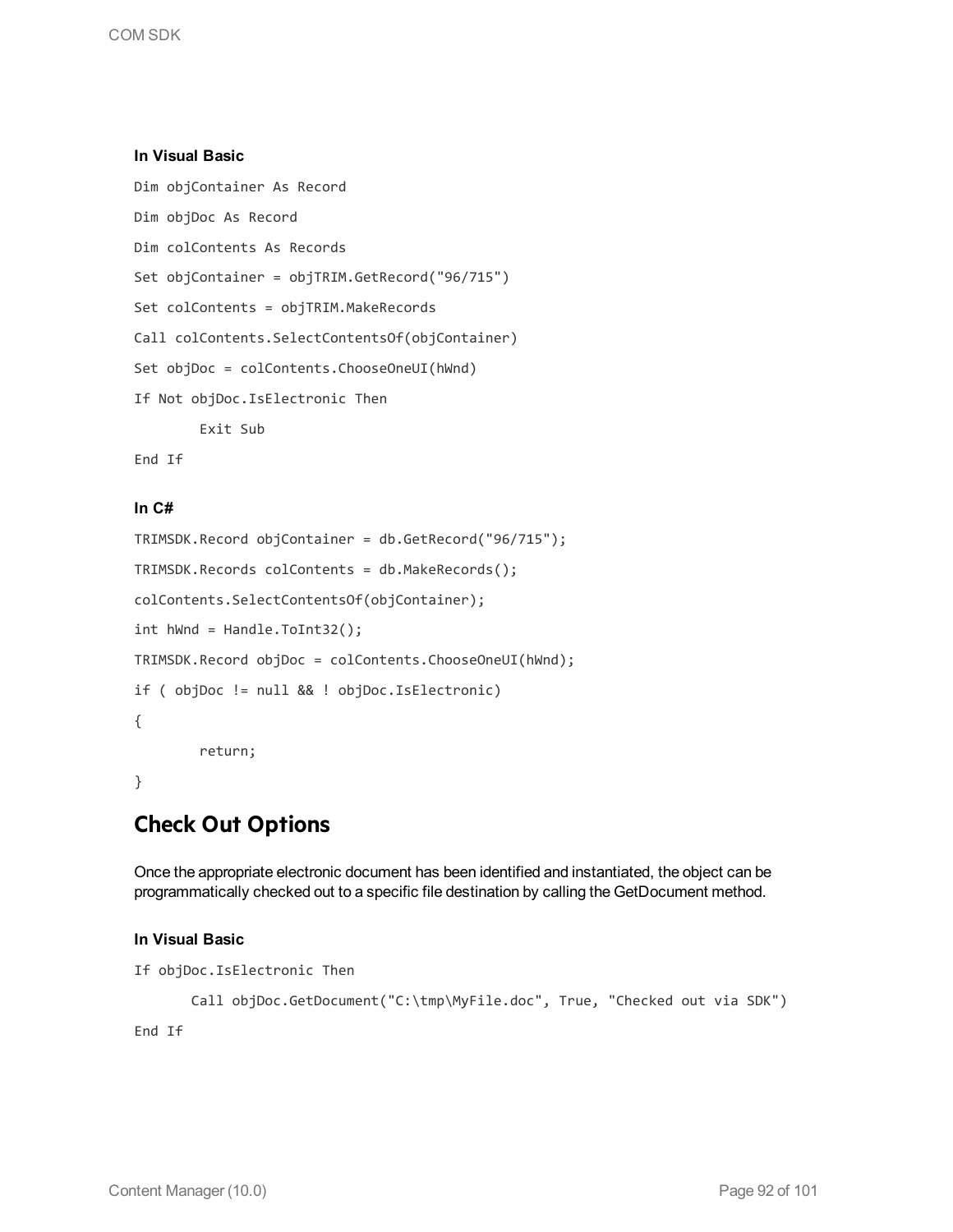### **In C#**

```
if (objDoc.IsElectronic)
{
       objDoc.GetDocument(@"C:\tmp\MyFile.doc", true, "Checked out via SDK", " ");
}
```
Alternatively, a user can choose a document to check out to their TopDrawer via a dialog by calling TopDrawerDisplayUI on a collection of records.

The following sample code allows a user to select from their list of favorite documents.

### **In Visual Basic**

```
Call colRecords.SelectFavorites
```
Call colRecords.TopDrawerDisplayUI(hWnd)

### **In C#**

colRecords.SelectFavorites();

int hWnd = Handle.ToInt32();

colRecords.TopDrawerDisplayUI(hWnd);

### **Checking In a Document**

After a document has been edited and it is ready to be returned to TRIM, it must be Checked-in. This can be done manually either through the TRIM or TopDrawer clients (if the document was checked out to TopDrawer). To Check-in a document programmatically, you must use the SetDocument method of the record that has been checked-out. The method provides options for adding notes and specifying whether the latest revision should replace the current one or be stored as a new revision.

### **In Visual Basic**

```
If objDoc.CheckedOutTo.Uri = objTRIM.CurrentUser.Uri Then
```

```
objDoc.SetDocument("C:\tmp\MyFile.doc", True, False, "Checked in via SDK")
```
End If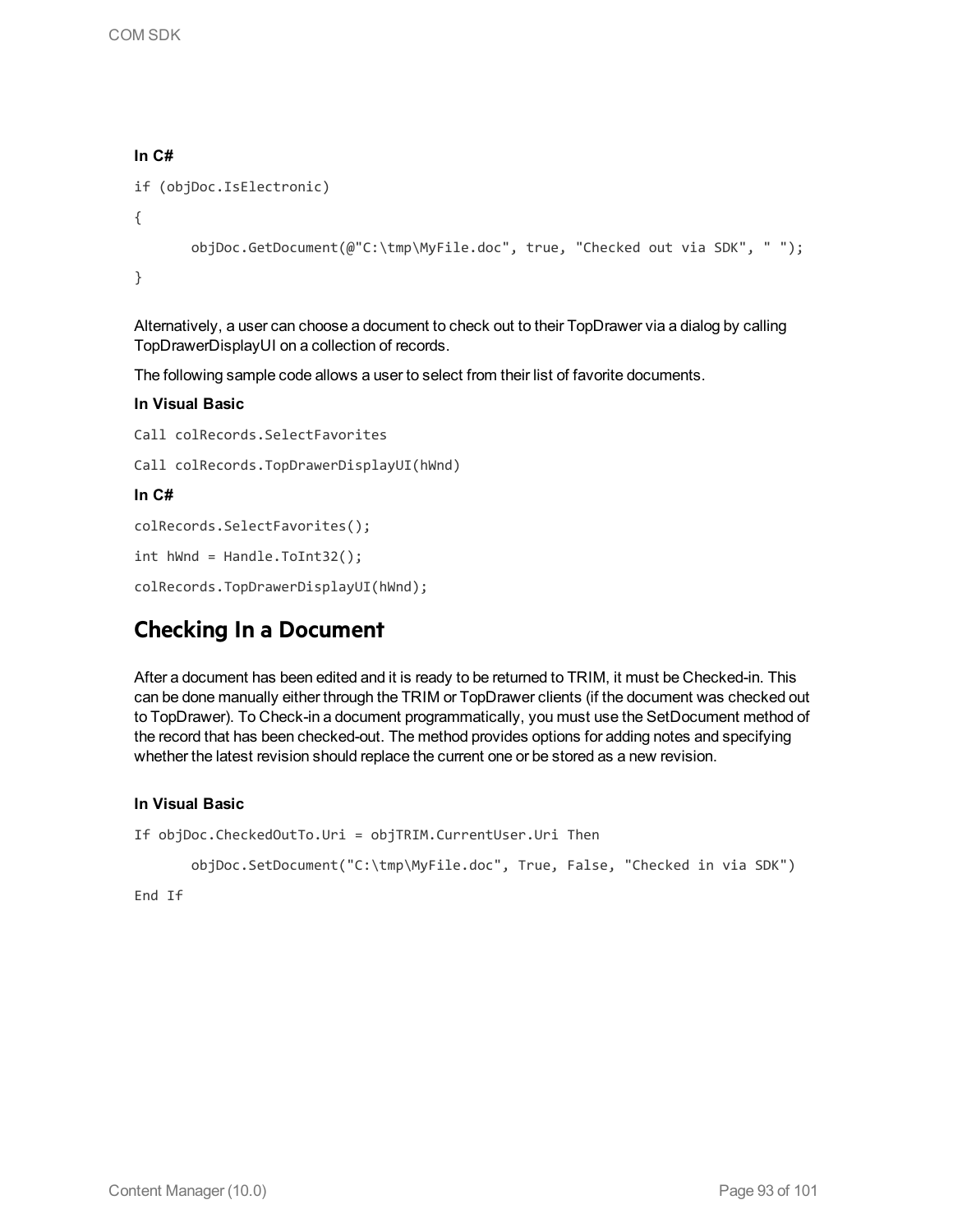### **In C#**

```
if (objDoc.CheckedOutTo.Uri == db.CurrentUser.Uri)
{
       TRIMSDK.InputDocument document = new InputDocument();
       document.SetAsFile(@"C:\myDocs\ThisFile.doc");
       objDoc.SetDocument(document, true, false, "Checked in via SDK");
}
```
To check-in a document interactively, you can use the SetDocumentUI method. This will display a TRIM dialog to allow the user to specify the check-in options.

### **In Visual Basic**

```
If Not SetDocumentUI(hWnd, "MyFile.doc", "Check-In", False) Then
       MsgBox "Check-in cancelled"
End If
In C#
int hWnd = Handle.ToInt32();
if (! objDoc.SetDocumentUI(hWnd, "", "Check-In", false))
{
      MessageBox.Show("Check-in cancelled");
}
```
## **Working with Locations**

The Location object is an encapsulation of all properties and methods associated with Persons, Organizations, Positions and Groups. Locations can be identified by name or by URI, and can be selected on other criteria, such as date of birth, nicknames, or membership of a particular organization, role or group.

## **Finding a Person by Name**

Although the names of non-persons (Units, Positions and Organizations) must be unique, this is not the case for persons (Staff Names & Contacts). However, TRIM allows you to store a 'nickname' for any person, and this can be used as a substitute for a persons name when searching.

To find a particular person by name, you must pass the person's combined name and title to the Database object's GetLocation method.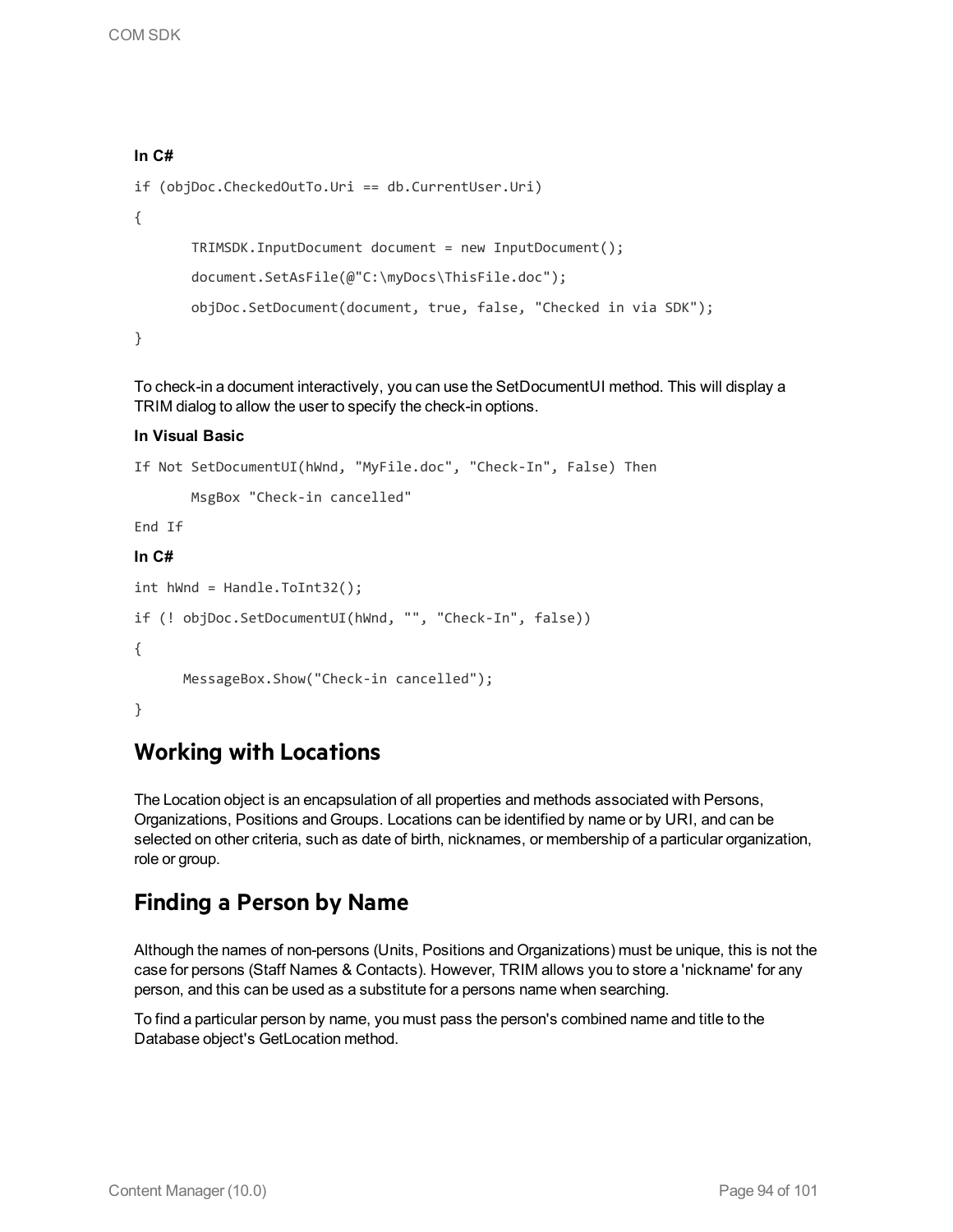### **In Visual Basic**

Dim objLoc As Location

Set objLoc = objTRIM.GetLocation("Abbott, Peter (Mr)")

### **In C#**

```
TRIMSDK.Location objLoc = db.GetLocation("Abbott, Peter (Mr)");
```
Alternatively, you can pass a sub-string of the person's name followed by a wildcard (asterisk) character, as long as the text provided uniquely identifies a location.

### **In Visual Basic**

```
Set objLoc = objTRIM.GetLocation("Abbott, P*")
```
Set objLoc = objTRIM.GetLocation("Abbott\*")

```
Set objLoc = objTRIM.GetLocation("Abbott, Peter*")
```
### **In C#**

```
objLoc = db.GetLocation("Abbott, P*");
```
objLoc = db.GetLocation("Abbott\*");

objLoc = db.GetLocation("Abbott, Peter\*");

If the sub-string does not uniquely identify a location (i.e. there are no matches, or there is more than one match) then a null object will be returned.

### **In Visual Basic**

```
Set objLoc = objTRIM.GetLocation("Abb*") ' finds Abbott and Abbey
If objLoc Is Nothing Then Exit Sub
In C#
objLoc = db.GetLocation("Abb*"); //finds Abbott and Abbey
if (objLoc == null)
{
       return;
}
```
## **Creating a New Staff Member**

To create a new staff member, you must instantiate a new location by calling the NewLocation method on the Database object. You then define the type of the location by assigning a value (in this case lcPerson) to the LocType property. You can then set various properties representing the person's name, contact details such as telephone numbers and addresses, administrative details such as employee ID numbers and so on.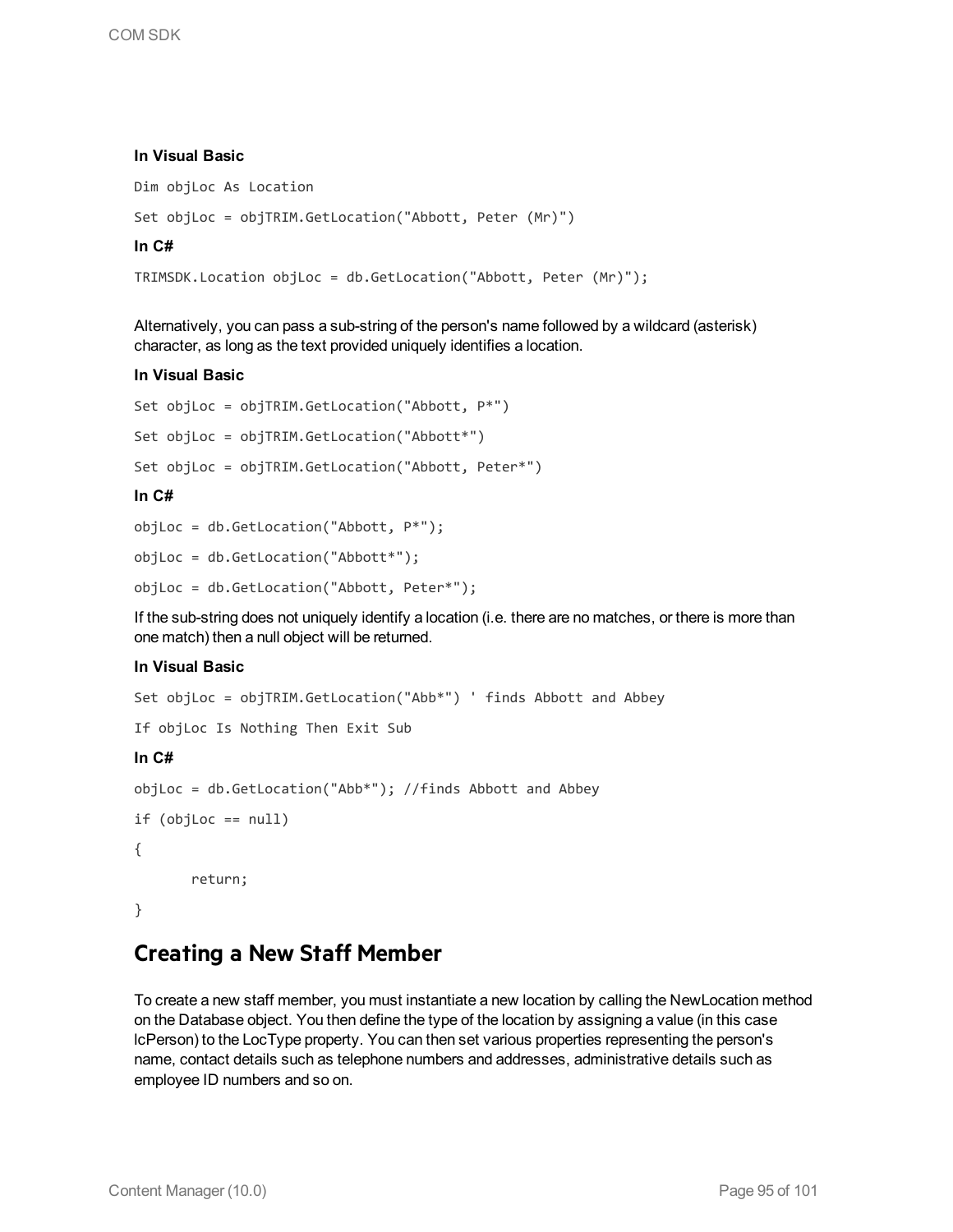If the new person is to be a TRIM user, then there are login and security details to be provided. You will need to specify the user's network login ID and optionally an expiry date. For the security profile, you are required to either explicitly state the user's Security Level (and optionally any Caveats) and a user category, or if role-based security is used you can specify that the user takes the profile of a predefined group or user.

Relationships such as membership of units or reporting lines are created using the AddRelationship method and passing parameters for the related location and the relationship type.

Addresses (including electronic addresses such as email or URL) are added by calling the New method on the LocAddresses or LocEAddresses collection properties.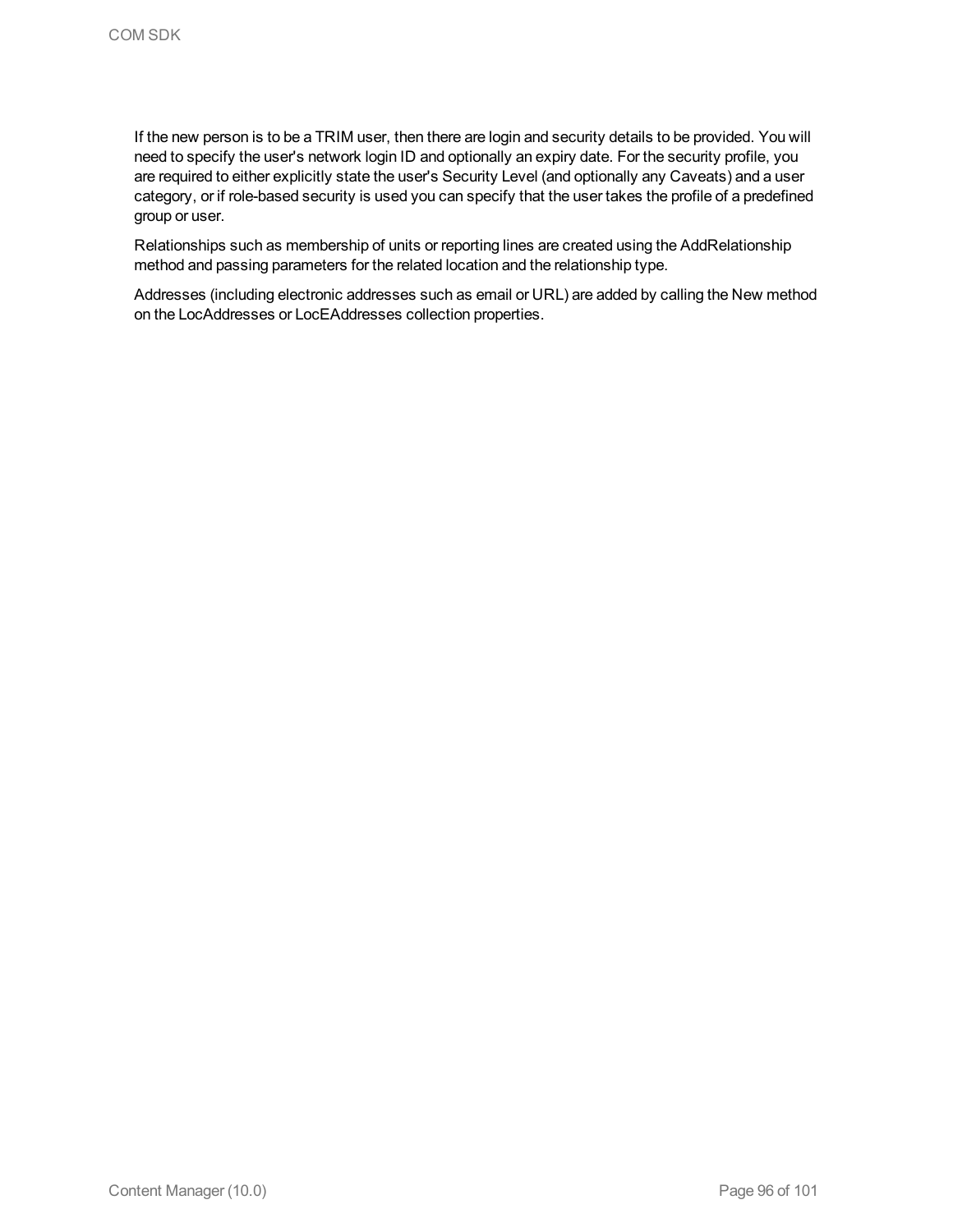### **In Visual Basic**

```
Dim objUnit As Location
```

```
Dim objBoss As Location
```

```
Dim objPeer As Location
```

```
Dim objRole As Location
```
Dim objSec As SecurityLevel

```
Dim objEmail As LocEAddress
```

```
Dim bRoleSecurity As Boolean
```

```
bRoleSecurity = False
```

```
Set objRole = objTRIM.GetLocation("Project Manager")
```

```
Set objLoc = objTRIM.NewLocation
```
With objLoc

.LocType = lcPerson

### ' Name

```
.Surname = "Evans"
.GivenNames = "David"
.Initial1 = "D"
.Initial2 = "W"
.Honorific = "Mr"
```
### ' Personal & Administrative

```
.IsWithin = True ' Internal to the org
      .IdNumber = 793906
      .ReviewDate = Date + 365
      .DateOfBirth = #11/29/1966#
      .PhoneNo = "555 123496"
      .MobileNo = "+44 7939 062736"
      .Notes = "Created via SDK"
' Login details
      .CanLogin = True
```

```
.LoginExpires = Date + (365 * 3) ' Valid for 3 years
```

```
.LogsInAs = "evans" ' Network login id
```

```
' Security
```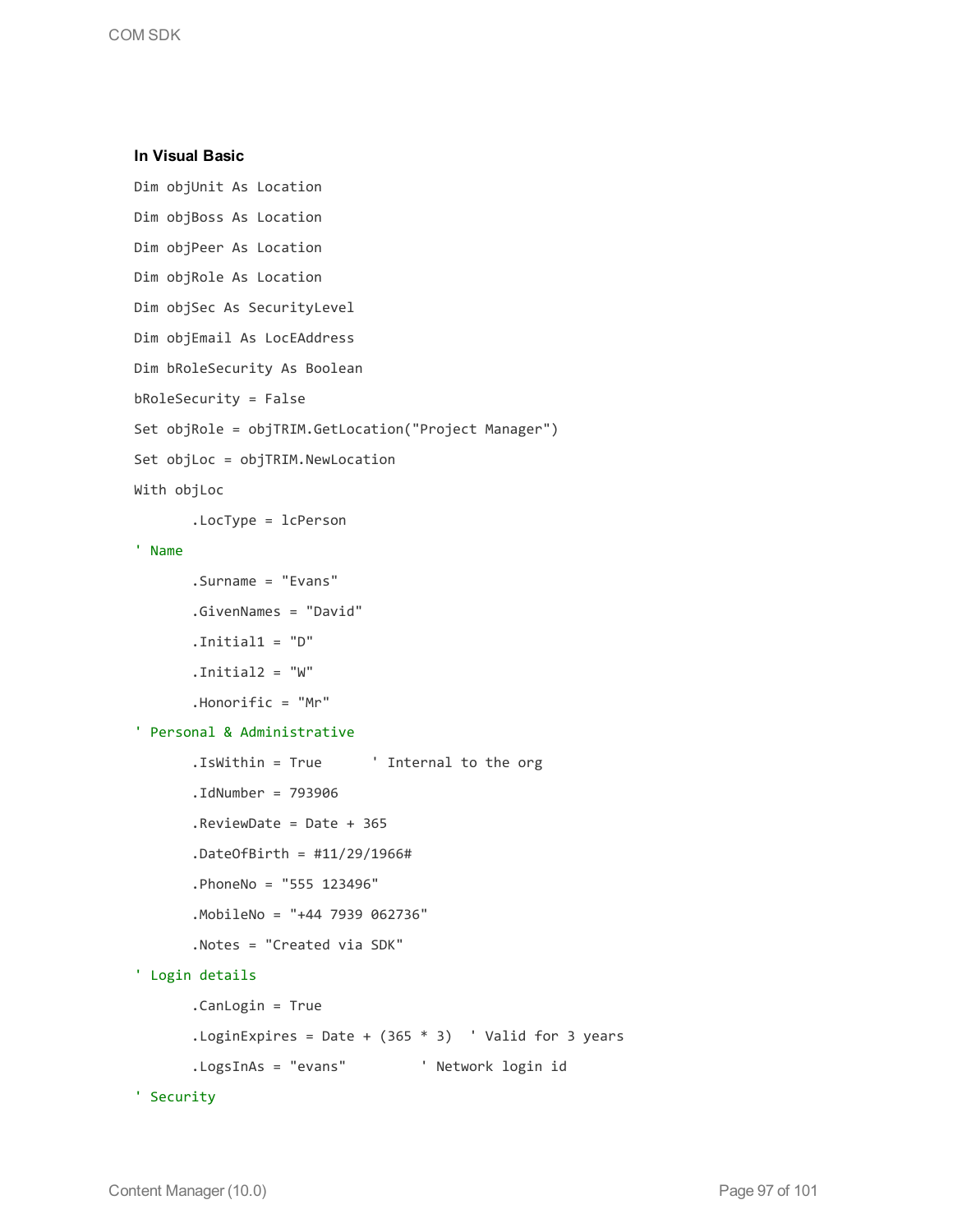```
If bRoleSecurity Then
        .UseProfileOf = objRole
Else
        Set objSec = objTRIM.GetSecurityLevel("Confidential")
        .SecLevel = objSec
        .UserType = utRecordsWorker
```
End If

#### ' Email address

```
Set objEmail = .LocEAddresses.New
objEmail.EAddressType = etMail
objEmail.EAddress = "david@gbrmpa.com.au"
objEmail.Description = "Default business email"
```
' Relationships

```
Call .AddRelationship(objRole, lrHasGroups)
Set objUnit = objTRIM.GetLocation("Administration")
Call .AddRelationship(objUnit, lrMemberOf, True)
Set objBoss = objTRIM.GetLocation("Neumann, Ilse*")
Call .AddRelationship(objBoss, lrBossedBy)
```
### ' Confirm & Save

```
If .Verify(True) Then
       .Save
```
MsgBox .FormattedName & " created."

Else

MsgBox .ErrorMessage

End If

End With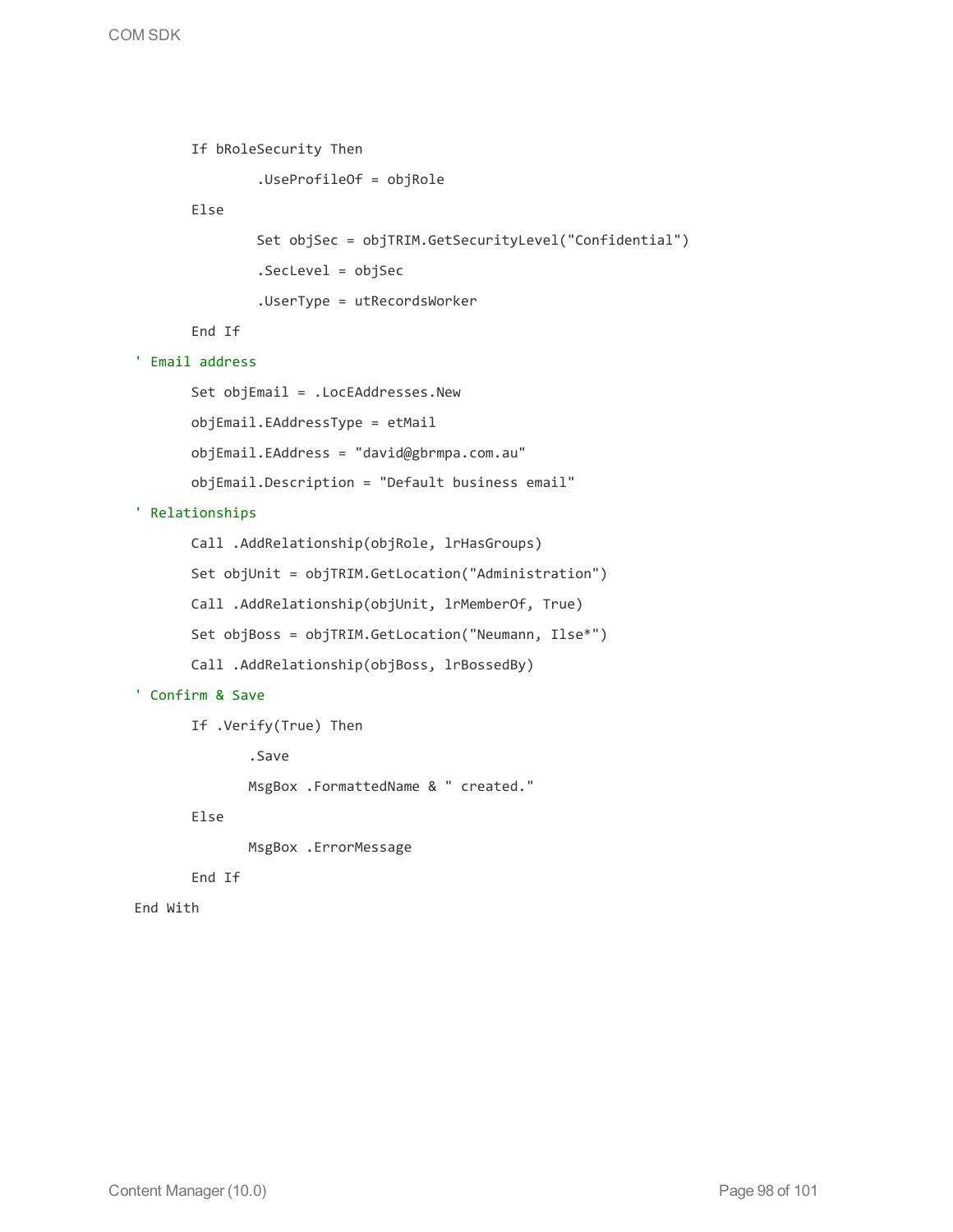### **In C#**

```
bool bRoleSecurity = false;
TRIMSDK.Location objRole = db.GetLocation("Project Manager");
TRIMSDK.Location objLoc = db.NewLocation();
objLoc.LocType = lcLocationType.lcPerson;
// Name
objLoc.Surname = "Evans";
objLoc.GivenNames = "David";
objLoc.Initial1 = "D";
objLoc.Initial2 = "W";
objLoc.Honorific = "Mr";
// Personal & Administrative
objLoc.IsWithin = true; // Internal to the org
objLoc.IdNumber = Convert.ToString(793906);
objLoc.ReviewDate = DateTime.Today.AddYears(1);
DateTime dob = new DateTime(1966, 11, 29);
objLoc.DateOfBirth = dob;
objLoc.PhoneNo = "555 123496";
objLoc.MobileNo = "+44 7939 062736";
objLoc.Notes = "Created via SDK";
// Login details
objLoc.CanLogin = true;
objLoc.LoginExpires = DateTime.Today.AddYears(3); // Valid for 3 yrs
objLoc.LogsInAs = "evans"; // Network login id
// Security
if (bRoleSecurity)
{
       objLoc.UseProfileOf = objRole;
}
else
{
       TRIMSDK.SecurityLevel objSec = db.GetSecurityLevel("Confidential");
```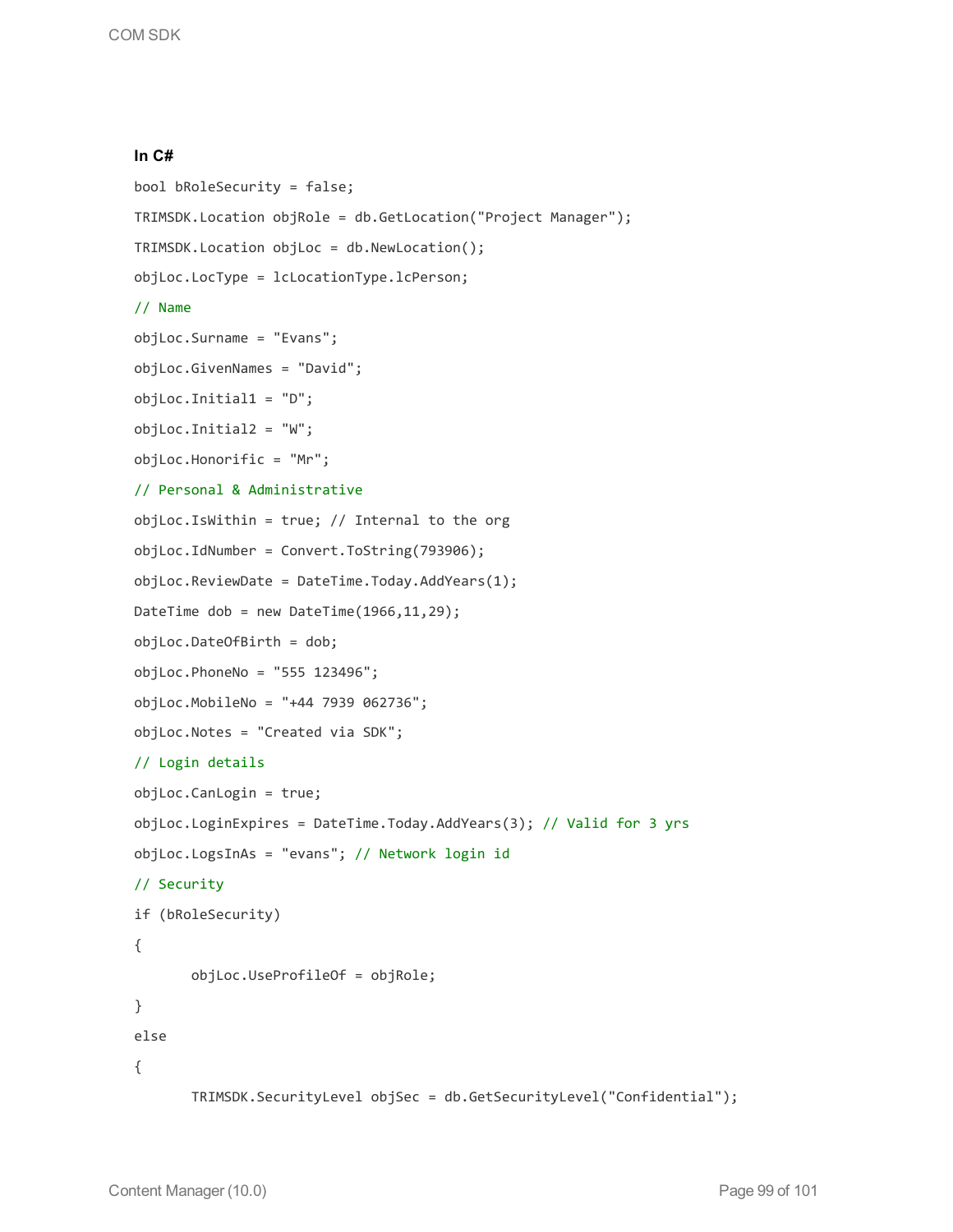```
objLoc.SecLevel = objSec;
       objLoc.UserType = utUserTypes.utRecordsWorker;
}
// Email address
TRIMSDK.LocEAddress objEmail = objLoc.LocEAddresses.New();
objEmail.EAddressType = etEAddressType.etMail;
objEmail.EAddress = "david@gbrmpa.com.au";
objEmail.Description = "Default business email";
// Relationships
objLoc.AddRelationship(objRole, lrLocRelationshipType.lrHasGroups,false);
TRIMSDK.Location objUnit = db.GetLocation("Administration");
objLoc.AddRelationship(objUnit, lrLocRelationshipType.lrMemberOf, true);
TRIMSDK.Location objBoss = db.GetLocation("Neumann, Ilse*");
objLoc.AddRelationship(objBoss, lrLocRelationshipType.lrBossedBy,false);
// Confirm & Save
if (objLoc.Verify(true))
{
       objLoc.Save();
       MessageBox.Show( objLoc.FormattedName + " created.");
}
else
{
       MessageBox.Show( objLoc.ErrorMessage);
}
```